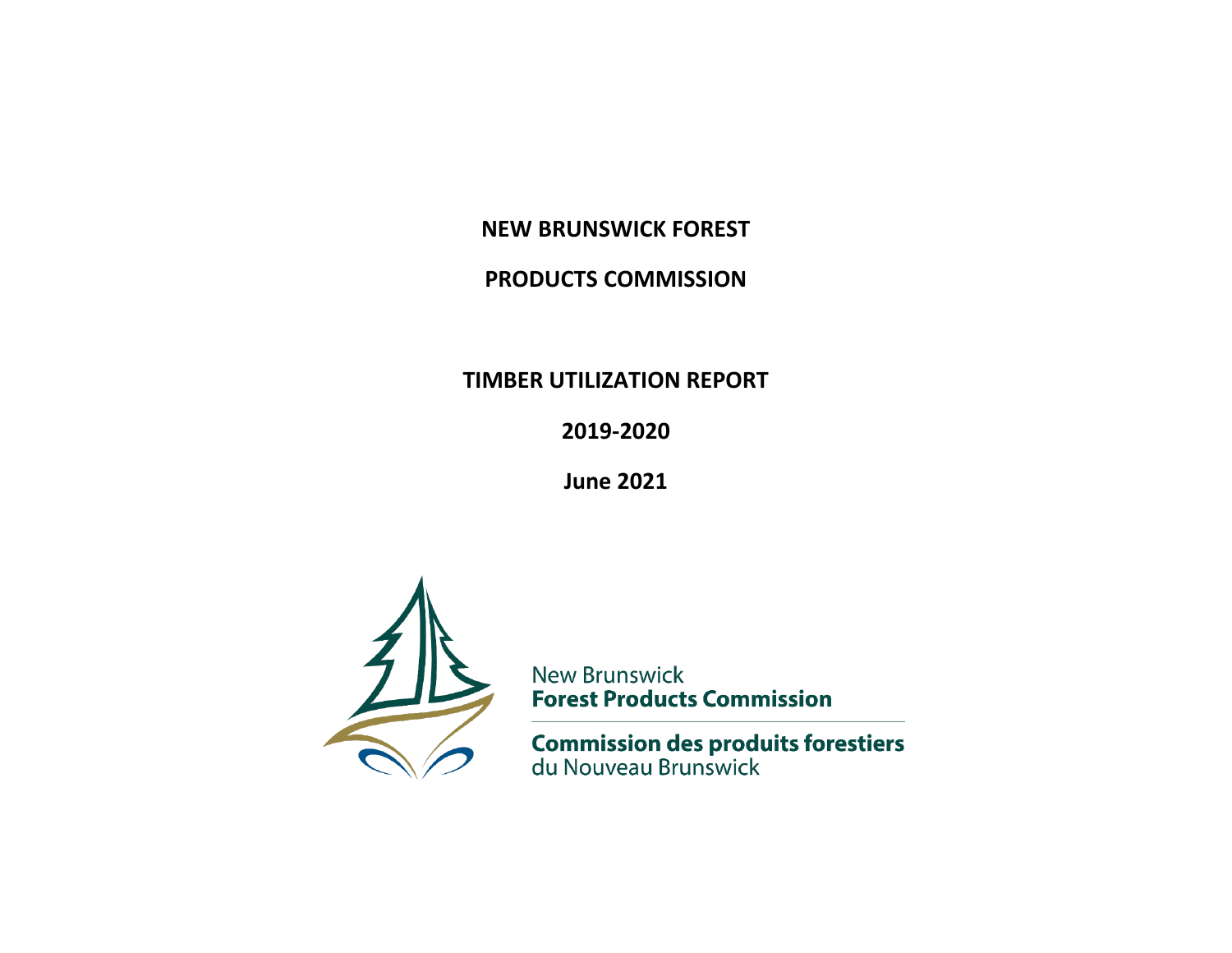

Figure 1. New Brunswick Roundwood Consumption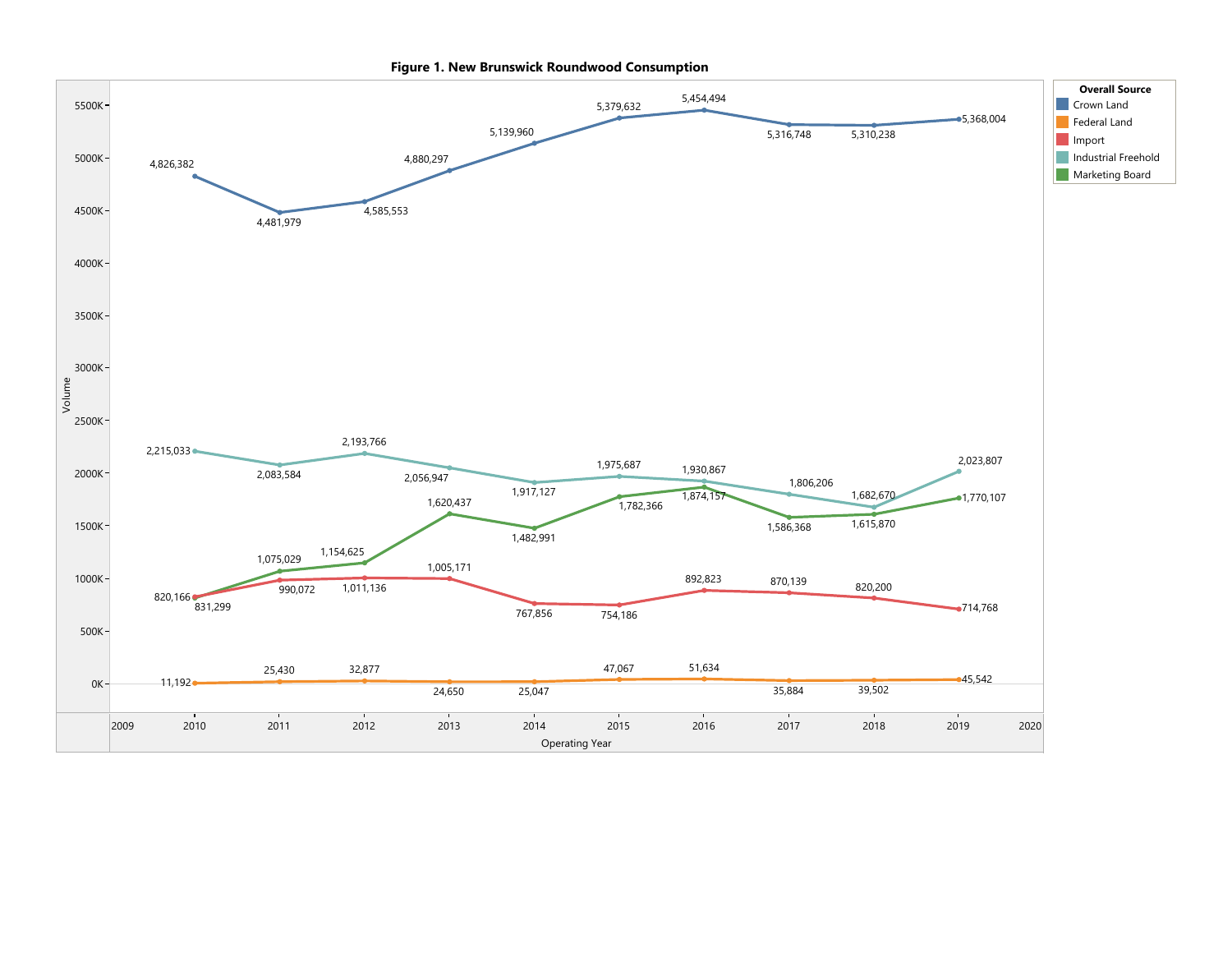

#### Figure 2. 2019-20 Total Roundwood Harvest in NB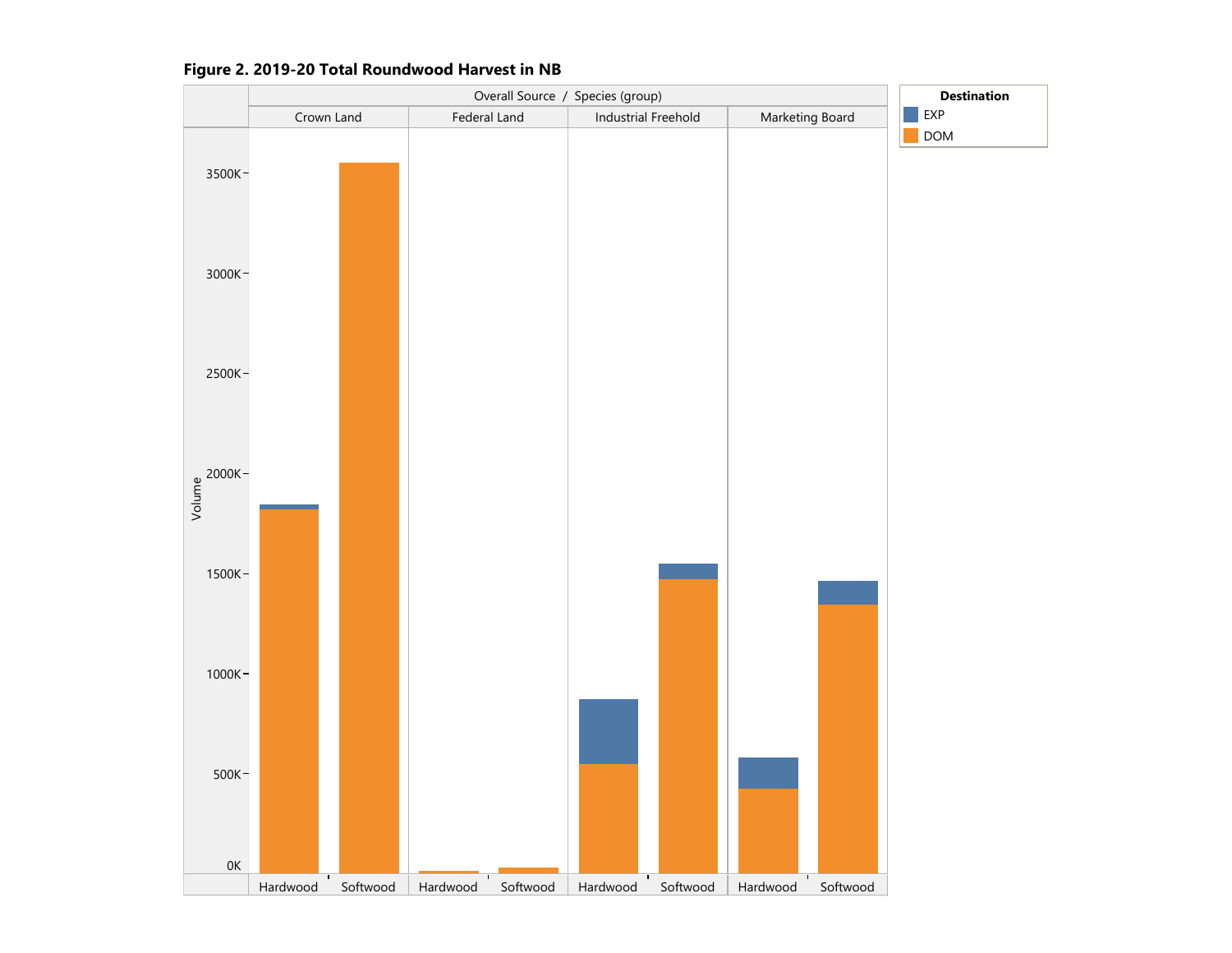| Table 1. 2019-20 Total Roundwood Harvest (m3) in NB |  |  |  |  |  |  |  |
|-----------------------------------------------------|--|--|--|--|--|--|--|
|-----------------------------------------------------|--|--|--|--|--|--|--|

|                    |            | Overall Source<br>Species (group) |              |          |                     |           |                 |           |                    |  |  |  |  |
|--------------------|------------|-----------------------------------|--------------|----------|---------------------|-----------|-----------------|-----------|--------------------|--|--|--|--|
|                    | Crown Land |                                   | Federal Land |          | Industrial Freehold |           | Marketing Board |           |                    |  |  |  |  |
| Destination        | Hardwood   | Softwood                          | Hardwood     | Softwood | Hardwood            | Softwood  | Hardwood        | Softwood  | <b>Grand Total</b> |  |  |  |  |
| <b>EXP</b>         | 27,308     |                                   |              |          | 321,403             | 74,567    | 153,095         | 119,005   | 695,378            |  |  |  |  |
| <b>DOM</b>         | 1,818,519  | 3,549,485                         | 14,621       | 30,921   | 549,772             | 1,474,035 | 427,146         | 1,342,961 | 9,207,460          |  |  |  |  |
| <b>Grand Total</b> | 1,845,827  | 3,549,485                         | 14,621       | 30,921   | 871,175             | 1.548.602 | 580.241         | 1,461,966 | 9,902,838          |  |  |  |  |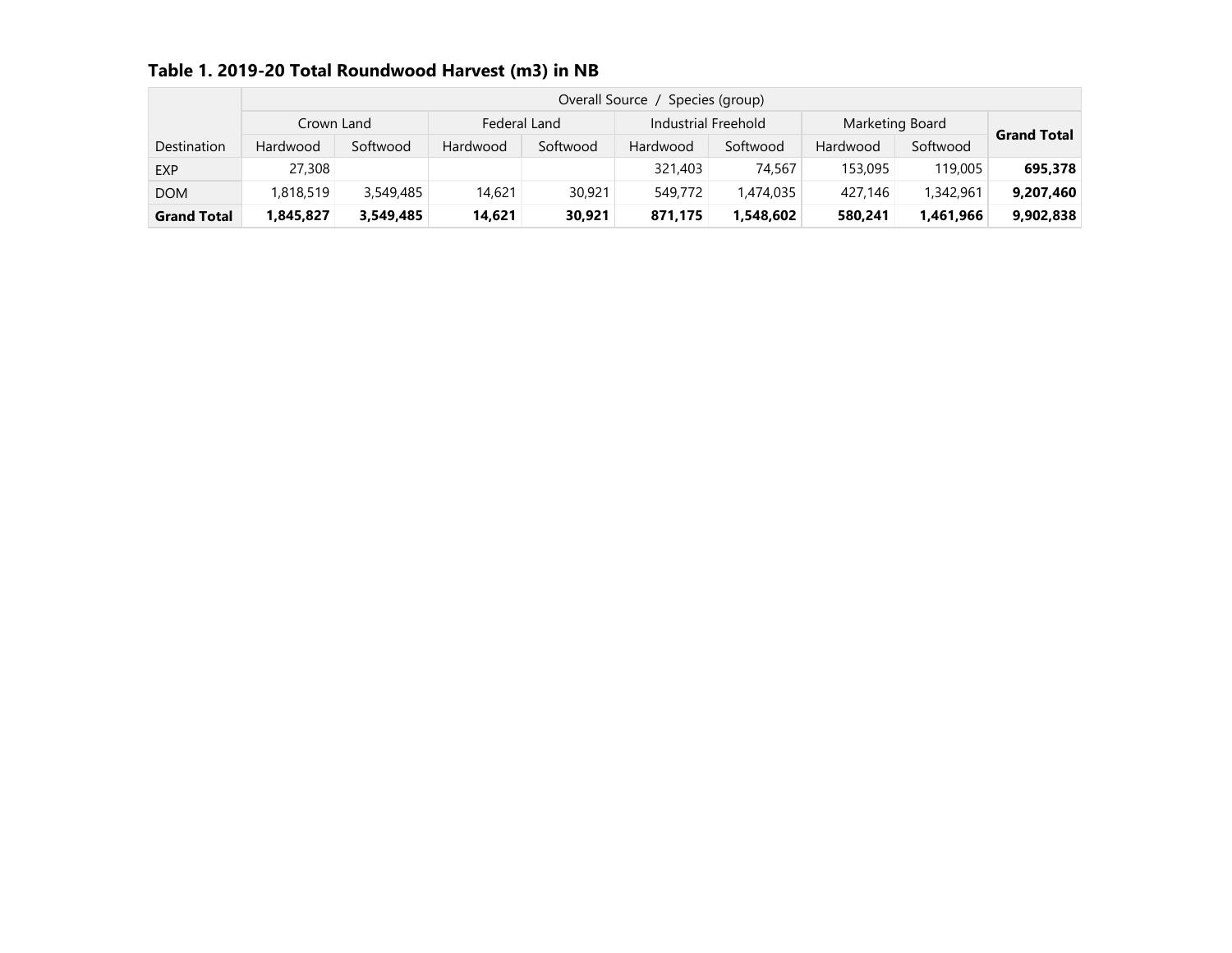|             |                   |                             |                   | <b>Operating Year</b> |           |           |           |           |  |
|-------------|-------------------|-----------------------------|-------------------|-----------------------|-----------|-----------|-----------|-----------|--|
| Destination | Overall<br>Source | Species                     | Product           | 2019                  | 2018      | 2017      | 2016      | 2015      |  |
|             |                   |                             | Logs              |                       |           |           | 21        |           |  |
|             |                   | Ash                         | <b>Total</b>      |                       |           |           | 21        |           |  |
|             |                   |                             | Pulpwood          | 42,252                | 30,045    | 27,194    | 27,158    | 16,394    |  |
|             |                   | Birch (Yellow and<br>White) | Tree Length       | 3,956                 |           |           |           |           |  |
|             |                   |                             | <b>Total</b>      | 46,208                | 30,045    | 27,194    | 27,158    | 16,394    |  |
|             |                   |                             | Logs              | 7,378                 | 1,553     | 4,231     | 2,341     | 9,157     |  |
|             |                   |                             | Shinglewood       | 23,392                | 19,191    | 39,294    | 41,005    | 23,608    |  |
|             |                   | Cedar                       | Studwood          | 31,234                | 31,104    | 42,578    | 46,399    | 30,609    |  |
|             |                   |                             | Tree Length       | 9,196                 | 7,082     | 4,424     | 8,737     | 4,705     |  |
|             |                   |                             | <b>Total</b>      | 71,200                | 58,930    | 90,527    | 98,482    | 68,079    |  |
|             |                   | Hardwood and                | Pulpwood          |                       |           |           |           | 357       |  |
|             |                   | Poplar (mixed)              | <b>Total</b>      |                       |           |           |           | 357       |  |
|             |                   | Logs                        | 2,114             | 2,822                 | 2,983     | 3,026     | 4,907     |           |  |
|             |                   | Hemlock                     | Pulpwood          |                       |           |           |           | 6,117     |  |
|             |                   |                             | <b>Total</b>      | 2,114                 | 2,822     | 2,983     | 3,026     | 11,024    |  |
|             |                   |                             | Fuelwood          | 1,250                 |           | 1,260     | 3,000     |           |  |
|             |                   |                             | Full Tree Chips   | 396,986               | 328,429   | 332,115   | 382,451   | 395,904   |  |
|             |                   |                             | Logs              | 141,496               | 136,923   | 129,636   | 135,584   | 124,934   |  |
|             |                   | Mixed Hardwood              | Pulpwood          | 826,148               | 878,683   | 858,873   | 858,279   | 909,235   |  |
|             |                   |                             | Tree Length       | 10,848                | 626       |           |           |           |  |
|             |                   |                             | Veneer            |                       |           |           |           | 650       |  |
|             |                   |                             | <b>Total</b>      | 1,376,728             | 1,344,661 | 1,321,884 | 1,379,314 | 1,430,723 |  |
|             |                   |                             | Full Tree Chips   |                       | 106,413   |           | 113,059   |           |  |
|             |                   |                             | Logs              | 14,310                |           |           |           |           |  |
|             |                   | Mixed Softwood              | Pulpwood          | 116,746               | 105,819   | 100,736   | 119,428   |           |  |
|             |                   | Roundwood Biomass           |                   | 762                   |           | 1,418     |           |           |  |
|             |                   |                             | <b>Total</b>      | 131,056               | 212,994   | 100,736   | 233,905   |           |  |
|             |                   | <b>Mixed Species</b>        | Roundwood Biomass |                       | 7,264     |           | 890       |           |  |
|             | Crown Land        |                             | <b>Total</b>      |                       | 7,264     |           | 890       |           |  |
| <b>DOM</b>  |                   |                             | Roundwood Biomass | 8,865                 |           | 1,870     | 427       |           |  |
|             |                   | Other Softwood              | <b>Total</b>      | 8,865                 |           | 1,870     | 427       |           |  |

| Table 2. Total Roundwood (m3) by Overall Source Domestic & Export |  |
|-------------------------------------------------------------------|--|
|                                                                   |  |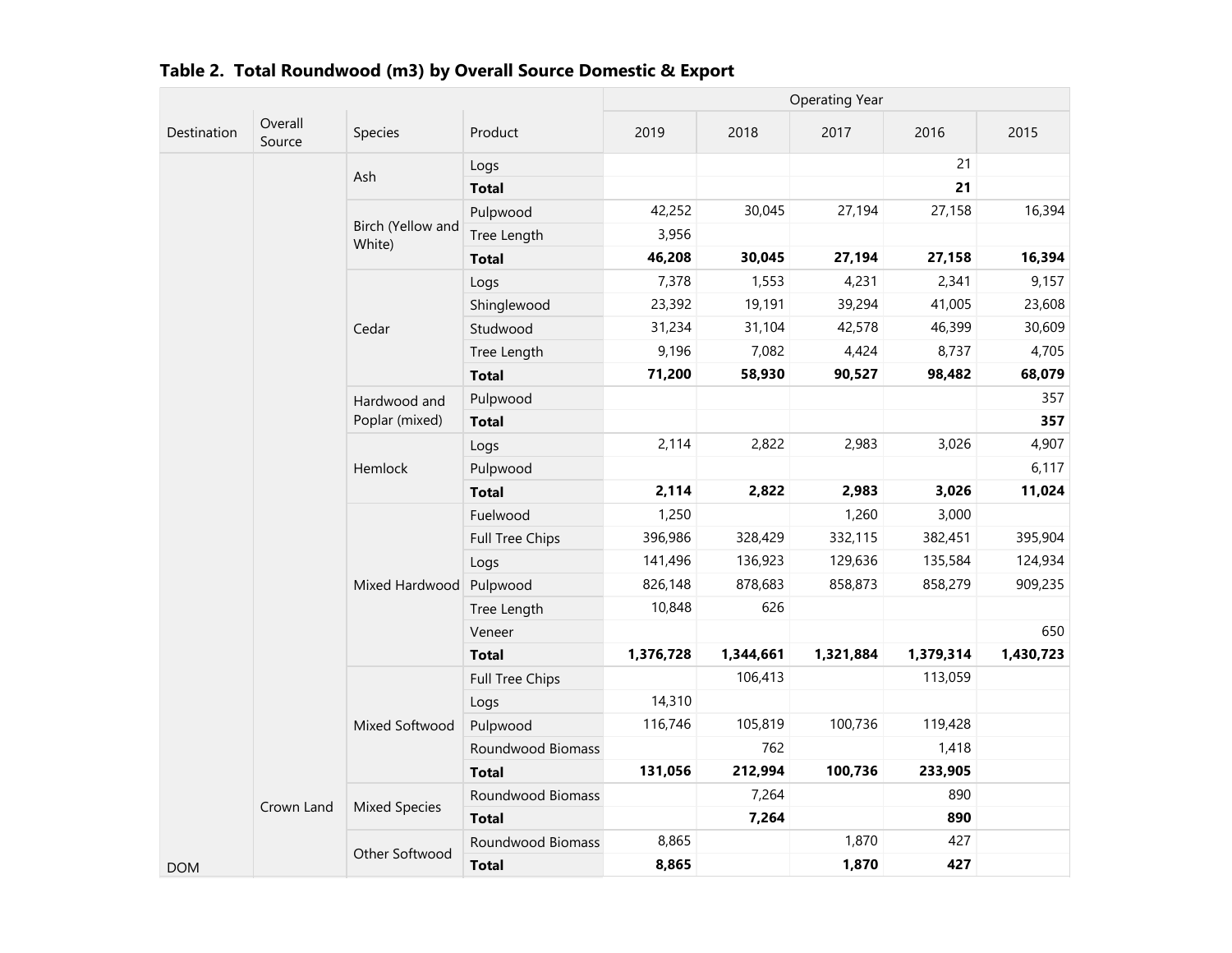|             |                   |                           |                        | <b>Operating Year</b> |           |           |           |           |  |
|-------------|-------------------|---------------------------|------------------------|-----------------------|-----------|-----------|-----------|-----------|--|
| Destination | Overall<br>Source | Species                   | Product                | 2019                  | 2018      | 2017      | 2016      | 2015      |  |
|             | Crown Land        |                           | Lathwood               | 5,275                 | 4,040     |           |           | 2,656     |  |
|             |                   |                           | Logs                   | 38,261                | 38,268    | 44,901    | 47,335    | 61,665    |  |
|             |                   | Poplar                    | Pulpwood               | 351,916               | 371,370   | 427,688   | 357,753   | 432,668   |  |
|             |                   |                           | Tree Length            | 131                   |           |           |           |           |  |
|             |                   |                           | <b>Total</b>           | 395,583               | 413,678   | 472,589   | 405,088   | 496,989   |  |
|             |                   |                           | Logs                   | 2,357                 | 2,827     | 7,568     | 9,488     | 10,650    |  |
|             |                   | Poles                     | 795                    | 61                    | 528       | 654       | 292       |           |  |
|             |                   | Red Pine                  | Pulpwood               | 5,380                 | 5,824     | 3,218     | 1,258     | 2,520     |  |
|             |                   |                           | Studwood               | 125                   | 3,328     |           |           |           |  |
|             |                   | Tree Length               | 258                    | 15                    | 195       | 527       |           |           |  |
|             |                   | <b>Total</b>              | 8,915                  | 12,055                | 11,509    | 11,927    | 13,462    |           |  |
|             |                   |                           | <b>Full Tree Chips</b> | 68,333                |           | 74,652    |           | 96,348    |  |
|             |                   |                           | Logs                   | 1,282,564             | 921,466   | 1,014,091 | 977,691   | 848,977   |  |
|             |                   | Spruce, Fir, Jack<br>Pine | Pulpwood               | 260,005               | 244,568   | 150,186   | 173,961   | 327,116   |  |
|             |                   |                           | Roundwood Biomass      |                       |           |           |           | 42,003    |  |
|             |                   |                           | Studwood               | 1,619,823             | 1,957,576 | 1,837,594 | 1,958,348 | 1,820,072 |  |
|             |                   |                           | Tree Length            | 56                    | 110       | 95,750    | 82,590    | 71,799    |  |
|             |                   |                           | <b>Total</b>           | 3,230,781             | 3,123,720 | 3,172,273 | 3,192,590 | 3,206,315 |  |
|             |                   |                           | Logs                   |                       | 349       |           |           |           |  |
|             |                   | Tamarack (larch)          | Pulpwood               |                       |           |           |           | 2,863     |  |
|             |                   |                           | <b>Total</b>           |                       | 349       |           |           | 2,863     |  |
|             |                   |                           | Logs                   | 96,554                | 103,720   | 115,183   | 101,666   | 121,538   |  |
|             |                   | White Pine                | Pulpwood               |                       |           |           |           | 11,888    |  |
|             |                   |                           | <b>Total</b>           | 96,554                | 103,720   | 115,183   | 101,666   | 133,426   |  |
|             |                   | <b>Total</b>              |                        | 5,368,004             | 5,310,238 | 5,316,748 | 5,454,494 | 5,379,632 |  |
|             |                   | Birch (Yellow and         | Pulpwood               | 1,839                 | 2,151     | 810       | 3,652     | 7,435     |  |
|             |                   | White)                    | <b>Total</b>           | 1,839                 | 2,151     | 810       | 3,652     | 7,435     |  |
|             |                   |                           | Shinglewood            |                       |           | 121       |           |           |  |
|             |                   | Cedar                     | Studwood               | 220                   | 836       |           |           |           |  |
|             |                   |                           | <b>Total</b>           | 220                   | 836       | 121       |           |           |  |
| <b>DOM</b>  | Federal Land      | Hemlock                   | Logs                   |                       |           | 109       |           |           |  |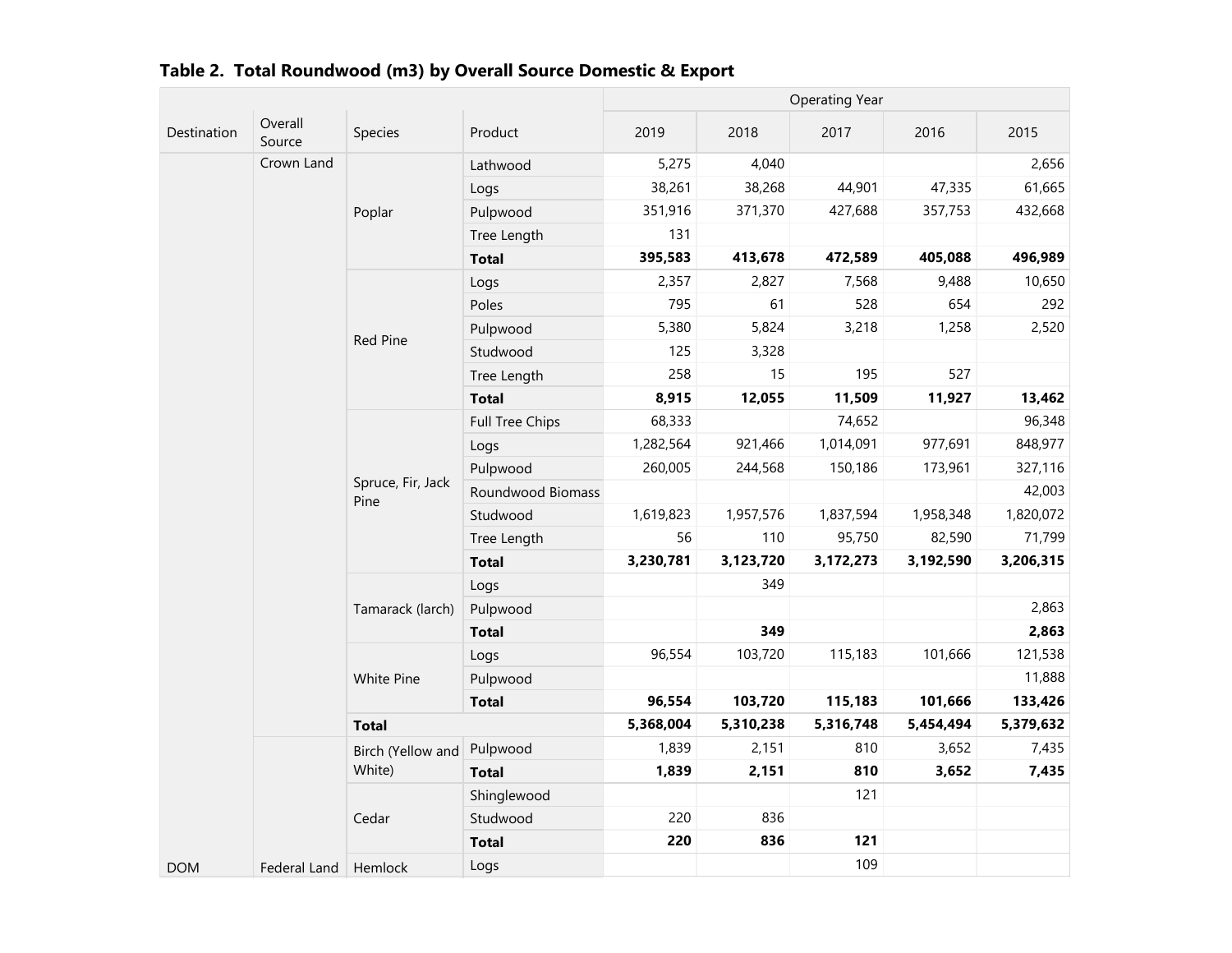|             |                     |                      |                   |        |        | <b>Operating Year</b> |        |        |
|-------------|---------------------|----------------------|-------------------|--------|--------|-----------------------|--------|--------|
| Destination | Overall<br>Source   | Species              | Product           | 2019   | 2018   | 2017                  | 2016   | 2015   |
|             |                     | Hemlock              | <b>Total</b>      |        |        | 109                   |        |        |
|             |                     |                      | Full Tree Chips   |        | 108    | 513                   |        |        |
|             |                     |                      | Logs              | 157    | 103    | 70                    |        |        |
|             |                     | Mixed Hardwood       | Pulpwood          | 5,838  | 6,761  | 5,182                 | 9,291  | 10,183 |
|             |                     |                      | <b>Total</b>      | 5,995  | 6,972  | 5,765                 | 9,291  | 10,183 |
|             |                     | Mixed Softwood       | Pulpwood          | 562    | 38     |                       | 357    |        |
|             |                     |                      | <b>Total</b>      | 562    | 38     |                       | 357    |        |
|             |                     |                      | Roundwood Biomass |        | 897    |                       |        |        |
|             |                     | <b>Mixed Species</b> | <b>Total</b>      |        | 897    |                       |        |        |
|             |                     | Other Softwood       | Roundwood Biomass | 1,081  |        |                       |        |        |
|             | <b>Federal Land</b> |                      | <b>Total</b>      | 1,081  |        |                       |        |        |
|             |                     |                      | Pulpwood          | 6,787  | 4,932  | 3,236                 | 4,455  | 2,263  |
|             |                     | Poplar               | <b>Total</b>      | 6,787  | 4,932  | 3,236                 | 4,455  | 2,263  |
|             |                     |                      | Logs              | 150    |        |                       |        |        |
|             |                     |                      | Poles             |        | 81     | 50                    |        |        |
|             |                     | <b>Red Pine</b>      | Pulpwood          | 19     | 124    | 19                    |        |        |
|             |                     |                      | Studwood          |        | 121    |                       |        |        |
|             |                     |                      | <b>Total</b>      | 169    | 326    | 69                    |        |        |
|             |                     |                      | Full Tree Chips   |        |        |                       |        | 365    |
|             |                     |                      | Logs              | 7,682  | 4,738  | 5,774                 | 10,625 | 12,208 |
|             |                     | Spruce, Fir, Jack    | Pulpwood          | 5,931  | 4,548  | 7,203                 | 9,020  | 6,446  |
|             |                     | Pine                 | Roundwood Biomass |        |        |                       |        | 10     |
|             |                     |                      | Studwood          | 11,289 | 12,580 | 11,933                | 11,390 | 6,938  |
|             |                     |                      | <b>Total</b>      | 24,902 | 21,866 | 24,910                | 31,035 | 25,967 |
|             |                     | White Pine           | Logs              | 3,987  | 1,484  | 864                   | 2,844  | 1,219  |
|             |                     |                      | <b>Total</b>      | 3,987  | 1,484  | 864                   | 2,844  | 1,219  |
|             |                     | <b>Total</b>         |                   | 45,542 | 39,502 | 35,884                | 51,634 | 47,067 |
|             |                     | Birch (Yellow and    | Pulpwood          | 12,145 | 3,494  | 2,028                 | 6,444  | 8,513  |
|             |                     | White)               | <b>Total</b>      | 12,145 | 3,494  | 2,028                 | 6,444  | 8,513  |
|             | Industrial          |                      | Logs              | 13,752 | 4,963  | 6,245                 | 2,704  | 4,602  |
| <b>DOM</b>  | Freehold            | Cedar                | Shinglewood       | 13,130 | 7,016  | 15,684                | 15,479 | 5,481  |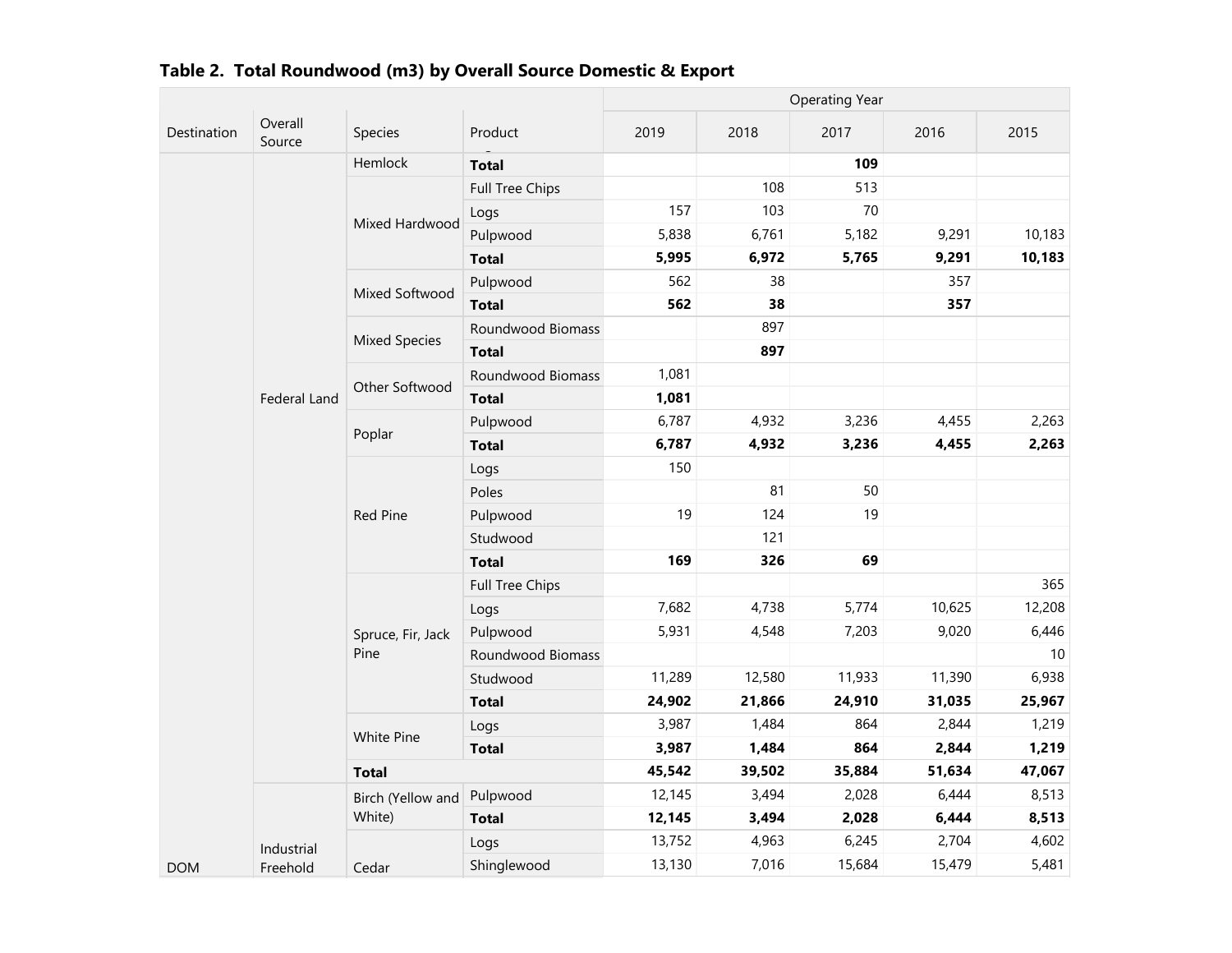|             |                        |                      |                   |         |         | <b>Operating Year</b> |         |         |
|-------------|------------------------|----------------------|-------------------|---------|---------|-----------------------|---------|---------|
| Destination | Overall<br>Source      | Species              | Product           | 2019    | 2018    | 2017                  | 2016    | 2015    |
|             |                        | Cedar                | Studwood          | 10,209  | 8,368   | 22,677                | 22,292  | 12,798  |
|             |                        |                      | Tree Length       | 1,340   | 2,229   | 1,383                 | 874     | 688     |
|             |                        |                      | <b>Total</b>      | 38,431  | 22,576  | 45,989                | 41,349  | 23,569  |
|             |                        | Hardwood and         | Pulpwood          |         |         |                       |         | 32      |
|             |                        | Poplar (mixed)       | <b>Total</b>      |         |         |                       |         | 32      |
|             |                        |                      | Logs              | 606     | 1,693   | 814                   | 937     | 1,594   |
|             |                        |                      | Pulpwood          |         |         |                       |         | 279     |
|             |                        | Hemlock              | Tree Length       |         |         |                       |         | 127     |
|             |                        |                      | <b>Total</b>      | 606     | 1,693   | 814                   | 937     | 2,000   |
|             |                        |                      | Full Tree Chips   | 184,207 | 219,615 | 229,197               | 196,592 | 275,344 |
| <b>DOM</b>  |                        | Logs                 | 133,548           | 75,370  | 77,423  | 96,537                | 90,203  |         |
|             |                        | Pulpwood             | 123,465           | 111,261 | 144,930 | 181,878               | 189,563 |         |
|             | Mixed Hardwood         | Roundwood Biomass    | 35,077            | 47,780  |         |                       |         |         |
|             |                        |                      | Tree Length       |         | 230     | 5,376                 |         |         |
|             |                        |                      | <b>Total</b>      | 476,297 | 454,256 | 456,926               | 475,007 | 555,110 |
|             |                        |                      | Full Tree Chips   |         | 35,416  |                       | 58,490  |         |
|             |                        | Mixed Softwood       | Pulpwood          | 13      | 323     | 5,678                 | 6,942   | 1,299   |
|             |                        |                      | Roundwood Biomass |         | 148     |                       |         |         |
|             |                        |                      | <b>Total</b>      | 13      | 35,887  | 5,678                 | 65,432  | 1,299   |
|             |                        | <b>Mixed Species</b> | Roundwood Biomass |         | 3,556   |                       |         |         |
|             | Industrial<br>Freehold |                      | <b>Total</b>      |         | 3,556   |                       |         |         |
|             |                        | Other Softwood       | Roundwood Biomass | 6,436   |         | 112                   | 1,331   |         |
|             |                        |                      | <b>Total</b>      | 6,436   |         | 112                   | 1,331   |         |
|             |                        |                      | Lathwood          | 2,100   | 3,296   |                       |         |         |
|             |                        |                      | Logs              | 558     |         |                       |         |         |
|             |                        | Poplar               | Pulpwood          | 58,672  | 59,181  | 71,849                | 48,516  | 59,031  |
|             |                        | <b>Total</b>         | 61,330            | 62,477  | 71,849  | 48,516                | 59,031  |         |
|             |                        |                      | Logs              | 2,623   | 713     |                       | 341     |         |
|             |                        |                      | Poles             | 65      | 40      |                       | 69      |         |
|             |                        | <b>Red Pine</b>      | Pulpwood          | 1,066   | 831     | 1,045                 | 2,175   | 3,533   |
|             |                        |                      | Studwood          |         | 270     |                       |         |         |

| Table 2. Total Roundwood (m3) by Overall Source Domestic & Export |  |
|-------------------------------------------------------------------|--|
|                                                                   |  |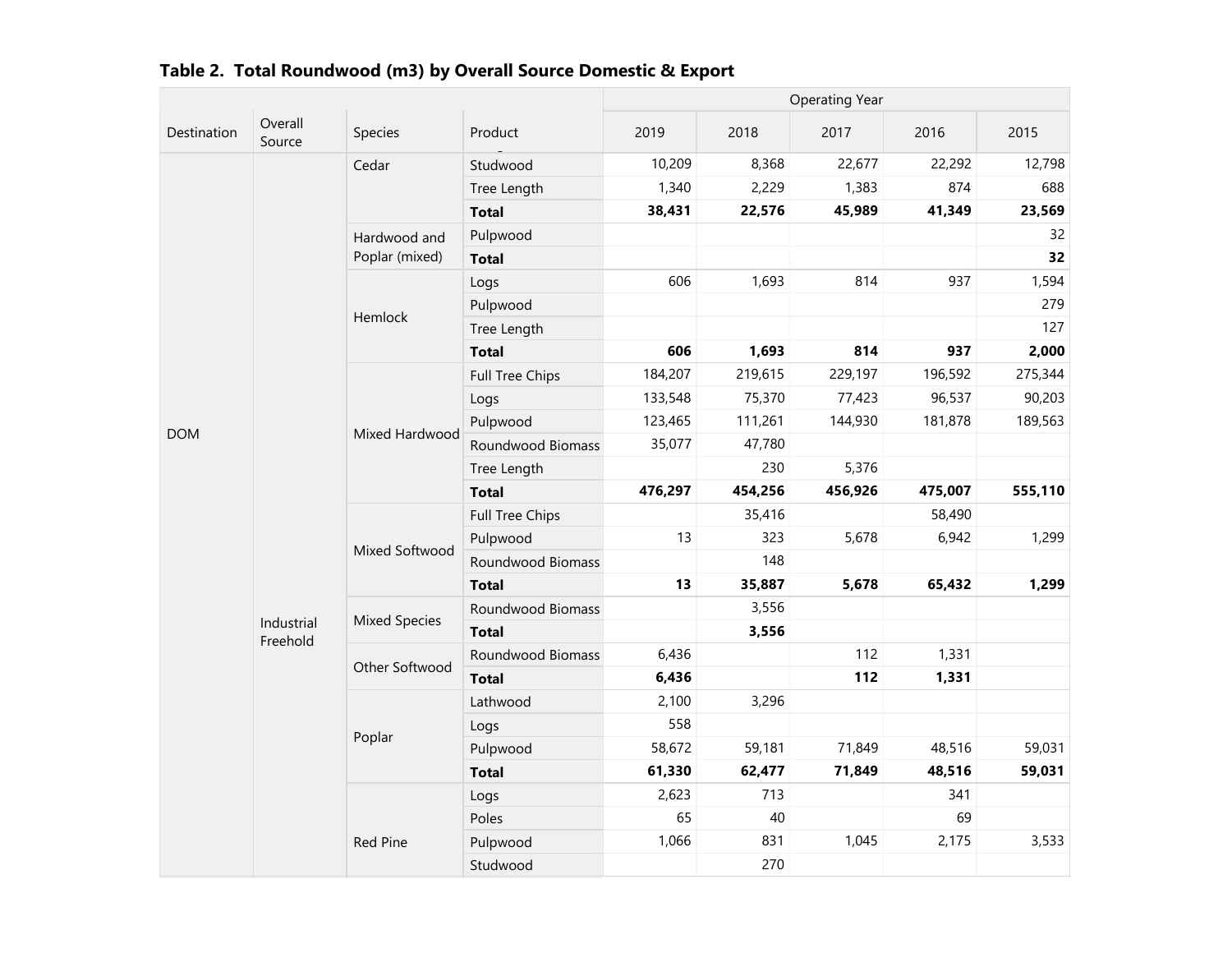|             |                   |                   |                 |           |           | <b>Operating Year</b> |           |           |
|-------------|-------------------|-------------------|-----------------|-----------|-----------|-----------------------|-----------|-----------|
| Destination | Overall<br>Source | Species           | Product         | 2019      | 2018      | 2017                  | 2016      | 2015      |
| <b>DOM</b>  | Industrial        | Red Pine          | <b>Total</b>    | 3,754     | 1,854     | 1,045                 | 2,585     | 3,533     |
|             | Freehold          |                   | Full Tree Chips | 26,417    | 12,655    | 42,755                |           | 123,571   |
|             |                   |                   | Logs            | 411,420   | 386,319   | 430,358               | 374,574   | 380,426   |
|             |                   | Spruce, Fir, Jack | Pulpwood        | 280,056   | 35,849    | 68,710                | 90,643    | 87,972    |
|             |                   | Pine              | Studwood        | 697,791   | 658,108   | 639,610               | 725,337   | 624,723   |
|             |                   |                   | Tree Length     |           | 2,408     | 36,316                | 87,179    | 96,888    |
|             |                   |                   | <b>Total</b>    | 1,415,684 | 1,095,339 | 1,217,749             | 1,277,733 | 1,313,580 |
|             |                   |                   | Logs            |           |           |                       |           | 270       |
|             |                   | Tamarack (larch)  | Pulpwood        |           |           |                       |           | 135       |
|             |                   |                   | <b>Total</b>    |           |           |                       |           | 405       |
|             |                   | White Pine        | Logs            | 9,111     | 1,538     | 4,016                 | 11,533    | 8,535     |
|             |                   |                   | Pulpwood        |           |           |                       |           | 80        |
|             |                   |                   | <b>Total</b>    | 9,111     | 1,538     | 4,016                 | 11,533    | 8,615     |
|             |                   | <b>Total</b>      |                 | 2,023,807 | 1,682,670 | 1,806,206             | 1,930,867 | 1,975,687 |
|             |                   | Ash               | Logs            | 620       | 461       |                       | 658       |           |
|             |                   |                   | <b>Total</b>    | 620       | 461       |                       | 658       |           |
|             |                   | Birch (Yellow and | Logs            | 53        |           |                       |           |           |
|             |                   |                   | Pulpwood        | 24,577    | 8,827     | 12,960                | 11,742    | 11,602    |
|             |                   | White)            | Tree Length     |           | 21        |                       |           |           |
|             |                   |                   | <b>Total</b>    | 24,630    | 8,848     | 12,960                | 11,742    | 11,602    |
|             |                   |                   | Logs            | 3,857     | 5,176     | 3,786                 | 8,079     | 11,257    |
|             |                   |                   | Pulpwood        | 8         | 64        | 213                   | 124       |           |
|             |                   | Cedar             | Shinglewood     | 369       | 791       | 4,041                 | 6,622     | 3,156     |
|             |                   |                   | Studwood        | 10,928    | 10,313    | 11,467                | 13,878    | 5,552     |
|             |                   |                   | Tree Length     | 2,314     | 3,477     | 8,509                 | 3,555     | 3,472     |
|             |                   |                   | <b>Total</b>    | 17,476    | 19,821    | 28,016                | 32,258    | 23,437    |
|             |                   | Hardwood and      | Pulpwood        |           |           |                       |           | 21,749    |
|             |                   | Poplar (mixed)    | <b>Total</b>    |           |           |                       |           | 21,749    |
|             |                   |                   | Logs            | 5,554     | 7,551     | 5,177                 | 6,895     | 5,872     |
|             | Marketing         |                   | Pulpwood        |           |           | 67                    | 392       | 1,219     |
|             | Board             | Hemlock           | Studwood        |           |           | 382                   |           |           |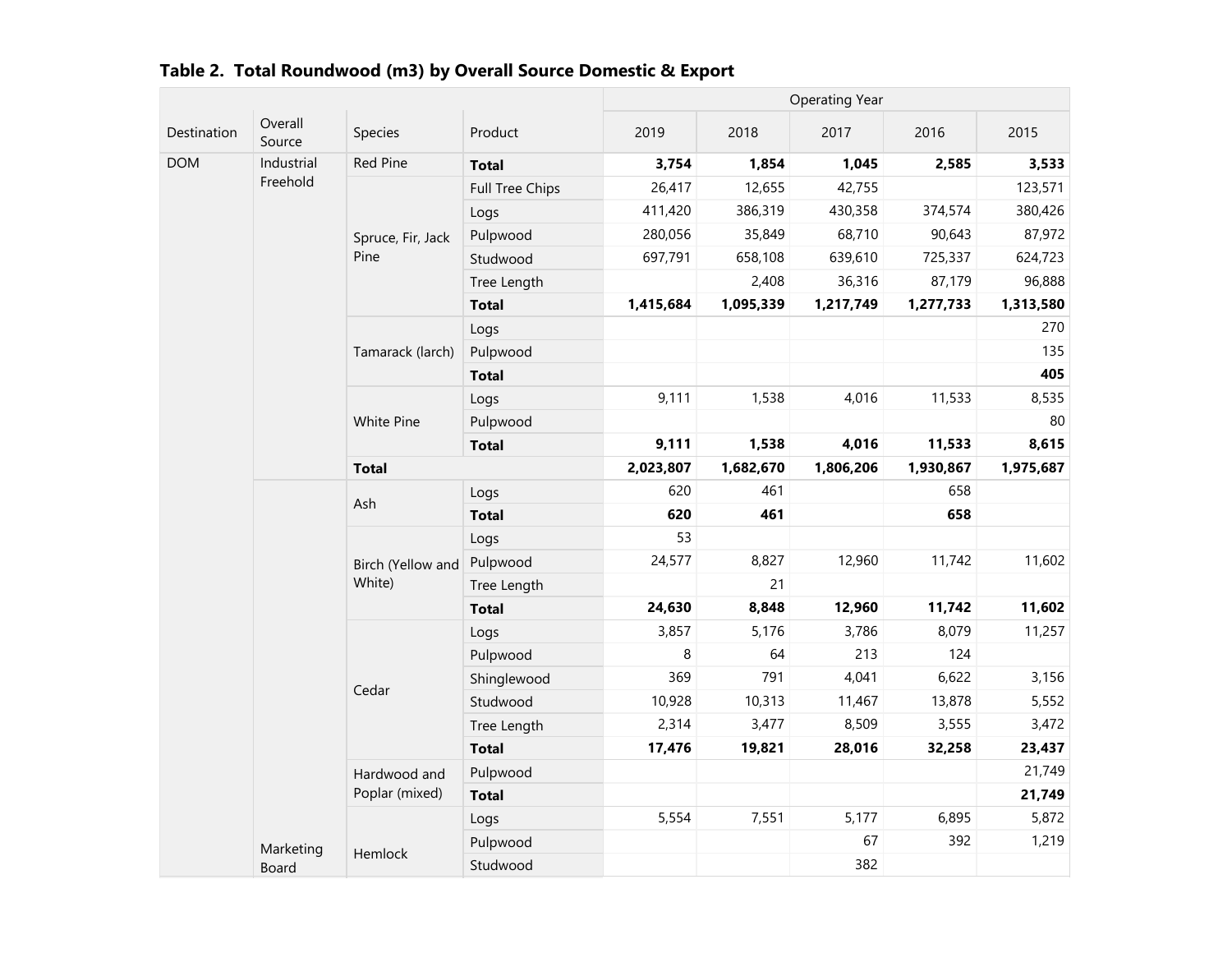|             |                    |                      |                        |                |         | <b>Operating Year</b> |         |         |
|-------------|--------------------|----------------------|------------------------|----------------|---------|-----------------------|---------|---------|
| Destination | Overall<br>Source  | Species              | Product                | 2019           | 2018    | 2017                  | 2016    | 2015    |
| <b>DOM</b>  |                    | Hemlock              | <b>Total</b>           | 5,554          | 7,551   | 5,626                 | 7,287   | 7,091   |
|             |                    |                      | Fuelwood               | $\overline{7}$ | 69      | 424                   | 7,857   | 6,029   |
|             |                    |                      | <b>Full Tree Chips</b> | 58,483         | 42,764  | 45,967                | 105,886 | 72,978  |
|             |                    |                      | Logs                   | 11,211         | 9,638   | 13,453                | 17,340  | 21,327  |
|             |                    | Mixed Hardwood       | Pulpwood               | 120,320        | 107,873 | 112,964               | 134,207 | 100,897 |
|             |                    |                      | Roundwood Biomass      |                | 2,857   |                       |         |         |
|             |                    |                      | Tree Length            | 11,339         | 6,131   | 507                   | 7,191   | 14,037  |
|             |                    |                      | Veneer                 |                |         |                       | 680     | 272     |
|             |                    |                      | <b>Total</b>           | 201,360        | 169,332 | 173,315               | 273,161 | 215,540 |
|             |                    |                      | <b>Full Tree Chips</b> |                |         |                       | 35,366  |         |
|             |                    | Logs                 | 18,205                 | $\mathbf{1}$   |         |                       |         |         |
|             |                    | Mixed Softwood       | Pulpwood               | 62,444         | 67,786  | 78,483                | 81,764  |         |
|             |                    | Roundwood Biomass    |                        | 8,234          |         |                       |         |         |
|             |                    |                      | <b>Total</b>           | 80,649         | 76,021  | 78,483                | 117,130 |         |
|             |                    | <b>Mixed Species</b> | Fuelwood               |                |         | 1,659                 |         |         |
|             |                    |                      | Roundwood Biomass      | 999            | 17,555  | 11,519                | 11,156  | 5,967   |
|             |                    |                      | <b>Total</b>           | 999            | 17,555  | 13,178                | 11,156  | 5,967   |
|             |                    |                      | Full Tree Chips        |                | 27,163  |                       |         |         |
|             | Marketing<br>Board |                      | Logs                   | $\mathbf{1}$   |         |                       |         |         |
|             |                    | Other Softwood       | Pulpwood               |                |         | 423                   |         |         |
|             |                    |                      | Roundwood Biomass      | 16,155         |         |                       |         |         |
|             |                    |                      | <b>Total</b>           | 16,156         | 27,163  | 423                   |         |         |
|             |                    |                      | Logs                   | 4,782          | 2,900   | 8,835                 | 8,722   | 6,656   |
|             |                    |                      | Pulpwood               | 195,225        | 199,406 | 208,064               | 221,370 | 216,472 |
|             |                    | Poplar               | Roundwood Biomass      |                | 6,017   |                       |         |         |
|             |                    |                      | Tree Length            | 529            | 2,360   | 526                   |         |         |
|             |                    |                      | <b>Total</b>           | 200,536        | 210,683 | 217,425               | 230,092 | 223,128 |
|             |                    |                      | Logs                   | 743            | 1,678   | 6,950                 | 3,587   | 3,561   |
|             |                    |                      | Poles                  | 130            | 200     | 840                   | 545     | 835     |
|             |                    | <b>Red Pine</b>      | Pulpwood               | 1,522          | 1,128   | 1,945                 | 559     | 3,552   |
|             |                    | Studwood             | 9                      | 232            | 563     |                       |         |         |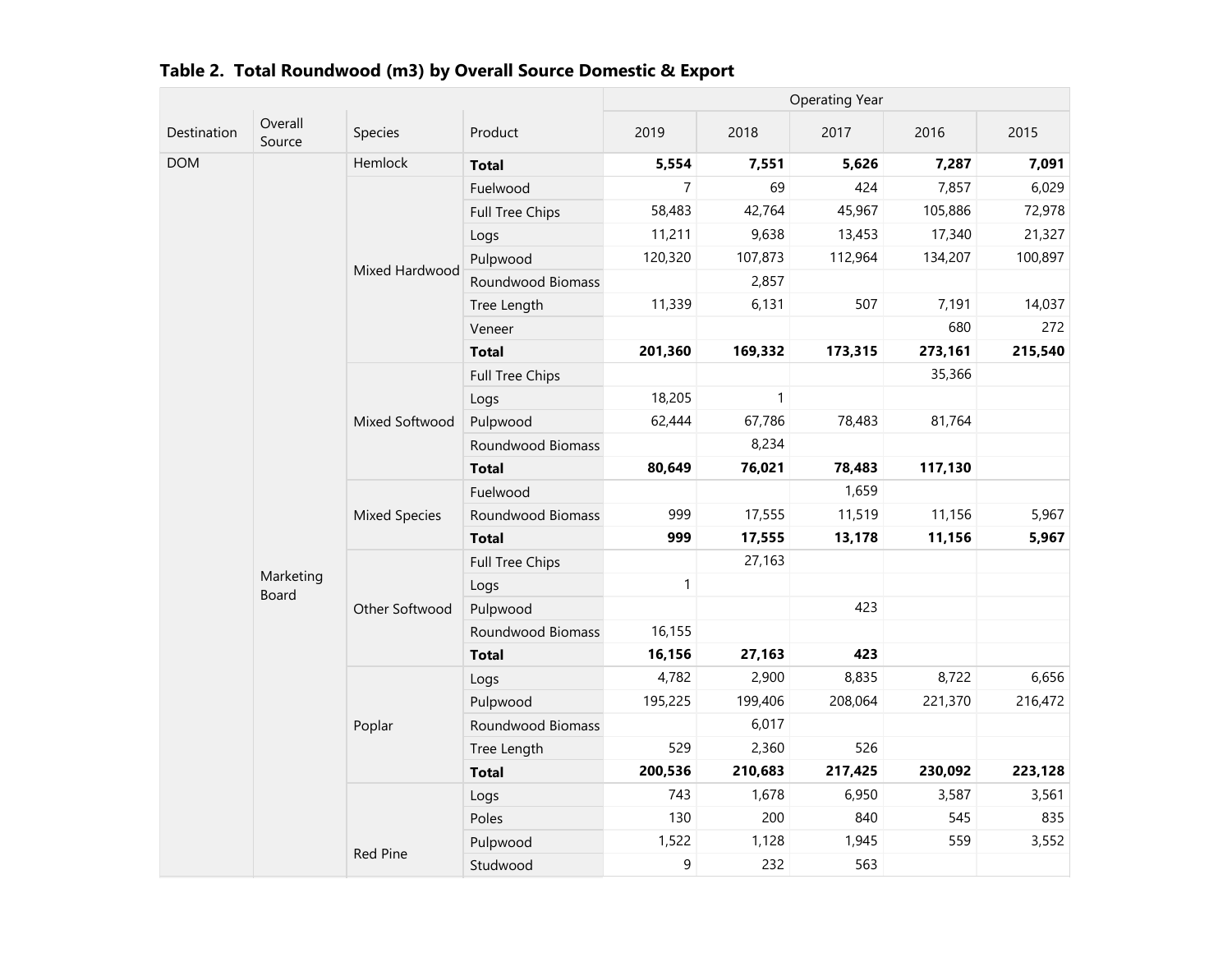|             |                   |                             |                        | <b>Operating Year</b> |           |           |           |           |  |
|-------------|-------------------|-----------------------------|------------------------|-----------------------|-----------|-----------|-----------|-----------|--|
| Destination | Overall<br>Source | Species                     | Product                | 2019                  | 2018      | 2017      | 2016      | 2015      |  |
| <b>DOM</b>  | Marketing         | Red Pine                    | Tree Length            |                       | 32        | 32        | 109       |           |  |
|             | Board             |                             | <b>Total</b>           | 2,404                 | 3,270     | 10,330    | 4,800     | 7,948     |  |
|             |                   | Spruce                      | Pulpwood               | 264                   |           |           |           |           |  |
|             |                   |                             | <b>Total</b>           | 264                   |           |           |           |           |  |
|             |                   |                             | <b>Full Tree Chips</b> | 25,893                |           | 29,251    |           | 85,073    |  |
|             |                   |                             | Logs                   | 399,423               | 262,916   | 278,303   | 295,536   | 314,849   |  |
|             |                   |                             | Pulpwood               | 214,109               | 218,492   | 151,648   | 188,840   | 261,431   |  |
|             |                   | Spruce, Fir, Jack<br>Pine   | Roundwood Biomass      |                       |           |           |           | 24,000    |  |
|             |                   |                             | Studwood               | 540,963               | 560,746   | 548,645   | 638,586   | 515,151   |  |
|             |                   |                             | Tree Length            | 8,812                 | 7,321     | 18,467    | 35,226    | 35,208    |  |
|             |                   |                             | <b>Total</b>           | 1,189,200             | 1,049,475 | 1,026,314 | 1,158,188 | 1,235,712 |  |
|             |                   |                             | Fuelwood               | 28                    | 1,400     | 885       | 324       |           |  |
|             |                   | Tamarack (larch)            | Logs                   | 335                   | 459       | 232       | 57        | 130       |  |
|             |                   |                             | Pulpwood               | 408                   | 593       |           | 1,807     | 4,667     |  |
|             |                   |                             | Studwood               |                       |           |           | 395       |           |  |
|             |                   |                             | Tree Length            | 20                    | 17        | 916       | 347       |           |  |
|             |                   |                             | <b>Total</b>           | 791                   | 2,469     | 2,033     | 2,930     | 4,797     |  |
|             |                   | White Birch                 | Pulpwood               |                       |           |           | 33        |           |  |
|             |                   |                             | <b>Total</b>           |                       |           |           | 33        |           |  |
|             |                   |                             | Logs                   | 29,468                | 23,221    | 18,265    | 24,722    | 17,595    |  |
|             |                   | White Pine                  | Pulpwood               |                       |           |           |           | 7,800     |  |
|             |                   |                             | <b>Total</b>           | 29,468                | 23,221    | 18,265    | 24,722    | 25,395    |  |
|             |                   | <b>Total</b>                |                        | 1,770,107             | 1,615,870 | 1,586,368 | 1,874,157 | 1,782,366 |  |
|             | <b>Total</b>      |                             |                        | 9,207,460             | 8,648,280 | 8,745,206 | 9,311,152 | 9,184,752 |  |
|             |                   |                             | <b>Full Tree Chips</b> |                       |           |           |           | 9,248     |  |
|             |                   | Birch (Yellow and<br>White) | Pulpwood               |                       | 15,477    | 21,127    |           | 175       |  |
|             |                   |                             | <b>Total</b>           |                       | 15,477    | 21,127    |           | 9,423     |  |
|             |                   | Cedar                       | Shinglewood            |                       |           |           |           | 13,684    |  |
|             |                   |                             | <b>Total</b>           |                       |           |           |           | 13,684    |  |
|             |                   |                             | Full Tree Chips        |                       |           |           | 1,847     |           |  |
| <b>EXP</b>  | Crown Land        | Mixed Hardwood Pulpwood     |                        | 27,308                |           | 1,862     | 6,327     |           |  |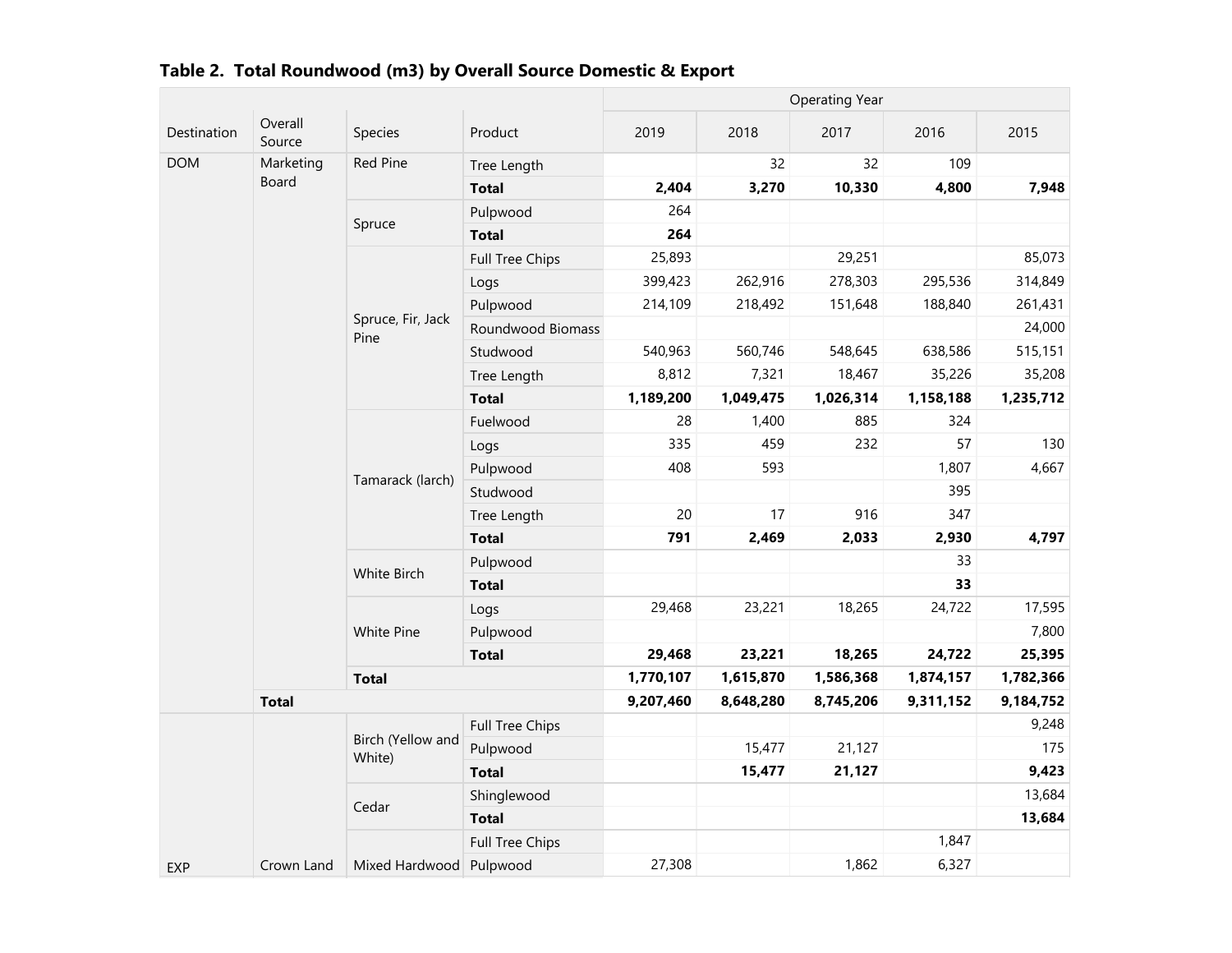|             |                   |                                           |                 |         |         | <b>Operating Year</b> |         |         |
|-------------|-------------------|-------------------------------------------|-----------------|---------|---------|-----------------------|---------|---------|
| Destination | Overall<br>Source | Species                                   | Product         | 2019    | 2018    | 2017                  | 2016    | 2015    |
|             | Crown Land        | Mixed Hardwood                            | <b>Total</b>    | 27,308  |         | 1,862                 | 8,174   |         |
|             |                   |                                           | Forest Biomass  |         | 3,470   |                       |         |         |
|             |                   | <b>Mixed Species</b>                      | <b>Total</b>    |         | 3,470   |                       |         |         |
|             |                   |                                           | Pulpwood        |         |         |                       | 1,214   |         |
|             |                   | Poplar                                    | <b>Total</b>    |         |         |                       | 1,214   |         |
|             |                   | <b>Total</b>                              |                 | 27,308  | 18,947  | 22,989                | 9,388   | 23,107  |
|             |                   | Birch (Yellow and                         | Pulpwood        |         |         | 4,855                 |         |         |
|             |                   | White)                                    | <b>Total</b>    |         |         | 4,855                 |         |         |
|             |                   |                                           | Fuelwood        |         |         |                       |         | 524     |
|             |                   |                                           | Logs            |         | 192     | 415                   | 268     | 308     |
|             |                   | Cedar                                     | Shinglewood     | 3,955   | 3,431   | 10,424                | 12,239  | 15,874  |
|             |                   | Studwood                                  | 1,883           | 2,437   | 1,739   | 3,432                 | 795     |         |
|             |                   |                                           | Tree Length     |         | 151     |                       | 919     | 64      |
|             |                   |                                           | <b>Total</b>    | 5,838   | 6,211   | 12,578                | 16,858  | 17,565  |
|             |                   | Hardwood and<br>Poplar (mixed)<br>Hemlock | Pulpwood        |         |         |                       | 39,151  | 43,812  |
|             |                   |                                           | <b>Total</b>    |         |         |                       | 39,151  | 43,812  |
|             |                   |                                           | Pulpwood        |         | 737     |                       |         | 1,180   |
|             |                   |                                           | <b>Total</b>    |         | 737     |                       |         | 1,180   |
|             |                   |                                           | Forest Biomass  | 23,080  | 74,859  | 37,658                | 139,552 | 129,383 |
|             |                   |                                           | Full Tree Chips |         | 2,960   | 1,475                 | 17,594  | 38,832  |
|             |                   |                                           | Logs            | 17,837  | 24,197  | 25,043                | 29,879  | 19,611  |
|             |                   | Mixed Hardwood                            | Pulpwood        | 202,869 | 261,095 | 239,043               | 198,089 | 229,919 |
|             |                   |                                           | Tree Length     | 4,502   | 2,439   |                       | 685     | 1,386   |
|             |                   |                                           | Veneer          | 7,205   | 6,556   | 6,308                 | 7,049   | 9,368   |
|             |                   |                                           | <b>Total</b>    | 255,493 | 372,106 | 309,527               | 392,848 | 428,499 |
|             |                   |                                           | Forest Biomass  |         |         |                       |         | 1,526   |
|             | Industrial        | Mixed Softwood                            | Logs            | 14,651  |         |                       | 37,572  | 14,378  |
|             | Freehold          |                                           | Studwood        |         |         |                       | 26,422  |         |
|             |                   |                                           | <b>Total</b>    | 14,651  |         |                       | 63,994  | 15,904  |
|             |                   |                                           | Logs            | 3,100   | 1,863   | 986                   | 1,773   | 2,384   |
| <b>EXP</b>  |                   | Poplar                                    | Pulpwood        | 85,890  | 81,306  | 96,714                | 84,202  | 89,362  |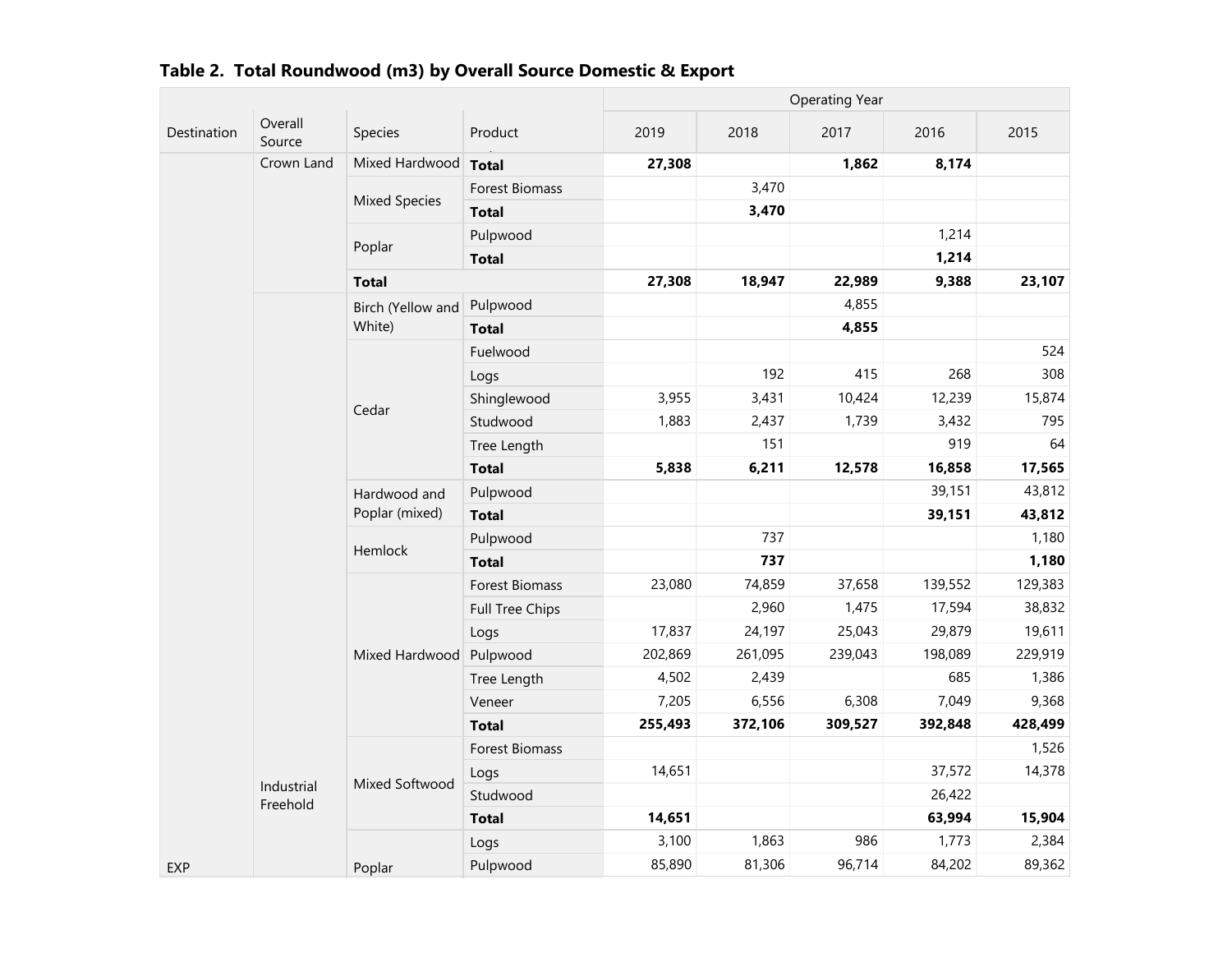|             |                   |                             |                 | <b>Operating Year</b> |         |         |         |                |  |
|-------------|-------------------|-----------------------------|-----------------|-----------------------|---------|---------|---------|----------------|--|
| Destination | Overall<br>Source | Species                     | Product         | 2019                  | 2018    | 2017    | 2016    | 2015           |  |
|             | Industrial        | Poplar                      | Tree Length     |                       | 71      |         | 160     |                |  |
|             | Freehold          |                             | <b>Total</b>    | 88,990                | 83,240  | 97,700  | 86,135  | 91,746         |  |
|             |                   |                             | Logs            | 224                   | 1,190   | 1,977   | 2,087   | 3,577          |  |
|             |                   |                             | Pulpwood        |                       | 1,614   | 409     |         | 417            |  |
|             |                   | Red Pine                    | Studwood        |                       |         | 573     |         |                |  |
|             |                   |                             | <b>Total</b>    | 224                   | 2,804   | 2,959   | 2,087   | 3,994          |  |
|             |                   |                             | Studwood        |                       |         |         | 4,635   |                |  |
|             |                   | Spruce                      | <b>Total</b>    |                       |         |         | 4,635   |                |  |
|             |                   |                             | Full Tree Chips |                       |         |         | 15,557  | 757            |  |
|             |                   |                             | Logs            | 3,700                 | 48,852  | 45,706  | 46,093  | 8,158          |  |
|             |                   | Spruce, Fir, Jack           | Pulpwood        | 1,109                 | 50,758  | 61,866  | 526     | 72,723         |  |
|             |                   | Pine                        | Studwood        | 42,088                | 68,456  | 147,248 | 141,895 | 102,296        |  |
|             |                   |                             | Tree Length     | 5,243                 |         |         | 9,417   | 4,633          |  |
|             |                   |                             | <b>Total</b>    | 52,140                | 168,066 | 254,820 | 213,488 | 188,567        |  |
|             |                   |                             | Logs            | 1,714                 | 859     | 77      | 600     | 954            |  |
|             |                   | White Pine                  | Pulpwood        |                       |         |         |         | 391            |  |
|             |                   |                             | <b>Total</b>    | 1,714                 | 859     | 77      | 600     | 1,345          |  |
|             |                   | <b>Total</b>                |                 | 419,050               | 634,023 | 682,516 | 819,796 | 792,612        |  |
|             |                   |                             | Logs            |                       |         |         |         | 26             |  |
|             |                   | Ash                         | <b>Total</b>    |                       |         |         |         | 26             |  |
|             |                   |                             | Logs            |                       |         |         |         | $\overline{2}$ |  |
|             |                   | Birch (Yellow and<br>White) | Pulpwood        |                       |         |         | 232     | 1,281          |  |
|             |                   |                             | <b>Total</b>    |                       |         |         | 232     | 1,283          |  |
|             |                   |                             | Logs            | 4,844                 | 6,395   | 3,260   | 7,058   | 2,745          |  |
|             |                   |                             | Pulpwood        |                       |         |         | 23      |                |  |
| EXP         |                   |                             | Shinglewood     | 65                    | 65      | 527     | 535     |                |  |
|             |                   | Cedar                       | Studwood        |                       | 509     | 4,064   | 2,255   | 843            |  |
|             |                   |                             | Tree Length     | 3,570                 | 2,239   | 6,344   | 7,287   | 3,985          |  |
|             |                   |                             | <b>Total</b>    | 8,479                 | 9,208   | 14,195  | 17,158  | 7,573          |  |
|             | Marketing         | Hardwood and                | Pulpwood        |                       |         |         |         | 16,105         |  |
|             | Board             | Poplar (mixed)              | <b>Total</b>    |                       |         |         |         | 16,105         |  |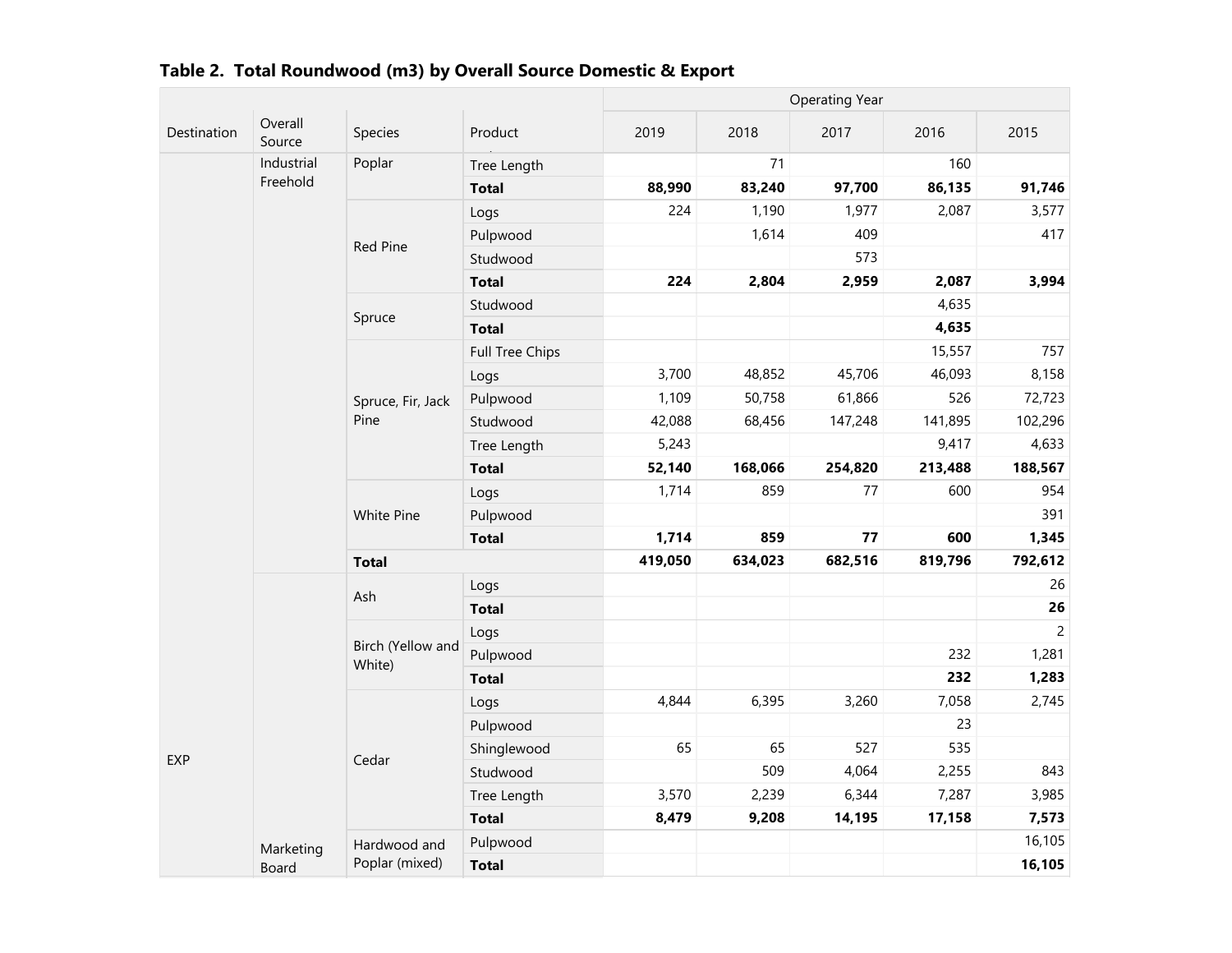|             |                    |                      |                 | <b>Operating Year</b> |        |         |         |         |  |  |
|-------------|--------------------|----------------------|-----------------|-----------------------|--------|---------|---------|---------|--|--|
| Destination | Overall<br>Source  | Species              | Product         | 2019                  | 2018   | 2017    | 2016    | 2015    |  |  |
| EXP         |                    |                      | Logs            |                       | 116    |         |         |         |  |  |
|             |                    | Hemlock              | Pulpwood        |                       |        |         |         | 29      |  |  |
|             |                    |                      | Studwood        | 249                   | 380    |         | 34      |         |  |  |
|             |                    |                      | <b>Total</b>    | 249                   | 496    |         | 34      | 29      |  |  |
|             |                    |                      | Full Tree Chips |                       |        |         |         | 93      |  |  |
|             |                    |                      | Logs            | 7,207                 | 9,550  | 3,994   | 15,106  | 2,362   |  |  |
|             |                    |                      | Poles           |                       | 193    |         |         |         |  |  |
|             |                    |                      | Pulpwood        | 79,228                | 88,907 | 145,822 | 144,977 | 103,698 |  |  |
|             |                    | Mixed Hardwood       | Studwood        |                       |        |         | 8,235   | 1,807   |  |  |
|             |                    |                      | Tree Length     | 104                   |        |         |         |         |  |  |
|             |                    |                      | Veneer          | 258                   | 160    | 144     | 135     | 212     |  |  |
|             |                    |                      | <b>Total</b>    | 86,797                | 98,810 | 149,960 | 168,453 | 108,172 |  |  |
|             |                    |                      | Logs            |                       |        |         | 3,793   |         |  |  |
|             |                    | Mixed Softwood       | Poles           |                       |        |         |         | 149     |  |  |
|             |                    |                      | Pulpwood        |                       |        |         |         | 284     |  |  |
|             |                    |                      | <b>Total</b>    |                       |        |         | 3,793   | 433     |  |  |
|             |                    |                      | Forest Biomass  |                       | 27,740 | 51,556  | 46,901  | 80,902  |  |  |
|             |                    | <b>Mixed Species</b> | Pulpwood        |                       |        |         |         | 1,340   |  |  |
|             |                    |                      | <b>Total</b>    |                       | 27,740 | 51,556  | 46,901  | 82,242  |  |  |
|             |                    |                      | Logs            |                       |        |         | 1,058   |         |  |  |
|             |                    | Other Hardwood       | Pulpwood        |                       |        |         | 691     |         |  |  |
|             |                    |                      | <b>Total</b>    |                       |        |         | 1,749   |         |  |  |
|             | Marketing<br>Board |                      | Logs            | 8,262                 | 5,166  | 10,661  | 3,380   | 13,984  |  |  |
|             |                    |                      | Pulpwood        | 48,491                | 61,338 | 81,476  | 83,727  | 113,749 |  |  |
|             |                    | Poplar               | Studwood        |                       |        |         | 2,378   |         |  |  |
|             |                    |                      | Tree Length     | 9,545                 | 10,279 |         |         |         |  |  |
|             |                    |                      | <b>Total</b>    | 66,298                | 76,783 | 92,137  | 89,485  | 127,733 |  |  |
|             |                    |                      | Logs            |                       | 12     | 724     |         |         |  |  |
|             |                    | Red Maple            | Pulpwood        |                       |        |         |         | 355     |  |  |
|             |                    |                      | <b>Total</b>    |                       | 12     | 724     |         | 355     |  |  |
|             |                    | <b>Red Pine</b>      | Logs            | 59                    | 823    | 783     |         | 3,425   |  |  |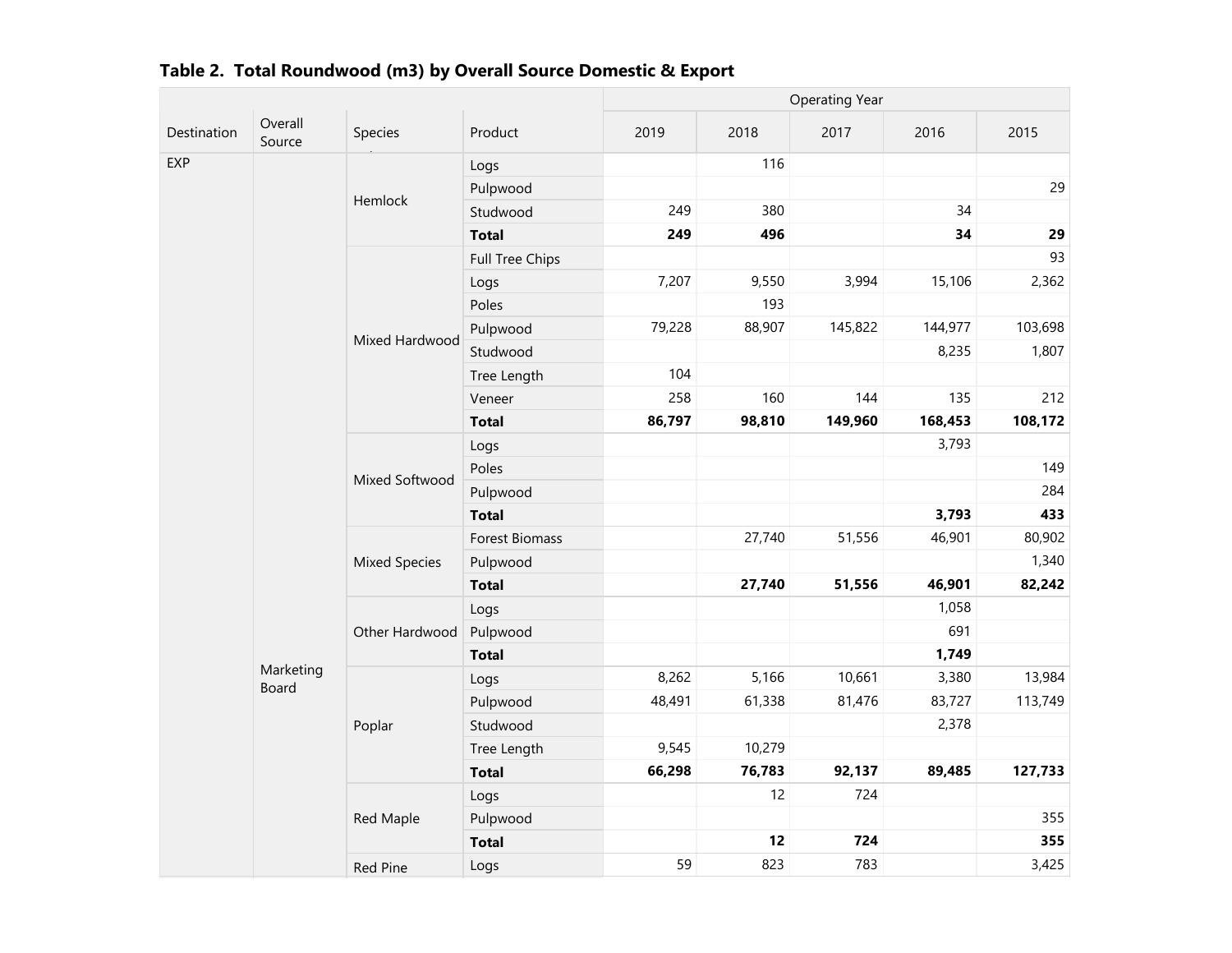|             |                   |                           |              |         |                | <b>Operating Year</b> |           |             |
|-------------|-------------------|---------------------------|--------------|---------|----------------|-----------------------|-----------|-------------|
| Destination | Overall<br>Source | Species                   | Product      | 2019    | 2018           | 2017                  | 2016      | 2015        |
| EXP         | Marketing         |                           | Poles        |         |                |                       | 33        |             |
|             | Board             | Red Pine                  | Pulpwood     | 162     | 591            |                       |           |             |
|             |                   |                           | Studwood     | 441     | 344            | 542                   |           |             |
|             |                   |                           | <b>Total</b> | 662     | 1,758          | 1,325                 | 33        | 3,425       |
|             |                   |                           | Logs         |         |                |                       | 81        | 922         |
|             |                   |                           | Pulpwood     | 69      |                |                       |           |             |
|             |                   | Spruce                    | Studwood     |         |                |                       | 155       | 998         |
|             |                   |                           | <b>Total</b> | 69      |                |                       | 236       | 1,920       |
|             |                   |                           | Logs         | 10,089  | 26,790         | 11,615                | 11,757    | 7,673       |
|             |                   |                           | Poles        |         |                |                       |           | 6,340       |
|             |                   | Spruce, Fir, Jack<br>Pine | Pulpwood     | 32,469  | 18,353         | 3,155                 | 3,263     | 17,399      |
|             |                   |                           | Studwood     | 56,733  | 44,602         | 24,758                | 42,394    | 49,645      |
|             |                   |                           | Tree Length  | 10,094  | 26,716         | 19,071                | 8,214     | 444         |
|             |                   |                           | <b>Total</b> | 109,385 | 116,461        | 58,599                | 65,628    | 81,501      |
|             |                   | Sugar Maple               | Veneer       |         | 63             |                       |           |             |
|             |                   |                           | <b>Total</b> |         | 63             |                       |           |             |
|             |                   |                           | Logs         | 61      | 110            | 48                    | 572       |             |
|             |                   | Tamarack (larch)          | Pulpwood     | 100     |                |                       |           |             |
|             |                   |                           | Studwood     |         | 86             |                       |           |             |
|             |                   |                           | <b>Total</b> | 161     | 196            | 48                    | 572       |             |
|             |                   | White Birch               | Logs         |         | $\overline{c}$ |                       |           | $\mathsf S$ |
|             |                   |                           | <b>Total</b> |         | $\overline{2}$ |                       |           | 5           |
|             |                   | White Pine                | Logs         |         | 16             |                       | 126       |             |
|             |                   |                           | <b>Total</b> |         | 16             |                       | 126       |             |
|             |                   | <b>Yellow Birch</b>       | Logs         |         |                |                       |           | 17          |
|             |                   |                           | <b>Total</b> |         |                |                       |           | 17          |
|             |                   | <b>Total</b>              |              | 272,100 | 331,545        | 368,544               | 394,400   | 430,819     |
|             | <b>Total</b>      |                           |              | 718,458 | 984,515        | 1,074,049             | 1,223,584 | 1,246,538   |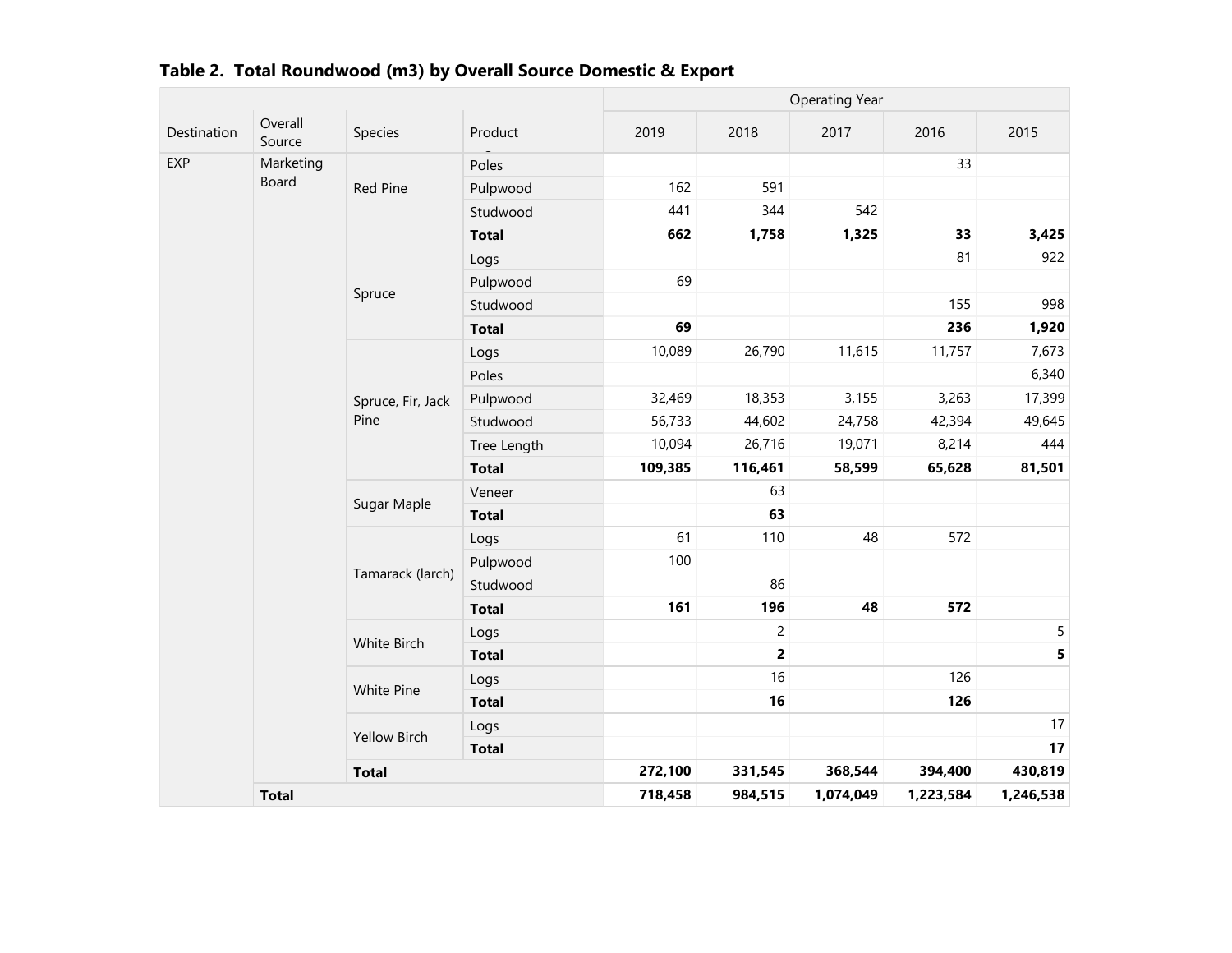

Figure 3. Total Roundwood to New Brunswick Mills 2019-20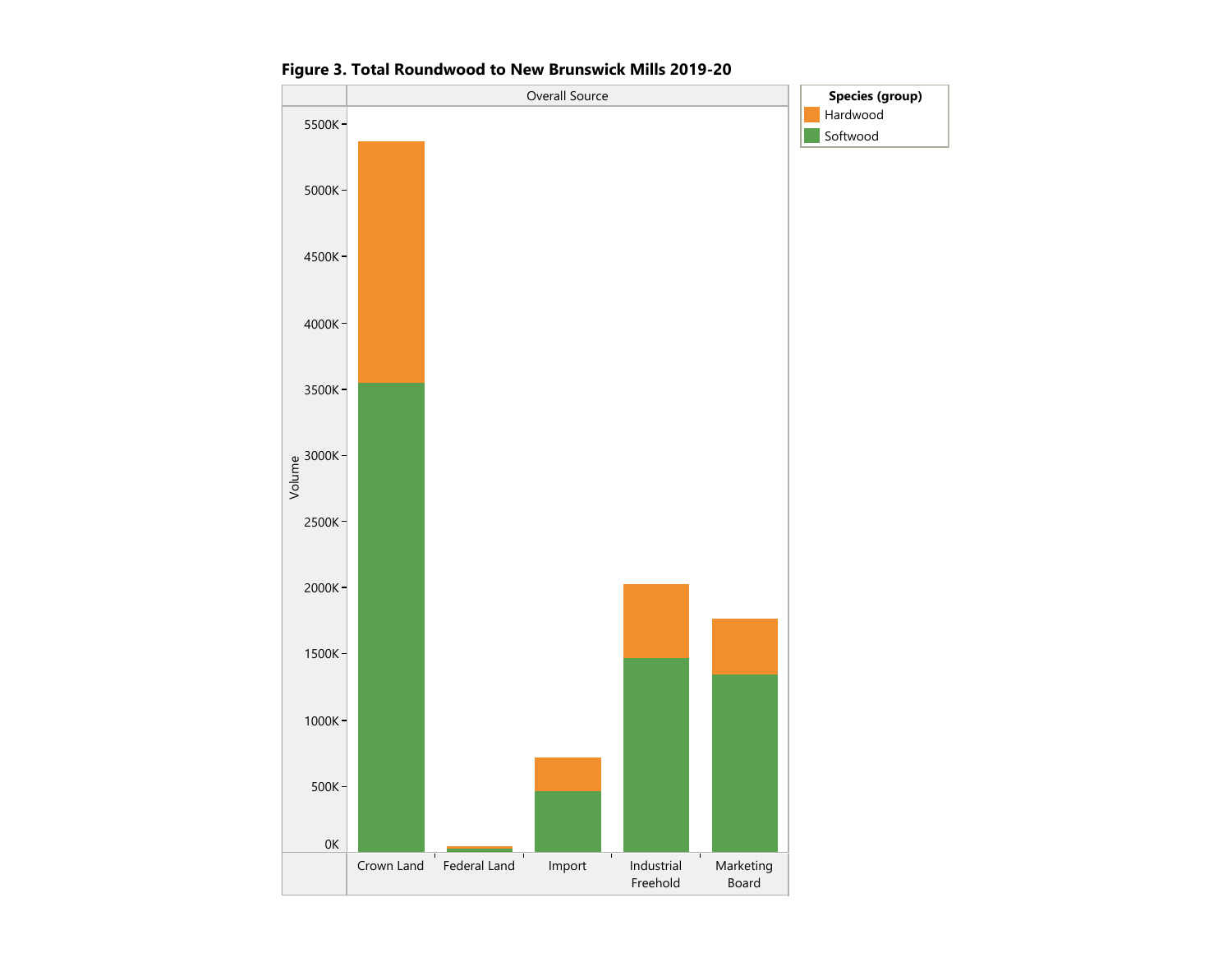

Figure 4. Total Crown Roundwood to New Brunswick Mills 2019-20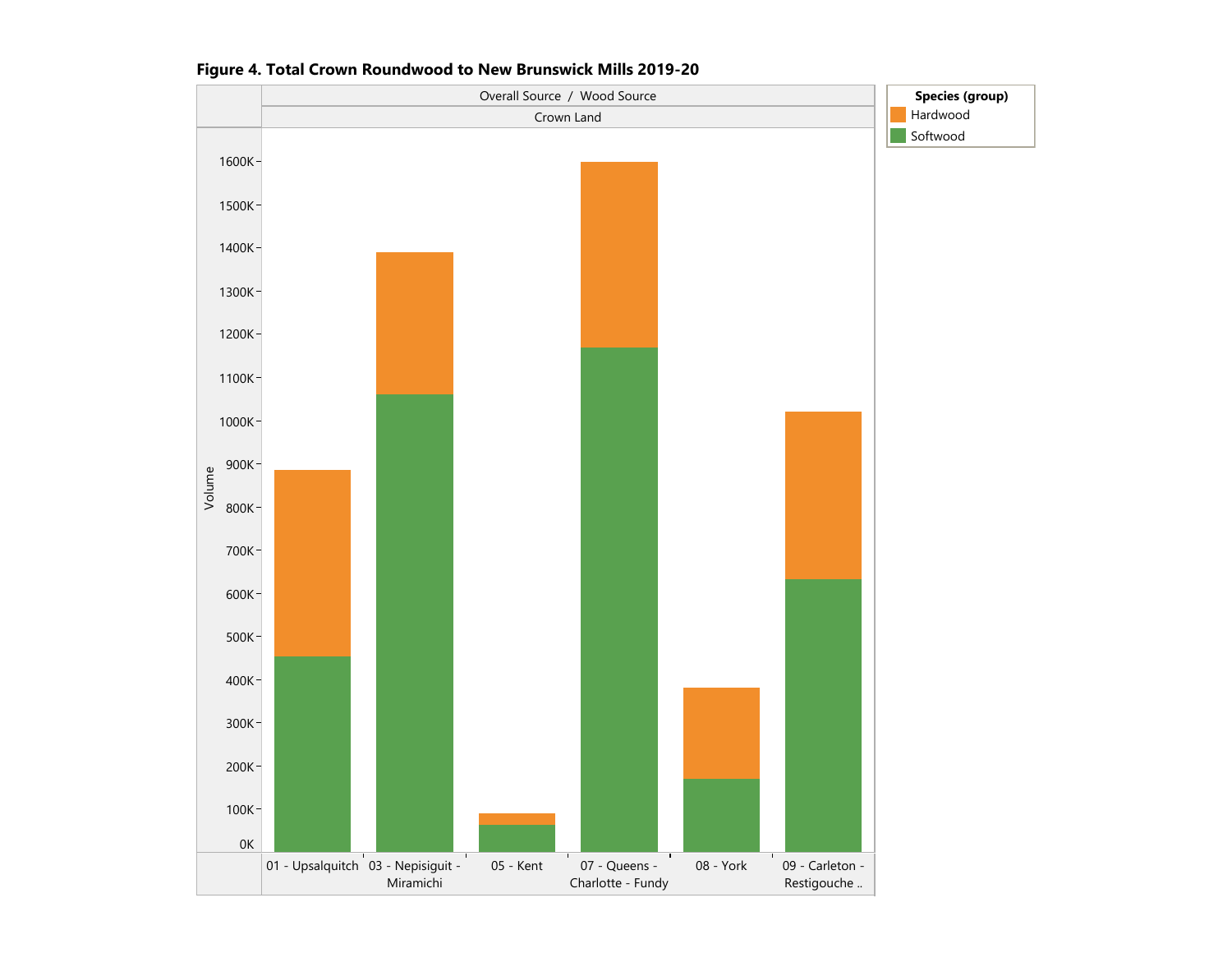#### Table 3. Total Crown Roundwood to New Brunswick Mills 2019-20

|                                    |                   |                  | Overall Source / Wood Source   |           |                                    |           |                                             |              |                    |  |  |  |
|------------------------------------|-------------------|------------------|--------------------------------|-----------|------------------------------------|-----------|---------------------------------------------|--------------|--------------------|--|--|--|
|                                    |                   |                  |                                |           | Crown Land                         |           |                                             |              |                    |  |  |  |
| Species                            | Product           | 01 - Upsalquitch | 03 - Nepisiquit -<br>Miramichi | 05 - Kent | 07 - Queens -<br>Charlotte - Fundy | 08 - York | 09 - Carleton -<br>Restigouche -<br>Tobique | <b>Total</b> | <b>Grand Total</b> |  |  |  |
|                                    | Pulpwood          |                  | 2,466                          |           | 468                                | 34,367    | 4,951                                       | 42,252       | 42,252             |  |  |  |
| <b>Birch (Yellow</b><br>and White) | Tree Length       |                  |                                |           |                                    | 1,177     | 2,779                                       | 3,956        | 3,956              |  |  |  |
|                                    | <b>Total</b>      |                  | 2,466                          |           | 468                                | 35,544    | 7,730                                       | 46,208       | 46,208             |  |  |  |
|                                    | Logs              | 5,784            |                                |           | 1,594                              |           |                                             | 7,378        | 7,378              |  |  |  |
|                                    | Shinglewood       | 9,600            | 4,196                          |           |                                    | 2,715     | 6,881                                       | 23,392       | 23,392             |  |  |  |
| Cedar                              | Studwood          | 12,514           | 9,502                          | 290       | 4,114                              | 1,473     | 3,341                                       | 31,234       | 31,234             |  |  |  |
|                                    | Tree Length       |                  | 7,462                          |           | 515                                | 1,219     |                                             | 9,196        | 9,196              |  |  |  |
|                                    | <b>Total</b>      | 27,898           | 21,160                         | 290       | 6,223                              | 5,407     | 10,222                                      | 71,200       | 71,200             |  |  |  |
|                                    | Logs              |                  |                                |           |                                    | 2,114     |                                             | 2,114        | 2,114              |  |  |  |
| Hemlock                            | <b>Total</b>      |                  |                                |           |                                    | 2,114     |                                             | 2,114        | 2,114              |  |  |  |
|                                    | Fuelwood          |                  | 1,250                          |           |                                    |           |                                             | 1,250        | 1,250              |  |  |  |
|                                    | Full Tree Chips   |                  | 2,272                          |           | 371,268                            | 20,685    | 2,761                                       | 396,986      | 396,986            |  |  |  |
| Mixed                              | Logs              | 39,338           | 21,801                         | 35        | 13,120                             | 14,560    | 52,642                                      | 141,496      | 141,496            |  |  |  |
| Hardwood                           | Pulpwood          | 243,911          | 209,358                        | 13,055    | 19,492                             | 99,017    | 241,315                                     | 826,148      | 826,148            |  |  |  |
|                                    | Tree Length       |                  |                                |           |                                    | 2,348     | 8,500                                       | 10,848       | 10,848             |  |  |  |
|                                    | <b>Total</b>      | 283,249          | 234,681                        | 13,090    | 403,880                            | 136,610   | 305,218                                     | 1,376,728    | 1,376,728          |  |  |  |
|                                    | Logs              |                  | 11,897                         | 2,413     |                                    |           |                                             | 14,310       | 14,310             |  |  |  |
| Mixed<br>Softwood                  | Pulpwood          |                  | 102,967                        | 13,361    | 418                                |           |                                             | 116,746      | 116,746            |  |  |  |
|                                    | <b>Total</b>      |                  | 114,864                        | 15,774    | 418                                |           |                                             | 131,056      | 131,056            |  |  |  |
| Other                              | Roundwood Biomass |                  |                                |           |                                    | 8,743     | 122                                         | 8,865        | 8,865              |  |  |  |
| Softwood                           | <b>Total</b>      |                  |                                |           |                                    | 8,743     | 122                                         | 8,865        | 8,865              |  |  |  |
|                                    | Lathwood          | 31               |                                |           |                                    |           | 5,244                                       | 5,275        | 5,275              |  |  |  |
|                                    | Logs              | 31,505           | 3,137                          |           |                                    |           | 3,619                                       | 38,261       | 38,261             |  |  |  |
| Poplar                             | Pulpwood          | 115,203          | 90,334                         | 14,186    | 27,389                             | 40,059    | 64,745                                      | 351,916      | 351,916            |  |  |  |
|                                    | Tree Length       |                  |                                |           |                                    | 69        | 62                                          | 131          | 131                |  |  |  |
|                                    | <b>Total</b>      | 146,739          | 93,471                         | 14,186    | 27,389                             | 40,128    | 73,670                                      | 395,583      | 395,583            |  |  |  |
|                                    | Logs              |                  | 74                             |           | 2,202                              | 81        |                                             | 2,357        | 2,357              |  |  |  |
|                                    | Poles             |                  |                                |           | 795                                |           |                                             | 795          | 795                |  |  |  |
|                                    | Pulpwood          |                  | 3,781                          |           | 1,508                              | 91        |                                             | 5,380        | 5,380              |  |  |  |
| <b>Red Pine</b>                    | Studwood          |                  |                                |           |                                    | 125       |                                             | 125          | 125                |  |  |  |
|                                    | Tree Length       |                  |                                |           | 258                                |           |                                             | 258          | 258                |  |  |  |
|                                    | <b>Total</b>      |                  | 3,855                          |           | 4,763                              | 297       |                                             | 8,915        | 8,915              |  |  |  |
|                                    | Full Tree Chips   |                  |                                |           | 68,333                             |           |                                             | 68,333       | 68,333             |  |  |  |
|                                    | Logs              | 110,845          | 139,424                        |           | 594,427                            | 99,550    | 338,318                                     | 1,282,564    | 1,282,564          |  |  |  |
| Spruce, Fir,                       | Pulpwood          | 8,050            | 6,920                          | 2,152     | 240,073                            | 2,689     | 121                                         | 260,005      | 260,005            |  |  |  |
| Jack Pine                          | Studwood          | 307,655          | 735,028                        | 46,288    | 197,294                            | 48,730    | 284,828                                     | 1,619,823    | 1,619,823          |  |  |  |
|                                    | Tree Length       |                  |                                |           |                                    | 56        |                                             | 56           | 56                 |  |  |  |
|                                    | <b>Total</b>      | 426,550          | 881,372                        | 48,440    | 1,100,127                          | 151,025   | 623,267                                     | 3,230,781    | 3,230,781          |  |  |  |
|                                    | Logs              | 386              | 38,354                         | 66        | 56,249                             | 1,499     |                                             | 96,554       | 96,554             |  |  |  |
| <b>White Pine</b>                  | <b>Total</b>      | 386              | 38,354                         | 66        | 56,249                             | 1,499     |                                             | 96,554       | 96,554             |  |  |  |
| <b>Grand Total</b>                 |                   | 884,822          | 1,390,223                      | 91,846    | 1,599,517                          | 381,367   | 1,020,229                                   | 5,368,004    | 5,368,004          |  |  |  |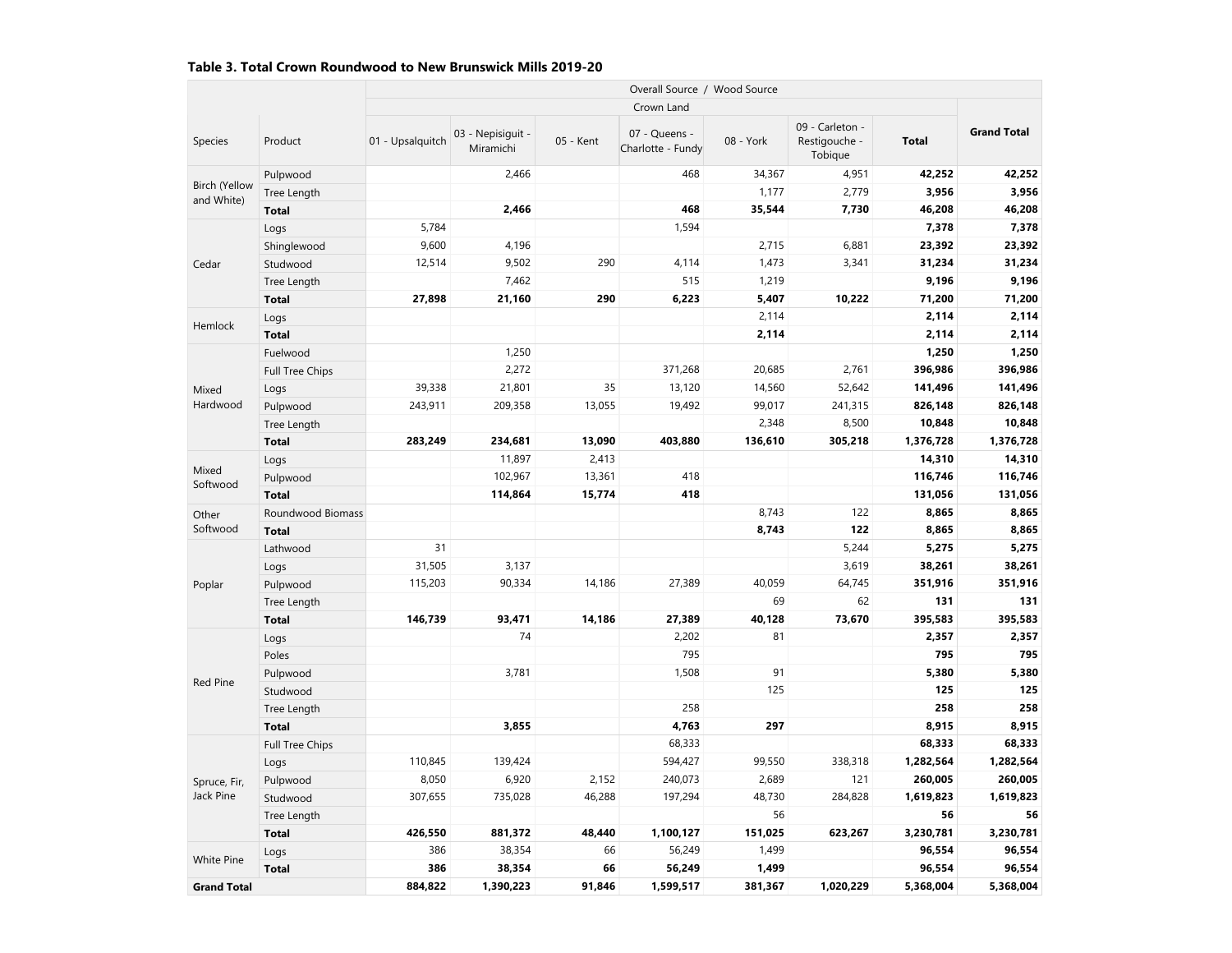

#### Figure 5. Total Marketing Board Roundwood to New Brunswick Mills 2019-20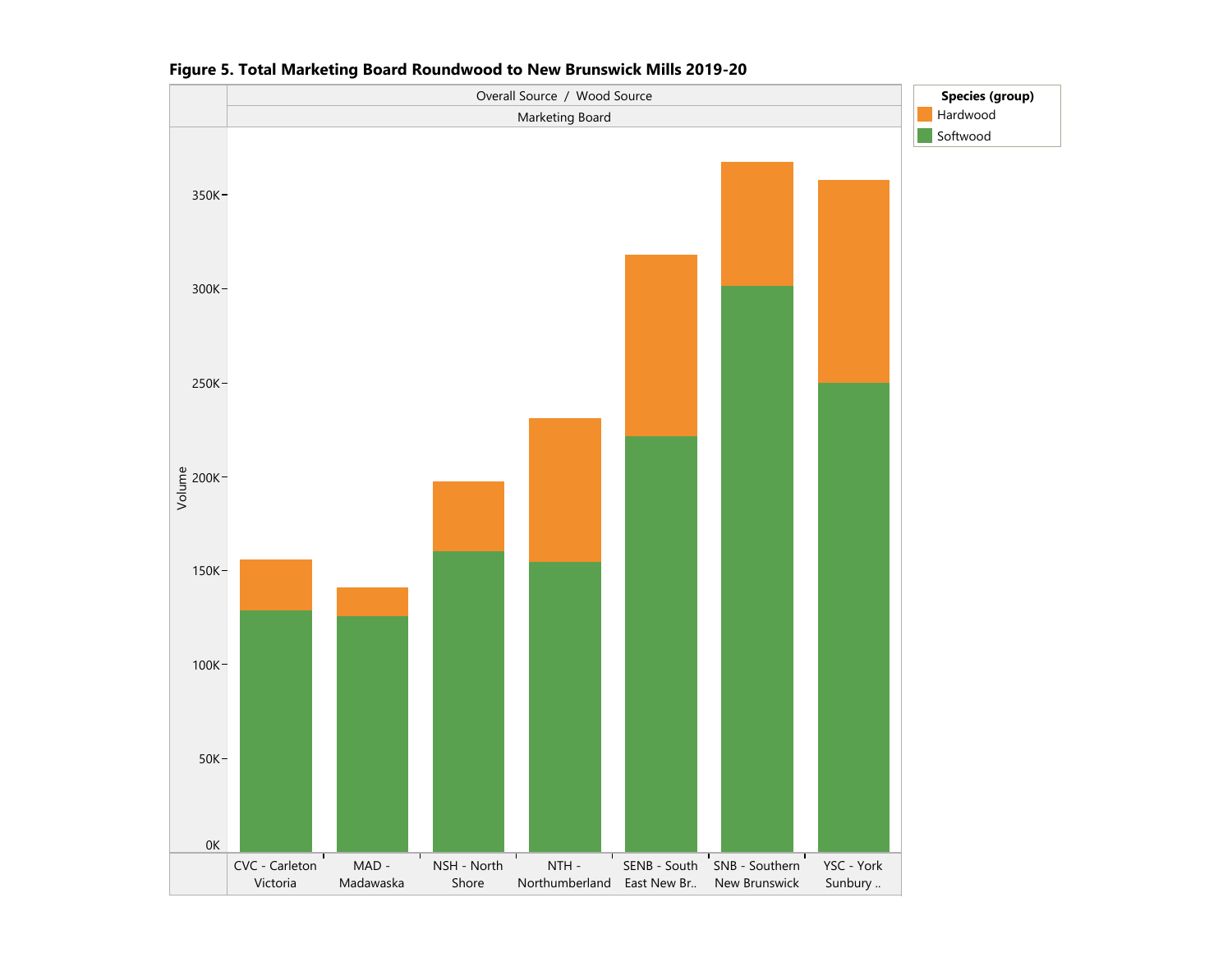#### Table 4. Total Marketing Board Roundwood to New Brunswick Mills 2019-20

|                             |                   |                            |                    |                      | Overall Source / Wood Source |                                              |                                 |                                    |              |
|-----------------------------|-------------------|----------------------------|--------------------|----------------------|------------------------------|----------------------------------------------|---------------------------------|------------------------------------|--------------|
|                             |                   |                            |                    |                      | <b>Marketing Board</b>       |                                              |                                 |                                    |              |
| Species                     | Product           | CVC - Carleton<br>Victoria | MAD -<br>Madawaska | NSH - North<br>Shore | NTH-<br>Northumberland       | SENB - South<br>East New<br><b>Brunswick</b> | SNB - Southern<br>New Brunswick | YSC - York<br>Sunbury<br>Charlotte | <b>Total</b> |
|                             | Logs              | 620                        |                    |                      |                              |                                              |                                 |                                    | 620          |
| Ash                         | <b>Total</b>      | 620                        |                    |                      |                              |                                              |                                 |                                    | 620          |
|                             | Logs              |                            |                    |                      |                              |                                              |                                 | 53                                 | 53           |
| Birch (Yellow<br>and White) | Pulpwood          | 3,038                      |                    | 4,788                | 3,326                        | 501                                          | 650                             | 12,274                             | 24,577       |
|                             | <b>Total</b>      | 3,038                      |                    | 4,788                | 3,326                        | 501                                          | 650                             | 12,327                             | 24,630       |
|                             | Logs              | 946                        | 1,059              | 158                  | 441                          | 10                                           | 716                             | 527                                | 3,857        |
|                             | Pulpwood          |                            |                    |                      |                              | $\,8\,$                                      |                                 |                                    | 8            |
| Cedar                       | Shinglewood       | 49                         | 254                | 51                   |                              |                                              |                                 | 15                                 | 369          |
|                             | Studwood          | 467                        | 1,115              | 2,537                | 1,981                        | 3,157                                        | 367                             | 1,304                              | 10,928       |
|                             | Tree Length       |                            |                    |                      | 537                          |                                              |                                 | 1,777                              | 2,314        |
|                             | <b>Total</b>      | 1,462                      | 2,428              | 2,746                | 2,959                        | 3,175                                        | 1,083                           | 3,623                              | 17,476       |
| Hemlock                     | Logs              | 161                        |                    |                      |                              | 179                                          | 383                             | 4,831                              | 5,554        |
|                             | <b>Total</b>      | 161                        |                    |                      |                              | 179                                          | 383                             | 4,831                              | 5,554        |
|                             | Fuelwood          | $\overline{7}$             |                    |                      |                              |                                              |                                 |                                    | $\mathbf{7}$ |
|                             | Full Tree Chips   | 103                        |                    |                      | 950                          | 4,790                                        | 39,611                          | 13,029                             | 58,483       |
| Mixed                       | Logs              | 1,265                      | 4,923              | 2,197                | 777                          | 89                                           | 975                             | 985                                | 11,211       |
| Hardwood                    | Pulpwood          | 9,767                      | 6,287              | 17,759               | 25,138                       | 14,852                                       | 3,338                           | 43,179                             | 120,320      |
|                             | Tree Length       | 5,291                      |                    |                      |                              |                                              |                                 | 6,048                              | 11,339       |
|                             | <b>Total</b>      | 16,433                     | 11,210             | 19,956               | 26,865                       | 19,731                                       | 43,924                          | 63,241                             | 201,360      |
| Mixed                       | Logs              |                            |                    |                      |                              | 18,205                                       |                                 |                                    | 18,205       |
| Softwood                    | Pulpwood          |                            |                    | 18,672               |                              | 39,626                                       | 3,242                           | 904                                | 62,444       |
|                             | <b>Total</b>      |                            |                    | 18,672               |                              | 57,831                                       | 3,242                           | 904                                | 80,649       |
| Mixed                       | Roundwood Biomass | 52                         | 497                |                      |                              |                                              |                                 | 450                                | 999          |
| Species                     | <b>Total</b>      | 52                         | 497                |                      |                              |                                              |                                 | 450                                | 999          |
| Other                       | Logs              |                            |                    |                      |                              |                                              |                                 | $\mathbf{1}$                       | $\mathbf{1}$ |
| Softwood                    | Roundwood Biomass | 2,437                      |                    |                      | 950                          |                                              |                                 | 12,768                             | 16,155       |
|                             | <b>Total</b>      | 2,437                      |                    |                      | 950                          |                                              |                                 | 12,769                             | 16,156       |
| Poplar                      | Logs              |                            | 2,461              | 2,316                | 5                            |                                              |                                 |                                    | 4,782        |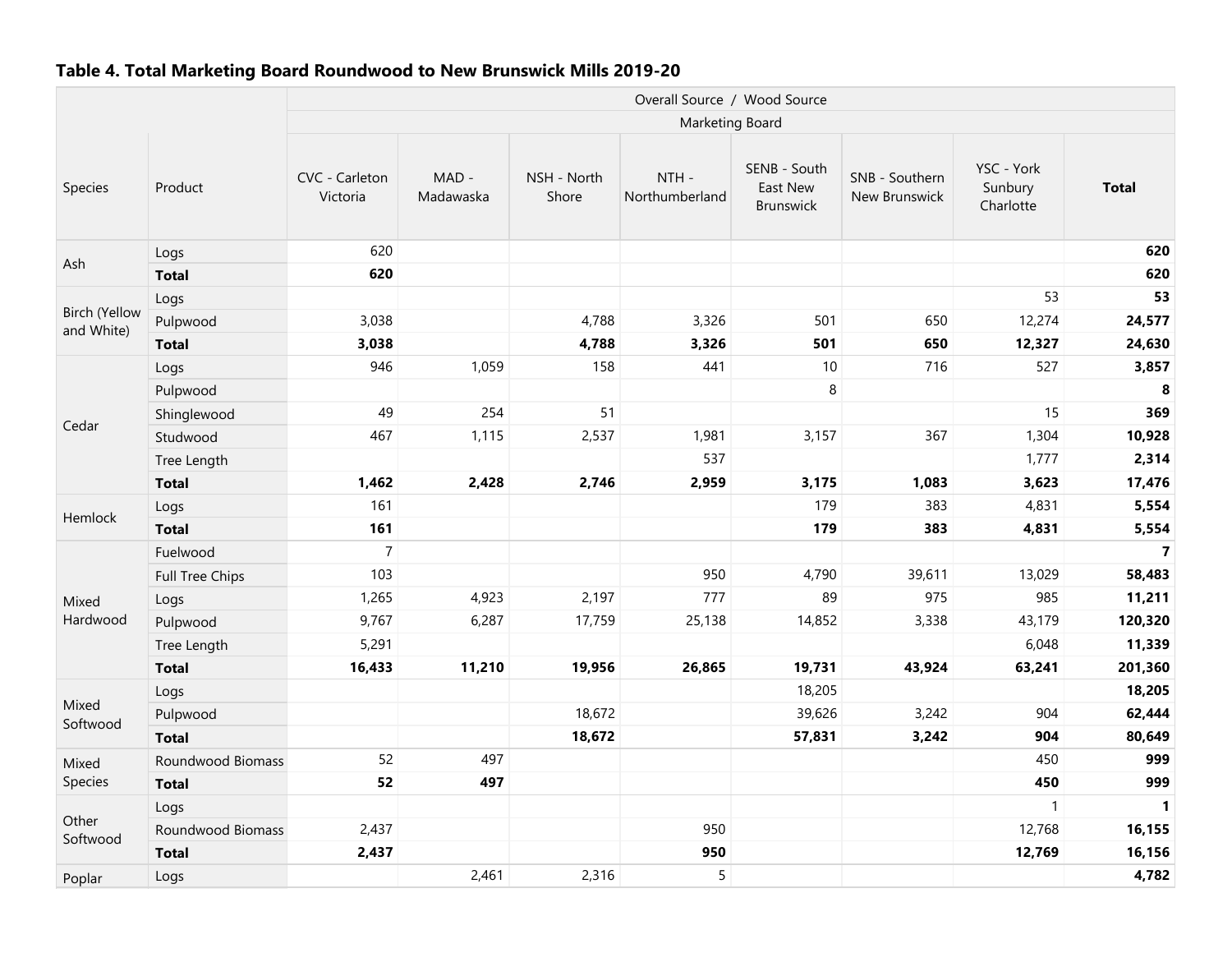#### Table 4. Total Marketing Board Roundwood to New Brunswick Mills 2019-20

|                     |                 | Overall Source / Wood Source |                    |                      |                        |                                       |                                        |                                    |                  |  |  |  |
|---------------------|-----------------|------------------------------|--------------------|----------------------|------------------------|---------------------------------------|----------------------------------------|------------------------------------|------------------|--|--|--|
|                     |                 |                              |                    |                      | Marketing Board        |                                       |                                        |                                    |                  |  |  |  |
| Species             | Product         | CVC - Carleton<br>Victoria   | MAD -<br>Madawaska | NSH - North<br>Shore | NTH-<br>Northumberland | SENB - South<br>East New<br>Brunswick | SNB - Southern<br><b>New Brunswick</b> | YSC - York<br>Sunbury<br>Charlotte | <b>Total</b>     |  |  |  |
|                     | Pulpwood        | 7,039                        | 1,484              | 10,008               | 46,493                 | 75,950                                | 21,740                                 | 32,511                             | 195,225          |  |  |  |
| Poplar              | Tree Length     | 435                          |                    |                      |                        |                                       |                                        | 94                                 | 529              |  |  |  |
|                     | <b>Total</b>    | 7,474                        | 3,945              | 12,324               | 46,498                 | 75,950                                | 21,740                                 | 32,605                             | 200,536          |  |  |  |
|                     | Logs            |                              |                    |                      |                        | 41                                    | 195                                    | 507                                | 743              |  |  |  |
|                     | Poles           |                              |                    |                      |                        |                                       | 130                                    |                                    | 130              |  |  |  |
| <b>Red Pine</b>     | Pulpwood        | 237                          |                    |                      |                        | 223                                   | 71                                     | 991                                | 1,522            |  |  |  |
|                     | Studwood        |                              |                    |                      |                        |                                       |                                        | 9                                  | $\boldsymbol{9}$ |  |  |  |
|                     | <b>Total</b>    | 237                          |                    |                      |                        | 264                                   | 396                                    | 1,507                              | 2,404            |  |  |  |
|                     | Pulpwood        |                              | 264                |                      |                        |                                       |                                        |                                    | 264              |  |  |  |
| Spruce              | <b>Total</b>    |                              | 264                |                      |                        |                                       |                                        |                                    | 264              |  |  |  |
|                     | Full Tree Chips |                              |                    |                      |                        |                                       | 18,444                                 | 7,449                              | 25,893           |  |  |  |
|                     | Logs            | 56,932                       | 34,518             | 8,763                | 24,088                 | 24,392                                | 172,995                                | 77,735                             | 399,423          |  |  |  |
| Spruce, Fir,        | Pulpwood        | 9,795                        | 43,868             | 21,761               | 14,322                 | 9,476                                 | 78,664                                 | 36,223                             | 214,109          |  |  |  |
| Jack Pine           | Studwood        | 48,075                       | 44,345             | 107,417              | 100,242                | 124,773                               | 18,170                                 | 97,941                             | 540,963          |  |  |  |
|                     | Tree Length     | 8,773                        |                    |                      |                        |                                       |                                        | 39                                 | 8,812            |  |  |  |
|                     | <b>Total</b>    | 123,575                      | 122,731            | 137,941              | 138,652                | 158,641                               | 288,273                                | 219,387                            | 1,189,200        |  |  |  |
|                     | Fuelwood        |                              | 28                 |                      |                        |                                       |                                        |                                    | 28               |  |  |  |
|                     | Logs            | 253                          |                    |                      |                        |                                       | 82                                     |                                    | 335              |  |  |  |
| Tamarack<br>(larch) | Pulpwood        | 408                          |                    |                      |                        |                                       |                                        |                                    | 408              |  |  |  |
|                     | Tree Length     | 20                           |                    |                      |                        |                                       |                                        |                                    | 20               |  |  |  |
|                     | <b>Total</b>    | 681                          | 28                 |                      |                        |                                       | 82                                     |                                    | 791              |  |  |  |
| White Pine          | Logs            |                              |                    | 1,262                | 12,320                 | 1,780                                 | 7,927                                  | 6,179                              | 29,468           |  |  |  |
|                     | <b>Total</b>    |                              |                    | 1,262                | 12,320                 | 1,780                                 | 7,927                                  | 6,179                              | 29,468           |  |  |  |
| <b>Grand Total</b>  |                 | 156,170                      | 141,103            | 197,689              | 231,570                | 318,052                               | 367,700                                | 357,823                            | 1,770,107        |  |  |  |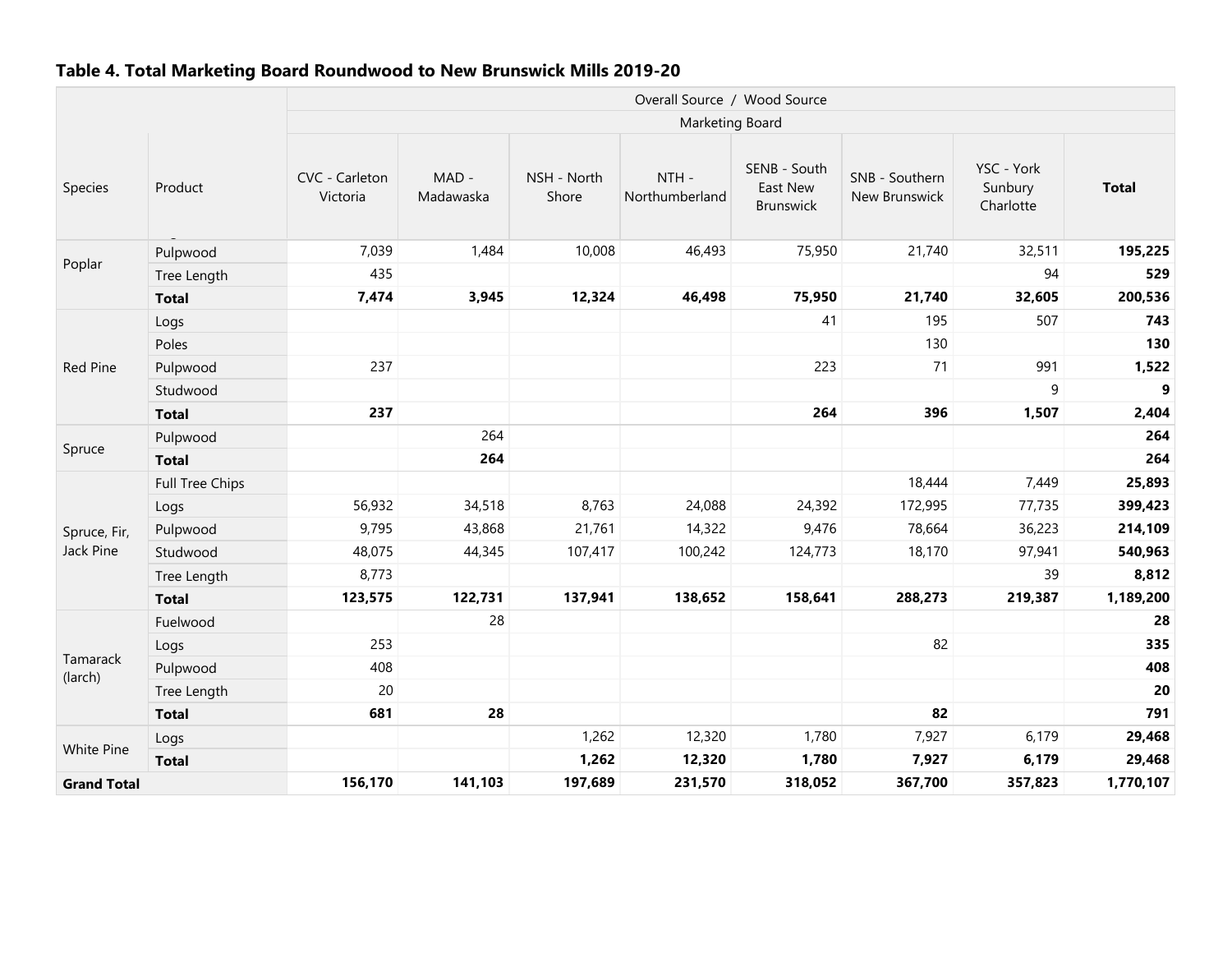|              |                   |                                    |                        |          |         |         | <b>Operating Year</b> |         |         |
|--------------|-------------------|------------------------------------|------------------------|----------|---------|---------|-----------------------|---------|---------|
| Mill         | Overall<br>Source | Wood_Source                        | <b>Species</b>         | Product  | 2019    | 2018    | 2017                  | 2016    | 2015    |
|              |                   |                                    | Hemlock                | Pulpwood |         |         |                       |         | 5,480   |
|              |                   |                                    | Mixed Hardwood         | Pulpwood | 130,348 | 124,344 | 108,765               | 125,717 | 102,646 |
|              |                   |                                    | Mixed Softwood         | Pulpwood | 102,967 | 91,924  | 92,915                | 103,839 |         |
|              |                   |                                    | Poplar                 | Pulpwood | 74,864  | 64,554  | 68,918                | 58,502  | 77,498  |
|              |                   | 03 - Nepisiguit - Miramichi        | Red Pine               | Pulpwood |         |         |                       |         | 459     |
|              |                   |                                    | Spruce, Fir, Jack Pine | Pulpwood |         |         |                       |         | 91,761  |
|              |                   |                                    | Tamarack (larch)       | Pulpwood |         |         |                       |         | 1,688   |
|              |                   |                                    | White Pine             | Pulpwood |         |         |                       |         | 11,285  |
|              |                   |                                    | Mixed Hardwood         | Pulpwood | 13,055  | 11,116  | 15,118                | 15,434  | 13,691  |
|              |                   |                                    | Mixed Softwood         | Pulpwood | 13,361  | 12,757  | 2,273                 | 10,706  |         |
|              | Crown Land        |                                    | Poplar                 | Pulpwood | 14,186  | 18,192  | 14,392                | 12,388  | 18,650  |
|              |                   | 05 - Kent                          | Spruce, Fir, Jack Pine | Pulpwood |         |         |                       |         | 2,742   |
|              |                   |                                    | Tamarack (larch)       | Pulpwood |         |         |                       |         | 1,090   |
|              |                   |                                    | White Pine             | Pulpwood |         |         |                       |         | 603     |
|              |                   |                                    | Mixed Hardwood         | Pulpwood |         | 4,533   | 19,975                | 23,861  | 29,527  |
|              |                   | 07 - Queens - Charlotte -<br>Fundy | Mixed Softwood         | Pulpwood | 418     | 1,138   | 4,400                 | 4,883   |         |
|              |                   |                                    | Poplar                 | Pulpwood | 11,273  | 13,729  | 23,619                | 19,807  | 22,785  |
|              |                   |                                    | Spruce, Fir, Jack Pine | Pulpwood |         |         |                       |         | 2,933   |
|              |                   |                                    | Tamarack (larch)       | Pulpwood |         |         |                       |         | 85      |
|              |                   | <b>Total</b>                       |                        |          | 360,472 | 342,287 | 350,375               | 375,137 | 382,923 |
|              |                   |                                    | Mixed Hardwood         | Pulpwood |         | 228     |                       |         |         |
|              |                   | <b>First Nation Reserves</b>       | Mixed Softwood         | Pulpwood | 562     | 38      |                       | 357     |         |
|              | Federal Land      |                                    | Poplar                 | Pulpwood | 1,036   | 369     | 349                   | 165     | 270     |
|              |                   | <b>Total</b>                       |                        |          | 1,598   | 635     | 349                   | 522     | 270     |
|              |                   |                                    | Mixed Hardwood         | Pulpwood | 57      |         | 806                   | 304     |         |
|              |                   | Nova Scotia                        | Poplar                 | Pulpwood | 5,331   | 18,272  | 877                   | 1,446   | 718     |
|              |                   |                                    | Mixed Hardwood         | Pulpwood |         | 22      |                       |         |         |
|              | Import            | Prince Edward Island               | Poplar                 | Pulpwood | 18,597  |         | 12,899                | 13,195  | 8,184   |
|              |                   | Québec                             | Poplar                 | Pulpwood | 239     | 2,913   | 2,427                 | 6,980   |         |
|              |                   | <b>Total</b>                       |                        |          | 24,224  | 21,207  | 17,009                | 21,925  | 8,902   |
| Arbec Forest | Industrial        |                                    | Red Pine               | Pulpwood |         |         |                       |         | 392     |
| Products     | Freehold          | <b>Acadian Timber</b>              | Spruce, Fir, Jack Pine | Pulpwood |         |         |                       |         | 38      |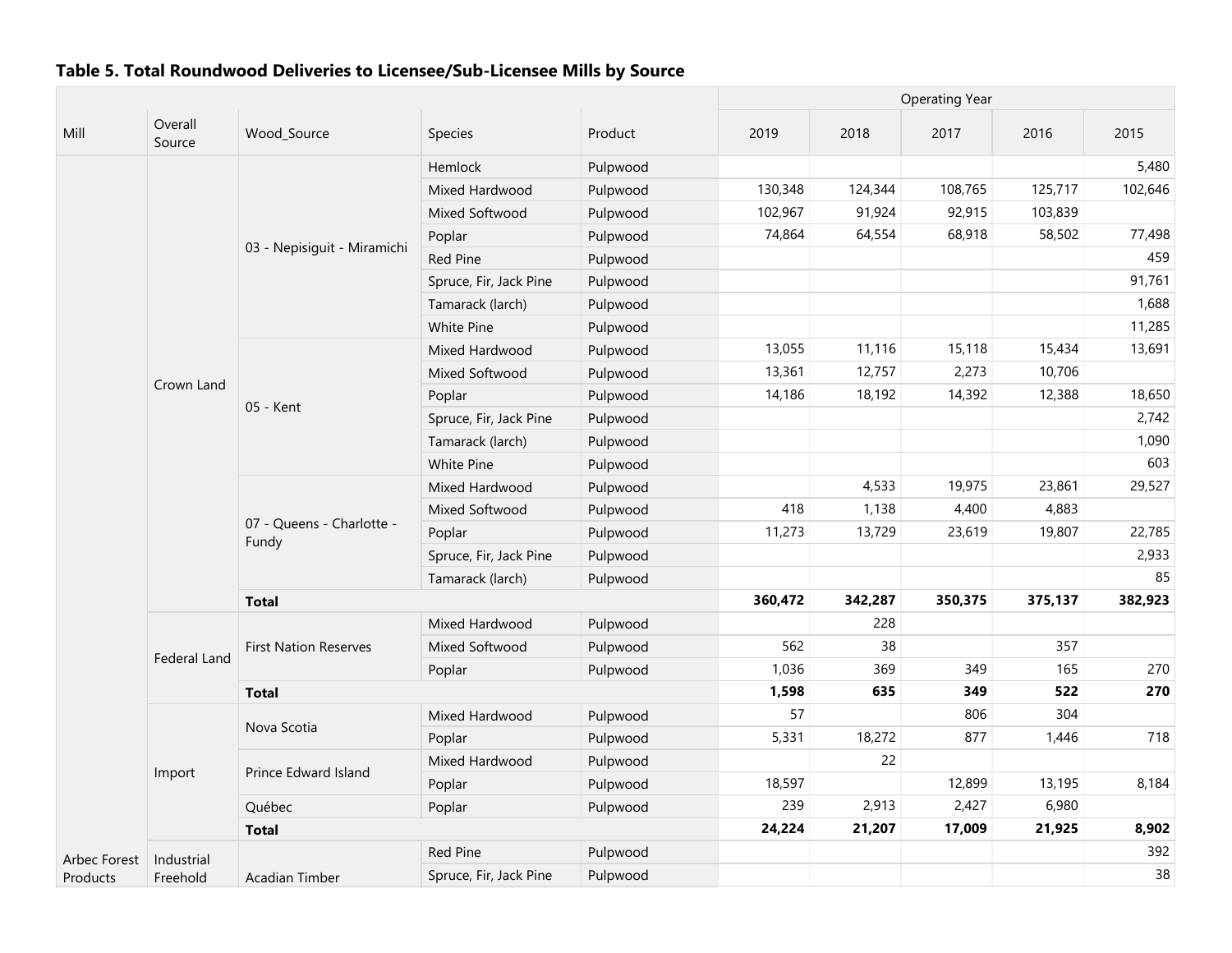|                     |                        |                       |                        |          |        |        | <b>Operating Year</b> |        |        |
|---------------------|------------------------|-----------------------|------------------------|----------|--------|--------|-----------------------|--------|--------|
| Mill                | Overall<br>Source      | Wood_Source           | Species                | Product  | 2019   | 2018   | 2017                  | 2016   | 2015   |
|                     |                        | <b>Acadian Timber</b> | Tamarack (larch)       | Pulpwood |        |        |                       |        | 45     |
|                     |                        |                       | White Pine             | Pulpwood |        |        |                       |        | 30     |
|                     |                        |                       | Hemlock                | Pulpwood |        |        |                       |        | 246    |
|                     |                        |                       | Mixed Hardwood         | Pulpwood |        | 419    | 1,615                 | 86     | 638    |
|                     |                        |                       | Mixed Softwood         | Pulpwood |        | 323    | 2,018                 | 2,352  |        |
|                     |                        | Fornebu Lumber        | Poplar                 | Pulpwood |        | 497    | 1,797                 | 1,756  | 6,346  |
|                     | Industrial<br>Freehold |                       | Spruce, Fir, Jack Pine | Pulpwood |        |        |                       |        | 803    |
|                     |                        |                       | Tamarack (larch)       | Pulpwood |        |        |                       |        | 90     |
|                     |                        |                       | White Pine             | Pulpwood |        |        |                       |        | 50     |
| <b>Arbec Forest</b> |                        |                       | Mixed Hardwood         | Pulpwood | 326    | 69     | 41                    | 107    | 16     |
| Products            |                        |                       | Mixed Softwood         | Pulpwood | 13     |        | 3,660                 | 4,590  |        |
|                     |                        | J.D. Irving           | Poplar                 | Pulpwood | 863    | 3,367  | 1,082                 | 3,527  | 821    |
|                     |                        |                       | <b>Red Pine</b>        | Pulpwood |        |        |                       |        | 3,033  |
|                     |                        |                       | Spruce, Fir, Jack Pine | Pulpwood |        |        |                       |        | 87     |
|                     |                        | <b>Total</b>          | 1,202                  | 4,675    | 10,213 | 12,418 | 12,635                |        |        |
|                     |                        |                       | Mixed Hardwood         | Pulpwood | 9,259  | 4,775  | 5,630                 | 3,718  | 786    |
|                     |                        |                       | Mixed Softwood         | Pulpwood | 18,672 | 10,550 | 11,113                | 11,601 |        |
|                     |                        |                       | Poplar                 | Pulpwood |        | 24,433 | 21,895                | 21,456 | 21,529 |
|                     |                        | NSH - North Shore     | Spruce, Fir, Jack Pine | Pulpwood |        |        |                       |        | 7,723  |
|                     |                        |                       | Tamarack (larch)       | Pulpwood |        |        |                       |        | 90     |
|                     |                        |                       | White Pine             | Pulpwood |        |        |                       |        | 1,857  |
|                     |                        |                       | Hemlock                | Pulpwood |        |        |                       |        | 640    |
|                     |                        |                       | Mixed Hardwood         | Pulpwood | 13,991 | 11,134 | 12,497                | 16,735 | 16,980 |
|                     |                        |                       | Mixed Softwood         | Pulpwood |        | 27,060 | 25,640                | 31,351 |        |
|                     |                        |                       | Poplar                 | Pulpwood | 33,713 | 29,947 | 35,238                | 40,885 | 39,060 |
|                     |                        | NTH - Northumberland  | Red Pine               | Pulpwood |        |        |                       |        | 50     |
|                     |                        |                       | Spruce, Fir, Jack Pine | Pulpwood |        |        |                       |        | 43,802 |
|                     |                        |                       | Tamarack (larch)       | Pulpwood |        |        |                       |        | 1,040  |
|                     |                        |                       | <b>White Pine</b>      | Pulpwood |        |        |                       |        | 850    |
|                     |                        |                       | Hemlock                | Pulpwood |        |        |                       |        | 285    |
|                     | Marketing              | SENB - South East New | Mixed Hardwood         | Pulpwood | 13,601 | 11,576 | 11,026                | 9,937  | 3,472  |
|                     | Board                  | Brunswick             | Mixed Softwood         | Pulpwood | 39,626 | 26,649 | 27,707                | 26,160 |        |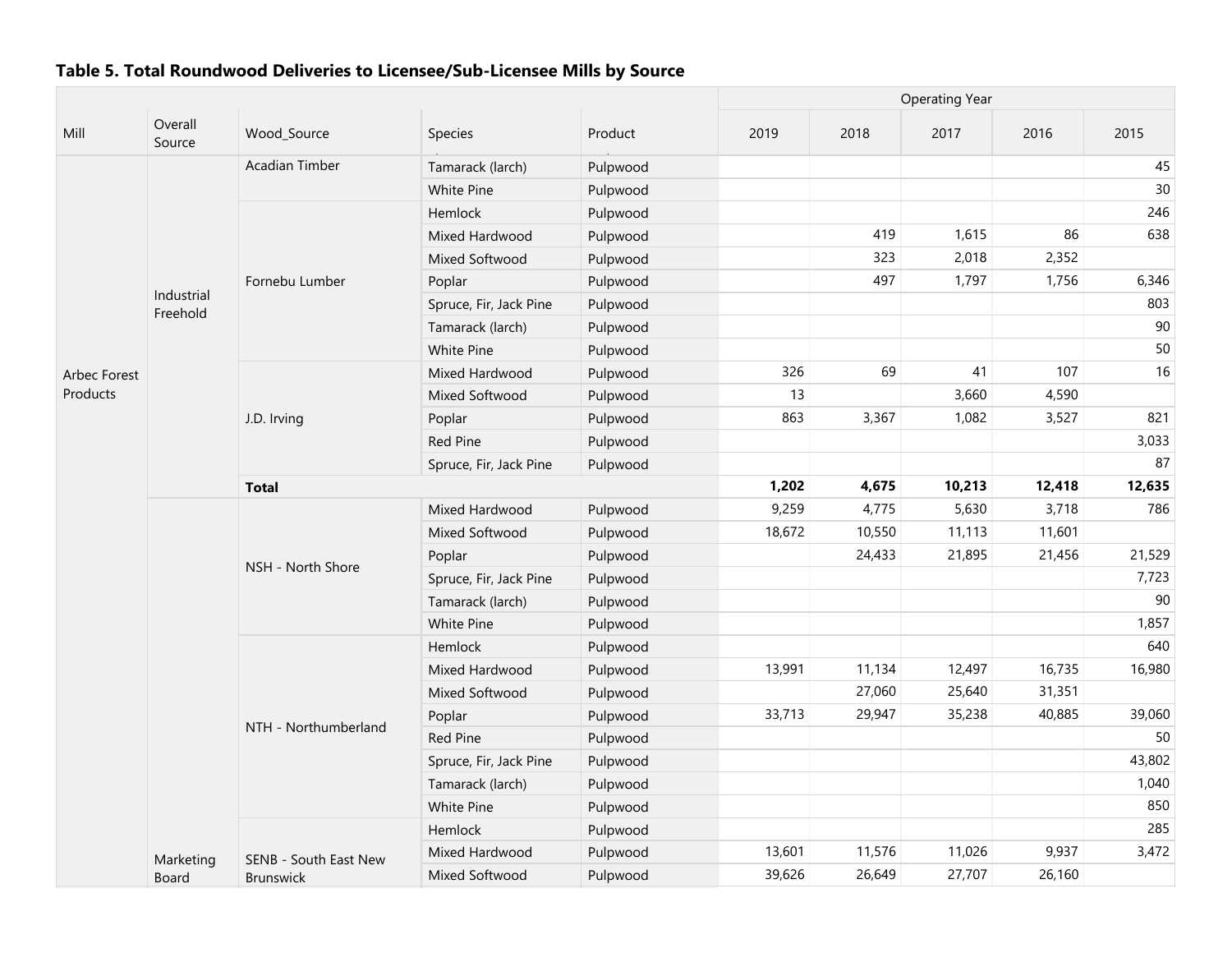|              |                        | <b>Operating Year</b>                        |                        |                   |         |         |         |         |         |
|--------------|------------------------|----------------------------------------------|------------------------|-------------------|---------|---------|---------|---------|---------|
| Mill         | Overall<br>Source      | Wood_Source                                  | Species                | Product           | 2019    | 2018    | 2017    | 2016    | 2015    |
| Arbec Forest | Marketing              | SENB - South East New                        | Poplar                 | Pulpwood          | 67,600  | 57,865  | 46,187  | 47,050  | 42,905  |
| Products     | Board                  | <b>Brunswick</b>                             | Red Pine               | Pulpwood          |         |         |         |         | 51      |
|              |                        |                                              | Spruce, Fir, Jack Pine | Pulpwood          |         |         |         |         | 18,910  |
|              |                        |                                              | Tamarack (larch)       | Pulpwood          |         |         |         |         | 3,045   |
|              |                        |                                              | White Pine             | Pulpwood          |         |         |         |         | 2,834   |
|              |                        |                                              | Hemlock                | Pulpwood          |         |         |         |         | 235     |
|              |                        |                                              | Mixed Hardwood         | Pulpwood          | 920     | 2,760   | 2,810   | 2,656   | 606     |
|              |                        |                                              | Mixed Softwood         | Pulpwood          | 3,242   | 3,419   | 5,144   | 4,037   |         |
|              |                        | SNB - Southern New                           | Poplar                 | Pulpwood          | 5,315   | 7,115   | 8,611   | 7,982   | 8,855   |
|              |                        | <b>Brunswick</b>                             | <b>Red Pine</b>        | Pulpwood          |         |         |         |         | 926     |
|              |                        |                                              | Spruce, Fir, Jack Pine | Pulpwood          |         |         |         |         | 1,789   |
|              |                        |                                              | Tamarack (larch)       | Pulpwood          |         |         |         |         | 430     |
|              |                        |                                              | White Pine             | Pulpwood          |         |         |         |         | 2,259   |
|              |                        |                                              | Mixed Hardwood         | Pulpwood          | 812     | 127     | 830     | 516     | 509     |
|              |                        |                                              | Mixed Softwood         | Pulpwood          | 904     | 108     | 717     | 709     |         |
|              |                        | YSC - York Sunbury Charlotte Poplar          |                        | Pulpwood          | 649     | 168     | 594     | 481     | 235     |
|              |                        |                                              | Spruce, Fir, Jack Pine | Pulpwood          |         |         |         |         | 1,255   |
|              |                        |                                              | Tamarack (larch)       | Pulpwood          |         |         |         |         | 62      |
|              |                        | <b>Total</b>                                 |                        |                   | 208,304 | 217,686 | 215,639 | 225,274 | 223,070 |
|              | <b>Total</b>           |                                              |                        |                   | 595,800 | 586,490 | 593,585 | 635,276 | 627,800 |
|              |                        |                                              | Mixed Hardwood         | Pulpwood          | 100,044 | 76,693  | 100,688 | 102,130 | 131,645 |
|              |                        | 01 - Upsalquitch                             | <b>Mixed Species</b>   | Roundwood Biomass |         | 1,921   |         |         |         |
|              |                        |                                              | Spruce, Fir, Jack Pine | Pulpwood          | 3,581   | 5,864   |         |         |         |
|              |                        |                                              | Mixed Hardwood         | Pulpwood          | 55,179  | 46,485  | 37,793  | 33,090  | 56,150  |
|              | Crown Land             | 03 - Nepisiguit - Miramichi                  | Spruce, Fir, Jack Pine | Pulpwood          | 50      |         |         |         |         |
|              |                        | 07 - Queens - Charlotte - Fu. Mixed Hardwood |                        | Pulpwood          |         |         |         | 30,170  |         |
|              |                        | 09 - Carleton - Restigouche  Mixed Hardwood  |                        | Pulpwood          | 29,540  | 26,400  | 48,384  |         | 48,898  |
| AV Cell Inc. |                        | <b>Total</b>                                 |                        |                   | 188,394 | 157,363 | 186,865 | 165,390 | 236,693 |
|              |                        | Acadian Timber                               | Mixed Hardwood         | Pulpwood          | 9,849   | 7,040   | 18,177  | 11,243  | 8,736   |
|              | Industrial<br>Freehold | J.D. Irving                                  | Mixed Hardwood         | Pulpwood          | 7,496   | 3,268   | 2,097   | 10,067  | 2,298   |
|              |                        | <b>Total</b>                                 |                        |                   | 17,345  | 10,308  | 20,274  | 21,310  | 11,034  |
|              | Marketing              | NSH - North Shore                            | Mixed Hardwood         | Pulpwood          | 1,238   | 1,727   | 6,843   | 8,561   | 9,356   |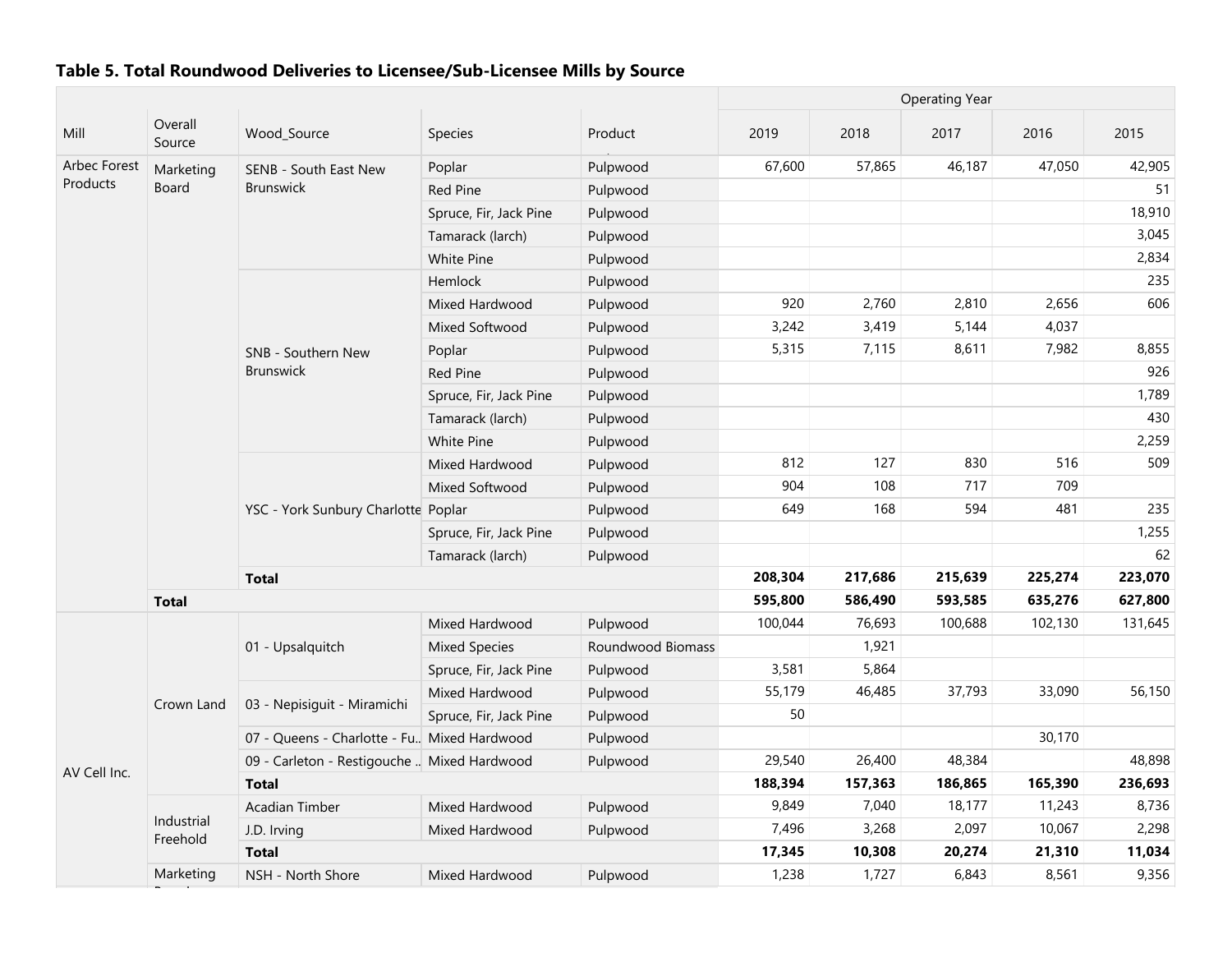|                    |                              |                                    |                          |                   | <b>Operating Year</b> |         |         |         |         |
|--------------------|------------------------------|------------------------------------|--------------------------|-------------------|-----------------------|---------|---------|---------|---------|
| Mill               | Overall<br>Source<br>mancang | Wood_Source                        | Species                  | Product           | 2019                  | 2018    | 2017    | 2016    | 2015    |
| AV Cell Inc.       | Board                        | <b>Total</b>                       |                          |                   | 1,238                 | 1,727   | 6,843   | 8,561   | 9,356   |
|                    | <b>Total</b>                 |                                    |                          |                   | 206,977               | 169,398 | 213,982 | 195,261 | 257,083 |
|                    |                              |                                    | Birch (Yellow and White) | Pulpwood          |                       |         |         |         | 5,316   |
|                    |                              | 01 - Upsalquitch                   | Mixed Hardwood           | Pulpwood          | 30,234                | 36,501  | 22,876  | 9,281   | 26,868  |
|                    |                              |                                    | Poplar                   | Pulpwood          | 86,265                | 128,061 | 164,476 | 111,776 | 133,623 |
|                    |                              |                                    | Birch (Yellow and White) | Pulpwood          | 2,466                 |         |         |         |         |
|                    |                              | 03 - Nepisiguit - Miramichi        | Mixed Hardwood           | Pulpwood          | 8,640                 | 9,727   | 7,778   | 5,390   |         |
|                    |                              |                                    | Poplar                   | Pulpwood          | 13,991                | 28,274  | 27,959  | 34,919  | 34,034  |
|                    |                              |                                    | Birch (Yellow and White) | Pulpwood          | 468                   | 670     | 484     | 1,185   | 801     |
|                    |                              | 07 - Queens - Charlotte -<br>Fundy | Mixed Hardwood           | Pulpwood          | 1,285                 | 1,595   | 19,554  | 19,868  | 7,116   |
|                    |                              |                                    | Poplar                   | Pulpwood          | 16,116                | 22,555  | 16,709  | 13,525  | 24,841  |
|                    |                              |                                    |                          | Pulpwood          | 34,367                | 28,591  | 26,064  | 25,948  | 6,069   |
|                    |                              |                                    | Birch (Yellow and White) | Tree Length       | 1,177                 |         |         |         |         |
|                    |                              |                                    |                          | Shinglewood       | 590                   | 1,295   |         |         |         |
|                    |                              |                                    | Cedar                    | Studwood          | 637                   | 1,429   |         |         |         |
|                    |                              |                                    | Hemlock                  | Logs              | 263                   | 179     |         |         |         |
|                    |                              |                                    |                          | Logs              | 2,662                 | 1,255   |         |         |         |
|                    |                              |                                    | Mixed Hardwood           | Pulpwood          | 97,523                | 81,485  | 94,488  | 91,282  | 93,710  |
|                    |                              |                                    |                          | Tree Length       | 2,348                 |         |         |         |         |
|                    |                              |                                    | <b>Mixed Species</b>     | Roundwood Biomass |                       | 5,343   |         |         |         |
|                    |                              | 08 - York                          | Other Softwood           | Roundwood Biomass | 8,743                 |         | 1,870   | 427     |         |
|                    | Crown Land                   |                                    |                          | Pulpwood          | 40,059                | 34,018  | 43,563  | 44,688  | 42,466  |
|                    |                              |                                    | Poplar                   | Tree Length       | 69                    |         |         |         |         |
|                    |                              |                                    | Red Pine                 | Studwood          | 125                   |         |         |         |         |
|                    |                              |                                    |                          | Logs              | 3,995                 | 1,168   |         |         |         |
|                    |                              |                                    |                          | Pulpwood          |                       | 2,029   | 74      |         |         |
|                    |                              | Spruce, Fir, Jack Pine             | Studwood                 | 1,916             |                       |         |         |         |         |
|                    |                              |                                    | Tree Length              | 56                |                       |         |         |         |         |
|                    |                              |                                    | White Pine               | Logs              | 111                   | 826     |         |         |         |
|                    |                              |                                    |                          | Pulpwood          | 4,951                 | 784     | 646     | 25      | 4,208   |
| <b>AV Nackawic</b> |                              | 09 - Carleton - Restigouche -      | Birch (Yellow and White) | Tree Length       | 2,779                 |         |         |         |         |
| Inc.               |                              | Tobique                            | Cedar                    | Shinglewood       | 8                     |         |         |         |         |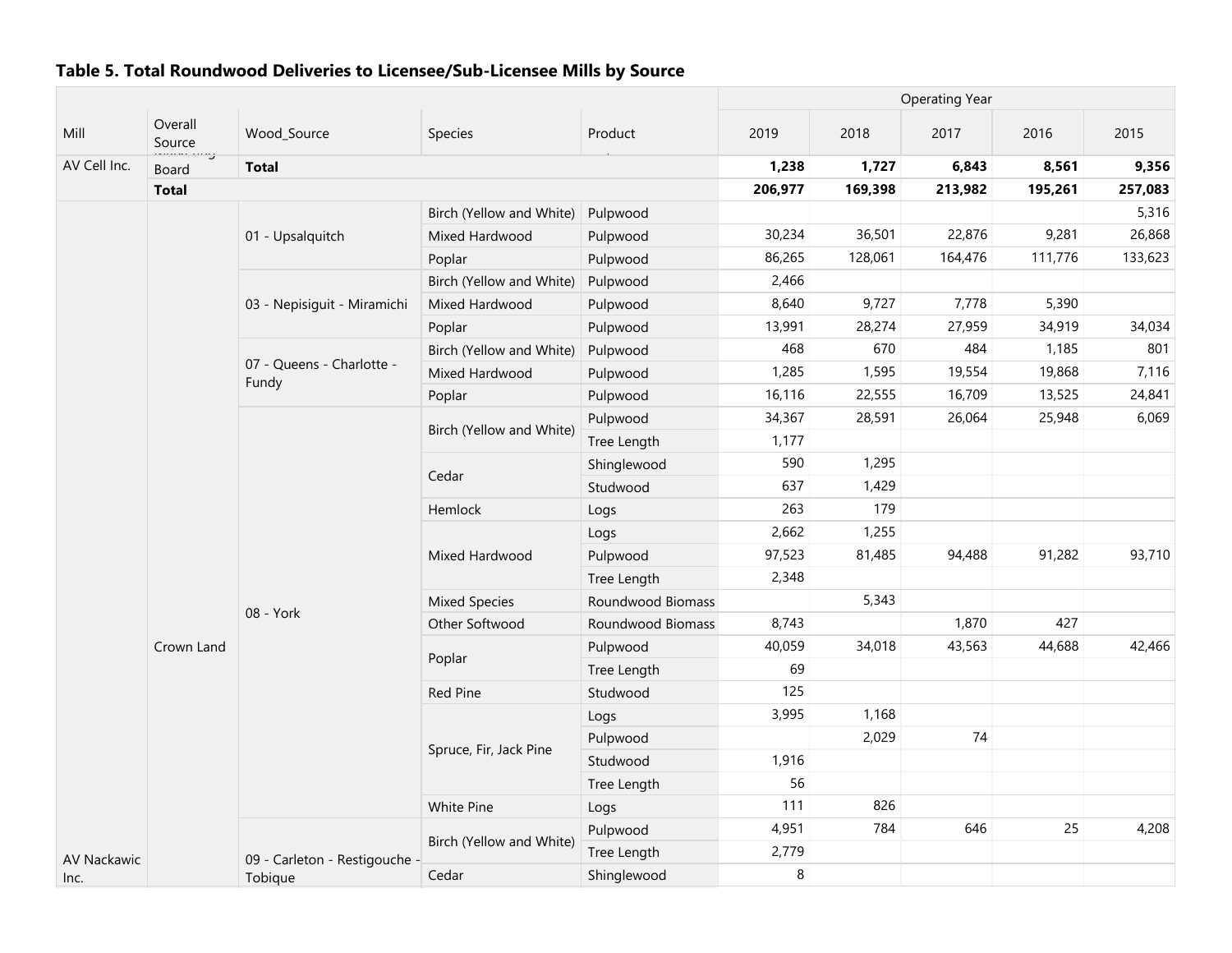|             |                   |                                          |                          |                   | <b>Operating Year</b> |         |         |         |         |
|-------------|-------------------|------------------------------------------|--------------------------|-------------------|-----------------------|---------|---------|---------|---------|
| Mill        | Overall<br>Source | Wood_Source                              | Species                  | Product           | 2019                  | 2018    | 2017    | 2016    | 2015    |
|             | Crown Land        |                                          |                          | Logs              | 204                   | 13      |         |         |         |
|             |                   |                                          | Mixed Hardwood           | Pulpwood          | 83,433                | 87,963  | 59,601  | 63,202  | 67,392  |
|             |                   | 09 - Carleton - Restigouche -<br>Tobique |                          | Tree Length       | 8,500                 | 626     |         |         |         |
|             |                   |                                          | Other Softwood           | Roundwood Biomass | 122                   |         |         |         |         |
|             |                   |                                          |                          | Pulpwood          | 57,453                | 49,789  | 44,125  | 40,101  | 38,915  |
|             |                   |                                          | Poplar                   | Tree Length       | 62                    |         |         |         |         |
|             |                   |                                          |                          | Logs              | 21                    |         |         |         |         |
|             |                   |                                          | Spruce, Fir, Jack Pine   | Studwood          | 4                     |         |         |         |         |
|             |                   | <b>Total</b>                             |                          |                   | 511,643               | 524,176 | 530,267 | 461,617 | 485,359 |
|             |                   |                                          | Birch (Yellow and White) | Pulpwood          | 428                   |         | 237     | 246     |         |
|             |                   | Acadia Research Forest                   | Mixed Hardwood           | Pulpwood          | 440                   |         | 501     | 444     |         |
|             |                   |                                          | Poplar                   | Pulpwood          | 343                   |         | 18      | 1,173   |         |
|             |                   |                                          | Birch (Yellow and White) | Pulpwood          | 1,411                 | 2,151   | 573     | 3,406   | 7,435   |
|             |                   |                                          |                          | Logs              | 138                   |         |         |         |         |
|             |                   | <b>CFB Gagetown</b>                      | Mixed Hardwood           | Pulpwood          | 5,398                 | 6,527   | 4,681   | 7,865   | 10,183  |
|             |                   |                                          | <b>Mixed Species</b>     | Roundwood Biomass |                       | 897     |         |         |         |
|             | Federal Land      |                                          | Other Softwood           | Roundwood Biomass | 1,081                 |         |         |         |         |
|             |                   |                                          | Poplar                   | Pulpwood          | 5,381                 | 4,563   | 2,869   | 3,117   | 1,993   |
|             |                   |                                          |                          | Logs              |                       | 121     |         |         |         |
|             |                   |                                          | Spruce, Fir, Jack Pine   | Pulpwood          |                       | 42      |         |         |         |
|             |                   |                                          |                          | Studwood          |                       | 305     |         |         |         |
|             |                   | <b>First Nation Reserves</b>             | Poplar                   | Pulpwood          | 27                    |         |         |         |         |
|             |                   | <b>Total</b>                             |                          |                   | 14,647                | 14,606  | 8,879   | 16,251  | 19,611  |
|             |                   | Maine                                    | Mixed Hardwood           | Pulpwood          | 201                   |         |         | 12,002  | 3,499   |
|             |                   | Nova Scotia                              | Mixed Hardwood           | Pulpwood          |                       |         |         | 6,418   | 773     |
|             | Import            |                                          | Poplar                   | Pulpwood          |                       |         |         | 6,483   | 2,398   |
|             |                   | Québec                                   | Mixed Hardwood           | Pulpwood          |                       |         |         | 19,999  | 7,256   |
|             |                   | <b>Total</b>                             |                          |                   | 201                   |         |         | 44,902  | 13,926  |
|             |                   | <b>Acadian Timber</b>                    | Mixed Hardwood           | Pulpwood          | 17,571                | 16,425  | 16,407  | 48,452  | 73,258  |
|             |                   |                                          |                          | Tree Length       |                       | 230     | 5,376   |         |         |
| AV Nackawic | Industrial        |                                          | Birch (Yellow and White) | Pulpwood          | 12,135                | 3,494   | 1,882   | 2,560   | 1,267   |
| Inc.        | Freehold          | <b>AV Nackawic</b>                       | Cedar                    | Shinglewood       | 628                   | 60      |         |         |         |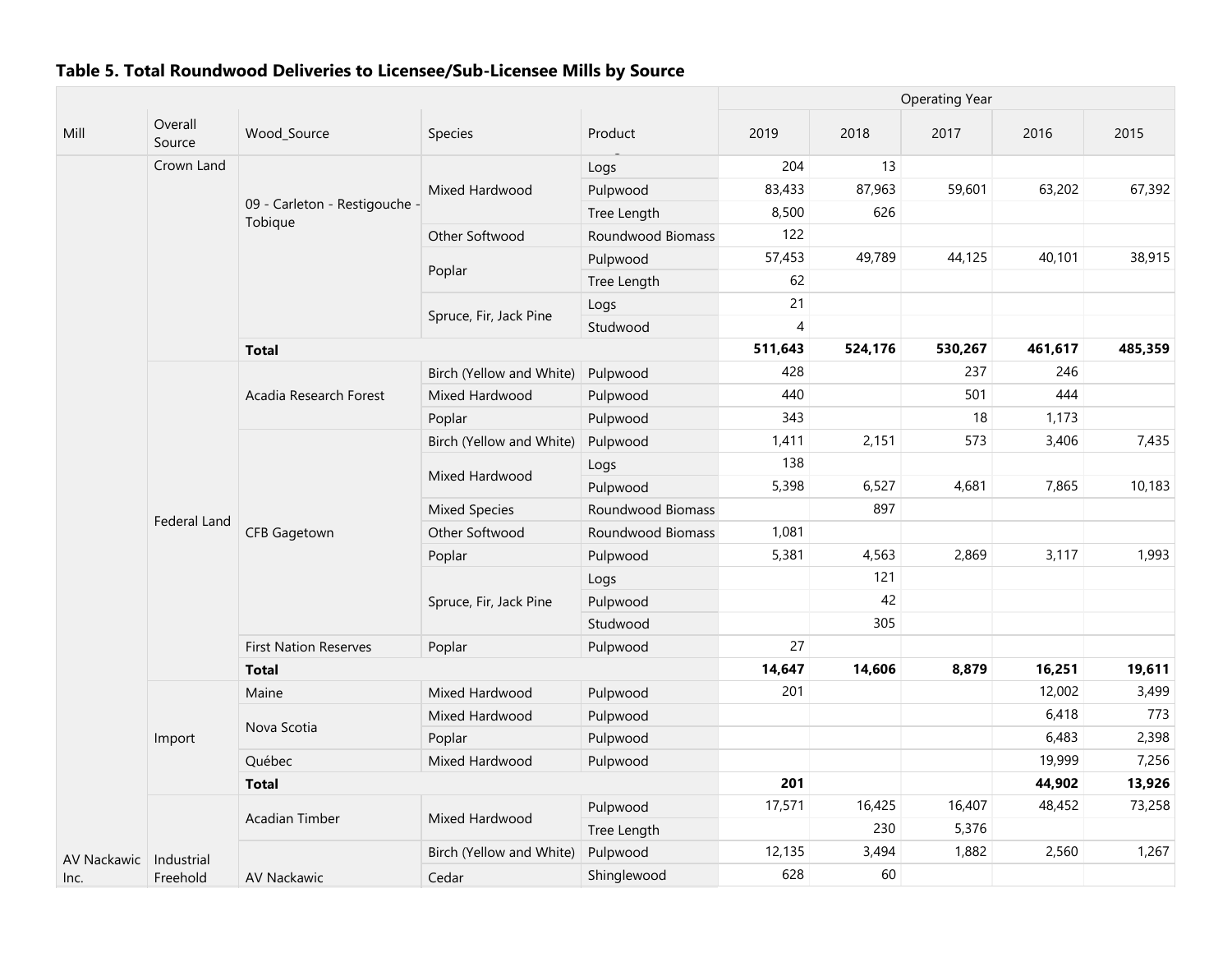|                     |                        |                         |                          |                   | <b>Operating Year</b> |         |         |         |         |
|---------------------|------------------------|-------------------------|--------------------------|-------------------|-----------------------|---------|---------|---------|---------|
| Mill                | Overall<br>Source      | Wood_Source             | Species                  | Product           | 2019                  | 2018    | 2017    | 2016    | 2015    |
|                     |                        |                         | Cedar                    | Studwood          | 854                   | 210     |         |         |         |
|                     |                        |                         | Hemlock                  | Logs              | 181                   | 6       |         |         |         |
|                     |                        |                         |                          | Logs              | 364                   | 73      |         |         |         |
| AV Nackawic<br>Inc. |                        |                         | Mixed Hardwood           | Pulpwood          | 26,520                | 17,520  | 9,730   | 10,366  | 24,952  |
|                     |                        | <b>AV Nackawic</b>      | <b>Mixed Species</b>     | Roundwood Biomass |                       | 3,522   |         |         |         |
|                     |                        |                         | Other Softwood           | Roundwood Biomass | 6,372                 |         | 112     | 1,331   |         |
|                     |                        |                         | Poplar                   | Pulpwood          | 23,757                | 7,692   | 10,897  | 2,098   | 10,495  |
|                     |                        |                         |                          | Logs              | 319                   | 93      |         |         |         |
|                     | Industrial<br>Freehold |                         | Spruce, Fir, Jack Pine   | Pulpwood          |                       | 71      |         |         |         |
|                     |                        |                         |                          | Studwood          | 559                   | 80      |         |         |         |
|                     |                        |                         | <b>White Pine</b>        | Logs              | 100                   | 54      |         |         |         |
|                     |                        | Groupe Savoie           | Poplar                   | Pulpwood          |                       |         |         |         | 6,708   |
|                     |                        |                         | Birch (Yellow and White) | Pulpwood          | 10                    |         |         |         |         |
|                     |                        |                         | Mixed Hardwood           | Pulpwood          | 6,817                 | 10,230  | 13,781  | 24,648  | 4,649   |
|                     |                        | H.J. Crabbe & Sons      | <b>Mixed Species</b>     | Roundwood Biomass |                       | 34      |         |         |         |
|                     |                        |                         | Other Softwood           | Roundwood Biomass | 64                    |         |         |         |         |
|                     |                        |                         | Poplar                   | Pulpwood          | 2,938                 | 6,004   | 8,943   | 5,217   | 5,443   |
|                     |                        |                         | Birch (Yellow and White) | Pulpwood          |                       |         | 146     | 3,884   | 7,246   |
|                     |                        | J.D. Irving             | Mixed Hardwood           | Pulpwood          | 42,537                | 47,920  | 51,853  | 55,795  | 53,226  |
|                     |                        |                         | Poplar                   | Pulpwood          | 31,114                | 41,621  | 49,130  | 35,918  | 29,218  |
|                     |                        | <b>Total</b>            |                          |                   | 172,840               | 155,339 | 168,257 | 190,269 | 216,462 |
|                     |                        |                         | Birch (Yellow and White) | Pulpwood          | 3,038                 | 2,417   | 40      | 32      | 476     |
|                     |                        |                         |                          | Tree Length       |                       | 21      |         |         |         |
|                     |                        |                         | Cedar                    | Shinglewood       | 49                    |         |         |         |         |
|                     |                        |                         |                          | Studwood          | 340                   |         |         |         |         |
|                     |                        |                         | Hemlock                  | Logs              | 10                    |         |         |         |         |
|                     |                        |                         |                          | Logs              | 35                    |         |         |         |         |
|                     |                        | CVC - Carleton Victoria | Mixed Hardwood           | Pulpwood          | 5,862                 | 9,284   | 2,143   | 12,691  | 18,405  |
|                     |                        |                         |                          | Tree Length       | 381                   |         | 404     |         |         |
|                     |                        |                         | Other Softwood           | Roundwood Biomass | 2,437                 |         |         |         |         |
|                     | Marketing              |                         |                          | Pulpwood          | 5,814                 | 8,226   | 3,393   | 10,168  | 8,151   |
|                     | Board                  |                         | Poplar                   | Tree Length       | 28                    | 17      | 194     |         |         |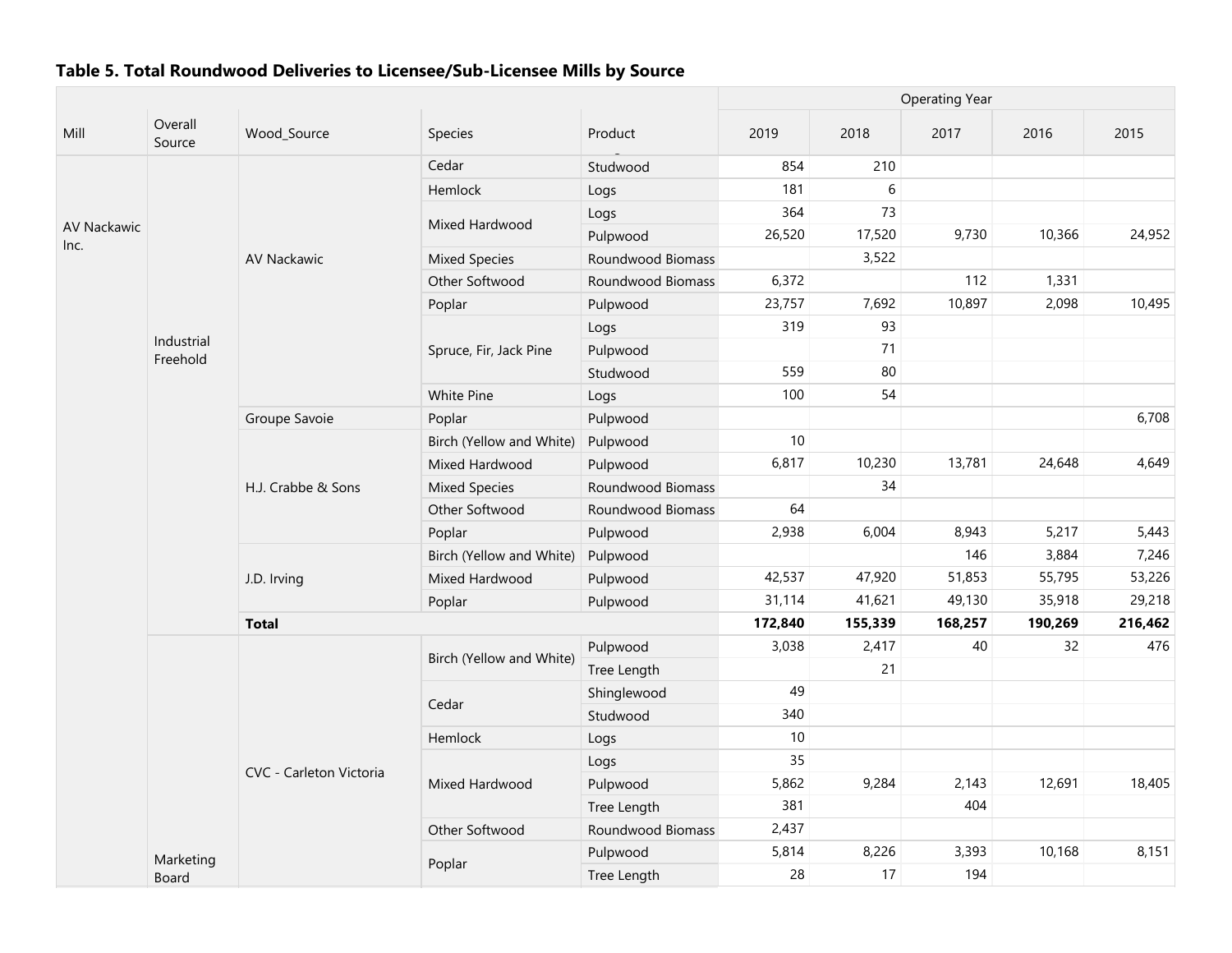|             |                    |                                             |                          |                   | <b>Operating Year</b> |        |        |        |        |  |
|-------------|--------------------|---------------------------------------------|--------------------------|-------------------|-----------------------|--------|--------|--------|--------|--|
| Mill        | Overall<br>Source  | Wood_Source                                 | Species                  | Product           | 2019                  | 2018   | 2017   | 2016   | 2015   |  |
| AV Nackawic |                    | CVC - Carleton Victoria                     | Spruce, Fir, Jack Pine   | Logs              | 19                    |        |        |        |        |  |
| Inc.        |                    |                                             | Birch (Yellow and White) | Pulpwood          |                       |        |        | 140    |        |  |
|             |                    | MAD - Madawaska                             | Mixed Hardwood           | Pulpwood          |                       |        |        | 305    |        |  |
|             |                    |                                             | Poplar                   | Pulpwood          | 826                   | 188    |        | 2,274  | 1,037  |  |
|             |                    |                                             | Birch (Yellow and White) | Pulpwood          |                       |        |        |        | 51     |  |
|             |                    | NSH - North Shore                           | Mixed Hardwood           | Pulpwood          |                       |        |        | 735    | 29     |  |
|             |                    |                                             | Poplar                   | Pulpwood          |                       |        |        |        | 36     |  |
|             |                    |                                             | Birch (Yellow and White) | Pulpwood          | 3,326                 | 374    | 346    |        | 118    |  |
|             |                    |                                             | Mixed Hardwood           | Pulpwood          | 7,623                 | 7,497  | 5,277  | 3,076  | 1,489  |  |
|             |                    | NTH - Northumberland                        | Other Softwood           | Roundwood Biomass | 950                   |        |        |        |        |  |
|             |                    |                                             | Poplar                   | Pulpwood          | 12,704                | 8,619  | 3,474  | 6,085  | 6,026  |  |
|             |                    |                                             | Birch (Yellow and White) | Pulpwood          | 501                   |        |        |        |        |  |
|             | Marketing<br>Board | SENB - South East New<br><b>Brunswick</b>   | Mixed Hardwood           | Pulpwood          | 1,251                 | 2,099  |        | 309    |        |  |
|             |                    |                                             | Poplar                   | Pulpwood          | 7,158                 | 540    | 862    | 2,182  | 1,386  |  |
|             |                    |                                             | Birch (Yellow and White) | Pulpwood          | 650                   | 478    | 681    | 363    | 719    |  |
|             |                    | SNB - Southern New                          | Mixed Hardwood           | Pulpwood          | 2,269                 |        | 3,974  | 7,273  | 766    |  |
|             |                    | <b>Brunswick</b>                            | <b>Mixed Species</b>     | Roundwood Biomass |                       | 13     |        |        |        |  |
|             |                    |                                             | Poplar                   | Pulpwood          | 15,721                | 13,598 | 14,289 | 17,630 | 22,350 |  |
|             |                    |                                             | Birch (Yellow and White) | Logs              | 53                    |        |        |        |        |  |
|             |                    |                                             |                          | Pulpwood          | 12,274                | 5,558  | 6,986  | 8,016  | 10,124 |  |
|             |                    |                                             | Cedar                    | Shinglewood       | 15                    | 167    |        |        |        |  |
|             |                    |                                             |                          | Studwood          | 237                   | 325    |        |        |        |  |
|             |                    |                                             | Hemlock                  | Logs              | 26                    | 21     |        |        |        |  |
|             |                    |                                             |                          | Logs              | 96                    | 82     |        |        |        |  |
|             |                    |                                             | Mixed Hardwood           | Pulpwood          | 34,175                | 21,254 | 31,734 | 26,376 | 21,006 |  |
|             |                    |                                             |                          | Tree Length       | 6,048                 | 1,523  | 103    |        |        |  |
|             |                    | YSC - York Sunbury Charlotte Mixed Softwood |                          | Roundwood Biomass |                       | 736    |        |        |        |  |
|             |                    |                                             | <b>Mixed Species</b>     | Roundwood Biomass |                       | 5,327  |        |        |        |  |
|             |                    |                                             | Other Softwood           | Roundwood Biomass | 12,768                |        |        |        |        |  |
|             |                    |                                             | Poplar                   | Pulpwood          | 30,360                | 27,180 | 36,439 | 41,598 | 56,771 |  |
|             |                    |                                             |                          | Tree Length       | 94                    | 324    | 332    |        |        |  |
|             |                    |                                             | Spruce, Fir, Jack Pine   | Logs              | 50                    | 84     |        |        |        |  |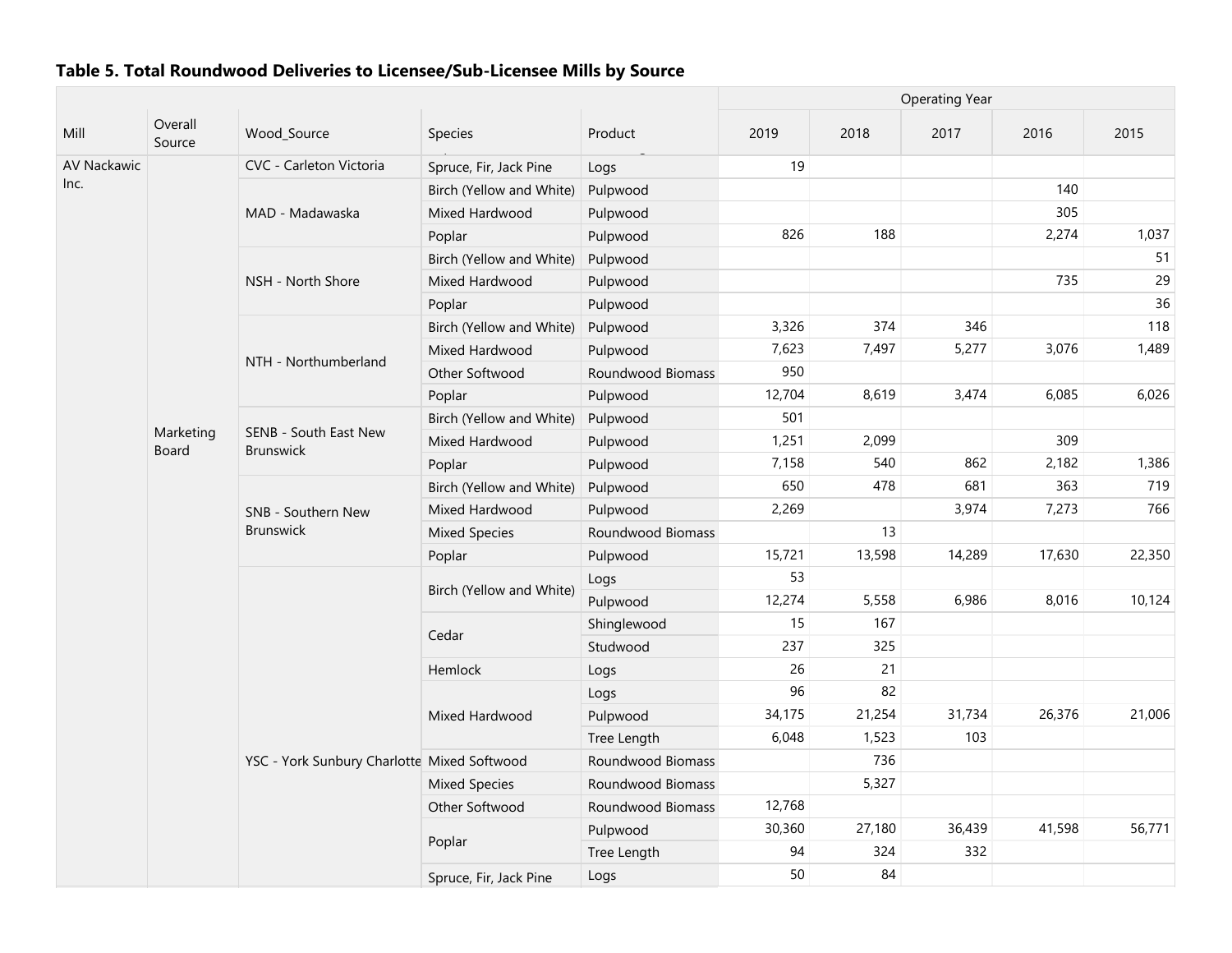|              |                           |                                                     |                        |             | <b>Operating Year</b> |         |         |                                                                                                                                                        |         |  |
|--------------|---------------------------|-----------------------------------------------------|------------------------|-------------|-----------------------|---------|---------|--------------------------------------------------------------------------------------------------------------------------------------------------------|---------|--|
| Mill         | Overall<br>Source         | Wood_Source                                         | Species                | Product     | 2019                  | 2018    | 2017    | 2016                                                                                                                                                   | 2015    |  |
| AV Nackawic  | Marketing                 | YSC - York Sunbury Charlotte Spruce, Fir, Jack Pine |                        | Pulpwood    |                       | 155     |         |                                                                                                                                                        |         |  |
| Inc.         | Board                     |                                                     |                        | Studwood    | 107                   | 264     |         |                                                                                                                                                        |         |  |
|              |                           |                                                     | <b>White Pine</b>      | Logs        | 28                    |         |         |                                                                                                                                                        |         |  |
|              |                           | <b>Total</b>                                        |                        |             | 167,323               | 116,371 | 110,671 | 139,253                                                                                                                                                | 148,940 |  |
|              | <b>Total</b>              |                                                     |                        |             | 866,654               | 810,492 | 818,074 | 852,292<br>700<br>2,669<br>746<br>1,148<br>3,011<br>8,274<br>3,503<br>452<br>679<br>55<br>4,689<br>489<br>992<br>1,481<br>14,444<br>182,615<br>251,297 | 884,298 |  |
|              |                           | 01 - Upsalquitch                                    | Cedar                  | Shinglewood | 8,788                 | 1,534   | 1,722   |                                                                                                                                                        |         |  |
|              |                           | 03 - Nepisiguit - Miramichi                         | Cedar                  | Shinglewood | 4,196                 | 1,442   | 1,834   |                                                                                                                                                        |         |  |
|              |                           | 07 - Queens - Charlotte - Fu., Cedar                |                        | Shinglewood |                       |         |         |                                                                                                                                                        | 466     |  |
|              | Crown Land                | 08 - York                                           | Cedar                  | Shinglewood | 1,734                 | 1,527   | 1,132   |                                                                                                                                                        | 2,079   |  |
|              |                           | 09 - Carleton - Restigouche  Cedar                  |                        | Shinglewood | 3,104                 | 1,427   | 2,736   |                                                                                                                                                        | 2,288   |  |
|              |                           | <b>Total</b>                                        |                        |             | 17,822                | 5,930   | 7,424   |                                                                                                                                                        | 4,833   |  |
|              |                           | <b>First Nation Reserves</b>                        | Cedar                  | Shinglewood |                       |         | 121     |                                                                                                                                                        |         |  |
|              | Federal Land              | <b>Total</b>                                        |                        |             |                       |         | 121     |                                                                                                                                                        |         |  |
|              |                           | Maine                                               | Cedar                  | Shinglewood |                       | 294     | 137     |                                                                                                                                                        | 652     |  |
|              | Import                    | Québec                                              | Cedar                  | Shinglewood | 190                   | 857     |         |                                                                                                                                                        |         |  |
| Canusa Cedar |                           | <b>Total</b>                                        |                        |             | 190                   | 1,151   | 137     |                                                                                                                                                        | 652     |  |
| Inc.         |                           | Acadian Timber                                      | Cedar                  | Shinglewood | 864                   | 432     | 4,156   |                                                                                                                                                        | 2,953   |  |
|              |                           | AV Cell                                             | Cedar                  | Shinglewood |                       |         | 140     |                                                                                                                                                        |         |  |
|              |                           | AV Nackawic                                         | Cedar                  | Shinglewood | 370                   |         |         |                                                                                                                                                        |         |  |
|              | Industrial<br>Freehold    | Devon Lumber                                        | Cedar                  | Shinglewood | 688                   | 530     | 512     |                                                                                                                                                        |         |  |
|              |                           | Fornebu Lumber                                      | Cedar                  | Shinglewood |                       |         | 95      |                                                                                                                                                        |         |  |
|              |                           | J.D. Irving                                         | Cedar                  | Shinglewood | 5,690                 | 1,855   | 932     |                                                                                                                                                        | 680     |  |
|              |                           | <b>Total</b>                                        |                        |             | 7,612                 | 2,817   | 5,835   |                                                                                                                                                        | 3,633   |  |
|              |                           | CVC - Carleton Victoria                             | Cedar                  | Shinglewood |                       |         | 414     |                                                                                                                                                        |         |  |
|              | Marketing<br><b>Board</b> | MAD - Madawaska                                     | Cedar                  | Shinglewood | 254                   | 434     | 546     |                                                                                                                                                        | 2,615   |  |
|              |                           | <b>Total</b>                                        |                        |             | 254                   | 434     | 960     |                                                                                                                                                        | 2,615   |  |
|              | <b>Total</b>              |                                                     |                        |             | 25,878                | 10,332  | 14,477  |                                                                                                                                                        | 11,733  |  |
|              |                           | 01 - Upsalquitch                                    | Spruce, Fir, Jack Pine | Studwood    | 189,139               | 190,171 | 197,120 |                                                                                                                                                        | 194,283 |  |
|              | Crown Land                | 03 - Nepisiguit - Miramichi                         | Spruce, Fir, Jack Pine | Studwood    | 260,290               | 250,582 | 267,997 |                                                                                                                                                        | 219,468 |  |
| Chaleur      |                           | <b>Total</b>                                        |                        |             | 449,429               | 440,753 | 465,117 | 433,912                                                                                                                                                | 413,751 |  |
| Sawmills     |                           | Québec                                              | Spruce, Fir, Jack Pine | Studwood    | 65,005                | 59,725  | 32,354  | 72,714                                                                                                                                                 | 72,619  |  |
| Associates   | Import                    | <b>Total</b>                                        |                        |             | 65,005                | 59,725  | 32,354  | 72,714                                                                                                                                                 | 72,619  |  |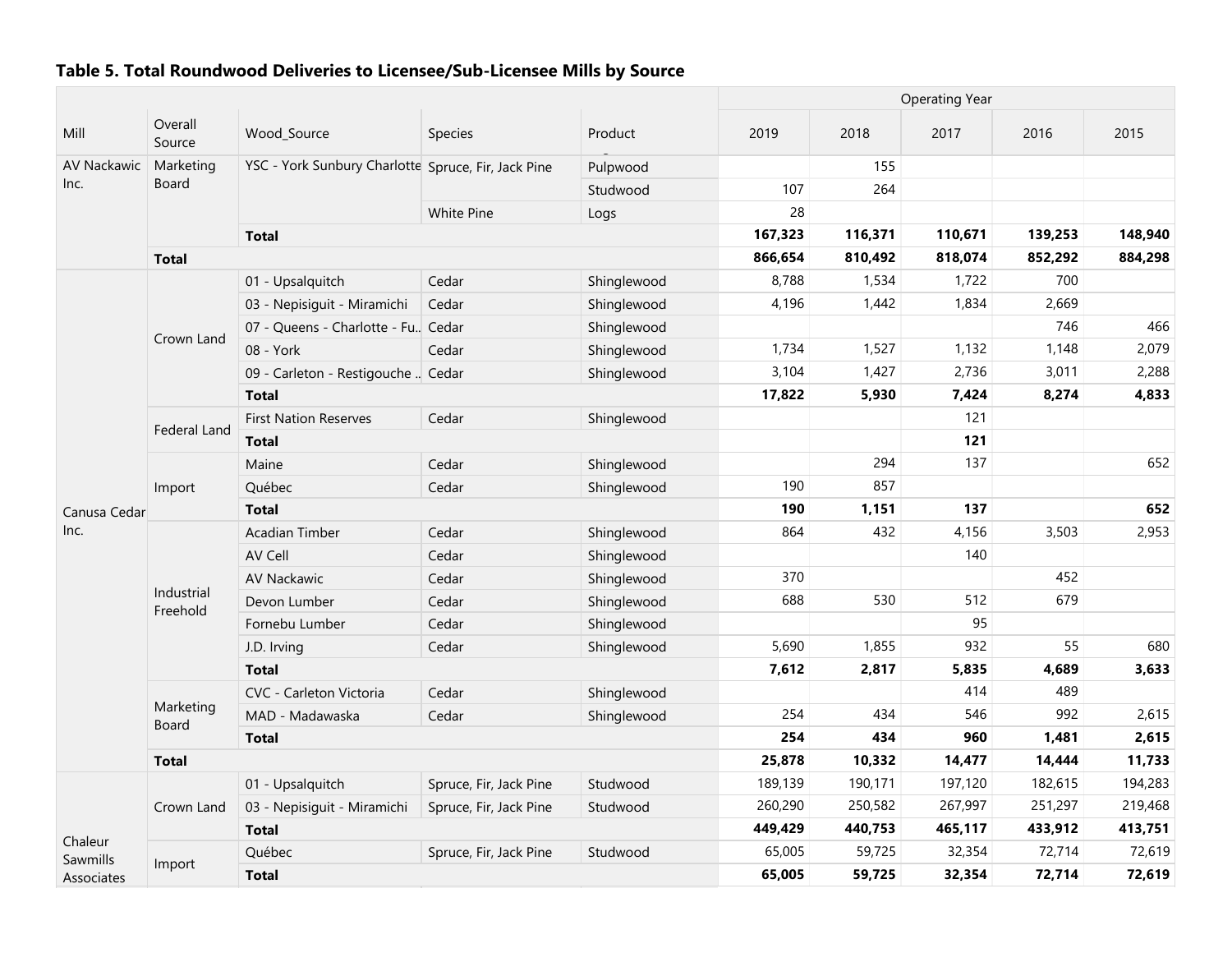|                        |                        |                                                    |                        |             |         | <b>Operating Year</b> |         |                                                                                                                                                                 |         |  |  |
|------------------------|------------------------|----------------------------------------------------|------------------------|-------------|---------|-----------------------|---------|-----------------------------------------------------------------------------------------------------------------------------------------------------------------|---------|--|--|
| Mill                   | Overall<br>Source      | Wood_Source                                        | Species                | Product     | 2019    | 2018                  | 2017    | 2016                                                                                                                                                            | 2015    |  |  |
|                        |                        | AV Cell                                            | Spruce, Fir, Jack Pine | Studwood    |         |                       |         |                                                                                                                                                                 | 160     |  |  |
|                        |                        | Fornebu Lumber                                     | Spruce, Fir, Jack Pine | Studwood    | 8,384   | 7,871                 |         | 3,732                                                                                                                                                           | 5,195   |  |  |
| Chaleur                | Industrial             | J.D. Irving                                        | Spruce, Fir, Jack Pine | Studwood    |         |                       | 6       | 18,790                                                                                                                                                          |         |  |  |
| Sawmills<br>Associates | Freehold               | North American Forest Prod. Spruce, Fir, Jack Pine |                        | Studwood    |         |                       | 50      |                                                                                                                                                                 | 537     |  |  |
|                        |                        | <b>Total</b>                                       |                        |             | 8,384   | 7,871                 | 56      | 22,522<br>471<br>37,321<br>17,875<br>1,571<br>57,238<br>586,386<br>2,716<br>2,625<br>848<br>3,508<br>2,371<br>12,068<br>8,097<br>12,176<br>20,273<br>220<br>568 | 5,892   |  |  |
|                        |                        |                                                    | Spruce, Fir, Jack Pine | Pulpwood    |         |                       |         |                                                                                                                                                                 |         |  |  |
|                        |                        | NSH - North Shore                                  |                        | Studwood    | 27,354  | 16,609                | 14,785  |                                                                                                                                                                 | 25,489  |  |  |
|                        | Marketing              | NTH - Northumberland                               | Spruce, Fir, Jack Pine | Studwood    | 8,893   | 5,470                 | 13,708  |                                                                                                                                                                 | 11,262  |  |  |
|                        | Board                  | SENB - South East New Bru                          | Spruce, Fir, Jack Pine | Studwood    | 172     |                       | 645     |                                                                                                                                                                 |         |  |  |
|                        |                        | <b>Total</b>                                       |                        |             | 36,419  | 22,079                | 29,138  |                                                                                                                                                                 | 36,751  |  |  |
|                        | <b>Total</b>           |                                                    |                        |             | 559,237 | 530,428               | 526,665 |                                                                                                                                                                 | 529,013 |  |  |
|                        |                        |                                                    |                        | Shinglewood | 812     |                       |         |                                                                                                                                                                 | 704     |  |  |
|                        |                        | 01 - Upsalquitch                                   | Cedar                  | Studwood    | 907     |                       |         |                                                                                                                                                                 |         |  |  |
|                        |                        |                                                    | Poplar                 | Lathwood    | 31      |                       |         |                                                                                                                                                                 |         |  |  |
|                        |                        | 07 - Queens - Charlotte - Fu. Cedar                |                        | Shinglewood |         |                       | 496     |                                                                                                                                                                 |         |  |  |
|                        |                        |                                                    |                        | Shinglewood | 391     | 1,304                 | 2,411   |                                                                                                                                                                 | 1,111   |  |  |
|                        | Crown Land             | 08 - York                                          | Cedar                  | Studwood    | 540     | 1,585                 | 809     |                                                                                                                                                                 | 1,135   |  |  |
|                        |                        | 09 - Carleton - Restigouche - Cedar<br>Tobique     |                        | Shinglewood | 3,769   | 1,216                 | 6,095   |                                                                                                                                                                 | 8,725   |  |  |
|                        |                        |                                                    |                        | Studwood    | 1,891   | 848                   | 3,579   |                                                                                                                                                                 | 4,139   |  |  |
|                        |                        |                                                    | Poplar                 | Lathwood    | 5,244   | 4,040                 |         |                                                                                                                                                                 |         |  |  |
|                        |                        | <b>Total</b>                                       |                        |             | 13,585  | 8,993                 | 13,390  |                                                                                                                                                                 | 15,814  |  |  |
|                        |                        |                                                    |                        | Shinglewood | 14,584  | 17,071                | 13,716  |                                                                                                                                                                 | 35,384  |  |  |
| Clair                  | Import                 | Maine                                              | Cedar                  | Studwood    | 4,939   | 9,602                 | 9,149   |                                                                                                                                                                 | 4,997   |  |  |
| Industrial             |                        | <b>Total</b>                                       |                        |             | 19,523  | 26,673                | 22,865  |                                                                                                                                                                 | 40,381  |  |  |
| Development            |                        |                                                    |                        | Shinglewood |         |                       |         |                                                                                                                                                                 | 747     |  |  |
| Corp. Ltd.             |                        | Acadian Timber                                     | Cedar                  | Studwood    |         |                       |         |                                                                                                                                                                 | 772     |  |  |
|                        |                        | AV Nackawic                                        | Cedar                  | Shinglewood |         |                       | 79      |                                                                                                                                                                 |         |  |  |
|                        |                        |                                                    |                        | Shinglewood |         |                       | 175     |                                                                                                                                                                 | 1,101   |  |  |
|                        | Industrial<br>Freehold | H.J. Crabbe & Sons                                 | Cedar                  | Studwood    |         |                       | 4,253   |                                                                                                                                                                 | 52      |  |  |
|                        |                        |                                                    |                        | Shinglewood | 4,890   | 3,877                 | 6,963   |                                                                                                                                                                 |         |  |  |
|                        |                        | J.D. Irving                                        | Cedar                  | Studwood    | 2,690   | 2,207                 |         |                                                                                                                                                                 |         |  |  |
|                        |                        |                                                    | Poplar                 | Lathwood    | 2,100   | 3,296                 |         |                                                                                                                                                                 |         |  |  |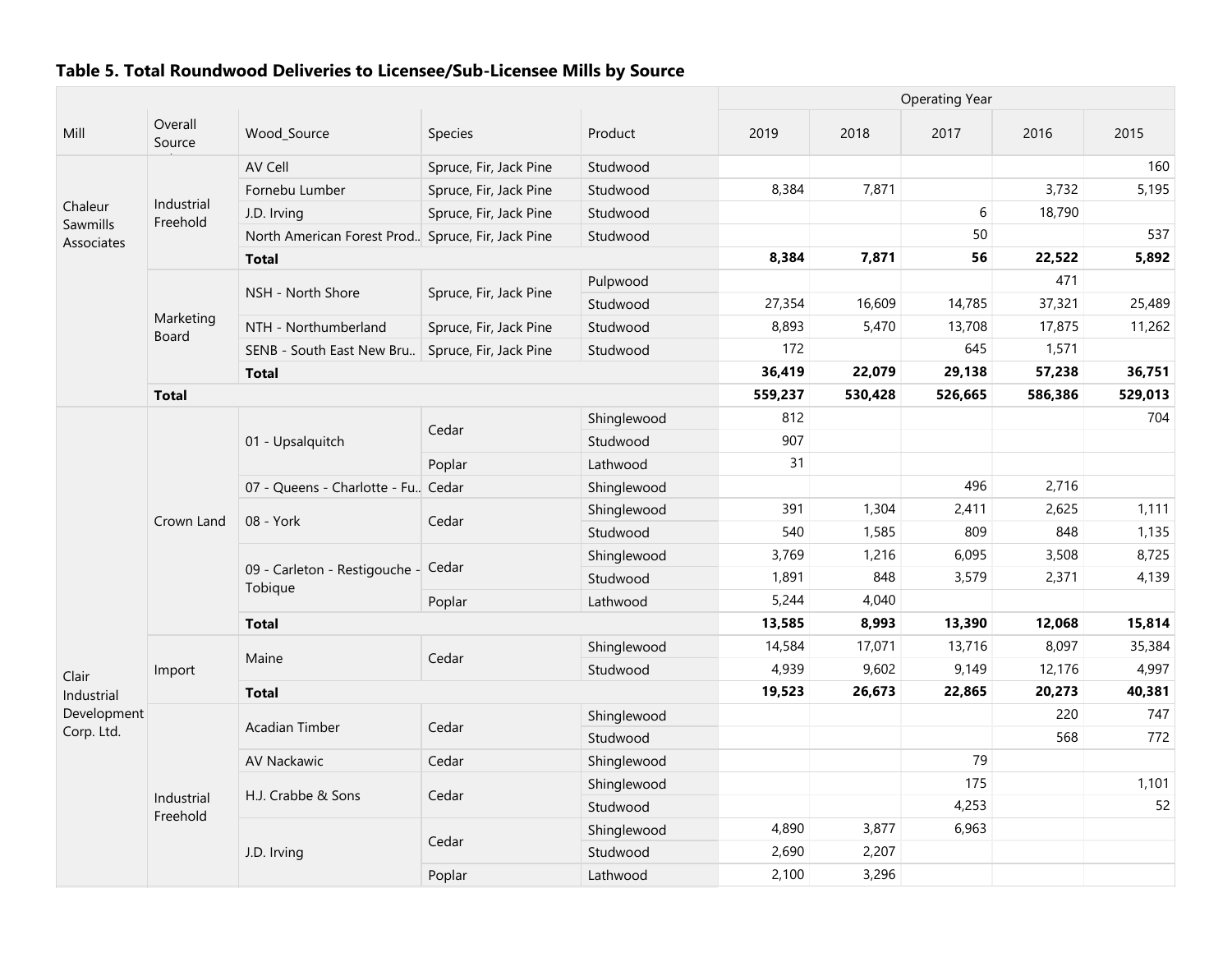|                           | <b>Operating Year</b>     |                                           |                        |                   |         |         |         |         |         |
|---------------------------|---------------------------|-------------------------------------------|------------------------|-------------------|---------|---------|---------|---------|---------|
| Mill                      | Overall<br>Source         | Wood_Source                               | Species                | Product           | 2019    | 2018    | 2017    | 2016    | 2015    |
| Clair                     | Freehold                  | <b>Total</b>                              |                        |                   | 9,680   | 9,380   | 11,470  | 788     | 2,672   |
| Industrial<br>Development |                           | MAD - Madawaska                           | Cedar                  | Shinglewood       |         |         |         | 150     | 105     |
| Corp. Ltd.                | Marketing<br><b>Board</b> |                                           |                        | Studwood          |         |         |         |         | 503     |
|                           |                           | <b>Total</b>                              |                        |                   |         |         |         | 150     | 608     |
|                           | <b>Total</b>              |                                           |                        |                   | 42,788  | 45,046  | 47,725  | 33,279  | 59,475  |
|                           |                           |                                           |                        | Pulpwood          | 266     | 5,730   |         | 12,285  |         |
|                           |                           | 03 - Nepisiguit - Miramichi               | Spruce, Fir, Jack Pine | Roundwood Biomass |         |         |         |         | 10,748  |
|                           |                           |                                           |                        | Studwood          | 77,344  | 137,681 | 133,086 | 97,469  | 79,133  |
|                           |                           |                                           |                        | Pulpwood          | 2,152   | 4,943   |         | 6,320   |         |
|                           | Crown Land                | 05 - Kent                                 | Spruce, Fir, Jack Pine | Roundwood Biomass |         |         |         |         | 8,240   |
|                           |                           |                                           |                        | Studwood          | 46,288  | 52,583  | 52,663  | 40,847  | 30,961  |
|                           |                           |                                           |                        | Pulpwood          | 134     | 436     | 517     |         |         |
|                           |                           | 07 - Queens - Charlotte -<br>Fundy        | Spruce, Fir, Jack Pine | Roundwood Biomass |         |         |         |         | 2,095   |
|                           |                           |                                           |                        | Studwood          | 4,251   | 9,232   | 5,433   | 11,049  | 12,660  |
|                           |                           | <b>Total</b>                              |                        |                   | 130,435 | 210,605 | 191,699 | 167,970 | 143,837 |
|                           |                           |                                           |                        | Pulpwood          | 33      | 275     |         |         |         |
|                           | <b>Federal Land</b>       | <b>First Nation Reserves</b>              | Spruce, Fir, Jack Pine | Roundwood Biomass |         |         |         |         | 10      |
|                           |                           |                                           |                        | Studwood          | 867     | 3,796   | 786     | 2,406   | 16      |
|                           |                           | <b>Total</b>                              |                        |                   | 900     | 4,071   | 786     | 2,406   | 26      |
|                           |                           | Prince Edward Island                      | Spruce, Fir, Jack Pine | Studwood          |         |         | 197     |         |         |
| Delco Forest              | Import                    | <b>Total</b>                              |                        |                   |         |         | 197     |         |         |
| Products Ltd.             | Industrial                | Fornebu Lumber                            | Spruce, Fir, Jack Pine | Studwood          |         | 481     | 4,471   | 3,924   |         |
|                           | Freehold                  | <b>Total</b>                              |                        |                   |         | 481     | 4,471   | 3,924   |         |
|                           |                           |                                           |                        | Pulpwood          |         | 1,177   |         |         |         |
|                           |                           | NSH - North Shore                         | Spruce, Fir, Jack Pine | Studwood          | 4,317   | 9,990   |         | 210     |         |
|                           |                           |                                           |                        | Pulpwood          |         | 2,713   |         |         |         |
|                           |                           | NTH - Northumberland                      | Spruce, Fir, Jack Pine | Roundwood Biomass |         |         |         |         | 4,162   |
|                           |                           |                                           |                        | Studwood          | 35,000  | 29,400  | 4,824   | 13,890  | 15,319  |
|                           |                           |                                           |                        | Pulpwood          |         | 35,344  | 4,445   | 905     |         |
|                           | Marketing<br><b>Board</b> | SENB - South East New<br><b>Brunswick</b> | Spruce, Fir, Jack Pine | Roundwood Biomass |         |         |         |         | 19,782  |
|                           |                           |                                           |                        | Studwood          | 115,304 | 94,147  | 86,739  | 44,950  | 45,780  |
|                           |                           | SNB - Southern New                        | Spruce, Fir, Jack Pine | Pulpwood          |         | 747     |         |         |         |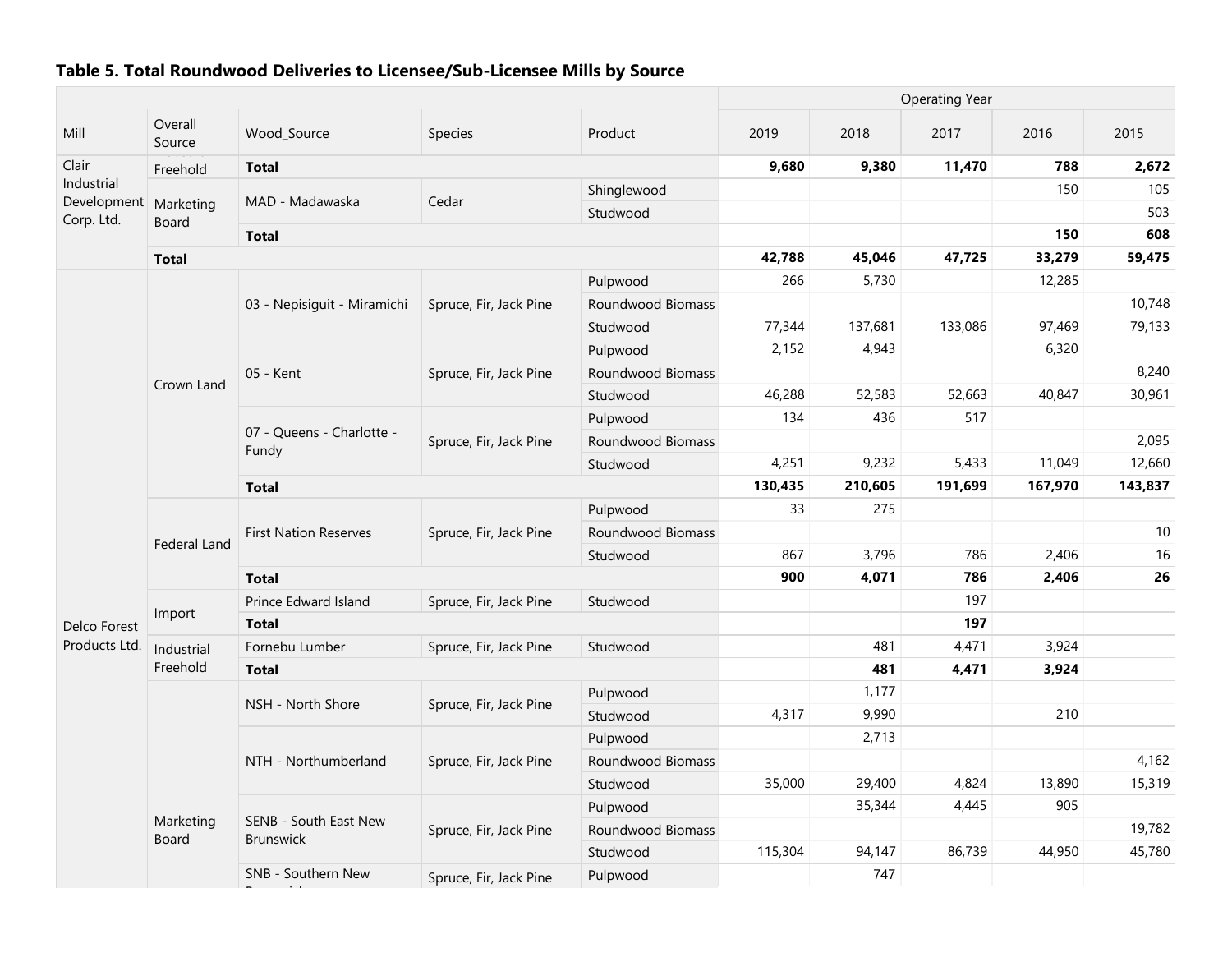| Mill                | Overall<br>Source      | Wood_Source                                         | Species                | Product           | 2019    | 2018    | 2017    | 2016    | 2015    |
|---------------------|------------------------|-----------------------------------------------------|------------------------|-------------------|---------|---------|---------|---------|---------|
| Delco Forest        | Marketing              | SNB - Southern New                                  | Spruce, Fir, Jack Pine | Roundwood Biomass |         |         |         |         | 56      |
| Products Ltd.       | <b>Board</b>           | <b>Brunswick</b>                                    |                        | Studwood          | 402     | 3,001   | 2,412   |         | 4,334   |
|                     |                        | YSC - York Sunbury Charlotte Spruce, Fir, Jack Pine |                        | Studwood          | 6,510   |         |         |         |         |
|                     |                        | <b>Total</b>                                        |                        |                   | 161,533 | 176,519 | 98,420  | 59,955  | 89,433  |
|                     | <b>Total</b>           |                                                     |                        |                   | 292,868 | 391,676 | 295,573 | 234,255 | 233,296 |
|                     |                        |                                                     | Cedar                  | Tree Length       | 515     | 81      | 253     | 592     | 654     |
|                     |                        | 07 - Queens - Charlotte -<br>Fundy                  |                        | Pulpwood          | 5,898   | 8,598   | 5,157   | 4,831   | 2,164   |
|                     |                        |                                                     | Spruce, Fir, Jack Pine | Studwood          | 24,640  | 34,769  | 29,612  | 34,609  | 31,270  |
|                     | Crown Land             |                                                     | Cedar                  | Tree Length       | 1,219   | 377     | 375     | 1,730   | 2,253   |
|                     |                        | 08 - York                                           | Spruce, Fir, Jack Pine | Pulpwood          | 2,687   | 4,801   |         |         |         |
|                     |                        |                                                     |                        | Studwood          | 6,790   | 14,242  | 15,673  | 12,788  | 24,083  |
|                     |                        | <b>Total</b>                                        |                        |                   | 41,749  | 62,868  | 51,070  | 54,550  | 60,424  |
|                     |                        | Acadia Research Forest                              | Spruce, Fir, Jack Pine | Studwood          |         |         |         | 433     |         |
|                     |                        |                                                     |                        | Pulpwood          |         | 112     | 776     |         |         |
|                     | Federal Land           | <b>CFB Gagetown</b>                                 | Spruce, Fir, Jack Pine | Studwood          | 169     | 285     | 3,108   |         |         |
|                     |                        | <b>Total</b>                                        |                        |                   | 169     | 397     | 3,884   | 433     |         |
|                     |                        | AV Nackawic                                         | Cedar                  | Tree Length       | 427     |         | 129     |         |         |
|                     | Industrial<br>Freehold | H.J. Crabbe & Sons                                  | Cedar                  | Tree Length       | 913     | 2,229   | 1,254   | 874     | 688     |
|                     |                        | <b>Total</b>                                        |                        |                   | 1,340   | 2,229   | 1,383   | 874     | 688     |
|                     |                        |                                                     |                        | Logs              |         |         |         |         | 10      |
|                     |                        |                                                     | Cedar                  | Studwood          |         |         |         |         | 63      |
| Devon<br>Lumber Co. |                        | CVC - Carleton Victoria                             |                        | Tree Length       |         | 787     |         | 135     | 565     |
| Ltd.                |                        |                                                     | Spruce, Fir, Jack Pine | Studwood          |         |         |         |         | 147     |
|                     |                        |                                                     |                        | Logs              |         |         | 85      |         |         |
|                     |                        |                                                     | Cedar                  | Tree Length       | 537     | 182     | 54      | 200     | 392     |
|                     |                        | NTH - Northumberland                                |                        | Pulpwood          |         | 1,332   | 150     |         |         |
|                     |                        |                                                     | Spruce, Fir, Jack Pine | Studwood          | 702     | 5,502   | 1,535   | 1,783   | 1,823   |
|                     |                        | SENB - South East New                               | Cedar                  | Logs              |         |         |         |         | 27      |
|                     | Marketing<br>Board     | <b>Brunswick</b>                                    | Spruce, Fir, Jack Pine | Studwood          | 510     |         |         | 216     | 1,094   |
|                     |                        |                                                     |                        | Logs              |         |         |         |         | 209     |
|                     |                        | SNB - Southern New                                  | Cedar                  | Tree Length       |         |         |         | 918     | 132     |
|                     |                        | <b>Brunswick</b>                                    | Spruce, Fir, Jack Pine | Studwood          | 451     | 222     | 548     | 957     | 1,192   |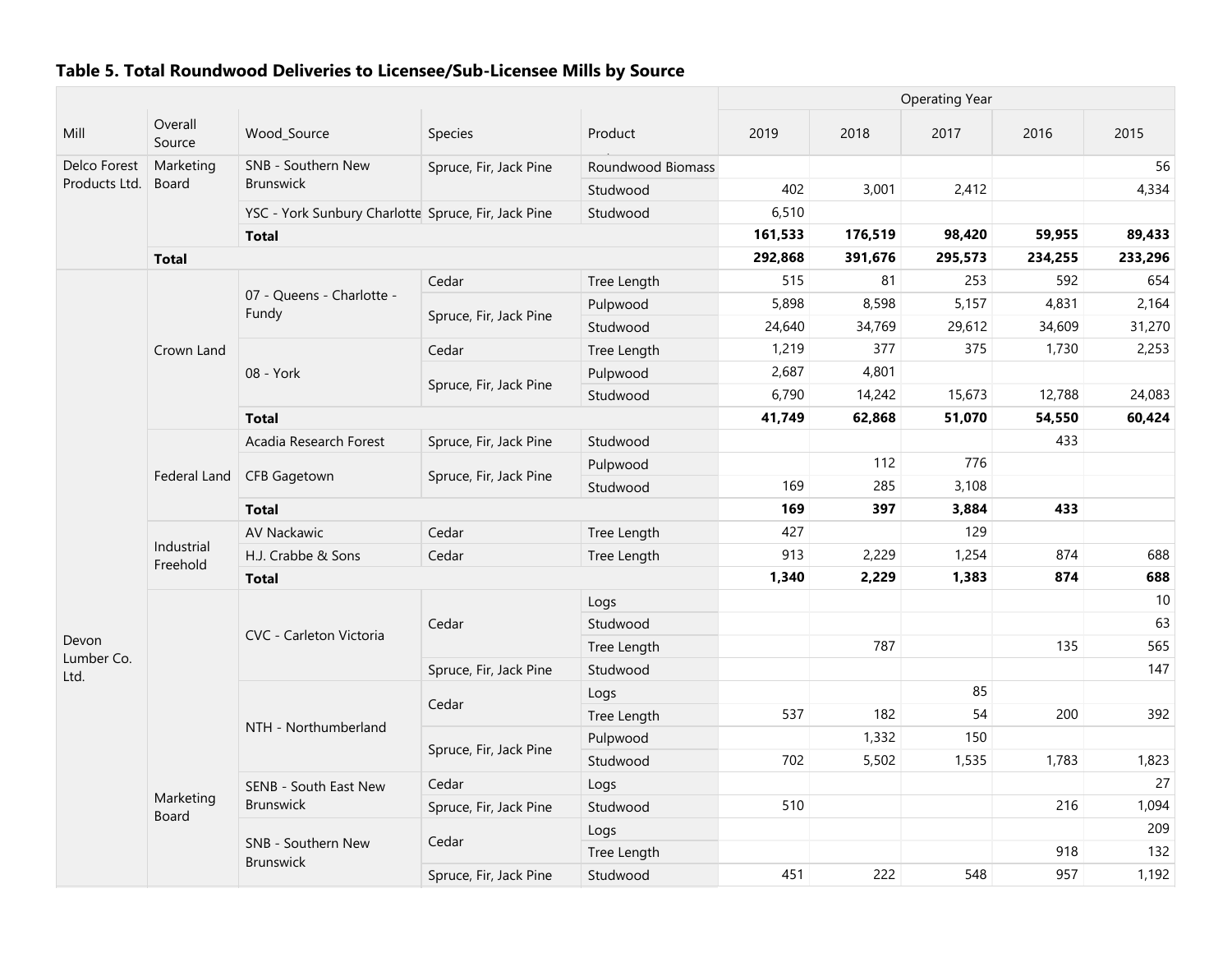|                            |                   |                                                      |                        |                        | <b>Operating Year</b> |        |        |        |        |
|----------------------------|-------------------|------------------------------------------------------|------------------------|------------------------|-----------------------|--------|--------|--------|--------|
| Mill                       | Overall<br>Source | Wood_Source                                          | Species                | Product                | 2019                  | 2018   | 2017   | 2016   | 2015   |
| Devon                      | Marketing         |                                                      |                        | Logs                   |                       |        | 222    |        | 575    |
| Lumber Co.                 | <b>Board</b>      | YSC - York Sunbury Charlotte                         | Cedar                  | Studwood               |                       |        | 10     |        | 152    |
| Ltd.                       |                   |                                                      |                        | Tree Length            | 1,777                 | 2,150  | 8,455  | 2,302  | 2,383  |
|                            |                   |                                                      |                        | Pulpwood               | 43                    | 195    | 638    |        | 150    |
|                            |                   |                                                      | Spruce, Fir, Jack Pine | Studwood               | 11,404                | 5,585  | 2,167  | 5,998  | 6,520  |
|                            |                   | <b>Total</b>                                         |                        |                        | 15,424                | 15,955 | 13,864 | 12,509 | 15,434 |
|                            | <b>Total</b>      |                                                      |                        |                        | 58,682                | 81,449 | 70,201 | 68,366 | 76,546 |
|                            |                   |                                                      | Mixed Softwood         | Logs                   | 11,897                |        |        |        |        |
|                            |                   | 03 - Nepisiguit - Miramichi                          | Spruce, Fir, Jack Pine | Logs                   |                       | 12,495 | 7,587  | 3,981  | 5,231  |
|                            | Crown Land        | 05 - Kent                                            | Mixed Softwood         | Logs                   | 2,413                 |        |        |        |        |
|                            |                   |                                                      | Spruce, Fir, Jack Pine | Logs                   |                       | 2,387  | 2,092  | 2,346  | 1,921  |
|                            |                   | 07 - Queens - Charlotte - Fu. Spruce, Fir, Jack Pine |                        | Logs                   |                       | 421    | 3,960  | 4,069  | 3,805  |
|                            |                   | <b>Total</b>                                         |                        |                        | 14,310                | 15,303 | 13,639 | 10,396 | 10,957 |
|                            |                   |                                                      | Hemlock                | Logs                   |                       |        |        | 167    |        |
|                            | Import            | Nova Scotia                                          | Spruce, Fir, Jack Pine | Logs                   |                       |        |        |        | 168    |
|                            |                   | Prince Edward Island                                 | Spruce, Fir, Jack Pine | Logs                   |                       |        | 50     | 277    | 67     |
|                            |                   | <b>Total</b>                                         |                        |                        |                       |        | 50     | 444    | 235    |
|                            |                   | SENB - South East New<br><b>Brunswick</b>            | Hemlock                | Logs                   |                       | 2,325  | 1,060  | 1,611  | 1,482  |
| Eric Goguen<br>& Sons Ltd. |                   |                                                      | Mixed Softwood         | Logs                   | 18,205                |        |        |        |        |
|                            |                   |                                                      | Spruce, Fir, Jack Pine | Logs                   |                       | 10,895 | 11,954 | 20,878 | 10,850 |
|                            | Marketing         |                                                      | White Pine             | Logs                   |                       | 1,540  | 488    | 1,652  | 1,380  |
|                            | <b>Board</b>      |                                                      | Hemlock                | Logs                   |                       | 210    | 58     |        |        |
|                            |                   | SNB - Southern New<br><b>Brunswick</b>               | Spruce, Fir, Jack Pine | Logs                   |                       | 1,870  | 2,984  | 5,918  | 3,927  |
|                            |                   |                                                      | <b>White Pine</b>      | Logs                   |                       | 380    | 6      | 90     | 72     |
|                            |                   | <b>Total</b>                                         |                        |                        | 18,205                | 17,220 | 16,550 | 30,149 | 17,711 |
|                            | <b>Total</b>      |                                                      |                        |                        | 32,515                | 32,523 | 30,239 | 40,989 | 28,903 |
|                            |                   | 07 - Queens - Charlotte -                            | Mixed Hardwood         | <b>Full Tree Chips</b> | 43,039                | 23,700 | 20,077 | 21,671 | 29,828 |
|                            |                   | Fundy                                                |                        | Pulpwood               | 18,207                | 60,100 | 14,862 | 14,009 | 5,915  |
|                            |                   |                                                      |                        | <b>Full Tree Chips</b> | 12,787                | 7,523  | 8,070  | 3,281  | 15,070 |
|                            | Crown Land        | 08 - York                                            | Mixed Hardwood         | Pulpwood               | 1,494                 | 1,105  | 1,130  | 1,869  | 39     |
| Flakeboard -               |                   | 09 - Carleton - Restigouche -                        |                        | <b>Full Tree Chips</b> |                       |        | 11,632 | 23,970 | 20,664 |
| St. Stephen                |                   | Tobique                                              | Mixed Hardwood         | Pulpwood               | 11,311                | 18,055 | 46,558 | 30,044 | 43,408 |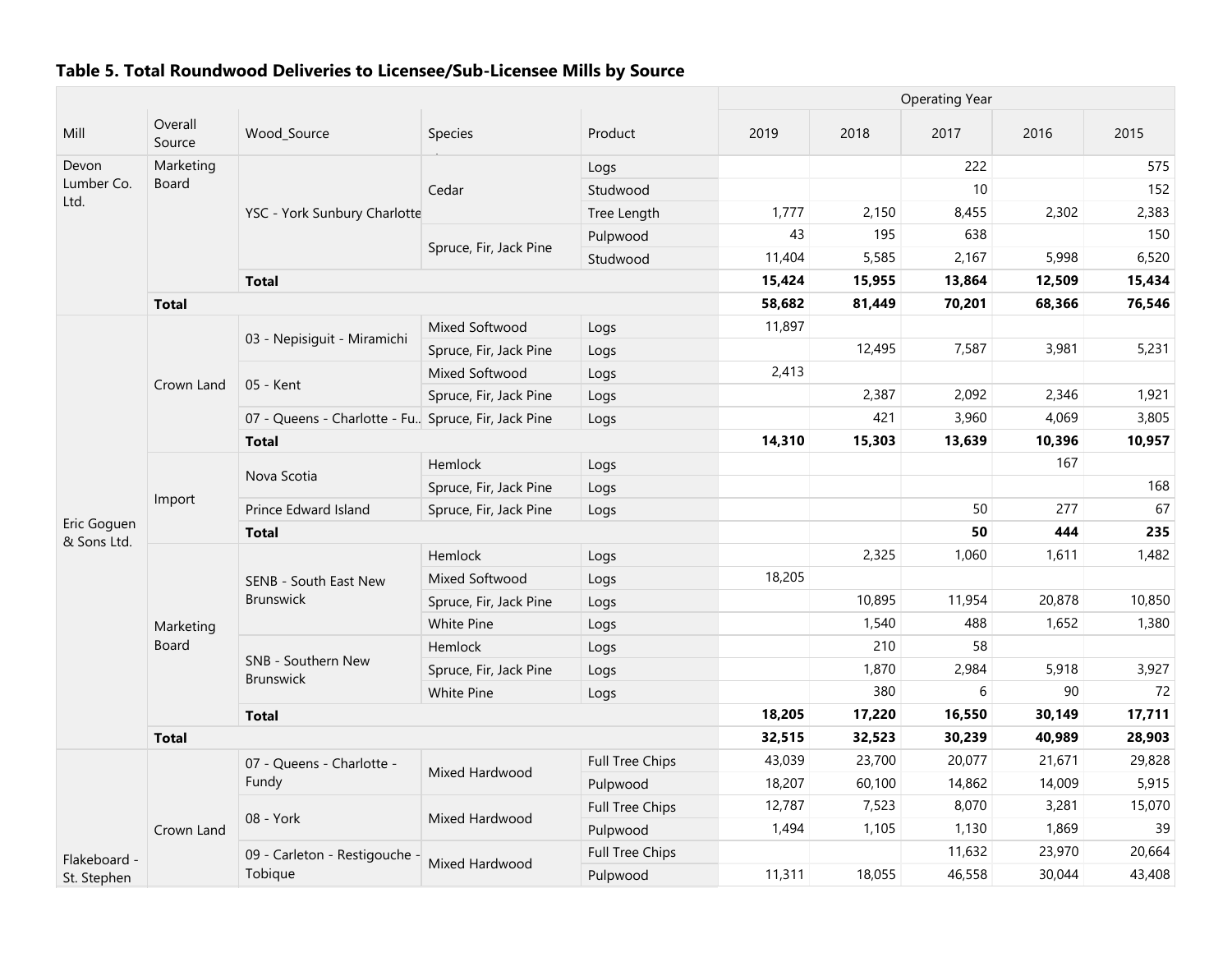|                                                                                                        | <b>Operating Year</b> |                                                       |                        |                        |         |         |         |         |         |
|--------------------------------------------------------------------------------------------------------|-----------------------|-------------------------------------------------------|------------------------|------------------------|---------|---------|---------|---------|---------|
| Mill                                                                                                   | Overall<br>Source     | Wood_Source                                           | <b>Species</b>         | Product                | 2019    | 2018    | 2017    | 2016    | 2015    |
|                                                                                                        | Crown Land            | <b>Total</b>                                          |                        |                        | 86,838  | 110,483 | 102,329 | 94,844  | 114,924 |
|                                                                                                        |                       | Acadia Research Forest                                | Mixed Hardwood         | Pulpwood               |         |         |         | 982     |         |
|                                                                                                        | Federal Land          | <b>Total</b>                                          |                        |                        |         |         |         | 982     |         |
|                                                                                                        |                       |                                                       | Mixed Hardwood         | <b>Full Tree Chips</b> | 29,888  | 29,437  | 58,062  | 28,685  |         |
|                                                                                                        | Import                | Maine                                                 |                        | Pulpwood               | 609     |         |         | 3,234   |         |
|                                                                                                        |                       | <b>Total</b>                                          |                        |                        | 30,497  | 29,437  | 58,062  | 31,919  |         |
|                                                                                                        | Industrial            | <b>AV Nackawic</b>                                    | Mixed Hardwood         | <b>Full Tree Chips</b> |         |         |         | 1,025   |         |
| Flakeboard<br>St. Stephen<br>Fornebu<br>Lumber<br>Company<br>Inc.- Bathurst<br>Sawmill<br>Garant, Div. | Freehold              | <b>Total</b>                                          |                        |                        |         |         |         | 1,025   |         |
|                                                                                                        |                       | SENB - South East New Bru                             | Mixed Hardwood         | <b>Full Tree Chips</b> |         |         |         |         | 285     |
|                                                                                                        |                       | SNB - Southern New Bruns                              | Mixed Hardwood         | <b>Full Tree Chips</b> |         |         |         | 9,417   | 8,852   |
|                                                                                                        | Marketing             |                                                       |                        | <b>Full Tree Chips</b> |         | 1,267   | 1,808   | 33,777  | 18,754  |
|                                                                                                        | Board                 | YSC - York Sunbury Charlotte                          | Mixed Hardwood         | Pulpwood               | 263     | 1,191   | 1,540   | 2,606   | 826     |
|                                                                                                        |                       |                                                       | Spruce, Fir, Jack Pine | <b>Full Tree Chips</b> |         |         | 177     |         |         |
|                                                                                                        |                       | <b>Total</b>                                          |                        |                        | 263     | 2,458   | 3,525   | 45,800  | 28,717  |
|                                                                                                        | <b>Total</b>          |                                                       | 117,598                | 142,378                | 163,916 | 174,570 | 143,641 |         |         |
|                                                                                                        | Crown Land            |                                                       |                        | Pulpwood               |         |         |         |         | 902     |
|                                                                                                        |                       | 03 - Nepisiguit - Miramichi                           | Spruce, Fir, Jack Pine | Studwood               | 319,936 | 328,900 | 291,213 | 303,614 | 270,437 |
|                                                                                                        |                       | 07 - Queens - Charlotte - Fu., Spruce, Fir, Jack Pine |                        | Studwood               |         |         | 285     |         |         |
| of Hanson<br>Kidde Canada<br>Inc.                                                                      |                       | <b>Total</b>                                          |                        |                        | 319,936 | 328,900 | 291,498 | 303,614 | 271,339 |
|                                                                                                        |                       | <b>First Nation Reserves</b>                          | Spruce, Fir, Jack Pine | Studwood               | 2,178   | 156     |         | 252     |         |
|                                                                                                        | Federal Land          | <b>Total</b>                                          |                        |                        | 2,178   | 156     |         | 252     |         |
|                                                                                                        | Industrial            | Fornebu Lumber                                        | Spruce, Fir, Jack Pine | Studwood               |         | 548     | 12,218  | 2,625   | 4,199   |
|                                                                                                        | Freehold              | <b>Total</b>                                          |                        |                        |         | 548     | 12,218  | 2,625   | 4,199   |
|                                                                                                        |                       | NSH - North Shore                                     | Spruce, Fir, Jack Pine | Studwood               | 73,161  | 39,114  | 42,857  | 48,959  | 46,374  |
|                                                                                                        |                       | NTH - Northumberland                                  | Spruce, Fir, Jack Pine | Studwood               | 28,714  | 19,047  | 32,380  | 32,657  | 20,338  |
|                                                                                                        | Marketing<br>Board    | SENB - South East New Bru                             | Spruce, Fir, Jack Pine | Studwood               | 6,779   | 1,506   | 9       | 8,556   | 3,201   |
|                                                                                                        |                       | SNB - Southern New Bruns                              | Spruce, Fir, Jack Pine | Studwood               |         |         | 41      |         |         |
|                                                                                                        |                       | <b>Total</b>                                          |                        |                        | 108,654 | 59,667  | 75,287  | 90,172  | 69,913  |
|                                                                                                        | <b>Total</b>          |                                                       |                        |                        | 430,768 | 389,271 | 379,003 | 396,663 | 345,451 |
|                                                                                                        |                       |                                                       | Ash                    | Logs                   |         |         |         | 21      |         |
|                                                                                                        | Crown Land            | 08 - York                                             | Mixed Hardwood         | Logs                   |         |         | 560     |         | 128     |
|                                                                                                        |                       | <b>Total</b>                                          |                        |                        |         |         | 560     | 21      | 128     |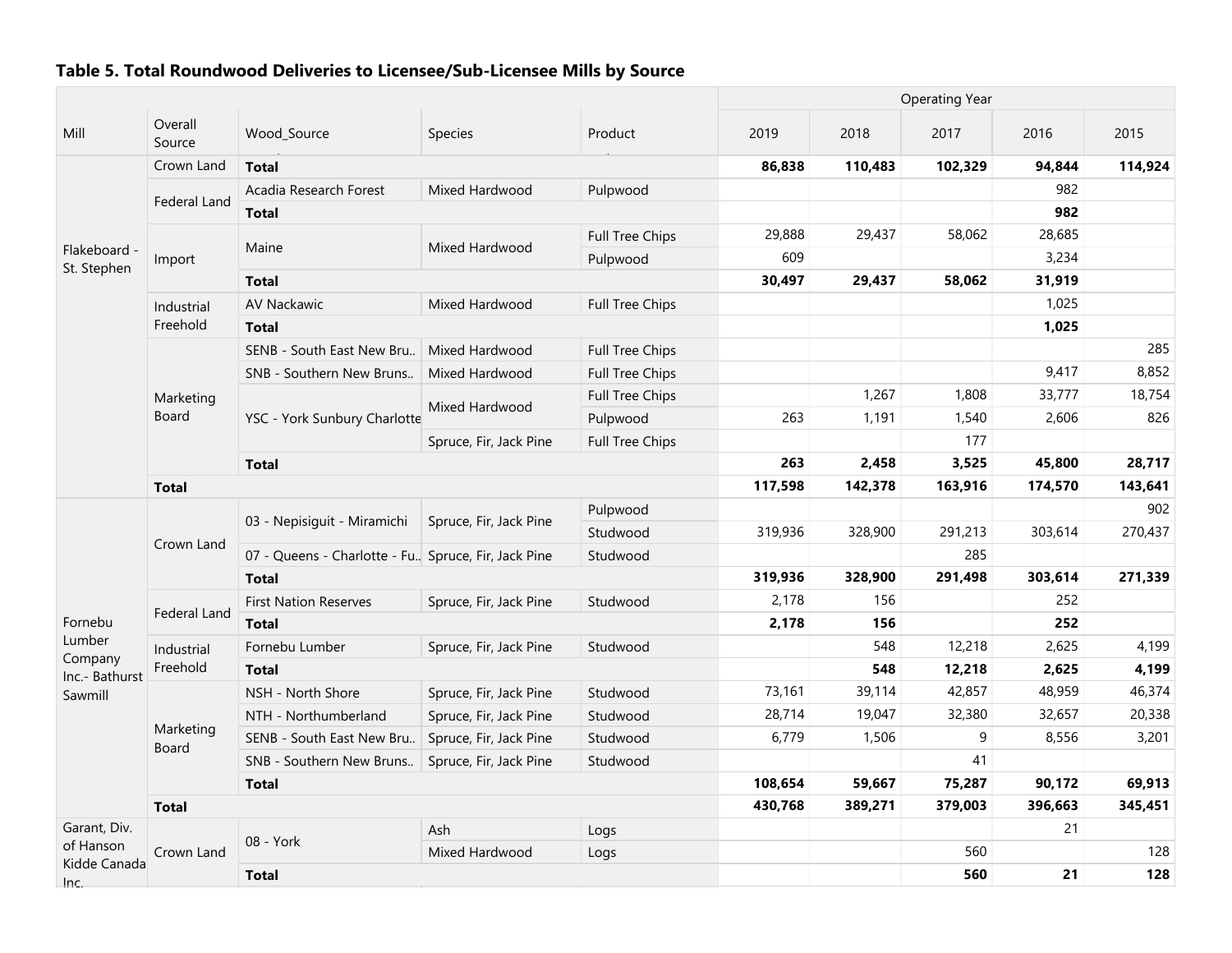|              |                   |                                              |                        |          | <b>Operating Year</b> |         |         |                |                                                                                                                         |  |  |  |  |  |
|--------------|-------------------|----------------------------------------------|------------------------|----------|-----------------------|---------|---------|----------------|-------------------------------------------------------------------------------------------------------------------------|--|--|--|--|--|
| Mill         | Overall<br>Source | Wood_Source                                  | <b>Species</b>         | Product  | 2019                  | 2018    | 2017    | 2016           | 2015                                                                                                                    |  |  |  |  |  |
|              |                   | Maine                                        | Mixed Hardwood         | Logs     |                       |         | 26,600  |                | 22,400                                                                                                                  |  |  |  |  |  |
|              | Import            | <b>Total</b>                                 |                        |          |                       |         | 26,600  |                | 22,400                                                                                                                  |  |  |  |  |  |
| Garant, Div. | Industrial        | AV Nackawic                                  | Mixed Hardwood         | Logs     |                       |         |         | 365            | 199                                                                                                                     |  |  |  |  |  |
| of Hanson    | Freehold          | <b>Total</b>                                 |                        |          |                       |         |         | 365            | 199                                                                                                                     |  |  |  |  |  |
| Kidde Canada |                   |                                              | Ash                    | Logs     |                       |         |         | 513            |                                                                                                                         |  |  |  |  |  |
| Inc.         |                   | CVC - Carleton Victoria                      | Mixed Hardwood         | Logs     |                       |         | 283     |                | 1,357                                                                                                                   |  |  |  |  |  |
|              | Marketing         | NTH - Northumberland                         | Mixed Hardwood         | Logs     |                       |         |         |                | 40                                                                                                                      |  |  |  |  |  |
|              | Board             |                                              | Ash                    | Logs     |                       |         |         | 145            |                                                                                                                         |  |  |  |  |  |
|              |                   | YSC - York Sunbury Charlotte                 | Mixed Hardwood         | Logs     |                       |         | 128     | 19             | 535                                                                                                                     |  |  |  |  |  |
|              |                   | <b>Total</b>                                 |                        |          |                       |         | 411     | 677            | 1,932                                                                                                                   |  |  |  |  |  |
|              | <b>Total</b>      |                                              |                        |          |                       |         | 27,571  | 1,063          | 24,659<br>19,678<br>84,510<br>54,921<br>35,813<br>8,809<br>12,255<br>29,078<br>1,822<br>161<br>9,920<br>3,268<br>19,882 |  |  |  |  |  |
|              |                   |                                              | Mixed Hardwood         | Logs     | 38,950                | 22,692  | 20,390  | 21,099         |                                                                                                                         |  |  |  |  |  |
|              |                   |                                              |                        | Pulpwood | 113,633               | 106,452 | 73,748  | 92,212         |                                                                                                                         |  |  |  |  |  |
|              |                   | 01 - Upsalquitch                             | Poplar                 | Logs     | 31,505                | 31,853  | 39,837  | 37,809         |                                                                                                                         |  |  |  |  |  |
|              |                   |                                              |                        | Pulpwood | 28,938                | 7,939   | 21,871  | 19,016         |                                                                                                                         |  |  |  |  |  |
|              |                   |                                              | Spruce, Fir, Jack Pine | Logs     |                       |         |         |                |                                                                                                                         |  |  |  |  |  |
|              |                   |                                              | Mixed Hardwood         | Logs     | 14,563                | 16,122  | 14,104  | 15,994         |                                                                                                                         |  |  |  |  |  |
|              |                   | 03 - Nepisiguit - Miramichi                  |                        | Pulpwood | 15,191                | 32,205  | 42,196  | 47,455         |                                                                                                                         |  |  |  |  |  |
|              |                   |                                              | Poplar                 | Logs     | 3,137                 | 110     | 2,677   | 3,497          |                                                                                                                         |  |  |  |  |  |
|              |                   |                                              |                        | Pulpwood | 1,479                 | 459     | 459     | 776            |                                                                                                                         |  |  |  |  |  |
|              | Crown Land        | 07 - Queens - Charlotte - Fu. Mixed Hardwood |                        | Logs     | 5,936                 | 8,847   | 9,281   | 10,236         |                                                                                                                         |  |  |  |  |  |
|              |                   |                                              | Mixed Hardwood         | Logs     | 4,413                 | 3,013   | 2,298   | 4,218          |                                                                                                                         |  |  |  |  |  |
|              |                   | 08 - York                                    |                        | Pulpwood |                       |         |         | 2,617          |                                                                                                                         |  |  |  |  |  |
|              |                   |                                              | Poplar                 | Pulpwood |                       |         |         | $\overline{1}$ |                                                                                                                         |  |  |  |  |  |
|              |                   |                                              | Mixed Hardwood         | Logs     | 21,036                | 28,424  | 20,114  | 24,534         |                                                                                                                         |  |  |  |  |  |
|              |                   | 09 - Carleton - Restigouche -                |                        | Pulpwood | 117,031               | 119,310 | 113,756 | 136,899        | 151,924                                                                                                                 |  |  |  |  |  |
|              |                   | Tobique                                      |                        | Logs     | 3,619                 | 6,305   | 2,387   | 6,029          | 4,922                                                                                                                   |  |  |  |  |  |
|              |                   |                                              | Poplar                 | Pulpwood | 7,292                 | 3,800   | 1,597   | 2,254          | 3,882                                                                                                                   |  |  |  |  |  |
|              |                   | <b>Total</b>                                 |                        |          | 406,723               | 387,531 | 364,715 | 424,646        | 440,845                                                                                                                 |  |  |  |  |  |
|              |                   | Maine                                        | Mixed Hardwood         | Logs     | 9,978                 | 5,401   | 5,495   | 14,087         | 6,267                                                                                                                   |  |  |  |  |  |
| Groupe       |                   |                                              |                        | Logs     | 2,104                 | 3,158   | 5,883   | 6,916          | 6,935                                                                                                                   |  |  |  |  |  |
| Savoie Inc.  | Import            | Québec                                       | Mixed Hardwood         | Pulpwood | 810                   | 195     | 195     | 190            |                                                                                                                         |  |  |  |  |  |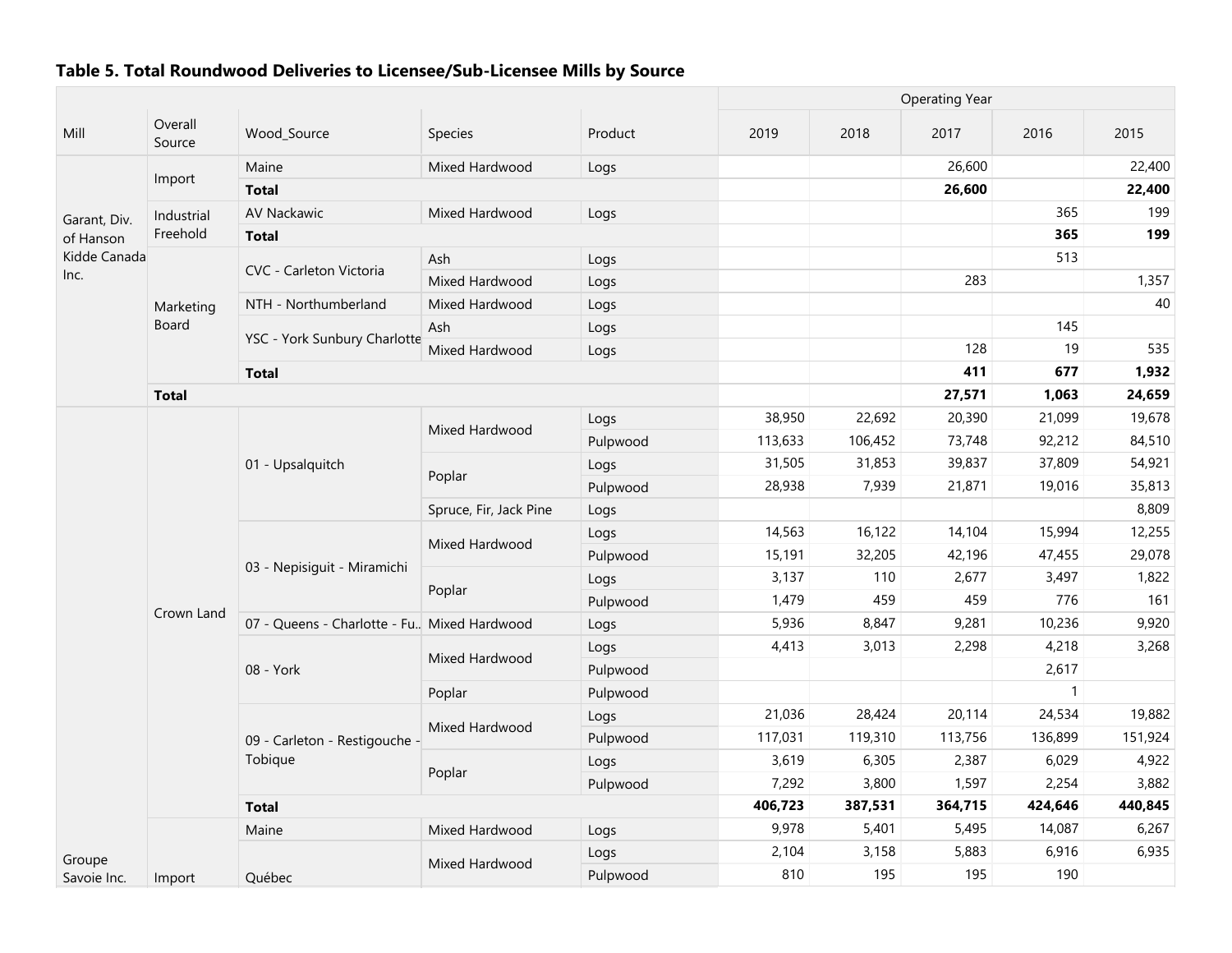|              |                        |                                                     |                        |          |         |         | <b>Operating Year</b> |         |         |
|--------------|------------------------|-----------------------------------------------------|------------------------|----------|---------|---------|-----------------------|---------|---------|
| Mill         | Overall<br>Source      | Wood Source                                         | Species                | Product  | 2019    | 2018    | 2017                  | 2016    | 2015    |
|              | Import                 | Québec                                              |                        | Logs     | 6       | 26      | 108                   | 1,554   | 86      |
|              |                        |                                                     | Poplar                 | Pulpwood |         |         |                       | 91      | 87      |
|              |                        | <b>Total</b>                                        |                        |          | 12,898  | 8,780   | 11,681                | 22,838  | 13,375  |
| Groupe       |                        |                                                     |                        | Logs     | 22,631  | 11,050  | 13,521                | 19,264  | 21,474  |
| Savoie Inc.  |                        | Acadian Timber                                      | Mixed Hardwood         | Pulpwood | 12,074  | 8,370   | 15,123                | 12,614  | 12,833  |
|              |                        | Fornebu Lumber                                      | Mixed Hardwood         | Logs     |         | 36      | 36                    |         |         |
|              | Industrial<br>Freehold |                                                     |                        | Logs     | 69      |         |                       |         |         |
|              |                        | J.D. Irving                                         | Mixed Hardwood         | Pulpwood | 275     |         |                       |         |         |
|              |                        |                                                     | Poplar                 | Logs     | 558     |         |                       |         |         |
|              |                        | <b>Total</b>                                        |                        |          | 35,607  | 19,456  | 28,680                | 31,878  | 34,307  |
|              |                        | CVC - Carleton Victoria                             | Mixed Hardwood         | Logs     | 471     |         | 931                   | 1,125   | 3,414   |
|              |                        |                                                     |                        | Pulpwood | 96      | 354     |                       | 318     |         |
|              |                        |                                                     | Poplar                 | Logs     |         |         |                       |         | 500     |
|              |                        |                                                     | Mixed Hardwood         | Logs     | 2,335   | 3,828   | 2,507                 | 5,737   | 6,743   |
|              |                        | MAD - Madawaska                                     |                        | Pulpwood | 3,155   | 2,022   | 185                   | 6,544   | 1,175   |
|              |                        |                                                     | Poplar                 | Logs     | 2,461   | 86      | 412                   | 1,464   | 1,153   |
|              |                        |                                                     |                        | Pulpwood |         |         | 21                    | 754     | 13      |
|              |                        | NSH - North Shore                                   | Mixed Hardwood         | Logs     | 2,197   | 2,944   | 6,118                 | 5,478   | 6,199   |
|              | Marketing              |                                                     |                        | Pulpwood | 7,262   | 3,451   | 6,881                 | 4,261   | 5,436   |
|              | Board                  |                                                     |                        | Logs     | 2,316   | 2,814   | 7,731                 | 7,258   | 5,003   |
|              |                        |                                                     | Poplar                 | Pulpwood | 827     | 1,639   | 5,523                 | 2,733   | 2,955   |
|              |                        |                                                     | Mixed Hardwood         | Logs     | 630     | 349     | 532                   | 1,445   | 1,281   |
|              |                        | NTH - Northumberland                                |                        | Pulpwood | 130     |         |                       | 6       | 17      |
|              |                        |                                                     | Poplar                 | Logs     | 5       |         |                       |         |         |
|              |                        | SENB - South East New Bru                           | Mixed Hardwood         | Logs     | 89      | 91      | 62                    |         | 11      |
|              |                        | SNB - Southern New Bruns                            | Mixed Hardwood         | Logs     | 46      | 81      | 30                    |         |         |
|              |                        | YSC - York Sunbury Charlotte Mixed Hardwood         |                        | Logs     | 33      |         | 812                   |         | 289     |
|              |                        | <b>Total</b>                                        |                        |          | 22,053  | 17,659  | 31,745                | 37,123  | 34,189  |
|              | <b>Total</b>           |                                                     |                        |          | 477,281 | 433,426 | 436,821               | 516,485 | 522,716 |
|              |                        | 08 - York                                           | Spruce, Fir, Jack Pine | Logs     | 34,379  | 39,616  | 32,221                | 44,358  | 45,791  |
| H. J. Crabbe | Crown Land             | 09 - Carleton - Restigouche  Spruce, Fir, Jack Pine |                        | Logs     | 29,369  | 27,118  | 27,980                | 21,143  | 34,254  |
| & Sons Ltd.  |                        | <b>Total</b>                                        |                        |          | 63,748  | 66,734  | 60,201                | 65,501  | 80,045  |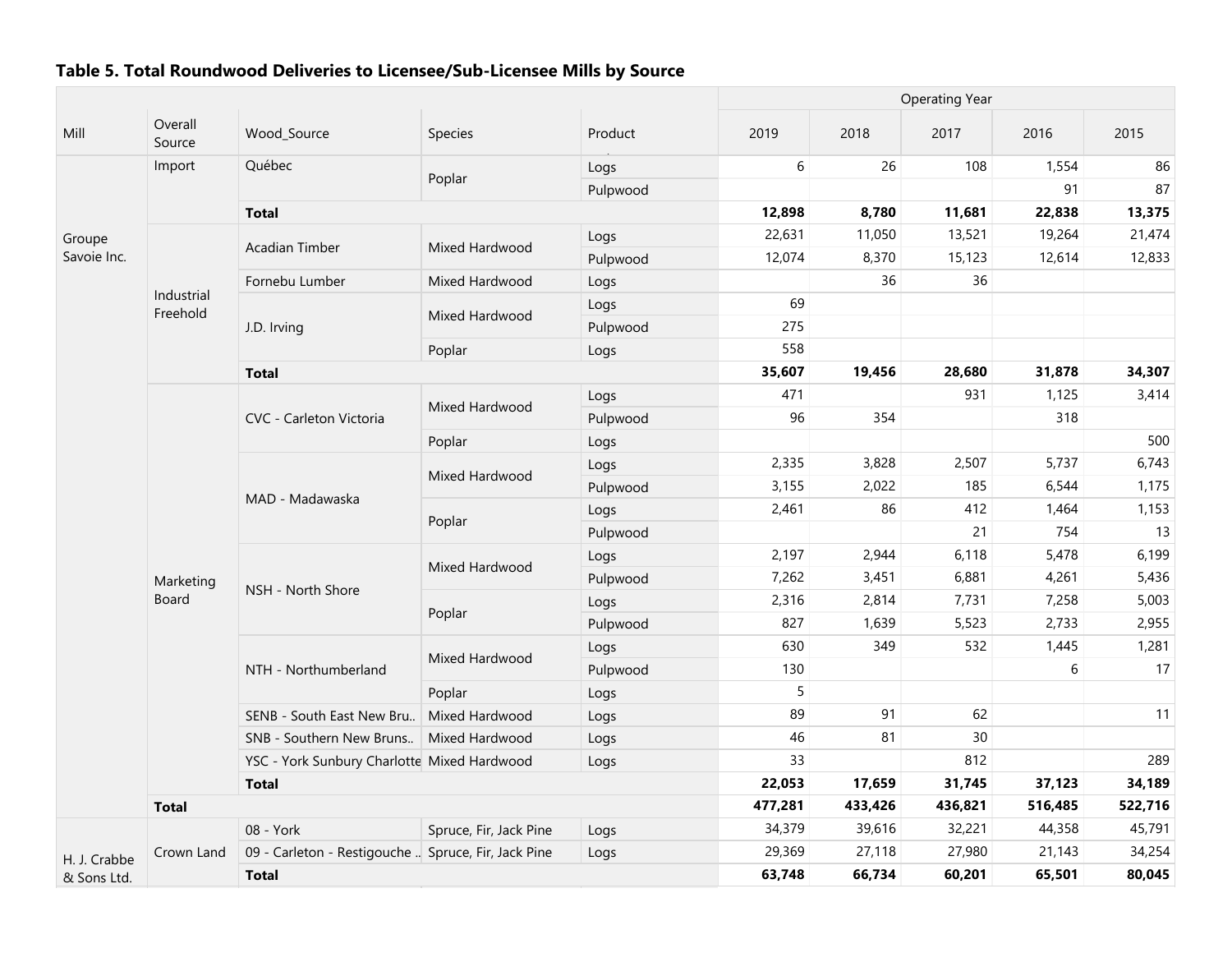|                                     |                    |                                                     |                        |          | <b>Operating Year</b> |         |         |         |         |
|-------------------------------------|--------------------|-----------------------------------------------------|------------------------|----------|-----------------------|---------|---------|---------|---------|
| Mill                                | Overall<br>Source  | Wood_Source                                         | <b>Species</b>         | Product  | 2019                  | 2018    | 2017    | 2016    | 2015    |
|                                     |                    | Acadia Research Forest                              | Spruce, Fir, Jack Pine | Logs     |                       |         |         | 840     | 1,129   |
|                                     | Federal Land       | <b>Total</b>                                        |                        |          |                       |         |         | 840     | 1,129   |
| H. J. Crabbe<br>& Sons Ltd.         | Industrial         | H.J. Crabbe & Sons                                  | Spruce, Fir, Jack Pine | Logs     | 59,297                | 51,071  | 44,819  | 45,078  | 35,821  |
|                                     | Freehold           | <b>Total</b>                                        |                        |          | 59,297                | 51,071  | 44,819  | 45,078  | 35,821  |
|                                     |                    | CVC - Carleton Victoria                             | Spruce, Fir, Jack Pine | Logs     | 12,298                | 5,237   | 6,535   | 9,441   | 13,063  |
|                                     | Marketing<br>Board | YSC - York Sunbury Charlotte Spruce, Fir, Jack Pine |                        | Logs     | 2,437                 | 9,023   | 8,199   | 4,736   | 10,914  |
|                                     |                    | <b>Total</b>                                        |                        |          | 14,735                | 14,260  | 14,734  | 14,177  | 23,977  |
|                                     | <b>Total</b>       |                                                     |                        |          | 137,780               | 132,065 | 119,754 | 125,596 | 140,972 |
|                                     |                    | 01 - Upsalquitch                                    | Cedar                  | Studwood | 7,470                 | 6,394   | 11,040  | 5,967   | 13,077  |
|                                     |                    | 03 - Nepisiguit - Miramichi                         | Cedar                  | Studwood |                       | 243     | 1,668   | 2,394   |         |
|                                     |                    | 07 - Queens - Charlotte - Fu. Cedar                 |                        | Studwood | 4,114                 | 3,075   | 7,763   | 12,663  | 4,188   |
|                                     | Crown Land         | 08 - York                                           | Cedar                  | Studwood | 296                   | 3,601   | 5,748   | 9,165   | 4,710   |
|                                     |                    | 09 - Carleton - Restigouche  Cedar                  |                        | Studwood | 1,450                 | 3,033   | 3,245   | 2,697   | 3,360   |
|                                     |                    | <b>Total</b>                                        |                        |          | 13,330                | 16,346  | 29,464  | 32,886  | 25,335  |
|                                     |                    | Maine                                               | Cedar                  | Studwood | 11,813                | 24,889  | 34,849  | 40,877  | 39,494  |
|                                     | Import             |                                                     | Cedar                  | Studwood | 11,621                | 29,747  | 38,914  | 26,536  | 15,580  |
|                                     |                    | Québec                                              | Spruce, Fir, Jack Pine | Studwood |                       |         |         |         | 19,576  |
|                                     |                    | <b>Total</b>                                        |                        |          | 23,434                | 54,636  | 73,763  | 67,413  | 74,650  |
|                                     |                    | Acadian Timber                                      | Cedar                  | Studwood | 1,107                 |         | 1,251   | 424     |         |
|                                     |                    | <b>AV Nackawic</b>                                  | Cedar                  | Studwood | 403                   | 764     | 6,453   | 1,284   | 850     |
|                                     |                    | J.D. Irving                                         | Cedar                  | Studwood | 4,940                 | 5,117   | 10,720  | 16,991  | 8,802   |
| J.D. Irving -<br><b>Baker Brook</b> | Industrial         | Les Cedres Balmoral                                 | Cedar                  | Studwood |                       |         |         | 45      | 367     |
|                                     | Freehold           | SBC Cedar Inc.                                      | Cedar                  | Studwood |                       |         |         | 1,856   | 695     |
|                                     |                    | W&R Gillespie                                       | Cedar                  | Studwood |                       |         |         | 34      |         |
|                                     |                    | Waska/Clair Industrial                              | Cedar                  | Studwood |                       |         |         | 1,090   | 1,260   |
|                                     |                    | <b>Total</b>                                        |                        |          | 6,450                 | 5,881   | 18,424  | 21,724  | 11,974  |
|                                     |                    | CVC - Carleton Victoria                             | Cedar                  | Studwood | 99                    | 1,476   |         |         | 484     |
|                                     |                    | MAD - Madawaska                                     | Cedar                  | Studwood | 1,115                 | 3,360   | 3,511   | 3,210   | 2,479   |
|                                     |                    | NSH - North Shore                                   | Cedar                  | Studwood | 396                   | 153     | 539     | 253     | 77      |
|                                     | Marketing          | NTH - Northumberland                                | Cedar                  | Studwood | 99                    | 39      | 71      |         |         |
|                                     | Board              | SENB - South East New Bru                           | Cedar                  | Studwood | 284                   |         |         | 48      | 51      |
|                                     |                    | SNB - Southern New Bruns.   Cedar                   |                        | Studwood | 64                    |         |         | 1,067   | 383     |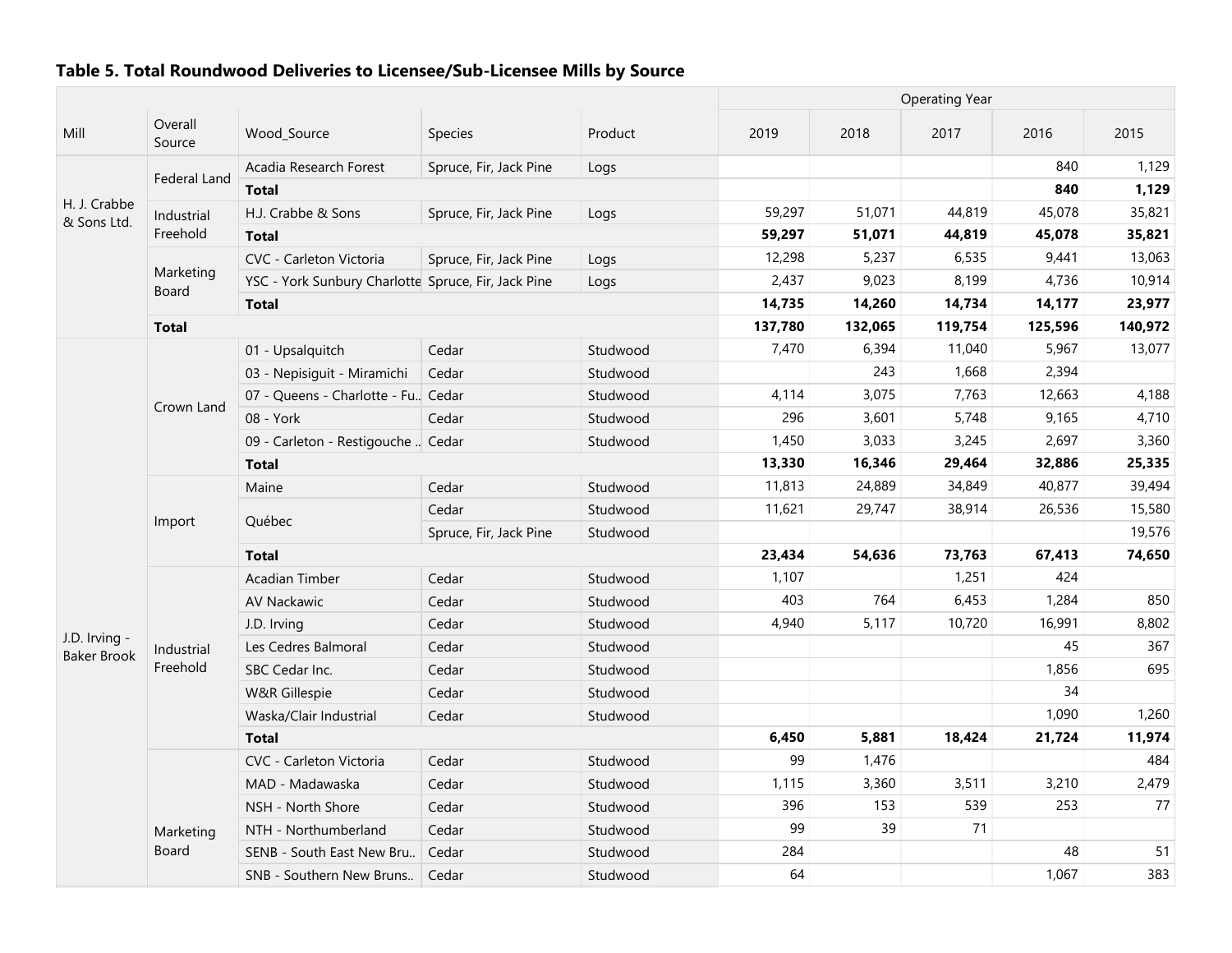|                      |                        |                                    |                        |          |                |        | <b>Operating Year</b> |         |         |
|----------------------|------------------------|------------------------------------|------------------------|----------|----------------|--------|-----------------------|---------|---------|
| Mill                 | Overall<br>Source      | Wood_Source                        | Species                | Product  | 2019           | 2018   | 2017                  | 2016    | 2015    |
| J.D. Irving -        | Marketing              | YSC - York Sunbury Charlotte Cedar |                        | Studwood | 1,067          |        | 252                   | 38      | 217     |
| <b>Baker Brook</b>   | Board                  | <b>Total</b>                       |                        |          | 3,124          | 5,028  | 4,373                 | 4,616   | 3,691   |
|                      | <b>Total</b>           |                                    |                        |          | 46,338         | 81,891 | 126,024               | 126,639 | 115,650 |
|                      |                        | 03 - Nepisiguit - Miramichi        | Mixed Hardwood         | Pulpwood |                |        | 67                    |         |         |
|                      |                        |                                    | Spruce, Fir, Jack Pine | Pulpwood | 2,147          |        | 147                   |         |         |
|                      | Crown Land             | 07 - Queens - Charlotte -          | Mixed Hardwood         | Pulpwood |                |        | 31,536                | 13,749  | 16,634  |
|                      |                        | Fundy                              | Spruce, Fir, Jack Pine | Pulpwood | 234,041        |        | 144,283               | 150,479 | 226,535 |
|                      |                        | 08 - York                          | Spruce, Fir, Jack Pine | Pulpwood | $\overline{c}$ |        | 8                     |         | 34      |
|                      |                        | <b>Total</b>                       |                        |          | 236,190        |        | 176,041               | 164,228 | 243,203 |
|                      | Federal Land           | <b>CFB Gagetown</b>                | Spruce, Fir, Jack Pine | Pulpwood | 5,898          |        | 6,427                 | 9,020   | 6,446   |
|                      |                        | <b>Total</b>                       |                        |          | 5,898          |        | 6,427                 | 9,020   | 6,446   |
|                      |                        | Nova Scotia                        | Mixed Hardwood         | Pulpwood |                |        | 9,586                 | 4,685   | 2,070   |
|                      | Import                 |                                    | Spruce, Fir, Jack Pine | Pulpwood |                |        | 217                   | 35      | 15      |
|                      |                        | <b>Total</b>                       |                        |          |                |        | 9,803                 | 4,720   | 2,085   |
|                      |                        | Devon Lumber                       | Spruce, Fir, Jack Pine | Pulpwood |                |        |                       | 380     | 530     |
| J.D. Irving -        | Industrial<br>Freehold | J.D. Irving                        | Mixed Hardwood         | Pulpwood |                |        | 16,106                | 8,500   | 8,957   |
| Chip Plant -         |                        |                                    | Spruce, Fir, Jack Pine | Pulpwood | 133,278        |        | 67,006                | 72,794  | 72,694  |
| Sussex               |                        | <b>Total</b>                       |                        |          | 133,278        |        | 83,112                | 81,674  | 82,181  |
|                      |                        | CVC - Carleton Victoria            | Spruce, Fir, Jack Pine | Pulpwood |                |        | 956                   |         |         |
|                      |                        | NSH - North Shore                  | Spruce, Fir, Jack Pine | Pulpwood | 94             |        |                       |         |         |
|                      |                        | NTH - Northumberland               | Mixed Hardwood         | Pulpwood |                |        |                       | 9       |         |
|                      |                        |                                    | Spruce, Fir, Jack Pine | Pulpwood | 9,879          |        | 5,151                 | 13,117  | 5,309   |
|                      | Marketing              | SENB - South East New              | Mixed Hardwood         | Pulpwood |                |        | 3,532                 | 479     | 28      |
|                      | Board                  | <b>Brunswick</b>                   | Spruce, Fir, Jack Pine | Pulpwood | 9,432          |        | 16,181                | 24,367  | 13,000  |
|                      |                        | SNB - Southern New                 | Mixed Hardwood         | Pulpwood |                |        | 7,353                 | 8,171   | 3,198   |
|                      |                        | <b>Brunswick</b>                   | Spruce, Fir, Jack Pine | Pulpwood | 78,664         |        | 71,972                | 83,135  | 82,397  |
|                      |                        | YSC - York Sunbury Charlotte       | Mixed Hardwood         | Pulpwood |                |        | 100                   |         |         |
|                      |                        |                                    | Spruce, Fir, Jack Pine | Pulpwood | 34,252         |        | 32,661                | 32,313  | 7,849   |
|                      |                        | <b>Total</b>                       |                        |          | 132,321        |        | 137,906               | 161,591 | 111,781 |
|                      | <b>Total</b>           |                                    |                        |          | 507,687        |        | 413,289               | 421,233 | 445,696 |
| J.D. Irving -        |                        | 03 - Nepisiguit - Miramichi        | Spruce, Fir, Jack Pine | Logs     | 12,928         | 2,211  | 27,595                | 50,191  | 83,028  |
| Grand Lake<br>Timboo | Crown Land             |                                    |                        | Studwood | 21,314         | 4,694  | 14,138                | 28,041  | 25,737  |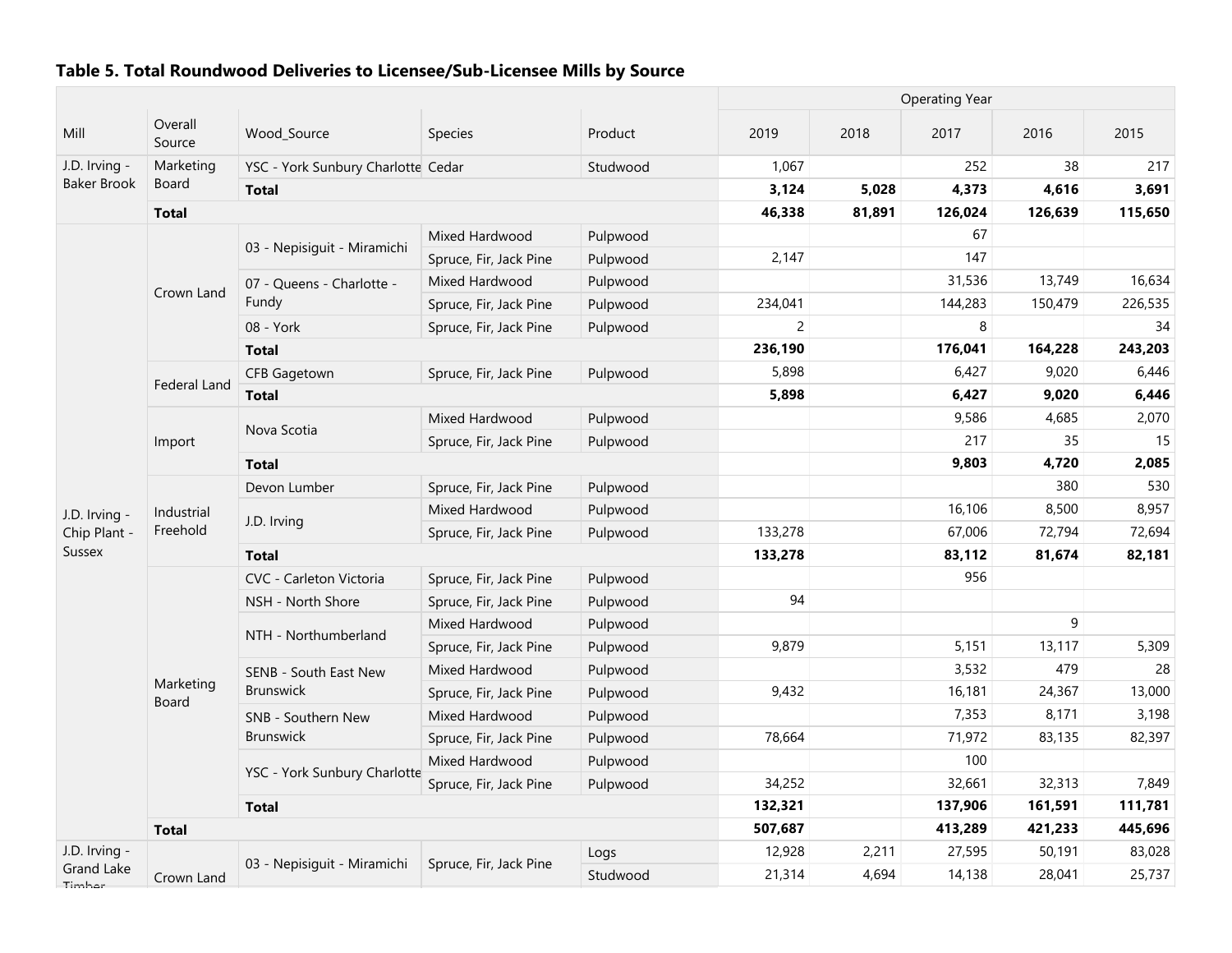|                                    |                     |                                                     |                        | <b>Operating Year</b> |         |         |         |         |         |
|------------------------------------|---------------------|-----------------------------------------------------|------------------------|-----------------------|---------|---------|---------|---------|---------|
| Mill                               | Overall<br>Source   | Wood_Source                                         | Species                | Product               | 2019    | 2018    | 2017    | 2016    | 2015    |
|                                    |                     | 07 - Queens - Charlotte -                           |                        | Logs                  | 291,222 | 325,424 | 332,927 | 326,085 | 199,410 |
|                                    | Crown Land          | Fundy                                               | Spruce, Fir, Jack Pine | Studwood              | 167,716 | 164,799 | 231,270 | 245,226 | 214,053 |
|                                    |                     | 08 - York                                           | Spruce, Fir, Jack Pine | Logs                  | 1,471   |         | 585     |         | 3,832   |
|                                    |                     |                                                     |                        | Studwood              | 4,240   |         |         |         |         |
|                                    |                     | <b>Total</b>                                        |                        |                       | 498,891 | 497,128 | 606,515 | 649,543 | 526,060 |
|                                    |                     | <b>CFB Gagetown</b>                                 | Spruce, Fir, Jack Pine | Logs                  | 6,785   | 3,799   | 5,740   | 9,751   | 11,079  |
|                                    | <b>Federal Land</b> |                                                     |                        | Studwood              | 8,075   | 6,370   | 6,754   | 1,606   | 2,282   |
|                                    |                     | <b>Total</b>                                        |                        |                       | 14,860  | 10,169  | 12,494  | 11,357  | 13,361  |
|                                    |                     | Nova Scotia                                         | Spruce, Fir, Jack Pine | Logs                  |         |         | 111     | 76      | 42      |
|                                    |                     |                                                     |                        | Logs                  | 3,853   |         | 3,968   | 898     |         |
|                                    | Import              | Prince Edward Island                                | Spruce, Fir, Jack Pine | Studwood              |         | 1,901   |         |         |         |
|                                    |                     | <b>Total</b>                                        |                        |                       | 3,853   | 1,901   | 4,079   | 974     | 42      |
| J.D. Irving -<br><b>Grand Lake</b> |                     | <b>AV Nackawic</b>                                  | Spruce, Fir, Jack Pine | Logs                  | 419     | 1,290   | 1,907   |         | 1,399   |
|                                    |                     |                                                     |                        | Studwood              |         |         |         |         | 18      |
|                                    | Industrial          | J.D. Irving                                         | Spruce, Fir, Jack Pine | Logs                  | 121,202 | 90,194  | 84,594  | 37,856  | 28,227  |
| Timber                             | Freehold            |                                                     |                        | Studwood              | 48,978  | 69,039  | 16,162  | 34,464  | 34,440  |
|                                    |                     | W&R Gillespie                                       | Spruce, Fir, Jack Pine | Studwood              |         |         |         | 21      |         |
|                                    |                     | <b>Total</b>                                        |                        |                       | 170,599 | 160,523 | 102,663 | 72,341  | 64,084  |
|                                    |                     | CVC - Carleton Victoria                             | Spruce, Fir, Jack Pine | Logs                  | 1,450   | 809     |         |         |         |
|                                    |                     |                                                     |                        | Studwood              | 39      | 193     |         |         |         |
|                                    |                     | NSH - North Shore                                   | Spruce, Fir, Jack Pine | Logs                  | 405     |         |         |         |         |
|                                    |                     |                                                     |                        | Studwood              | 333     |         |         |         |         |
|                                    |                     | NTH - Northumberland                                | Spruce, Fir, Jack Pine | Logs                  | 19,796  | 18,129  | 12,984  | 15,469  | 4,492   |
|                                    |                     |                                                     |                        | Studwood              | 26,855  | 26,228  | 20,518  | 30,685  | 9,663   |
|                                    | Marketing<br>Board  | SENB - South East New                               | Spruce, Fir, Jack Pine | Logs                  | 14,237  | 14,662  | 13,286  | 7,213   | 3,085   |
|                                    |                     | <b>Brunswick</b>                                    |                        | Studwood              | 1,944   | 2,782   | 1,211   | 2,962   | 1,525   |
|                                    |                     | SNB - Southern New                                  |                        | Logs                  | 65,834  | 60,027  | 63,684  | 68,737  | 51,626  |
|                                    |                     | <b>Brunswick</b>                                    | Spruce, Fir, Jack Pine | Studwood              | 16,406  | 9,599   | 17,942  | 12,107  | 10,992  |
|                                    |                     |                                                     |                        | Logs                  | 55,204  | 43,054  | 40,582  | 34,537  | 26,541  |
|                                    |                     | YSC - York Sunbury Charlotte Spruce, Fir, Jack Pine |                        | Studwood              | 66,979  | 46,710  | 51,789  | 38,060  | 19,997  |
|                                    |                     | <b>Total</b>                                        |                        |                       | 269,482 | 222,193 | 221,996 | 209,770 | 127,921 |
|                                    | <b>Total</b>        |                                                     |                        |                       | 957,685 | 891,914 | 947,747 | 943,985 | 731,468 |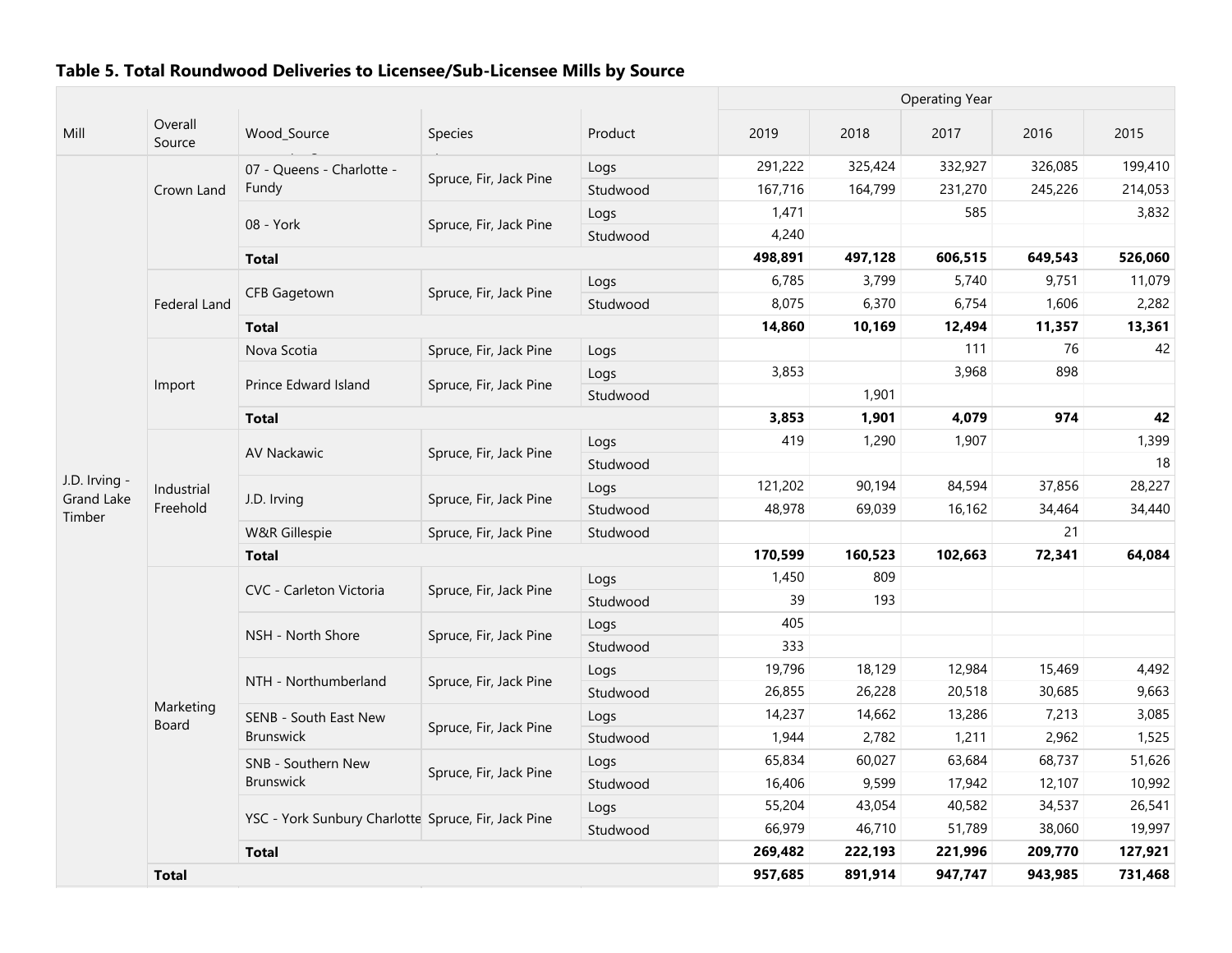|               |                        |                                             |                        |                        | <b>Operating Year</b> |         |                |                |         |  |
|---------------|------------------------|---------------------------------------------|------------------------|------------------------|-----------------------|---------|----------------|----------------|---------|--|
| Mill          | Overall<br>Source      | Wood_Source                                 | Species                | Product                | 2019                  | 2018    | 2017           | 2016           | 2015    |  |
|               |                        |                                             | Mixed Hardwood         | Full Tree Chips        | 1,048                 | 34      | $\overline{2}$ |                |         |  |
|               |                        | 03 - Nepisiguit - Miramichi                 | Mixed Softwood         | Full Tree Chips        |                       | 86      |                |                |         |  |
|               |                        | 05 - Kent                                   | Mixed Softwood         | Full Tree Chips        |                       |         |                | 19             |         |  |
|               |                        |                                             | Mixed Hardwood         | Full Tree Chips        | 177,567               | 156,921 | 163,581        | 218,111        | 194,054 |  |
|               |                        | 07 - Queens - Charlotte -                   | Mixed Softwood         | Full Tree Chips        |                       | 106,303 |                | 112,211        |         |  |
|               | Crown Land             | Fundy                                       | Spruce, Fir, Jack Pine | Full Tree Chips        | 68,333                |         | 74,652         |                | 91,402  |  |
|               |                        |                                             | Mixed Hardwood         | Full Tree Chips        | 1,336                 | 1,020   |                |                |         |  |
|               |                        | 08 - York                                   | Mixed Softwood         | Full Tree Chips        |                       | 24      |                | 829            |         |  |
|               |                        |                                             | Spruce, Fir, Jack Pine | Full Tree Chips        |                       |         |                |                | 4,946   |  |
|               |                        | 09 - Carleton - Restigouche  Mixed Hardwood |                        | Full Tree Chips        | 2,761                 | 2,728   |                | $\overline{2}$ |         |  |
|               |                        | <b>Total</b>                                |                        |                        | 251,045               | 267,116 | 238,235        | 331,172        | 290,402 |  |
|               |                        |                                             | Mixed Hardwood         | Full Tree Chips        |                       |         | 231            |                |         |  |
|               | <b>Federal Land</b>    | <b>CFB Gagetown</b>                         | Spruce, Fir, Jack Pine | <b>Full Tree Chips</b> |                       |         |                |                | 365     |  |
|               |                        | <b>Total</b>                                |                        |                        |                       |         | 231            |                | 365     |  |
|               |                        |                                             | Mixed Hardwood         | Full Tree Chips        | 47,747                | 56,941  | 37,772         | 47,624         | 82,172  |  |
|               |                        | Maine                                       | Mixed Softwood         | Full Tree Chips        |                       | 31,800  |                | 31,123         |         |  |
|               |                        |                                             | Spruce, Fir, Jack Pine | Full Tree Chips        | 9,758                 |         | 28,074         |                | 3,075   |  |
|               | Import                 | Nova Scotia                                 | Mixed Hardwood         | Full Tree Chips        | 37,511                | 25,674  | 51,127         | 53,411         | 38,190  |  |
|               |                        |                                             | Mixed Softwood         | Full Tree Chips        |                       | 29,073  |                |                |         |  |
|               |                        | Québec                                      | Spruce, Fir, Jack Pine | <b>Full Tree Chips</b> |                       |         | 106,672        |                |         |  |
|               |                        | <b>Total</b>                                |                        |                        | 95,016                | 143,488 | 223,645        | 132,158        | 123,437 |  |
|               |                        |                                             | Mixed Hardwood         | Full Tree Chips        | 2,267                 |         |                |                |         |  |
| J.D. Irving - |                        | <b>AV Nackawic</b>                          | Mixed Softwood         | Full Tree Chips        |                       | 26      |                | 26,085         |         |  |
| IP&P          |                        |                                             | Spruce, Fir, Jack Pine | Full Tree Chips        |                       |         |                |                | 30,919  |  |
|               |                        | Delco                                       | Spruce, Fir, Jack Pine | Full Tree Chips        | 9,335                 |         |                |                |         |  |
|               | Industrial<br>Freehold | Flakeboard                                  | Spruce, Fir, Jack Pine | Full Tree Chips        |                       |         |                |                | 75      |  |
|               |                        |                                             | Mixed Hardwood         | <b>Full Tree Chips</b> | 96,952                | 115,527 | 127,018        | 111,412        | 147,121 |  |
|               |                        | J.D. Irving                                 | Mixed Softwood         | <b>Full Tree Chips</b> |                       | 35,390  |                | 32,405         |         |  |
|               |                        |                                             | Spruce, Fir, Jack Pine | <b>Full Tree Chips</b> | 17,082                |         | 42,755         |                | 92,577  |  |
|               |                        | <b>Total</b>                                |                        |                        | 125,636               | 150,943 | 169,773        | 169,902        | 270,692 |  |
|               | Marketing              | CVC - Carleton Victoria                     | Mixed Hardwood         | Full Tree Chips        | 103                   | 1,008   |                |                |         |  |
|               | Board                  | NTH - Northumberland                        | Mixed Hardwood         | <b>Full Tree Chips</b> | 458                   | 20      | 142            | 361            |         |  |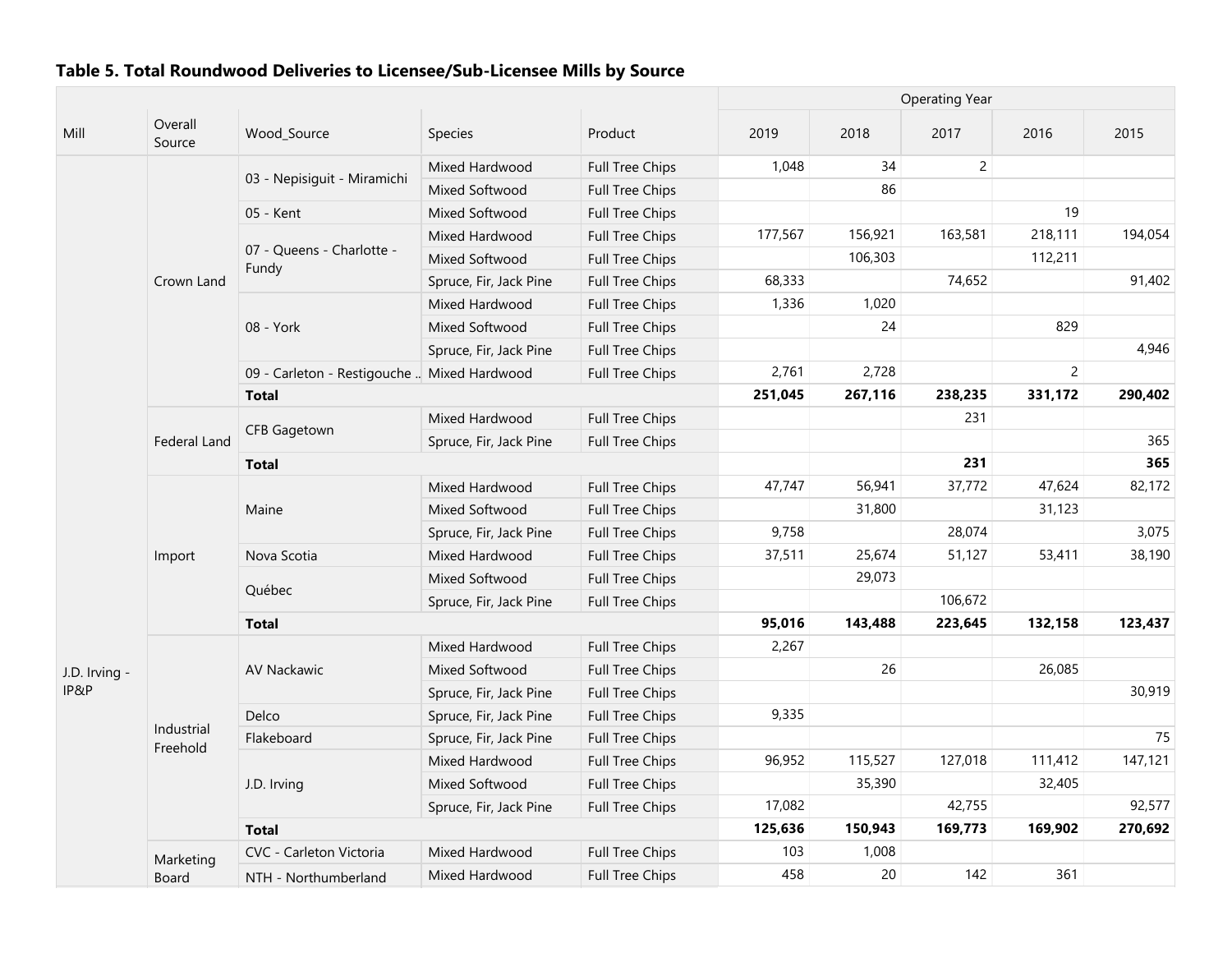|                     |                    |                                                       |                        |                        | <b>Operating Year</b> |         |         |                |         |
|---------------------|--------------------|-------------------------------------------------------|------------------------|------------------------|-----------------------|---------|---------|----------------|---------|
| Mill                | Overall<br>Source  | Wood_Source                                           | Species                | Product                | 2019                  | 2018    | 2017    | 2016           | 2015    |
| J.D. Irving -       |                    | NTH - Northumberland                                  | Spruce, Fir, Jack Pine | <b>Full Tree Chips</b> |                       |         |         |                | 513     |
| IP&P                |                    |                                                       | Mixed Hardwood         | <b>Full Tree Chips</b> | 451                   | 3,977   |         |                |         |
|                     |                    | SENB - South East New<br><b>Brunswick</b>             | Mixed Softwood         | Full Tree Chips        |                       |         |         | $\overline{7}$ |         |
|                     |                    |                                                       | Other Softwood         | <b>Full Tree Chips</b> |                       | 2,601   |         |                |         |
|                     |                    |                                                       | Mixed Hardwood         | <b>Full Tree Chips</b> | 19,416                | 14,981  | 17,801  | 26,040         | 23,037  |
|                     | Marketing<br>Board | SNB - Southern New                                    | Mixed Softwood         | <b>Full Tree Chips</b> |                       |         |         | 26,990         |         |
|                     |                    | <b>Brunswick</b>                                      | Other Softwood         | <b>Full Tree Chips</b> |                       | 21,700  |         |                |         |
|                     |                    |                                                       | Spruce, Fir, Jack Pine | <b>Full Tree Chips</b> | 18,444                |         | 19,577  |                | 47,940  |
|                     |                    |                                                       | Mixed Hardwood         | Full Tree Chips        | 3,733                 | 870     | 1,279   | 6,926          | 9,642   |
|                     |                    |                                                       | Mixed Softwood         | Full Tree Chips        |                       |         |         | 8,369          |         |
|                     |                    | YSC - York Sunbury Charlotte                          | Other Softwood         | Full Tree Chips        |                       | 2,862   |         |                |         |
|                     |                    |                                                       | Spruce, Fir, Jack Pine | Full Tree Chips        | 7,449                 |         | 9,497   |                | 36,620  |
|                     |                    | <b>Total</b>                                          |                        |                        | 50,054                | 48,019  | 48,296  | 68,693         | 117,752 |
|                     | <b>Total</b>       |                                                       |                        |                        | 521,751               | 609,566 | 680,180 | 701,925        | 802,648 |
|                     |                    | Maine                                                 | Spruce, Fir, Jack Pine | <b>Full Tree Chips</b> | 19,671                | 65,261  | 72,144  | 47,510         | 39,116  |
|                     | Import             | Prince Edward Island                                  | Spruce, Fir, Jack Pine | <b>Full Tree Chips</b> |                       |         |         |                | 1,015   |
| J.D. Irving -       |                    | <b>Total</b>                                          |                        |                        | 19,671                | 65,261  | 72,144  | 47,510         | 40,131  |
| <b>Irving Paper</b> | Industrial         | J.D. Irving                                           | Spruce, Fir, Jack Pine | <b>Full Tree Chips</b> |                       | 12,655  |         |                |         |
|                     | Freehold           | <b>Total</b>                                          |                        |                        |                       | 12,655  |         |                |         |
|                     | <b>Total</b>       |                                                       |                        |                        | 19,671                | 77,916  | 72,144  | 47,510         | 40,131  |
|                     |                    | 01 - Upsalquitch                                      | Spruce, Fir, Jack Pine | Studwood               | 103,363               | 107,037 | 125,244 | 105,358        | 137,316 |
|                     |                    | 03 - Nepisiquit - Miramichi                           | Spruce, Fir, Jack Pine | Studwood               | 25,305                | 28,772  | 28,139  | 16,064         |         |
|                     | Crown Land         | 07 - Queens - Charlotte - Fu., Spruce, Fir, Jack Pine |                        | Studwood               | 522                   |         | 2,109   | 2,094          |         |
|                     |                    | 09 - Carleton - Restigouche  Spruce, Fir, Jack Pine   |                        | Studwood               | 130,945               | 146,784 | 134,953 | 187,040        | 187,171 |
|                     |                    | <b>Total</b>                                          |                        |                        | 260,135               | 282,593 | 290,445 | 310,556        | 324,487 |
| J.D. Irving -       |                    | Québec                                                | Spruce, Fir, Jack Pine | Studwood               | 11,365                | 10,994  | 3,478   | 15,864         | 5,865   |
| Kedgwick            | Import             | <b>Total</b>                                          |                        |                        | 11,365                | 10,994  | 3,478   | 15,864         | 5,865   |
|                     | Industrial         | J.D. Irving                                           | Spruce, Fir, Jack Pine | Studwood               | 10,999                | 51,329  | 66,469  | 39,835         | 29,625  |
|                     | Freehold           | <b>Total</b>                                          |                        |                        | 10,999                | 51,329  | 66,469  | 39,835         | 29,625  |
|                     | Marketing          | NSH - North Shore                                     | Spruce, Fir, Jack Pine | Studwood               | 719                   | 1,620   | 3,313   | 5,851          | 1,624   |
|                     | Board              | <b>Total</b>                                          |                        |                        | 719                   | 1,620   | 3,313   | 5,851          | 1,624   |
|                     | <b>Total</b>       |                                                       |                        |                        | 283,218               | 346,536 | 363,705 | 372,106        | 361,601 |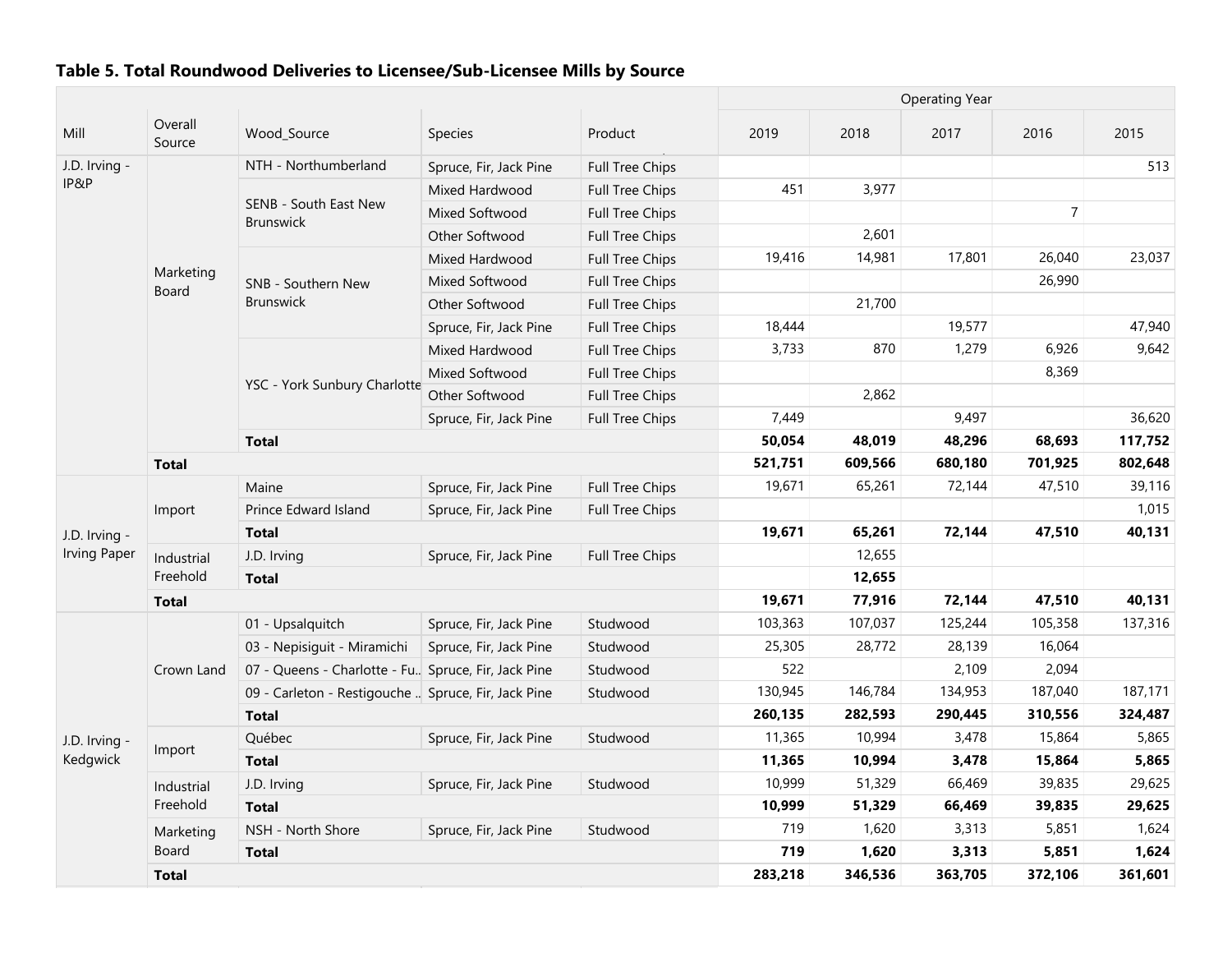|                        |                        |                                          |                        |          | <b>Operating Year</b> |         |         |         |         |
|------------------------|------------------------|------------------------------------------|------------------------|----------|-----------------------|---------|---------|---------|---------|
| Mill                   | Overall<br>Source      | Wood_Source                              | Species                | Product  | 2019                  | 2018    | 2017    | 2016    | 2015    |
|                        |                        | 01 - Upsalquitch                         | White Pine             | Logs     | 386                   | 38      | 175     |         | 20      |
|                        |                        | 03 - Nepisiguit - Miramichi              | White Pine             | Logs     | 38,354                | 37,712  | 38,517  | 35,136  | 37,925  |
|                        |                        | 05 - Kent                                | White Pine             | Logs     | 66                    |         | 1,644   | 1,097   | 1,182   |
|                        | Crown Land             | 07 - Queens - Charlotte - Fu. White Pine |                        | Logs     | 56,249                | 60,989  | 66,728  | 55,171  | 73,791  |
|                        |                        | 08 - York                                | <b>White Pine</b>      | Logs     | 1,388                 | 4,155   | 8,119   | 10,262  | 8,209   |
|                        |                        | <b>Total</b>                             |                        |          | 96,443                | 102,894 | 115,183 | 101,666 | 121,127 |
|                        |                        | CFB Gagetown                             | White Pine             | Logs     | 3,987                 | 1,484   | 864     | 2,844   | 1,219   |
|                        | Federal Land           | <b>Total</b>                             |                        |          | 3,987                 | 1,484   | 864     | 2,844   | 1,219   |
|                        |                        | Nova Scotia                              | White Pine             | Logs     | 182                   | 386     | 1,177   | 1,064   | 1,697   |
|                        | Import                 | Prince Edward Island                     | White Pine             | Logs     |                       | 128     |         |         | 47      |
| J.D. Irving -          |                        | <b>Total</b>                             |                        |          | 182                   | 514     | 1,177   | 1,064   | 1,744   |
| Russell &<br>Swim Mill |                        | AV Nackawic                              | White Pine             | Logs     | 133                   |         | 691     | 171     | 13      |
|                        | Industrial<br>Freehold | J.D. Irving                              | White Pine             | Logs     | 8,878                 | 1,484   | 3,325   | 10,969  | 8,522   |
|                        |                        | <b>Total</b>                             |                        |          | 9,011                 | 1,484   | 4,016   | 11,140  | 8,535   |
|                        |                        | CVC - Carleton Victoria                  | White Pine             | Logs     |                       | 148     |         | 428     | 398     |
|                        |                        | NSH - North Shore                        | White Pine             | Logs     | 1,262                 | 467     | 918     | 385     | 728     |
|                        |                        | NTH - Northumberland                     | <b>White Pine</b>      | Logs     | 12,320                | 8,822   | 5,252   | 2,691   | 6,005   |
|                        | Marketing<br>Board     | SENB - South East New Bru                | White Pine             | Logs     | 1,780                 |         | 1,174   | 1,494   | 1,446   |
|                        |                        | SNB - Southern New Bruns   White Pine    |                        | Logs     | 6,589                 | 6,898   | 4,258   | 9,125   | 5,204   |
|                        |                        | YSC - York Sunbury Charlotte White Pine  |                        | Logs     | 5,988                 | 4,263   | 6,124   | 8,703   | 2,342   |
|                        |                        | <b>Total</b>                             |                        |          | 27,939                | 20,598  | 17,726  | 22,826  | 16,123  |
|                        | <b>Total</b>           |                                          |                        |          | 137,562               | 126,974 | 138,966 | 139,540 | 148,748 |
|                        |                        |                                          |                        | Logs     | 4,293                 |         |         |         |         |
|                        |                        | 03 - Nepisiguit - Miramichi              | Spruce, Fir, Jack Pine | Pulpwood |                       | 21      |         |         |         |
|                        |                        |                                          |                        | Studwood |                       | 1,162   | 988     |         | 13,795  |
|                        |                        |                                          | Mixed Hardwood         | Pulpwood |                       | 34,614  |         |         |         |
|                        | Crown Land             | 07 - Queens - Charlotte -                |                        | Logs     | 303,110               |         |         |         |         |
|                        |                        | Fundy                                    | Spruce, Fir, Jack Pine | Pulpwood |                       | 210,205 |         |         |         |
|                        |                        |                                          |                        | Studwood |                       | 266,980 | 215,969 | 325,117 | 284,948 |
| J.D. Irving -          |                        | 08 - York                                | Spruce, Fir, Jack Pine | Pulpwood |                       | 1,777   |         |         |         |
| Sawmill -              |                        |                                          |                        | Studwood |                       |         |         |         | 2,914   |
| Sussex                 |                        | <b>Total</b>                             |                        |          | 307,403               | 514,759 | 216,957 | 325,117 | 301,657 |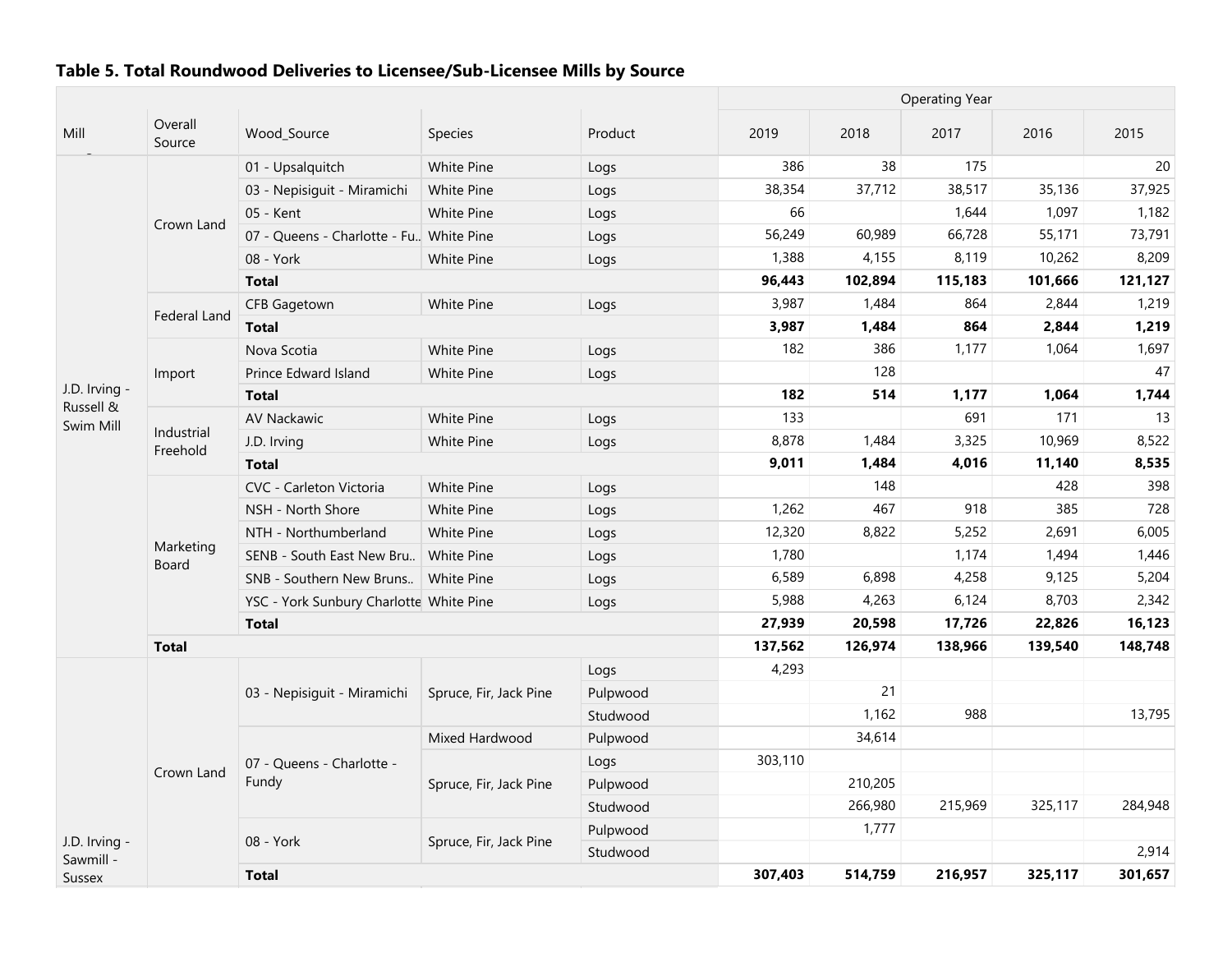|               |                           |                              |                        |          | <b>Operating Year</b> |         |         |         |         |
|---------------|---------------------------|------------------------------|------------------------|----------|-----------------------|---------|---------|---------|---------|
| Mill          | Overall<br>Source         | Wood_Source                  | Species                | Product  | 2019                  | 2018    | 2017    | 2016    | 2015    |
|               |                           |                              | Mixed Hardwood         | Pulpwood |                       | 6       |         |         |         |
|               |                           |                              |                        | Logs     | 847                   |         |         |         |         |
|               | <b>Federal Land</b>       | <b>CFB Gagetown</b>          | Spruce, Fir, Jack Pine | Pulpwood |                       | 4,119   |         |         |         |
|               |                           |                              |                        | Studwood |                       | 843     | 1,285   | 6,693   | 4,640   |
|               |                           | <b>Total</b>                 |                        |          | 847                   | 4,968   | 1,285   | 6,693   | 4,640   |
|               |                           |                              | Mixed Hardwood         | Pulpwood |                       | 1,785   |         |         |         |
|               | Import                    | Nova Scotia                  | Spruce, Fir, Jack Pine | Pulpwood |                       | 44      |         |         |         |
|               |                           |                              |                        | Studwood |                       | 3,521   | 252     | 147     |         |
|               |                           | <b>Total</b>                 |                        |          |                       | 5,350   | 252     | 147     |         |
| J.D. Irving - | Industrial                | J.D. Irving                  | Spruce, Fir, Jack Pine | Studwood | 112,873               | 101,802 | 121,216 | 158,564 | 121,880 |
| Sawmill -     | Freehold                  | <b>Total</b>                 |                        |          | 112,873               | 101,802 | 121,216 | 158,564 | 121,880 |
| <b>Sussex</b> |                           | CVC - Carleton Victoria      | Spruce, Fir, Jack Pine | Pulpwood |                       | 1,551   |         |         |         |
|               |                           |                              |                        | Studwood |                       | 1,336   |         |         |         |
|               |                           | NSH - North Shore            | Spruce, Fir, Jack Pine | Logs     | 11                    |         |         |         |         |
|               |                           |                              | Spruce, Fir, Jack Pine | Logs     | 4,082                 |         |         |         |         |
|               |                           | NTH - Northumberland         |                        | Pulpwood |                       | 11,190  |         |         |         |
|               |                           |                              |                        | Studwood |                       | 449     | 370     | 2,409   | 3,075   |
|               |                           |                              | Mixed Hardwood         | Pulpwood |                       | 852     |         |         |         |
|               |                           | SENB - South East New        |                        | Logs     | 10,155                |         |         |         |         |
|               |                           | <b>Brunswick</b>             | Spruce, Fir, Jack Pine | Pulpwood |                       | 11,066  |         |         |         |
|               | Marketing<br><b>Board</b> |                              |                        | Studwood |                       | 10,049  | 17,213  | 11,772  | 6,873   |
|               |                           |                              | Mixed Hardwood         | Pulpwood |                       | 7,346   |         |         |         |
|               |                           | SNB - Southern New           |                        | Logs     | 104,946               |         |         |         |         |
|               |                           | <b>Brunswick</b>             | Spruce, Fir, Jack Pine | Pulpwood |                       | 84,432  |         |         |         |
|               |                           |                              |                        | Studwood |                       | 122,558 | 129,210 | 148,420 | 122,615 |
|               |                           |                              | Mixed Hardwood         | Pulpwood |                       | 179     |         |         |         |
|               |                           | YSC - York Sunbury Charlotte |                        | Logs     | 11,368                |         |         |         |         |
|               |                           |                              | Spruce, Fir, Jack Pine | Pulpwood |                       | 28,834  |         |         |         |
|               |                           |                              |                        | Studwood |                       | 11,140  | 6,891   | 13,722  | 7,785   |
|               |                           | <b>Total</b>                 |                        |          | 130,562               | 290,982 | 153,684 | 176,323 | 140,348 |
|               | <b>Total</b>              |                              |                        |          | 551,685               | 917,861 | 493,394 | 666,844 | 568,525 |
| J.D. Irving   | Crown Land                | 01 - Upsalquitch             | Spruce, Fir, Jack Pine | Logs     | 82,656                | 68,562  | 82,064  | 59,524  | 83,541  |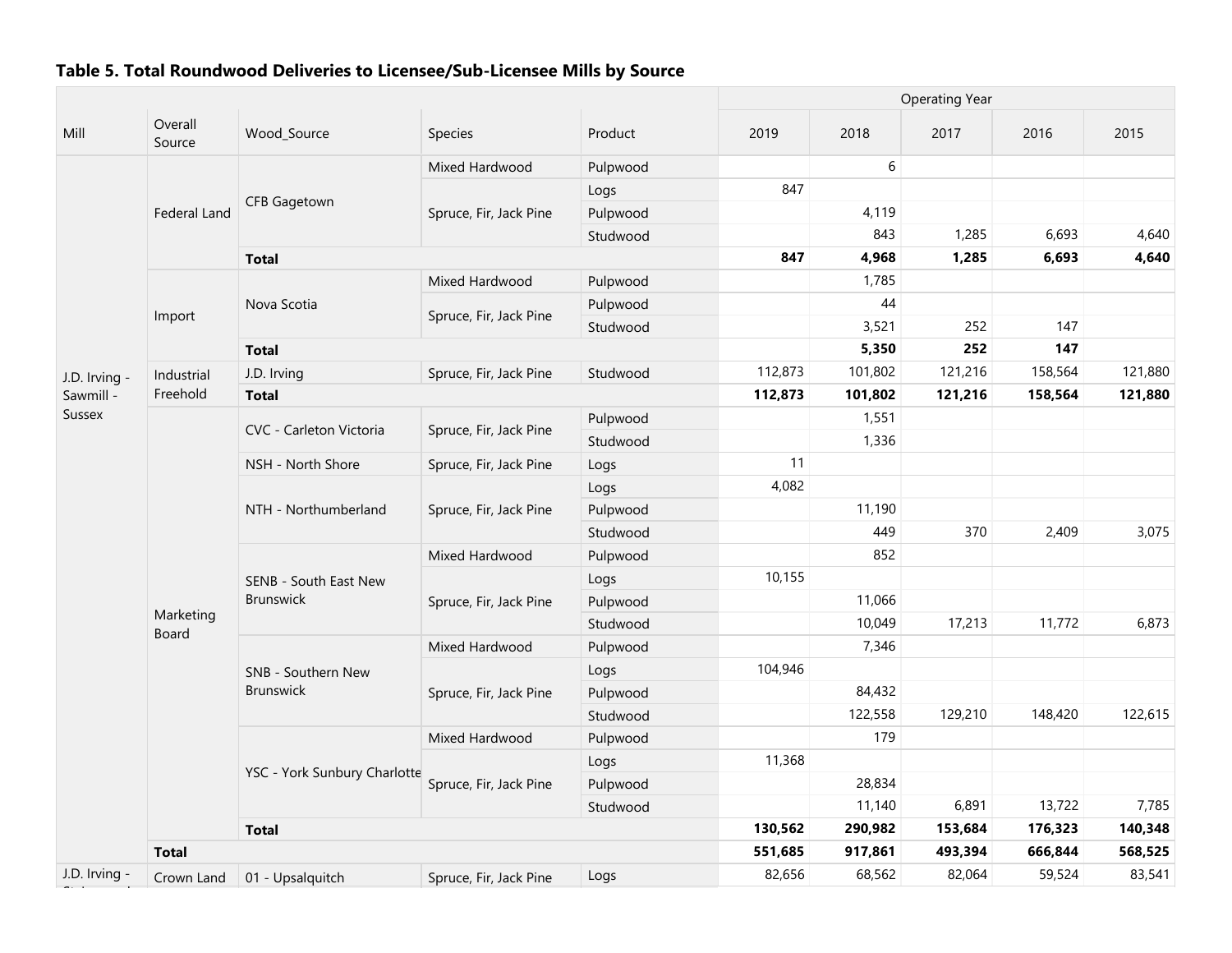|               |                     |                                          |                        |          |         |         | <b>Operating Year</b> |         |         |
|---------------|---------------------|------------------------------------------|------------------------|----------|---------|---------|-----------------------|---------|---------|
| Mill          | Overall<br>Source   | Wood_Source                              | Species                | Product  | 2019    | 2018    | 2017                  | 2016    | 2015    |
|               |                     | 01 - Upsalquitch                         | Spruce, Fir, Jack Pine | Studwood | 3,032   | 2,336   | 1,697                 | 532     | 1,436   |
|               |                     |                                          |                        | Logs     | 12,860  | 14,659  | 31,440                | 33,072  |         |
|               |                     | 03 - Nepisiguit - Miramichi              | Spruce, Fir, Jack Pine | Studwood | 253     | 744     | 306                   |         |         |
|               |                     | 07 - Queens - Charlotte -                |                        | Logs     | 95      | 508     | 9,230                 | 22,372  | 44      |
|               | Crown Land          | Fundy                                    | Spruce, Fir, Jack Pine | Studwood | 165     | 16,741  | 19,720                | 17,245  | 34      |
|               |                     | 08 - York                                | Spruce, Fir, Jack Pine | Logs     | 2,931   | 2,900   | 6,504                 | 1,754   | 11,529  |
|               |                     |                                          |                        | Studwood | 3,634   | 7,997   | 6,823                 | 2,181   | 6,475   |
|               |                     |                                          |                        | Logs     | 212,529 | 173,737 | 182,847               | 165,042 | 145,872 |
|               |                     | 09 - Carleton - Restigouche -<br>Tobique | Spruce, Fir, Jack Pine | Pulpwood | 121     | 164     |                       | 46      | 45      |
|               |                     |                                          |                        | Studwood | 103,194 | 88,229  | 63,156                | 95,162  | 83,898  |
|               |                     | <b>Total</b>                             |                        |          | 421,470 | 376,577 | 403,787               | 396,930 | 332,874 |
|               |                     | <b>CFB Gagetown</b>                      | Spruce, Fir, Jack Pine | Logs     | 50      | 818     |                       |         |         |
|               | <b>Federal Land</b> |                                          |                        | Studwood |         | 825     |                       |         |         |
|               |                     | <b>Total</b>                             |                        |          | 50      | 1,643   |                       |         |         |
|               |                     |                                          |                        | Logs     | 178,721 | 201,927 | 165,826               | 163,780 | 177,907 |
|               |                     | Maine                                    | Spruce, Fir, Jack Pine | Pulpwood |         | 2,787   |                       |         | 88      |
|               | Import              |                                          |                        | Studwood | 59,884  | 25,874  | 4,067                 |         | 1,307   |
|               |                     | Québec                                   | Spruce, Fir, Jack Pine | Logs     | 17,214  | 16,800  | 9,946                 | 10,593  | 13,585  |
|               |                     |                                          |                        | Studwood | 32,182  | 17,626  | 12,387                | 36,343  | 37,177  |
|               |                     | <b>Total</b>                             |                        |          | 288,001 | 265,014 | 192,226               | 210,716 | 230,064 |
|               |                     | <b>Acadian Timber</b>                    | Spruce, Fir, Jack Pine | Logs     | 18,390  |         | 12,021                |         |         |
|               |                     |                                          |                        | Studwood | 23,976  |         | 4,982                 |         | 1,637   |
| J.D. Irving - |                     | <b>AV Nackawic</b>                       | Spruce, Fir, Jack Pine | Logs     | 17,685  | 4,230   | 6,775                 | 15,855  | 18,348  |
| St. Leonard   | Industrial          |                                          |                        | Studwood | 24,822  | 11,082  | 6,085                 | 1,820   | 3,189   |
|               | Freehold            |                                          |                        | Logs     | 95,029  | 160,795 | 169,829               | 187,302 | 134,996 |
|               |                     | J.D. Irving                              | Spruce, Fir, Jack Pine | Pulpwood | 69,924  | 35,778  | 1,704                 | 17,469  | 13,820  |
|               |                     |                                          |                        | Studwood | 427,724 | 367,093 | 407,450               | 461,562 | 423,843 |
|               |                     | Waska/Clair Industrial                   | Spruce, Fir, Jack Pine | Logs     |         |         |                       |         | 3       |
|               |                     | <b>Total</b>                             |                        |          | 677,550 | 578,978 | 608,846               | 684,008 | 595,836 |
|               |                     |                                          |                        | Logs     | 21,952  | 21,233  | 19,742                | 22,815  | 2,978   |
|               | Marketing           | CVC - Carleton Victoria                  | Spruce, Fir, Jack Pine | Pulpwood |         | 109     |                       |         |         |
|               | Board               |                                          |                        | Studwood | 30,773  | 34,831  | 25,310                | 22,663  | 7,199   |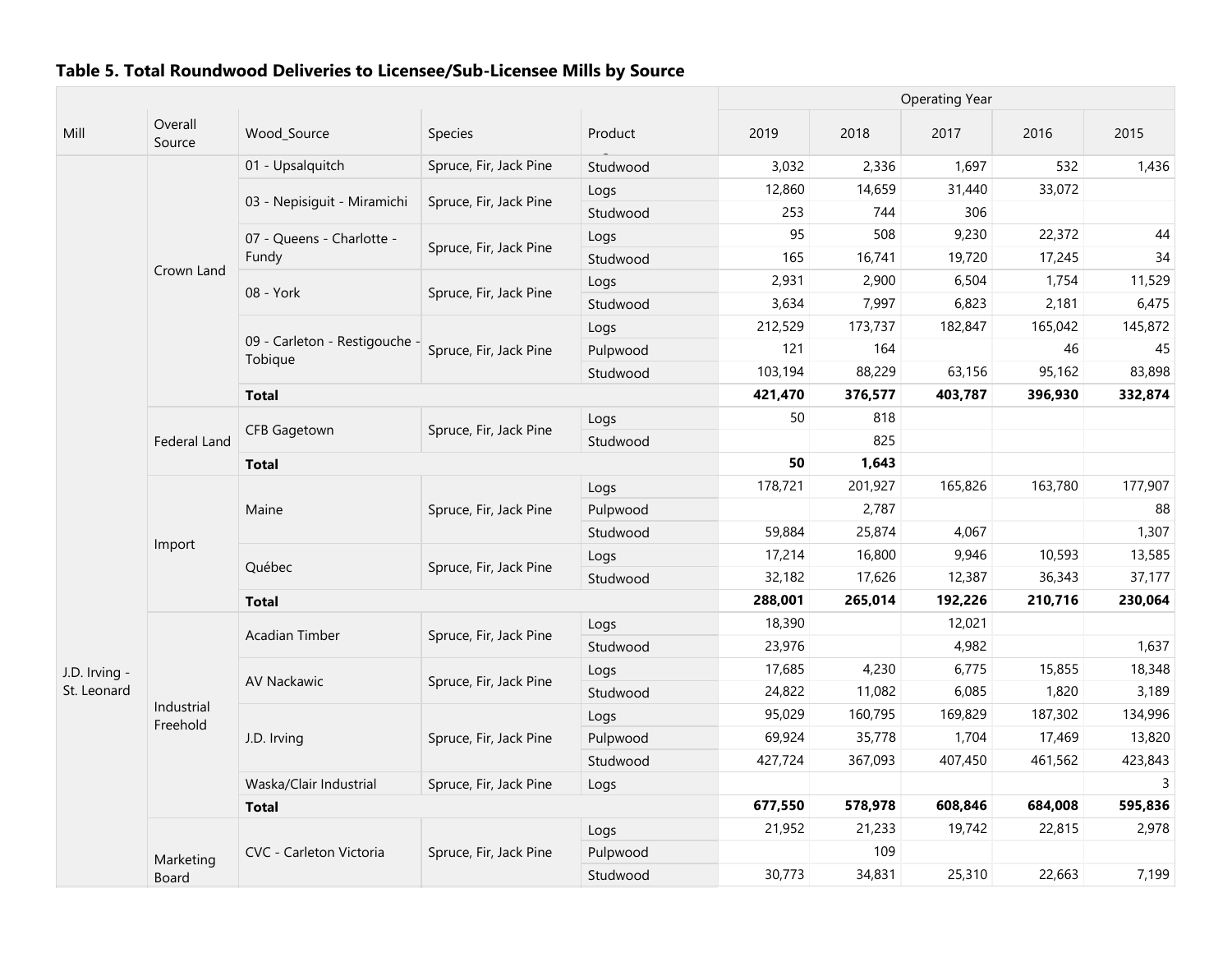|               |                           |                                                     |                        |                        |           |           | <b>Operating Year</b> |           |           |
|---------------|---------------------------|-----------------------------------------------------|------------------------|------------------------|-----------|-----------|-----------------------|-----------|-----------|
| Mill          | Overall<br>Source         | Wood_Source                                         | Species                | Product                | 2019      | 2018      | 2017                  | 2016      | 2015      |
| J.D. Irving - |                           |                                                     |                        | Logs                   | 34,518    | 29,410    | 23,516                | 43,216    | 41,473    |
| St. Leonard   |                           | MAD - Madawaska                                     | Spruce, Fir, Jack Pine | Pulpwood               |           | 88        |                       |           |           |
|               |                           |                                                     |                        | Studwood               | 41,914    | 32,383    | 35,799                | 64,536    | 53,872    |
|               |                           |                                                     |                        | Logs                   | 8,061     | 6,055     | 4,166                 | 4,953     | 1,144     |
|               |                           | NSH - North Shore                                   | Spruce, Fir, Jack Pine | Studwood               | 147       |           |                       |           | 79        |
|               | Marketing<br>Board        |                                                     |                        | Logs                   |           | 4         |                       |           |           |
|               |                           | NTH - Northumberland                                | Spruce, Fir, Jack Pine | Studwood               |           | 885       | 1,060                 |           |           |
|               |                           | SENB - South East New                               |                        | Logs                   |           |           | 149                   |           |           |
|               |                           | <b>Brunswick</b>                                    | Spruce, Fir, Jack Pine | Studwood               |           | 46        |                       |           |           |
|               |                           | SNB - Southern New                                  |                        | Logs                   |           | 64        | 676                   |           |           |
|               |                           | <b>Brunswick</b>                                    | Spruce, Fir, Jack Pine | Studwood               | 202       | 107       |                       |           |           |
|               |                           |                                                     |                        | Logs                   | 4,156     | 4,345     | 719                   | 5,854     | 391       |
|               |                           | YSC - York Sunbury Charlotte Spruce, Fir, Jack Pine |                        | Studwood               | 5,236     | 6,410     | 3,447                 | 6,835     | 949       |
|               |                           | <b>Total</b>                                        |                        |                        | 146,959   | 135,970   | 114,584               | 170,872   | 108,085   |
|               | <b>Total</b>              |                                                     |                        |                        | 1,534,030 | 1,358,182 | 1,319,443             | 1,462,526 | 1,266,859 |
|               |                           | 03 - Nepisiquit - Miramichi                         | Mixed Hardwood         | <b>Full Tree Chips</b> | 1,224     |           | 43                    |           |           |
|               |                           | 07 - Queens - Charlotte - Fu. Mixed Hardwood        |                        | <b>Full Tree Chips</b> | 150,662   | 128,773   | 128,710               | 114,393   | 130,754   |
|               | Crown Land                | 08 - York                                           | Mixed Hardwood         | <b>Full Tree Chips</b> | 6,562     | 7,730     |                       | 1,023     | 5,476     |
|               |                           | 09 - Carleton - Restigouche  Mixed Hardwood         |                        | <b>Full Tree Chips</b> |           |           |                       |           | 58        |
|               |                           | <b>Total</b>                                        |                        |                        | 158,448   | 136,503   | 128,753               | 115,416   | 136,288   |
|               | Federal Land              | CFB Gagetown                                        | Mixed Hardwood         | <b>Full Tree Chips</b> |           | 108       | 282                   |           |           |
|               |                           | <b>Total</b>                                        |                        |                        |           | 108       | 282                   |           |           |
|               | Import                    | Nova Scotia                                         | Mixed Hardwood         | <b>Full Tree Chips</b> | 11,628    | 8,637     | 10,858                | 15,904    | 4,686     |
| J.D. Irving - |                           | <b>Total</b>                                        |                        |                        | 11,628    | 8,637     | 10,858                | 15,904    | 4,686     |
| Utopia Mill   |                           | AV Nackawic                                         | Mixed Hardwood         | Full Tree Chips        | 1,902     | 5,134     | 3,591                 | 15,396    | 22,460    |
|               | Industrial<br>Freehold    | J.D. Irving                                         | Mixed Hardwood         | Full Tree Chips        | 83,086    | 98,954    | 98,588                | 68,759    | 105,763   |
|               |                           | <b>Total</b>                                        |                        |                        | 84,988    | 104,088   | 102,179               | 84,155    | 128,223   |
|               |                           | NTH - Northumberland                                | Mixed Hardwood         | Full Tree Chips        | 492       |           |                       |           |           |
|               |                           | SENB - South East New Bru                           | Mixed Hardwood         | Full Tree Chips        | 4,339     | 2,440     |                       |           |           |
|               | Marketing<br><b>Board</b> | SNB - Southern New Bruns                            | Mixed Hardwood         | Full Tree Chips        | 20,195    | 18,201    | 17,531                | 23,488    | 9,387     |
|               |                           | YSC - York Sunbury Charlotte Mixed Hardwood         |                        | Full Tree Chips        | 9,296     |           | 7,406                 | 5,877     | 1,668     |
|               |                           | <b>Total</b>                                        |                        |                        | 34,322    | 20,641    | 24,937                | 29,365    | 11,055    |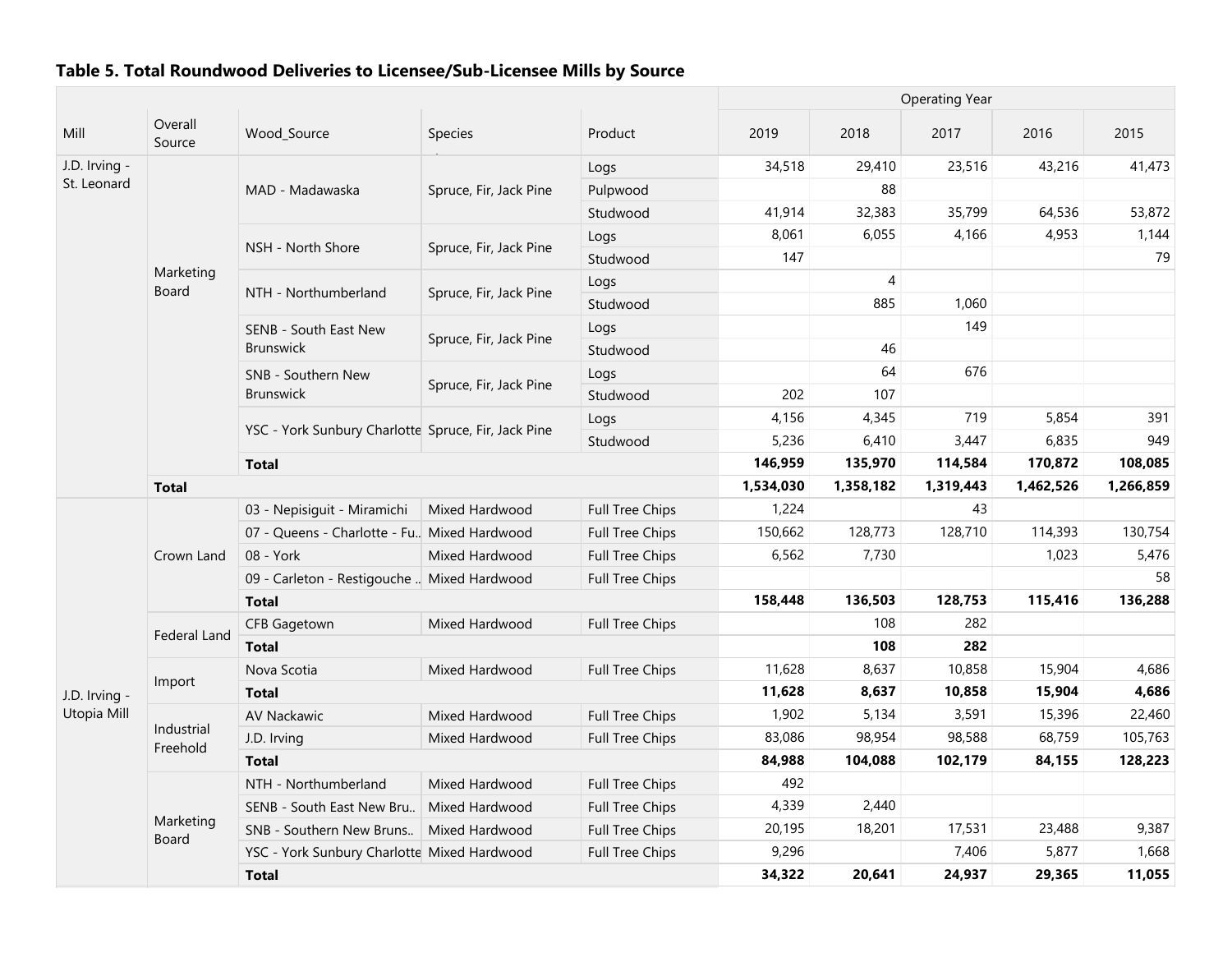|                                |                        |                                                      |                        |         |         |                | <b>Operating Year</b> |         |         |
|--------------------------------|------------------------|------------------------------------------------------|------------------------|---------|---------|----------------|-----------------------|---------|---------|
| Mill                           | Overall<br>Source      | Wood Source                                          | Species                | Product | 2019    | 2018           | 2017                  | 2016    | 2015    |
| aaa meniy<br>Utopia Mill       | <b>Total</b>           |                                                      |                        |         | 289,386 | 269,977        | 267,009               | 244,840 | 280,252 |
|                                |                        | 01 - Upsalquitch                                     | Mixed Hardwood         | Logs    | 388     | 925            | 834                   | 157     | 378     |
|                                |                        | 03 - Nepisiguit - Miramichi                          | Mixed Hardwood         | Logs    |         | 28             | 157                   |         |         |
|                                |                        | 07 - Queens - Charlotte - Fu., Mixed Hardwood        |                        | Logs    | 6,937   | 8,722          | 13,841                | 14,316  | 8,870   |
|                                | Crown Land             | 08 - York                                            | Mixed Hardwood         | Logs    | 5,042   | 2,596          | 1,951                 | 1,963   | 2,167   |
|                                |                        | 09 - Carleton - Restigouche  Mixed Hardwood          |                        | Logs    | 26,102  | 26,287         | 25,441                | 22,398  | 25,570  |
|                                |                        | <b>Total</b>                                         |                        |         | 38,469  | 38,558         | 42,224                | 38,834  | 36,985  |
|                                |                        | <b>CFB Gagetown</b>                                  | Mixed Hardwood         | Logs    |         | 18             |                       |         |         |
|                                | Federal Land           | <b>Total</b>                                         |                        |         |         | 18             |                       |         |         |
|                                |                        | Maine                                                | Mixed Hardwood         | Logs    | 58,422  | 69,161         | 71,623                | 89,622  | 67,563  |
|                                |                        | Nova Scotia                                          | Mixed Hardwood         | Logs    | 621     | 143            |                       | 29      |         |
|                                | Import                 | Québec                                               | Mixed Hardwood         | Logs    | 24,997  | 31,208         | 25,413                | 9,891   | 20,054  |
| J.D. Irving -<br>Veneer Siding |                        | <b>Total</b>                                         |                        |         | 84,040  | 100,512        | 97,036                | 99,542  | 87,617  |
|                                |                        | <b>Acadian Timber</b>                                | Mixed Hardwood         | Logs    | 7,948   |                | 4,058                 | 5,311   | 4,015   |
|                                | Industrial             | AV Nackawic                                          | Mixed Hardwood         | Logs    | 3,833   | 1,001          | 2,278                 | 1,567   | 2,704   |
|                                | Freehold               | J.D. Irving                                          | Mixed Hardwood         | Logs    | 98,119  | 58,317         | 55,231                | 60,801  | 55,490  |
|                                |                        | <b>Total</b>                                         |                        |         | 109,900 | 59,318         | 61,567                | 67,679  | 62,209  |
|                                |                        | CVC - Carleton Victoria                              | Mixed Hardwood         | Logs    |         | 52             |                       |         |         |
|                                |                        | MAD - Madawaska                                      | Mixed Hardwood         | Logs    | 2,529   | 33             |                       |         |         |
|                                | Marketing              | NTH - Northumberland                                 | Mixed Hardwood         | Logs    | 147     | $\overline{7}$ | 42                    |         |         |
|                                | Board                  | SNB - Southern New Bruns                             | Mixed Hardwood         | Logs    | 428     | 442            | 1,023                 | 1,269   | 783     |
|                                |                        | YSC - York Sunbury Charlotte Mixed Hardwood          |                        | Logs    | 87      | 53             | 55                    | 158     |         |
|                                |                        | <b>Total</b>                                         |                        |         | 3,191   | 587            | 1,120                 | 1,427   | 783     |
|                                | <b>Total</b>           |                                                      |                        |         | 235,600 | 198,993        | 201,947               | 207,482 | 187,594 |
|                                |                        | 08 - York                                            | White Pine             | Logs    |         |                |                       |         | 411     |
|                                |                        | 09 - Carleton - Restigouche - Spruce, Fir, Jack Pine |                        | Logs    |         | 3,034          |                       |         | 2,932   |
|                                | Crown Land             | Tobique                                              | Tamarack (larch)       | Logs    |         | 349            |                       |         |         |
|                                |                        | <b>Total</b>                                         |                        |         |         | 3,383          |                       |         | 3,343   |
|                                |                        |                                                      | Spruce, Fir, Jack Pine | Logs    |         | 189            |                       |         | 378     |
| John W.<br>Jamer Ltd.          | Industrial<br>Freehold | <b>Acadian Timber</b>                                | Tamarack (larch)       | Logs    |         |                |                       |         | 270     |
|                                |                        | <b>Total</b>                                         |                        |         |         | 189            |                       |         | 648     |
|                                | Marketing              | CVC - Carleton Victoria                              | Spruce, Fir, Jack Pine | Logs    |         |                |                       |         | 202     |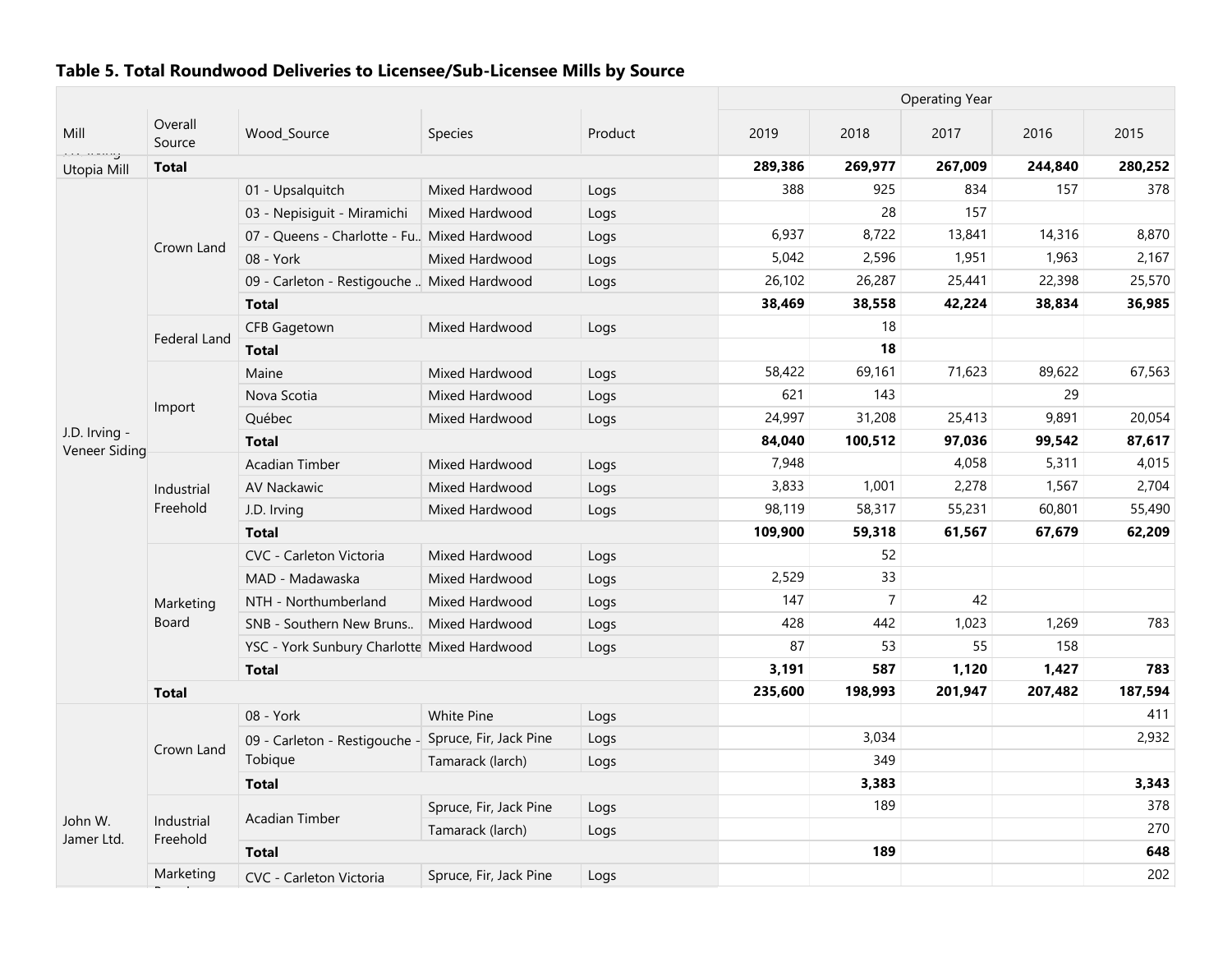|                           |                        |                                     |                  |          |        |        | <b>Operating Year</b> |        |       |
|---------------------------|------------------------|-------------------------------------|------------------|----------|--------|--------|-----------------------|--------|-------|
| Mill                      | Overall<br>Source      | Wood_Source                         | Species          | Product  | 2019   | 2018   | 2017                  | 2016   | 2015  |
| John W.                   | Marketing              | CVC - Carleton Victoria             | Tamarack (larch) | Logs     |        | 196    |                       |        | 102   |
| Jamer Ltd.                | Board                  | <b>Total</b>                        |                  |          |        | 196    |                       |        | 304   |
|                           | <b>Total</b>           |                                     |                  |          |        | 3,768  |                       |        | 4,295 |
|                           |                        | 01 - Upsalquitch                    | Cedar            | Studwood | 4,137  | 309    | 15                    |        |       |
|                           |                        |                                     |                  | Logs     |        |        |                       |        | 3,599 |
|                           | Crown Land             | 03 - Nepisiguit - Miramichi         | Cedar            | Studwood | 9,502  | 10,483 | 8,536                 | 9,287  |       |
|                           |                        | 05 - Kent                           | Cedar            | Studwood | 290    | 104    | 175                   | 1,007  |       |
|                           |                        | <b>Total</b>                        |                  |          | 13,929 | 10,896 | 8,726                 | 10,294 | 3,599 |
|                           |                        | <b>First Nation Reserves</b>        | Cedar            | Studwood | 220    | 836    |                       |        |       |
|                           | Federal Land           | <b>Total</b>                        |                  |          | 220    | 836    |                       |        |       |
|                           |                        | Québec                              | Cedar            | Studwood | 4,635  | 3,701  |                       |        |       |
| Junction                  | Import                 | <b>Total</b>                        |                  |          | 4,635  | 3,701  |                       |        |       |
| Lumber<br>Products Inc.   |                        | Fornebu Lumber                      | Cedar            | Studwood |        | 70     |                       |        |       |
|                           | Industrial<br>Freehold | J.D. Irving                         | Cedar            | Studwood | 215    |        |                       |        |       |
|                           |                        | <b>Total</b>                        |                  |          | 215    | 70     |                       |        |       |
|                           |                        | NSH - North Shore                   | Cedar            | Logs     |        |        |                       |        | 1,990 |
|                           |                        |                                     |                  | Studwood | 2,141  | 2,731  | 4,611                 | 5,177  |       |
|                           | Marketing              | NTH - Northumberland                | Cedar            | Studwood | 1,882  | 1,188  | 812                   | 2,155  |       |
|                           | Board                  | SENB - South East New Bru.          | Cedar            | Studwood | 2,873  | 830    | 449                   | 231    |       |
|                           |                        | YSC - York Sunbury Charlotte Cedar  |                  | Studwood |        | 110    |                       |        |       |
|                           |                        | <b>Total</b>                        |                  |          | 6,896  | 4,859  | 5,872                 | 7,563  | 1,990 |
|                           | <b>Total</b>           |                                     |                  |          | 25,895 | 20,362 | 14,598                | 17,857 | 5,589 |
|                           | Crown Land             | 09 - Carleton - Restigouche  Poplar |                  | Lathwood |        |        |                       |        | 2,656 |
|                           |                        | <b>Total</b>                        |                  |          |        |        |                       |        | 2,656 |
| Lattes Waska<br>Lath Inc. |                        | Maine                               | Cedar            | Lathwood |        |        |                       |        | 29    |
|                           | Import                 | <b>Total</b>                        |                  |          |        |        |                       |        | 29    |
|                           | <b>Total</b>           |                                     |                  |          |        |        |                       |        | 2,685 |
|                           |                        | 03 - Nepisiguit - Miramichi         | <b>Red Pine</b>  | Logs     | 74     |        |                       |        |       |
|                           |                        |                                     |                  | Pulpwood | 1,214  |        |                       |        |       |
| Littles Lumber            |                        |                                     | Hemlock          | Logs     |        | 153    | 572                   | 10     | 51    |
| (Ashmore -                |                        | 07 - Queens - Charlotte -           |                  | Logs     | 2,202  | 2,827  | 3,073                 | 7,588  | 9,447 |
| Harvey)                   | Crown Land             | Fundy                               | Red Pine         | Pulpwood | 1,196  |        |                       |        |       |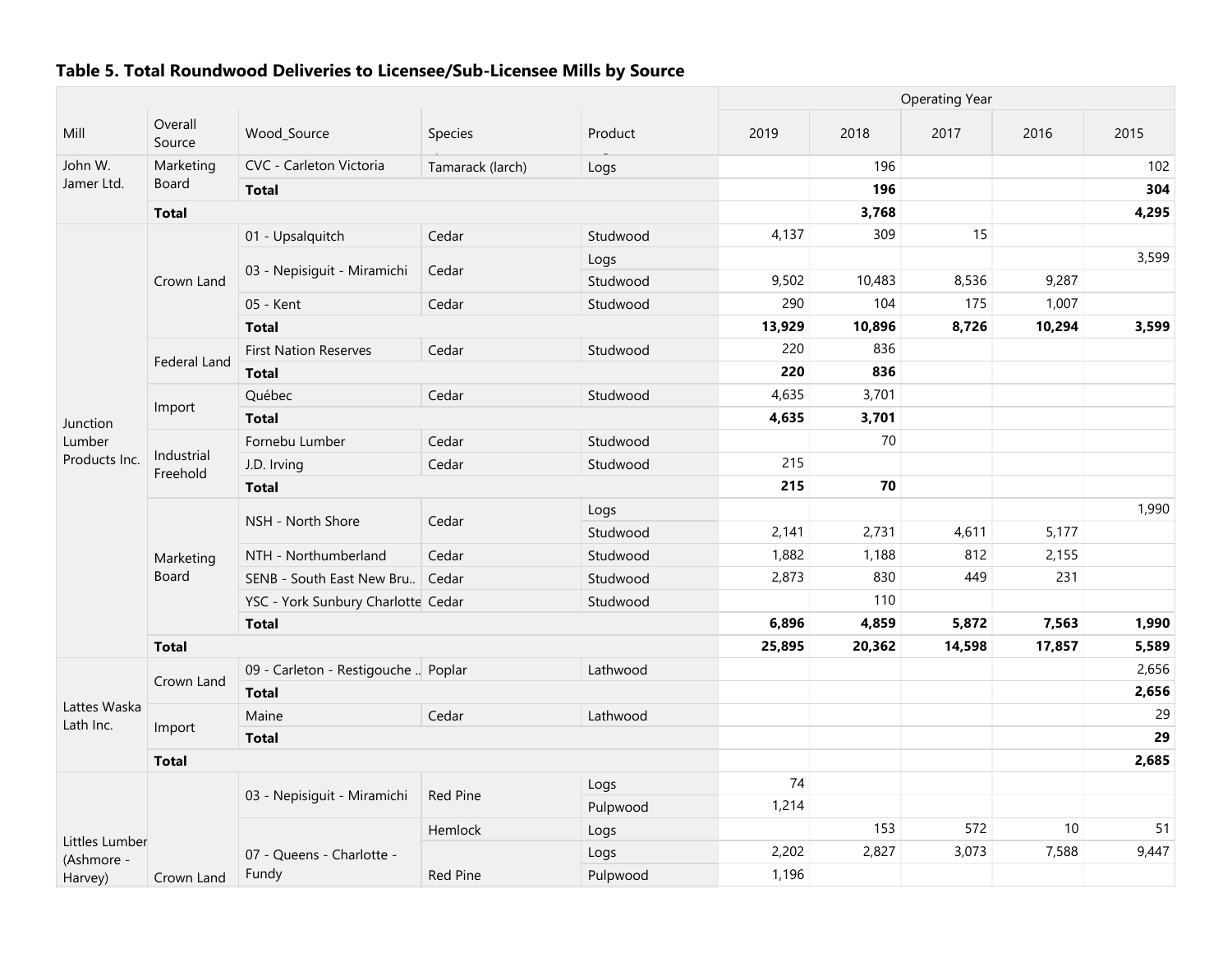|                |                     |                            |          |          | <b>Operating Year</b> |       |        |        |        |
|----------------|---------------------|----------------------------|----------|----------|-----------------------|-------|--------|--------|--------|
| Mill           | Overall<br>Source   | Wood_Source                | Species  | Product  | 2019                  | 2018  | 2017   | 2016   | 2015   |
|                |                     | or goccho chanouc<br>Fundy | Red Pine | Studwood |                       | 2,934 |        |        |        |
|                | Crown Land          |                            |          | Logs     | 1,851                 | 2,490 | 2,411  | 3,016  | 4,856  |
|                |                     |                            | Hemlock  | Pulpwood |                       |       |        |        | 637    |
|                |                     | 08 - York                  |          | Logs     | 81                    |       | 4,495  | 1,900  | 1,203  |
|                |                     |                            | Red Pine | Pulpwood | 91                    |       |        |        | 180    |
|                |                     |                            |          | Studwood |                       | 394   |        |        |        |
|                |                     | <b>Total</b>               |          |          | 6,709                 | 8,798 | 10,551 | 12,514 | 16,374 |
|                |                     |                            | Hemlock  | Logs     |                       |       | 109    |        |        |
|                |                     | Acadia Research Forest     | Red Pine | Studwood |                       | 121   |        |        |        |
|                | <b>Federal Land</b> |                            |          | Logs     | 150                   |       |        |        |        |
|                |                     | <b>CFB Gagetown</b>        | Red Pine | Pulpwood | 19                    |       |        |        |        |
|                |                     | <b>Total</b>               |          |          | 169                   | 121   | 109    |        |        |
|                |                     |                            |          | Logs     | 6,042                 | 6,258 | 2,791  |        | 291    |
|                |                     | Maine                      | Hemlock  | Studwood |                       |       | 1,166  |        |        |
|                | Import              |                            | Red Pine | Logs     | 283                   | 284   |        |        |        |
|                |                     | <b>Total</b>               |          |          | 6,325                 | 6,542 | 3,957  |        | 291    |
|                |                     | AV Nackawic                | Red Pine | Studwood |                       | 270   |        |        |        |
|                |                     |                            |          | Logs     | 215                   | 1,078 | 73     | 107    | 484    |
|                |                     | H.J. Crabbe & Sons         | Hemlock  | Pulpwood |                       |       |        |        | 33     |
|                | Industrial          |                            | Red Pine | Logs     | 31                    |       |        |        |        |
| Littles Lumber | Freehold            |                            | Hemlock  | Logs     | 210                   | 609   | 741    | 830    | 1,110  |
| (Ashmore -     |                     | J.D. Irving                |          | Logs     | 2,592                 | 713   |        | 262    |        |
| Harvey)        |                     |                            | Red Pine | Pulpwood | 595                   |       |        |        |        |
|                |                     | <b>Total</b>               |          |          | 3,643                 | 2,670 | 814    | 1,199  | 1,627  |
|                |                     |                            |          | Logs     | 151                   | 439   | 156    | 814    | 880    |
|                |                     |                            | Hemlock  | Pulpwood |                       |       |        | 16     |        |
|                |                     | CVC - Carleton Victoria    |          | Studwood |                       |       | 25     |        |        |
|                |                     |                            |          | Logs     |                       | 32    |        | 1,297  |        |
|                |                     |                            | Red Pine | Pulpwood | 102                   |       |        |        | 34     |
|                |                     | MAD - Madawaska            | Red Pine | Logs     |                       |       |        |        | 79     |
|                | Marketing           |                            |          | Logs     |                       | 34    | 31     | 196    | 251    |
|                | Board               | NTH - Northumberland       | Hemlock  | Pulpwood |                       |       |        | 37     |        |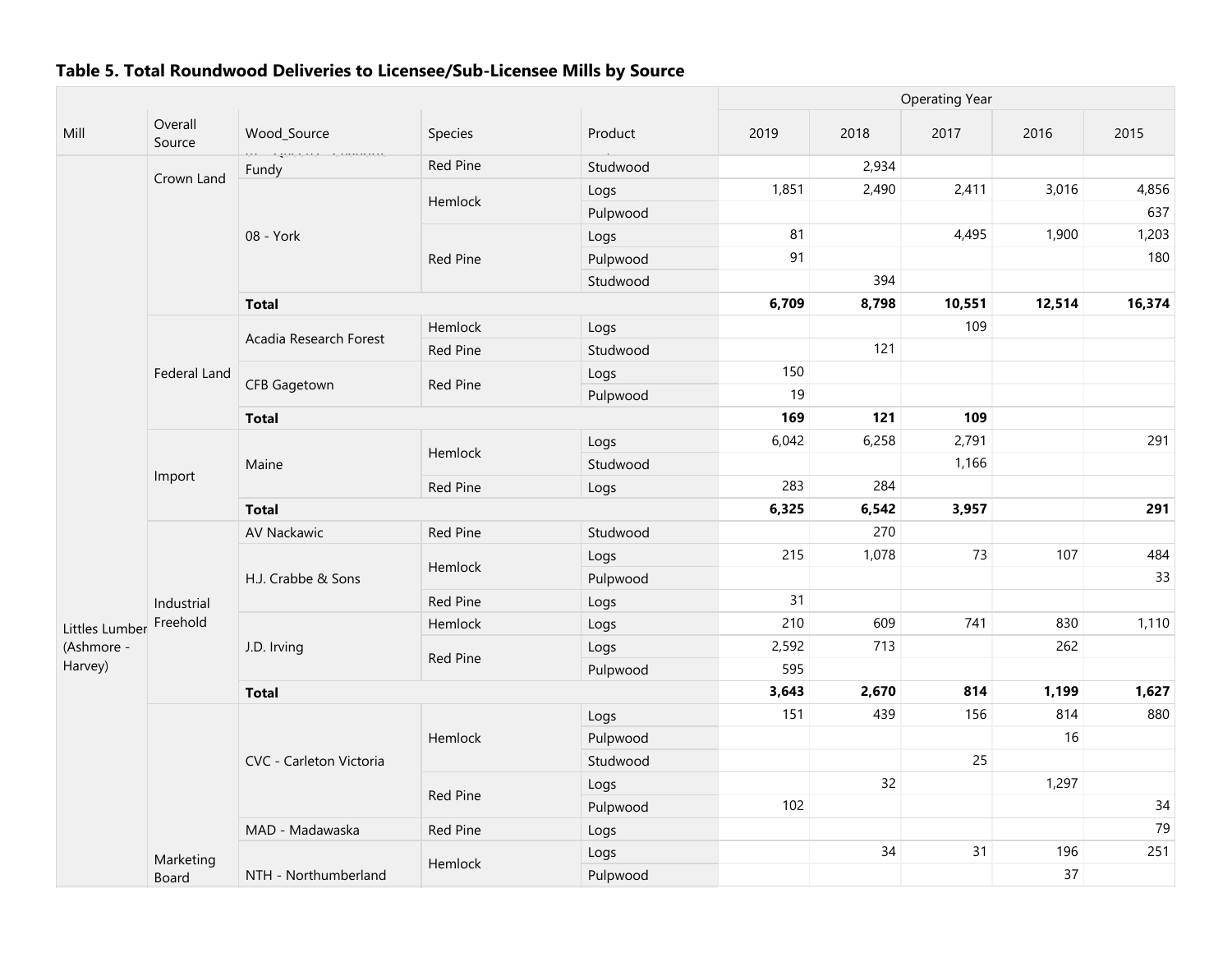|                      |                    |                                        |                 |             |                |        | <b>Operating Year</b> |        |       |
|----------------------|--------------------|----------------------------------------|-----------------|-------------|----------------|--------|-----------------------|--------|-------|
| Mill                 | Overall<br>Source  | Wood Source                            | Species         | Product     | 2019           | 2018   | 2017                  | 2016   | 2015  |
| Littles Lumber       |                    | NTH - Northumberland                   | Red Pine        | Logs        |                | 88     |                       |        | 149   |
| (Ashmore -           |                    | SENB - South East New                  | Red Pine        | Logs        | 41             |        |                       |        |       |
| Harvey)              |                    | <b>Brunswick</b>                       |                 | Pulpwood    | 223            |        |                       |        |       |
|                      | Marketing<br>Board |                                        | Hemlock         | Logs        |                |        | 25                    |        |       |
|                      |                    |                                        |                 | Studwood    |                |        | 45                    |        |       |
|                      |                    | SNB - Southern New<br><b>Brunswick</b> |                 | Logs        | 53             | 1,021  | 1,061                 | 887    | 2,100 |
|                      |                    |                                        | <b>Red Pine</b> | Pulpwood    | $\overline{7}$ |        |                       |        |       |
|                      |                    |                                        |                 | Studwood    |                | 46     | 92                    |        |       |
|                      |                    |                                        |                 | Logs        | 3,233          | 1,943  | 2,818                 | 1,915  | 2,185 |
|                      |                    |                                        | Hemlock         | Pulpwood    |                |        |                       | 177    |       |
|                      |                    | YSC - York Sunbury Charlotte           |                 | Studwood    |                |        | 312                   |        |       |
|                      |                    |                                        |                 | Logs        | 422            | 537    | 5,889                 | 1,398  | 1,233 |
|                      |                    |                                        | Red Pine        | Pulpwood    | 669            |        |                       |        |       |
|                      |                    |                                        |                 | Studwood    |                | 186    | 471                   |        |       |
|                      |                    | <b>Total</b>                           |                 | 4,901       | 4,326          | 10,925 | 6,737                 | 6,911  |       |
|                      | <b>Total</b>       |                                        |                 | 21,747      | 22,457         | 26,356 | 20,450                | 25,203 |       |
|                      |                    | 01 - Upsalquitch                       | Cedar           | Logs        |                |        |                       |        | 796   |
|                      |                    |                                        |                 | Shinglewood |                | 3,546  | 12,072                | 6,829  | 5,244 |
|                      |                    | 03 - Nepisiguit - Miramichi            | Cedar           | Logs        |                |        |                       |        | 546   |
|                      | Crown Land         |                                        |                 | Shinglewood |                | 5,880  | 10,704                | 8,192  | 2,991 |
|                      |                    | 05 - Kent                              | Cedar           | Shinglewood |                | 20     | 92                    | 79     |       |
|                      |                    | 09 - Carleton - Restigouche  Cedar     |                 | Shinglewood |                |        |                       | 26     |       |
|                      |                    | <b>Total</b>                           |                 |             |                | 9,446  | 22,868                | 15,126 | 9,577 |
|                      | Import             | Québec                                 | Cedar           | Shinglewood |                | 641    | 5,774                 | 1,494  |       |
| Maibec -<br>Balmoral |                    | <b>Total</b>                           |                 |             |                | 641    | 5,774                 | 1,494  |       |
|                      |                    | Acadian Timber                         | Cedar           | Shinglewood |                | 262    | 1,350                 | 1,065  |       |
|                      | Industrial         | J.D. Irving                            | Cedar           | Shinglewood |                |        | 1,282                 | 1,894  |       |
|                      | Freehold           | Junction Lumber                        | Cedar           | Shinglewood |                |        |                       | 143    |       |
|                      |                    | <b>Total</b>                           |                 |             |                | 262    | 2,632                 | 3,102  |       |
|                      |                    | MAD - Madawaska                        | Cedar           | Shinglewood |                |        |                       | 55     |       |
|                      | Marketing          | NSH - North Shore                      | Cedar           | Shinglewood |                | 190    | 2,474                 | 1,706  | 358   |
|                      | Board              | NTH - Northumberland                   | Cedar           | Shinglewood |                |        |                       | 410    |       |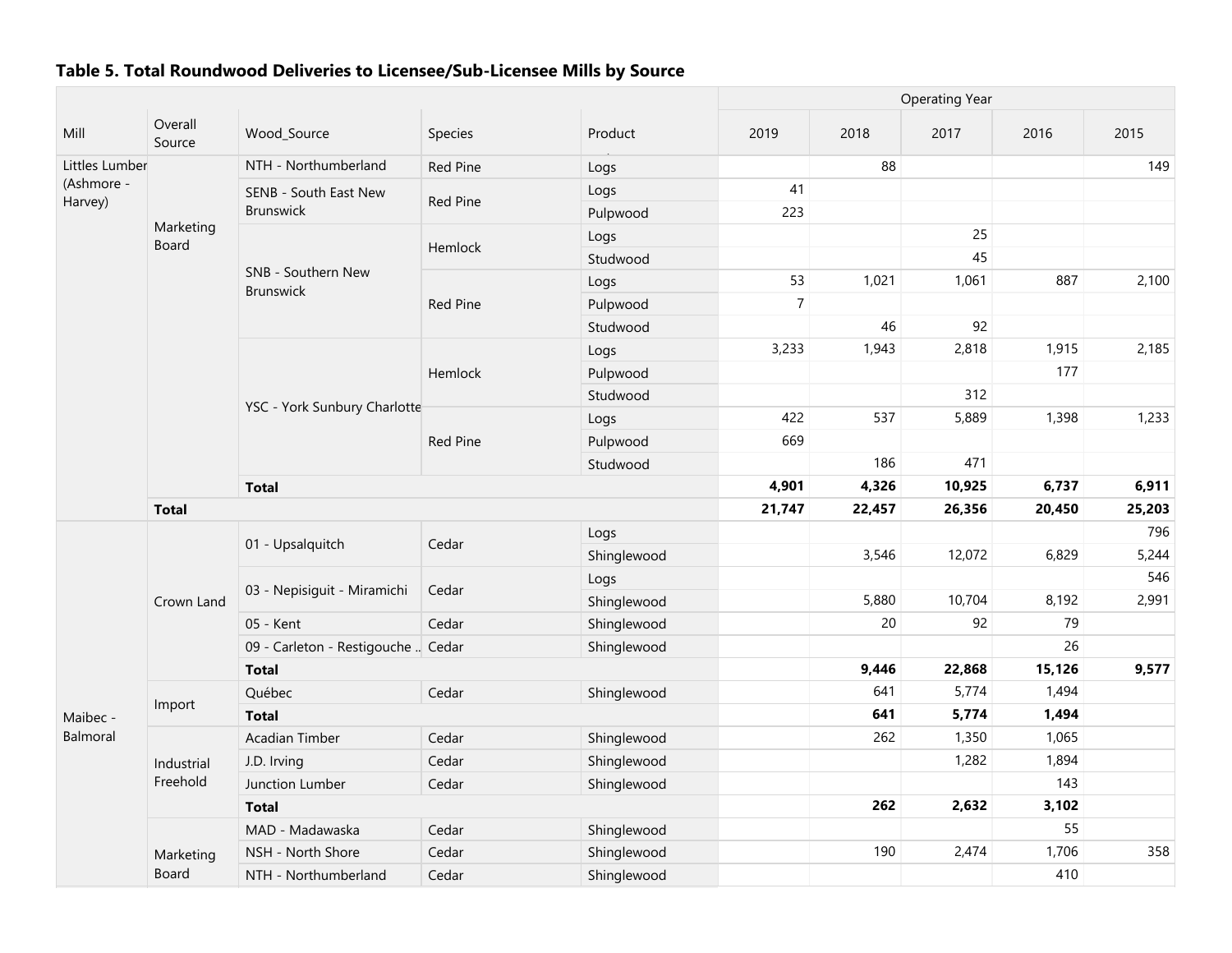|              |                        |                                        |                 |             | <b>Operating Year</b> |        |        |        |       |  |
|--------------|------------------------|----------------------------------------|-----------------|-------------|-----------------------|--------|--------|--------|-------|--|
| Mill         | Overall<br>Source      | Wood_Source                            | Species         | Product     | 2019                  | 2018   | 2017   | 2016   | 2015  |  |
| Maibec -     | Board                  | <b>Total</b>                           |                 |             |                       | 190    | 2,474  | 2,171  | 358   |  |
| Balmoral     | <b>Total</b>           |                                        |                 |             |                       | 10,539 | 33,748 | 21,893 | 9,935 |  |
|              |                        | 03 - Nepisiguit - Miramichi            | Red Pine        | Pulpwood    | 2,567                 |        |        |        |       |  |
|              |                        |                                        |                 | Poles       | 795                   | 61     | 528    | 654    | 292   |  |
|              | Crown Land             | 07 - Queens - Charlotte -<br>Fundy     | Red Pine        | Pulpwood    | 312                   | 4,252  | 1,095  | 1,167  | 753   |  |
|              |                        |                                        |                 | Tree Length | 258                   | 15     | 195    | 527    |       |  |
|              |                        | 08 - York                              | Red Pine        | Pulpwood    |                       | 1,572  | 2,123  | 91     | 1,128 |  |
|              |                        | <b>Total</b>                           |                 |             | 3,932                 | 5,900  | 3,941  | 2,439  | 2,173 |  |
|              |                        | Acadia Research Forest                 | Red Pine        | Poles       |                       | 81     | 50     |        |       |  |
|              | <b>Federal Land</b>    |                                        |                 | Pulpwood    |                       | 124    | 19     |        |       |  |
|              |                        | <b>Total</b>                           |                 |             |                       | 205    | 69     |        |       |  |
|              |                        | Connecticut                            | Red Pine        | Poles       | 868                   | 319    | 110    | 978    | 1,230 |  |
|              |                        | Maine                                  | Red Pine        | Poles       | 606                   | 200    | 80     |        | 1,000 |  |
|              | Import                 | New York                               | Red Pine        | Poles       |                       |        | 116    | 2,158  | 4,920 |  |
|              |                        | <b>Total</b>                           |                 |             | 1,474                 | 519    | 306    | 3,136  | 7,150 |  |
|              |                        | Acadian Timber                         | Red Pine        | Poles       |                       |        |        | 69     |       |  |
|              |                        | AV Nackawic                            | Red Pine        | Pulpwood    |                       | 807    |        |        |       |  |
| Marwood Ltd. |                        | H.J. Crabbe & Sons                     | Red Pine        | Poles       |                       | 40     |        |        |       |  |
| - Tracyville | Industrial<br>Freehold |                                        | Hemlock         | Tree Length |                       |        |        |        | 127   |  |
|              |                        | J.D. Irving                            | <b>Red Pine</b> | Poles       | 65                    |        |        |        |       |  |
|              |                        |                                        |                 | Pulpwood    | 471                   | 24     | 1,045  | 2,175  | 108   |  |
|              |                        | <b>Total</b>                           |                 |             | 536                   | 871    | 1,045  | 2,244  | 235   |  |
|              |                        |                                        |                 | Poles       |                       |        |        | 241    |       |  |
|              |                        | CVC - Carleton Victoria                | <b>Red Pine</b> | Pulpwood    | 135                   |        | 88     | 274    | 1,155 |  |
|              |                        |                                        |                 | Tree Length |                       |        |        | 19     |       |  |
|              |                        | NTH - Northumberland                   | Red Pine        | Pulpwood    |                       |        |        | 226    |       |  |
|              |                        |                                        |                 | Poles       | 130                   | 200    | 474    | 209    | 198   |  |
|              | Marketing<br>Board     | SNB - Southern New<br><b>Brunswick</b> | Red Pine        | Pulpwood    | 64                    | 161    | 837    | 44     | 106   |  |
|              |                        |                                        |                 | Tree Length |                       |        |        | 53     |       |  |
|              |                        |                                        |                 | Poles       |                       |        | 366    | 95     | 637   |  |
|              |                        | YSC - York Sunbury Charlotte Red Pine  |                 | Pulpwood    | 322                   | 967    | 1,020  | 15     | 738   |  |
|              |                        |                                        |                 | Tree Length |                       | 32     | 32     | 37     |       |  |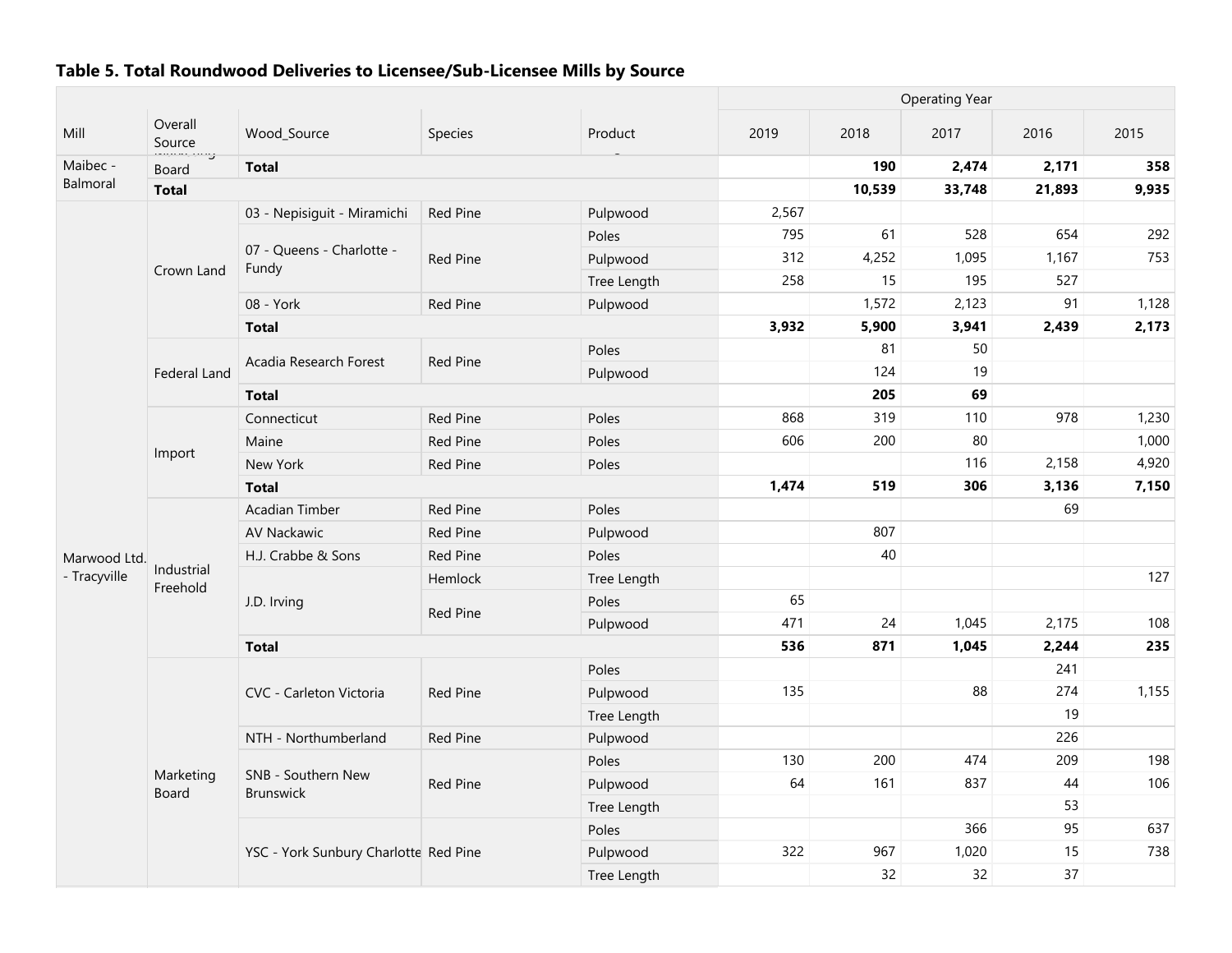| <b>Operating Year</b> |                                                            |                                              |                   |             |        |        |        |        |        |
|-----------------------|------------------------------------------------------------|----------------------------------------------|-------------------|-------------|--------|--------|--------|--------|--------|
| Mill                  | Overall<br>Source<br>-------------<br>-------------------- | Wood_Source                                  | Species           | Product     | 2019   | 2018   | 2017   | 2016   | 2015   |
| Marwood Ltd.          | <b>Board</b>                                               | <b>Total</b>                                 |                   |             | 651    | 1,360  | 2,817  | 1,213  | 2,834  |
| - Tracyville          | <b>Total</b>                                               |                                              |                   |             | 6,593  | 8,855  | 8,178  | 9,032  | 12,392 |
|                       |                                                            |                                              | <b>Red Pine</b>   | Logs        |        |        |        | 79     |        |
|                       | Industrial<br>Freehold                                     | Fornebu Lumber                               | <b>White Pine</b> | Logs        |        |        |        | 393    |        |
| Miramichi             |                                                            | <b>Total</b>                                 |                   |             |        |        |        | 472    |        |
| Timber                |                                                            |                                              | <b>Red Pine</b>   | Logs        |        |        |        | 5      |        |
| Frames                | Marketing<br>Board                                         | NTH - Northumberland                         | <b>White Pine</b> | Logs        |        |        |        | 154    |        |
|                       |                                                            | <b>Total</b>                                 |                   |             |        |        |        | 159    |        |
|                       | <b>Total</b>                                               |                                              |                   |             |        |        |        | 631    |        |
|                       |                                                            | 03 - Nepisiguit - Miramichi                  | Mixed Hardwood    | Logs        | 5,988  | 4,295  | 6,441  | 6,055  | 7,100  |
|                       |                                                            | 05 - Kent                                    | Mixed Hardwood    | Logs        | 35     | 143    |        |        |        |
|                       |                                                            | 07 - Queens - Charlotte - Fu. Mixed Hardwood |                   | Logs        | 247    | 1,281  | 937    | 1,252  | 2,575  |
|                       | Crown Land                                                 | 08 - York                                    | Mixed Hardwood    | Logs        | 2,443  | 318    | 1,323  | 1,354  | 1,407  |
|                       |                                                            | 09 - Carleton - Restigouche  Mixed Hardwood  |                   | Logs        | 5,300  | 7,211  | 7,700  | 6,779  | 7,838  |
|                       |                                                            | <b>Total</b>                                 |                   |             | 14,013 | 13,248 | 16,401 | 15,440 | 18,920 |
|                       | Federal Land                                               | <b>First Nation Reserves</b>                 | Mixed Hardwood    | Logs        | 19     | 85     | 70     |        |        |
| R.F. Sadler           |                                                            | <b>Total</b>                                 |                   |             | 19     | 85     | 70     |        |        |
| Ltd.                  |                                                            | <b>Acadian Timber</b>                        | Mixed Hardwood    | Logs        | 584    | 302    | 941    | 326    | 764    |
|                       | Industrial<br>Freehold                                     | AV Nackawic                                  | Mixed Hardwood    | Logs        |        | 1,443  |        |        |        |
|                       |                                                            | <b>Total</b>                                 |                   |             | 584    | 1,745  | 941    | 326    | 764    |
|                       |                                                            | CVC - Carleton Victoria                      | Mixed Hardwood    | Logs        | 96     | 267    | 167    | 58     | 260    |
|                       | Marketing                                                  | NTH - Northumberland                         | Mixed Hardwood    | Logs        |        |        |        | 23     | 208    |
|                       | Board                                                      | YSC - York Sunbury Charlotte Mixed Hardwood  |                   | Logs        | 313    |        |        |        |        |
|                       |                                                            | <b>Total</b>                                 |                   |             | 409    | 267    | 167    | 81     | 468    |
|                       | <b>Total</b>                                               |                                              |                   |             | 15,025 | 15,345 | 17,579 | 15,847 | 20,152 |
|                       |                                                            | 03 - Nepisiguit - Miramichi                  | Mixed Hardwood    | Fuelwood    | 1,250  |        | 1,260  |        |        |
| Ridel                 | Crown Land                                                 |                                              |                   | Logs        | 1,250  |        |        |        |        |
| Firewood              |                                                            | <b>Total</b>                                 |                   |             | 2,500  |        | 1,260  |        |        |
|                       | <b>Total</b>                                               |                                              |                   |             | 2,500  |        | 1,260  |        |        |
|                       |                                                            | 01 - Upsalquitch                             | Cedar             | Logs        | 5,784  | 60     | 1,784  |        |        |
| <b>SBC Cedar</b>      |                                                            |                                              |                   | Logs        |        |        |        |        | 1,815  |
| Inc.                  | Crown Land                                                 | 03 - Nepisiguit - Miramichi                  | Cedar             | Shinglewood |        |        |        | 6,415  |        |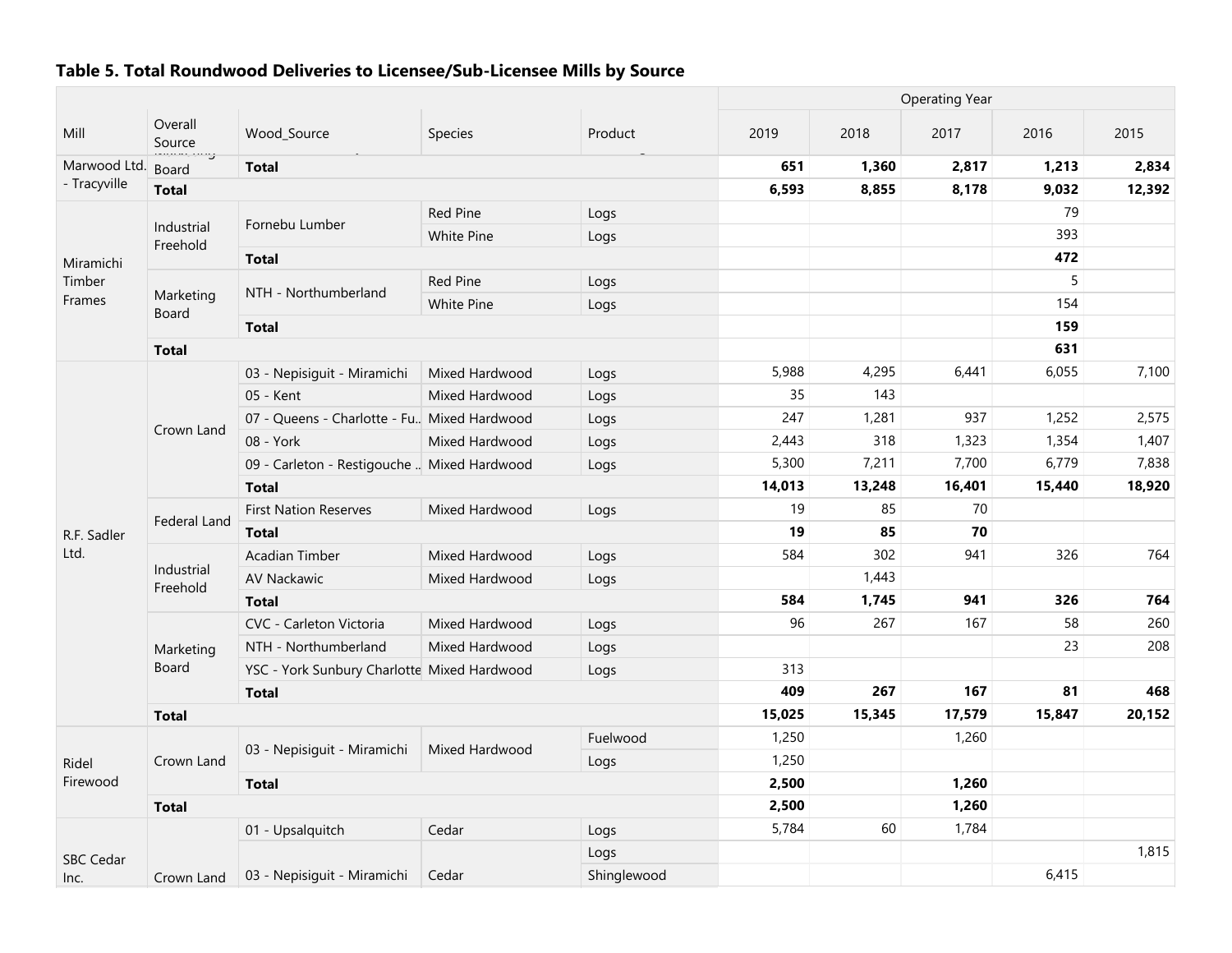|                          |                        |                                    |                        |                   |        | <b>Operating Year</b> |        |        |        |  |  |  |
|--------------------------|------------------------|------------------------------------|------------------------|-------------------|--------|-----------------------|--------|--------|--------|--|--|--|
| Mill                     | Overall<br>Source      | Wood_Source                        | Species                | Product           | 2019   | 2018                  | 2017   | 2016   | 2015   |  |  |  |
|                          |                        | 03 - Nepisiguit - Miramichi        | Cedar                  | Tree Length       | 7,462  | 6,624                 | 3,796  | 6,415  | 1,798  |  |  |  |
|                          | Crown Land             | 07 - Queens - Charlotte -          |                        | Logs              | 1,594  | 1,493                 | 2,447  | 2,341  | 1,735  |  |  |  |
|                          |                        | Fundy                              | Cedar                  | Shinglewood       |        |                       |        | 2,341  |        |  |  |  |
|                          |                        | 09 - Carleton - Restigouche  Cedar |                        | Logs              |        |                       |        |        | 666    |  |  |  |
|                          |                        | <b>Total</b>                       |                        |                   | 14,840 | 8,177                 | 8,027  | 17,512 | 6,014  |  |  |  |
|                          |                        |                                    |                        | Logs              | 2,950  | 1,347                 | 530    | 3,514  | 3,905  |  |  |  |
|                          | Import                 | Maine                              | Cedar                  | Shinglewood       |        |                       |        | 3,514  |        |  |  |  |
|                          |                        | <b>Total</b>                       |                        |                   | 2,950  | 1,347                 | 530    | 7,028  | 3,905  |  |  |  |
|                          |                        |                                    |                        | Logs              | 2,370  | 2,606                 | 3,068  | 2,704  | 2,889  |  |  |  |
|                          |                        | Acadian Timber                     | Cedar                  | Shinglewood       |        |                       |        | 2,704  |        |  |  |  |
|                          |                        | AV Nackawic                        | Cedar                  | Logs              | 1,018  | 190                   |        |        |        |  |  |  |
| <b>SBC Cedar</b><br>Inc. |                        | Fornebu Lumber                     | Cedar                  | Logs              |        |                       |        |        | 451    |  |  |  |
|                          | Industrial<br>Freehold |                                    |                        | Logs              | 3,210  | 1,944                 | 1,516  |        |        |  |  |  |
|                          |                        | H.J. Crabbe & Sons                 | Cedar                  | Shinglewood       |        |                       |        | 3,594  |        |  |  |  |
|                          |                        |                                    |                        | Logs              | 7,154  | 223                   | 1,661  |        | 1,262  |  |  |  |
|                          |                        | J.D. Irving                        | Cedar                  | Shinglewood       |        |                       |        | 1,170  |        |  |  |  |
|                          |                        | <b>Total</b>                       |                        | 13,752            | 4,963  | 6,245                 | 10,172 | 4,602  |        |  |  |  |
|                          |                        |                                    |                        | Logs              | 941    | 2,029                 | 678    |        | 1,961  |  |  |  |
|                          |                        | CVC - Carleton Victoria            | Cedar                  | Shinglewood       |        |                       |        | 1,880  |        |  |  |  |
|                          |                        |                                    |                        | Logs              | 84     | 165                   | 21     |        |        |  |  |  |
|                          |                        | MAD - Madawaska                    | Cedar                  | Shinglewood       |        |                       |        | 540    |        |  |  |  |
|                          | Marketing<br>Board     | NSH - North Shore                  | Cedar                  | Logs              | 158    |                       |        |        |        |  |  |  |
|                          |                        | NTH - Northumberland               | Cedar                  | Logs              |        | 122                   | 36     |        |        |  |  |  |
|                          |                        |                                    |                        | Shinglewood       |        |                       |        | 400    |        |  |  |  |
|                          |                        | YSC - York Sunbury Charlotte Cedar |                        | Logs              | 104    | 173                   | 63     |        |        |  |  |  |
|                          |                        | <b>Total</b>                       |                        |                   | 1,287  | 2,489                 | 798    | 2,820  | 1,961  |  |  |  |
|                          | <b>Total</b>           |                                    |                        |                   | 32,829 | 16,976                | 15,600 | 37,532 | 16,482 |  |  |  |
|                          |                        |                                    | Mixed Hardwood         | Pulpwood          |        |                       |        |        | 84     |  |  |  |
|                          |                        | 01 - Upsalquitch                   | Mixed Softwood         | Roundwood Biomass |        | 762                   |        | 1,418  |        |  |  |  |
|                          |                        |                                    | Spruce, Fir, Jack Pine | Pulpwood          | 4,469  |                       |        |        |        |  |  |  |
| Shaw                     |                        |                                    | Hardwood and Poplar (  | Pulpwood          |        |                       |        |        | 357    |  |  |  |
| Resources                | Crown Land             | 03 - Nepisiguit - Miramichi        | Mixed Softwood         | Pulpwood          |        |                       | 1,148  |        |        |  |  |  |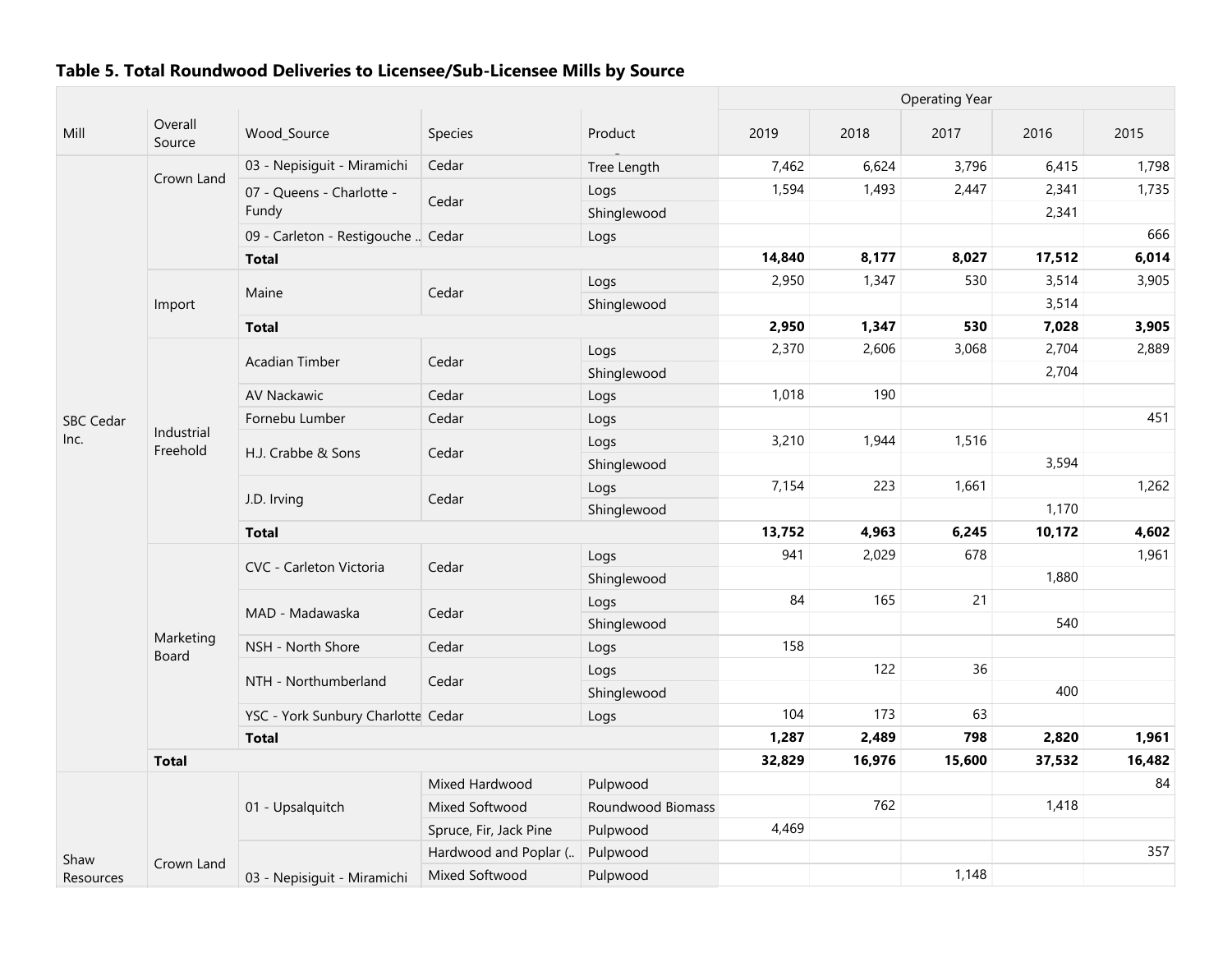|                             |                    |                                             |                          |                   |        |        | <b>Operating Year</b> |        |        |
|-----------------------------|--------------------|---------------------------------------------|--------------------------|-------------------|--------|--------|-----------------------|--------|--------|
| Mill                        | Overall<br>Source  | Wood_Source                                 | Species                  | Product           | 2019   | 2018   | 2017                  | 2016   | 2015   |
|                             | Crown Land         | 03 - Nepisiguit - Miramichi                 |                          | Pulpwood          | 4,457  |        |                       |        |        |
|                             |                    |                                             | Spruce, Fir, Jack Pine   | Roundwood Biomass |        |        |                       |        | 20,920 |
|                             |                    | <b>Total</b>                                |                          |                   | 8,926  | 762    | 1,148                 | 1,418  | 21,361 |
|                             |                    |                                             | Mixed Softwood           | Roundwood Biomass |        | 97     |                       |        |        |
|                             | Import             | Québec                                      | Spruce, Fir, Jack Pine   | Pulpwood          | 5,508  |        |                       |        |        |
|                             |                    | <b>Total</b>                                |                          |                   | 5,508  | 97     |                       |        |        |
|                             |                    | Acadian Timber                              | Mixed Hardwood           | Roundwood Biomass | 35,077 | 47,780 |                       |        |        |
|                             |                    | AV Cell                                     | Mixed Softwood           | Pulpwood          |        |        |                       |        | 1,299  |
| Shaw<br>Resources           | Industrial         | <b>Chaleur Sawmills Associates</b>          | Hardwood and Poplar (    | Pulpwood          |        |        |                       |        | 32     |
|                             | Freehold           |                                             | Mixed Softwood           | Roundwood Biomass |        | 148    |                       |        |        |
|                             |                    | Fornebu Lumber                              | Spruce, Fir, Jack Pine   | Pulpwood          | 623    |        |                       |        |        |
|                             |                    | <b>Total</b>                                |                          |                   | 35,700 | 47,928 |                       |        | 1,331  |
|                             |                    |                                             | Birch (Yellow and White) | Pulpwood          | 4,788  |        | 4,907                 | 3,142  |        |
|                             |                    |                                             | Hardwood and Poplar (    | Pulpwood          |        |        |                       |        | 21,749 |
|                             |                    |                                             | Mixed Hardwood           | Roundwood Biomass |        | 2,857  |                       |        |        |
|                             | Marketing<br>Board | NSH - North Shore                           |                          | Pulpwood          |        |        | 8,162                 | 7,906  |        |
|                             |                    |                                             | Mixed Softwood           | Roundwood Biomass |        | 7,498  |                       |        |        |
|                             |                    |                                             |                          | Pulpwood          | 9,144  |        | 8,264                 | 6,442  |        |
|                             |                    |                                             | Poplar                   | Roundwood Biomass |        | 6,017  |                       |        |        |
|                             |                    |                                             | Spruce, Fir, Jack Pine   | Pulpwood          | 19,242 |        |                       |        | 24,115 |
|                             |                    | <b>Total</b>                                |                          |                   | 33,174 | 16,372 | 21,333                | 17,490 | 45,864 |
|                             | <b>Total</b>       |                                             |                          |                   | 83,308 | 65,159 | 22,481                | 18,908 | 68,556 |
|                             |                    | 09 - Carleton - Restigouche  Mixed Hardwood |                          | Fuelwood          |        |        |                       | 3,000  |        |
| Twin City<br>Holdings       | Crown Land         | <b>Total</b>                                |                          |                   |        |        |                       | 3,000  |        |
|                             | <b>Total</b>       |                                             |                          |                   |        |        |                       | 3,000  |        |
|                             |                    | 09 - Carleton - Restigouche  Mixed Species  |                          | Roundwood Biomass |        |        |                       | 890    |        |
| <b>Twin Rivers</b><br>Paper | Crown Land         | <b>Total</b>                                |                          |                   |        |        |                       | 890    |        |
|                             |                    |                                             | Mixed Softwood           | Pulpwood          |        |        |                       | 69,141 |        |
|                             |                    | Québec                                      | <b>Mixed Species</b>     | Roundwood Biomass |        | 4,073  | 2,156                 | 997    |        |
| Company Inc.                | Import             |                                             | Spruce, Fir, Jack Pine   | Pulpwood          | 4,148  |        |                       |        |        |
| Edmundston                  |                    | <b>Total</b>                                |                          |                   | 4,148  | 4,073  | 2,156                 | 70,138 |        |
| Mill                        | Industrial         | <b>MLM Chipping</b>                         | Spruce, Fir, Jack Pine   | Pulpwood          | 76,231 |        |                       |        |        |

Freehold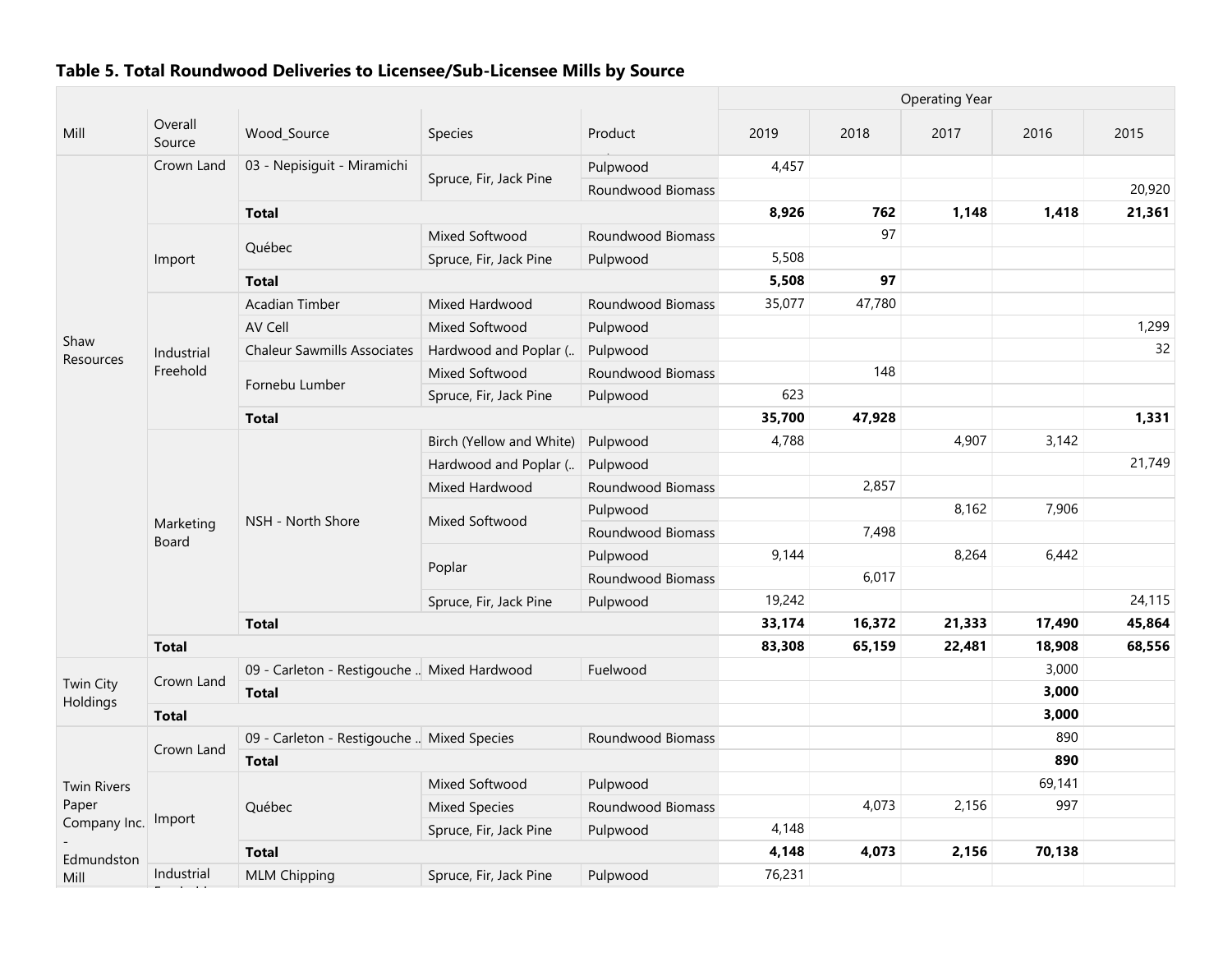|                        |                        |                                          |                        |                   | <b>Operating Year</b> |         |         |         |         |  |
|------------------------|------------------------|------------------------------------------|------------------------|-------------------|-----------------------|---------|---------|---------|---------|--|
| Mill                   | Overall<br>Source      | Wood_Source                              | Species                | Product           | 2019                  | 2018    | 2017    | 2016    | 2015    |  |
| <b>Twin Rivers</b>     | Freehold               | <b>Total</b>                             |                        |                   | 76,231                |         |         |         |         |  |
| Paper<br>Company Inc.  |                        | MAD - Madawaska                          | <b>Mixed Species</b>   | Roundwood Biomass |                       | 12,198  | 11,315  | 10,887  | 5,967   |  |
|                        | Marketing              |                                          | Spruce, Fir, Jack Pine | Pulpwood          | 8,901                 |         |         |         |         |  |
| Edmundston             | Board                  | NSH - North Shore                        | <b>Mixed Species</b>   | Roundwood Biomass |                       | 17      |         |         |         |  |
| Mill                   |                        | <b>Total</b>                             |                        |                   | 8,901                 | 12,215  | 11,315  | 10,887  | 5,967   |  |
|                        | <b>Total</b>           |                                          |                        |                   | 89,280                | 16,288  | 13,471  | 81,915  | 5,967   |  |
|                        |                        | 01 - Upsalquitch                         | Spruce, Fir, Jack Pine | Logs              | 28,189                | 15,233  | 5,871   | 21,448  | 6,926   |  |
|                        |                        |                                          |                        | Studwood          | 12,121                | 1,496   |         |         |         |  |
|                        |                        |                                          |                        | Logs              | 109,343               | 92,100  | 67,781  | 36,954  | 67,034  |  |
|                        |                        | 03 - Nepisiguit - Miramichi              | Spruce, Fir, Jack Pine | Studwood          | 30,586                | 14,501  |         |         |         |  |
|                        |                        |                                          |                        | Tree Length       |                       |         |         |         | 1,221   |  |
|                        |                        |                                          |                        | Logs              | 56,774                | 61,674  | 107,917 | 126,781 | 64,013  |  |
|                        | Crown Land             | 08 - York                                | Spruce, Fir, Jack Pine | Studwood          | 32,150                | 36,692  |         |         |         |  |
|                        |                        |                                          |                        | Tree Length       |                       |         |         | 713     | 1,538   |  |
|                        |                        |                                          |                        | Logs              | 96,399                | 78,219  | 85,490  | 58,571  | 81,005  |  |
|                        |                        | 09 - Carleton - Restigouche -<br>Tobigue | Spruce, Fir, Jack Pine | Studwood          | 50,685                | 50,452  |         |         |         |  |
|                        |                        |                                          |                        | Tree Length       |                       | 110     | 95,750  | 81,877  | 69,040  |  |
|                        |                        | <b>Total</b>                             |                        |                   |                       |         | 362,809 | 326,344 | 290,777 |  |
|                        |                        | <b>First Nation Reserves</b>             | Spruce, Fir, Jack Pine | Logs              |                       |         | 34      | 34      |         |  |
|                        | Federal Land           | <b>Total</b>                             |                        |                   |                       |         | 34      | 34      |         |  |
|                        |                        |                                          |                        | Logs              | 95,258                | 78,274  | 109,500 | 88,483  | 161,254 |  |
|                        |                        | <b>Acadian Timber</b>                    | Spruce, Fir, Jack Pine | Studwood          | 39,462                | 48,783  | 501     |         |         |  |
|                        |                        |                                          |                        | Tree Length       |                       | 2,408   | 36,316  | 87,179  | 96,888  |  |
| <b>Twin Rivers</b>     | Industrial<br>Freehold |                                          |                        | Logs              | 3,636                 |         |         |         |         |  |
| Paper                  |                        | AV Nackawic                              | Spruce, Fir, Jack Pine | Studwood          | 14                    |         |         |         |         |  |
| Company Inc.           |                        | Fornebu Lumber                           | Spruce, Fir, Jack Pine | Logs              | 185                   | 183     | 913     |         |         |  |
| - Plaster Rock<br>Mill |                        | <b>Total</b>                             |                        |                   | 138,555               | 129,648 | 147,230 | 175,662 | 258,142 |  |
|                        |                        |                                          |                        | Logs              | 21,170                | 20,638  | 20,150  | 8,483   | 46,494  |  |
|                        |                        | CVC - Carleton Victoria                  | Spruce, Fir, Jack Pine | Studwood          | 6,068                 | 5,766   |         |         |         |  |
|                        |                        |                                          |                        | Tree Length       |                       |         | 1,575   | 20,841  | 21,778  |  |
|                        |                        |                                          |                        | Logs              |                       | 29      |         | 629     | 2,567   |  |
|                        | Marketing<br>Board     | MAD - Madawaska                          | Spruce, Fir, Jack Pine | Studwood          | 141                   |         |         |         |         |  |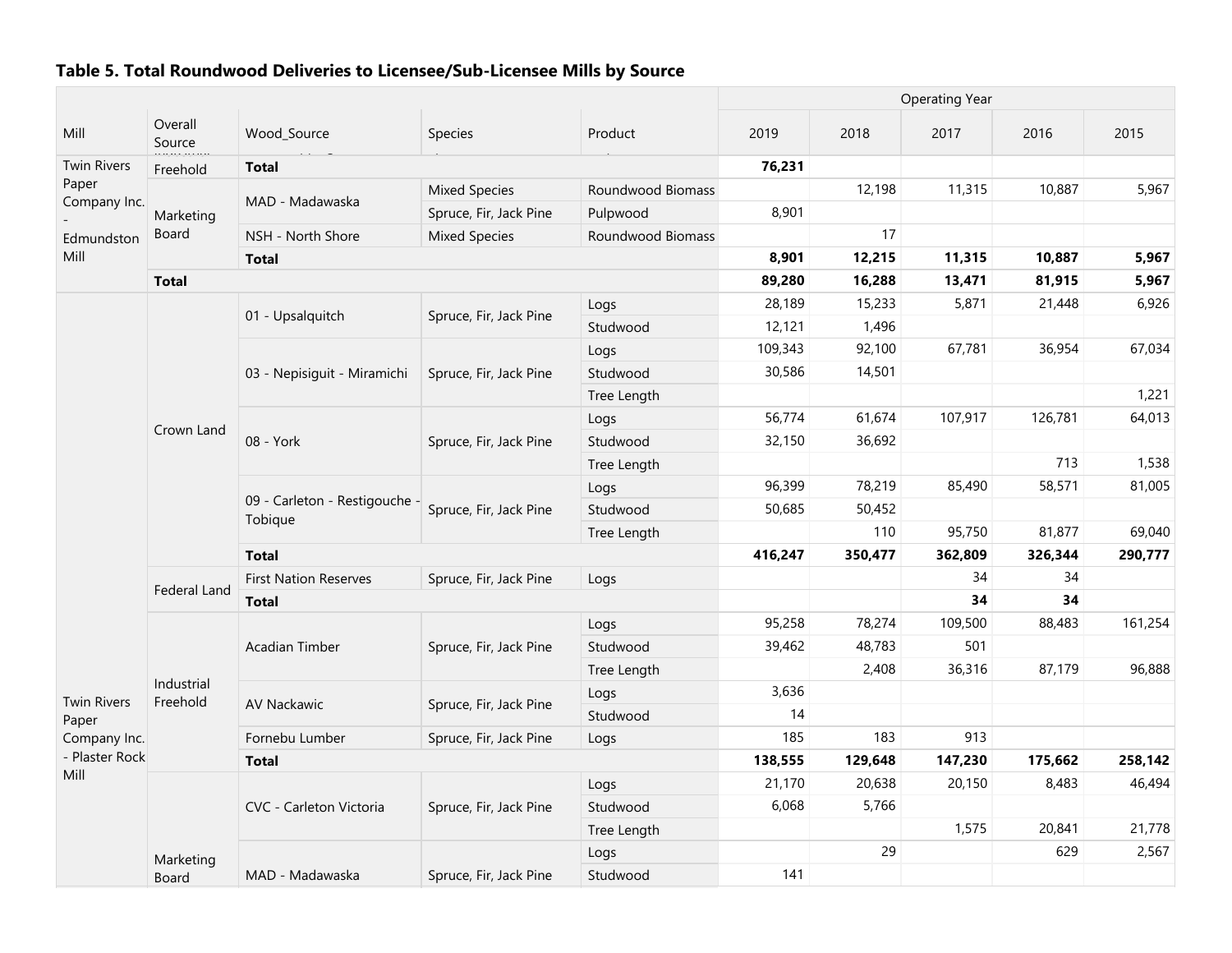|                                |                    |                                                     |                        |             |         |         | <b>Operating Year</b> |         |                |
|--------------------------------|--------------------|-----------------------------------------------------|------------------------|-------------|---------|---------|-----------------------|---------|----------------|
| Mill                           | Overall<br>Source  | Wood_Source                                         | Species                | Product     | 2019    | 2018    | 2017                  | 2016    | 2015           |
| <b>Twin Rivers</b>             |                    | MAD - Madawaska                                     | Spruce, Fir, Jack Pine | Tree Length |         |         |                       |         | 29             |
| Paper                          |                    |                                                     |                        | Logs        | 286     | 63      | 207                   | 902     | 1,099          |
| Company Inc.<br>- Plaster Rock |                    | NSH - North Shore                                   | Spruce, Fir, Jack Pine | Tree Length |         |         | 43                    |         |                |
| Mill                           | Marketing<br>Board |                                                     |                        | Logs        | 88      | 1,377   | 4,054                 | 4,203   | 33,708         |
|                                |                    | NTH - Northumberland                                | Spruce, Fir, Jack Pine | Studwood    | 78      |         |                       |         |                |
|                                |                    |                                                     |                        | Tree Length |         |         | 218                   | 30      | 101            |
|                                |                    | SENB - South East New                               | Spruce, Fir, Jack Pine | Logs        |         |         |                       | 44      | 728            |
|                                |                    | <b>Brunswick</b>                                    |                        | Tree Length |         |         |                       |         | 115            |
|                                |                    |                                                     |                        | Logs        | 350     | 1,573   | 10,828                | 997     | 40,490         |
|                                |                    | YSC - York Sunbury Charlotte Spruce, Fir, Jack Pine |                        | Studwood    | 376     |         |                       |         |                |
|                                |                    |                                                     |                        | Tree Length |         |         |                       |         | 472            |
|                                |                    | <b>Total</b>                                        |                        | 28,557      | 29,446  | 37,075  | 36,129                | 147,581 |                |
|                                | <b>Total</b>       |                                                     |                        | 583,359     | 509,571 | 547,148 | 538,169               | 696,500 |                |
|                                |                    | 03 - Nepisiguit - Miramichi                         | Mixed Hardwood         | Logs        |         | 123     | 226                   | 729     |                |
|                                | Crown Land         | 07 - Queens - Charlotte - Fu., Mixed Hardwood       |                        | Logs        |         | 895     | 849                   | 1,963   | 1,463          |
|                                |                    | 08 - York                                           | Mixed Hardwood         | Logs        |         | 1,186   | 1,436                 | 1,370   | 867            |
|                                |                    | 09 - Carleton - Restigouche  Mixed Hardwood         |                        | Logs        |         | 2,547   | 1,753                 | 567     | 1,568          |
|                                |                    | <b>Total</b>                                        |                        | 4,751       | 4,264   | 4,629   | 3,898                 |         |                |
| William F.                     |                    | <b>Acadian Timber</b>                               | Mixed Hardwood         | Logs        |         | 2,226   | 171                   |         |                |
| Tompkins &                     | Industrial         | H.J. Crabbe & Sons                                  | Mixed Hardwood         | Logs        |         | 922     | 1,187                 | 3,159   | 2,125          |
| Sons                           | Freehold           | J.D. Irving                                         | Mixed Hardwood         | Logs        |         |         |                       | 1,944   | 249            |
|                                |                    | <b>Total</b>                                        |                        |             |         | 3,148   | 1,358                 | 5,103   | 2,374          |
|                                |                    | CVC - Carleton Victoria                             | Mixed Hardwood         | Logs        |         | 720     | 100                   | 922     | $\overline{7}$ |
|                                | Marketing<br>Board | YSC - York Sunbury Charlotte Mixed Hardwood         |                        | Logs        |         |         | 577                   | 653     |                |
|                                |                    | <b>Total</b>                                        |                        |             |         | 720     | 677                   | 1,575   | $\overline{7}$ |
|                                | <b>Total</b>       |                                                     |                        |             |         | 8,619   | 6,299                 | 11,307  | 6,279          |
|                                |                    | 09 - Carleton - Restigouche -                       | Mixed Hardwood         | Logs        |         |         |                       | 600     |                |
|                                | Crown Land         | Tobique                                             |                        | Veneer      |         |         |                       |         | 650            |
|                                |                    | <b>Total</b>                                        |                        |             |         |         |                       | 600     | 650            |
| <b>York North</b><br>Veneer    | Industrial         | Acadian Timber                                      | Mixed Hardwood         | Logs        |         |         |                       | 3,800   | 3,183          |
| Products Inc.                  | Freehold           | <b>Total</b>                                        |                        |             |         |         |                       | 3,800   | 3,183          |
|                                | Marketing          | YSC - York Sunbury Charlotte Mixed Hardwood         |                        | Veneer      |         |         |                       | 664     | 85             |

 $\mathcal{B}$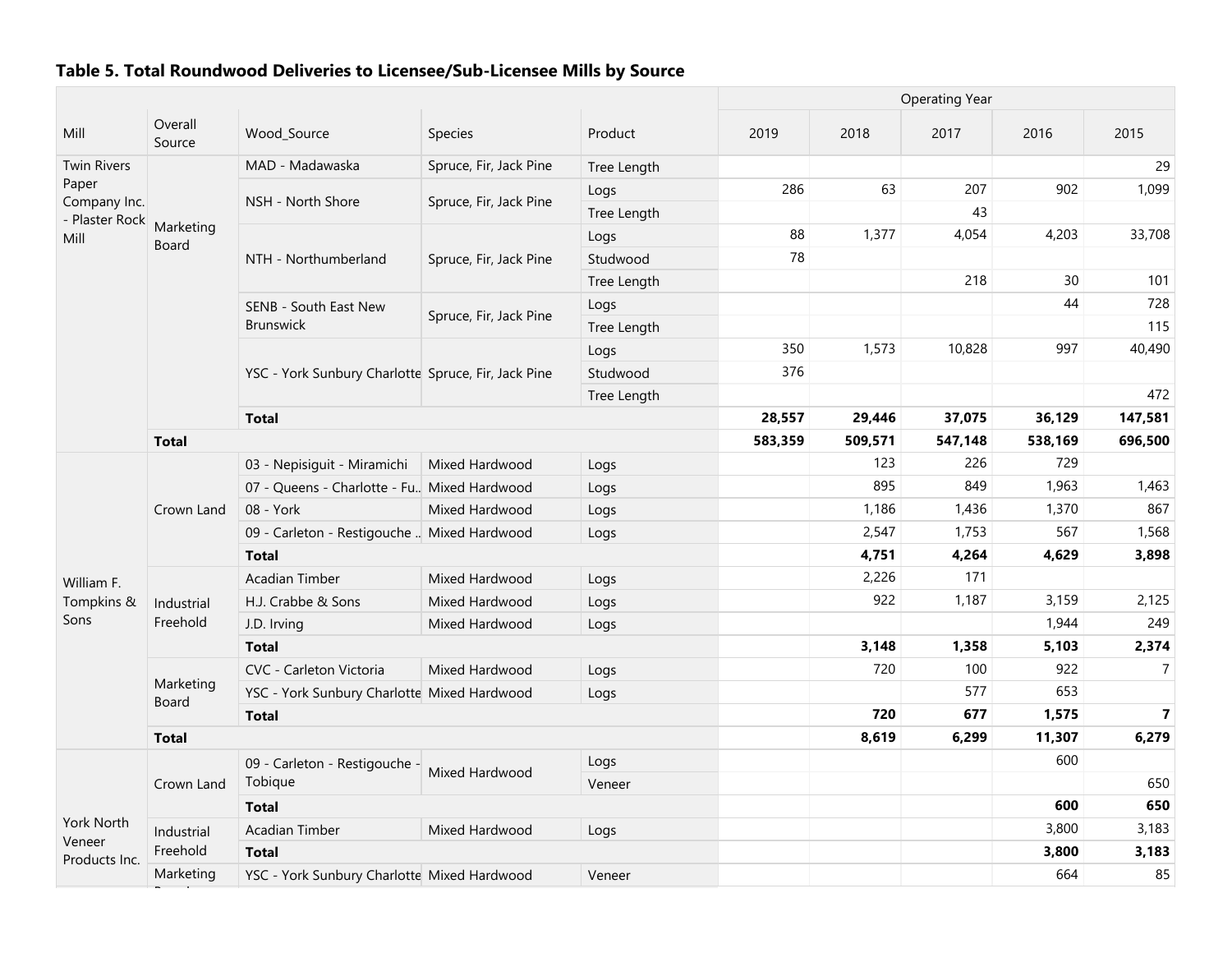|                                     |                        |             |                |         | <b>Operating Year</b> |           |           |           |           |  |  |  |
|-------------------------------------|------------------------|-------------|----------------|---------|-----------------------|-----------|-----------|-----------|-----------|--|--|--|
| Mill                                | Overall<br>Source      | Wood_Source | <b>Species</b> | Product | 2019                  | 2018      | 2017      | 2016      | 2015      |  |  |  |
| <b><i>TOIK INOITH</i></b><br>Veneer | arasa musa ng<br>Board | Total       |                |         |                       |           |           | 664       | 85        |  |  |  |
| Products Inc.                       | Total                  |             |                |         |                       |           |           | 5,064     | 3,918     |  |  |  |
| <b>Grand Total</b>                  |                        |             |                |         | 9,789,975             | 9,332,723 | 9,468,152 | 9,991,160 | 9,712,711 |  |  |  |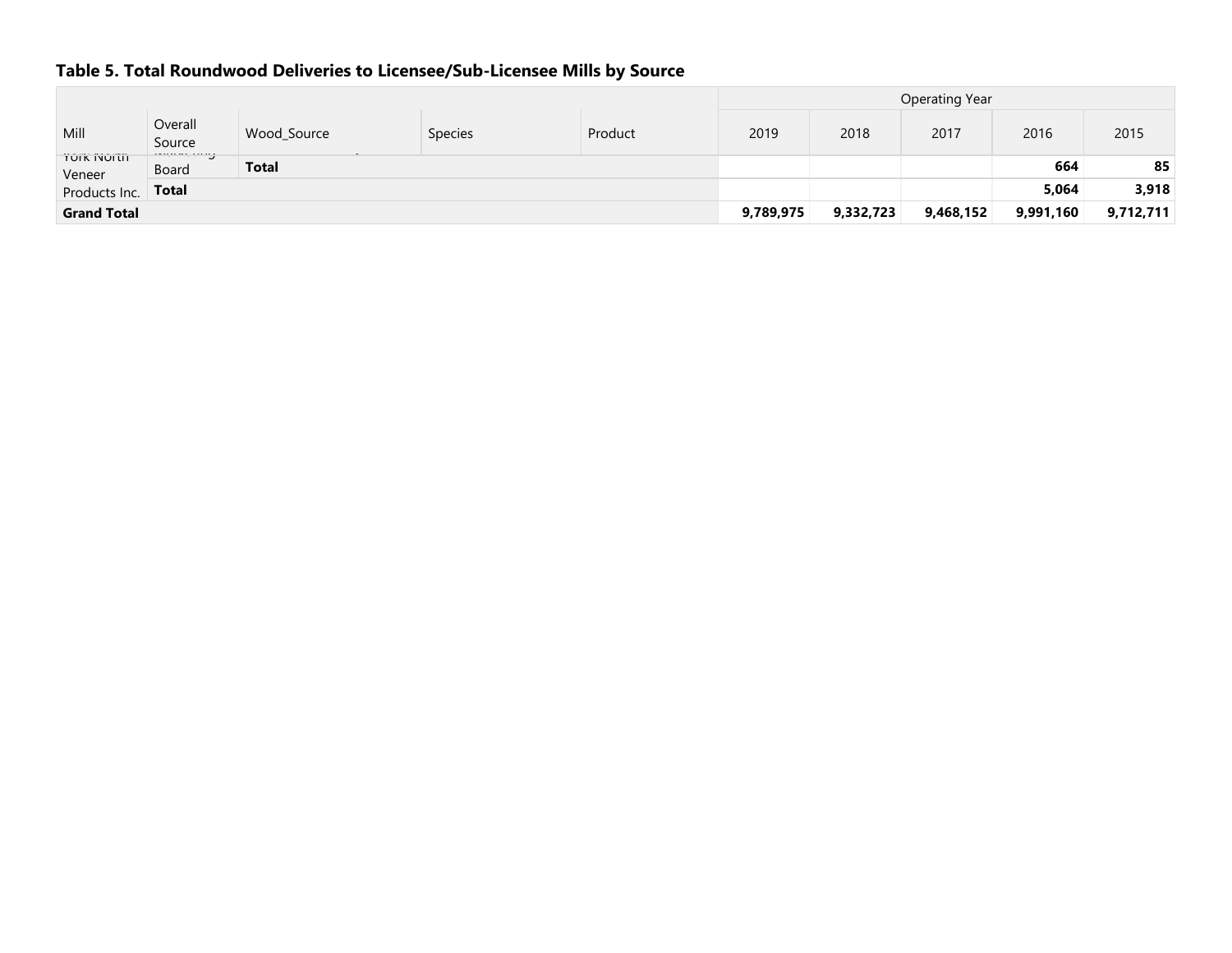|                       |                                            |                   |                             |                                |                            | Operating Year (Residue Production) |         |         |         |         |
|-----------------------|--------------------------------------------|-------------------|-----------------------------|--------------------------------|----------------------------|-------------------------------------|---------|---------|---------|---------|
| Units<br>(Residue Pro | Mill (Residue Prod.)                       | Destination_Type  | <b>Destination Location</b> | <b>Species</b><br>(Residue Pro | Product (Residue<br>Prod.) | 2019                                | 2018    | 2017    | 2016    | 2015    |
|                       |                                            |                   |                             |                                | Sawdust                    | 5,638                               |         |         | 4,843   | 2,103   |
|                       |                                            |                   |                             | Hardwood                       | Shavings                   | 7,205                               |         |         | 1,779   | 1,794   |
|                       |                                            | Domestic Location | New Brunswick               |                                | Sawdust                    |                                     |         |         | 2,763   | 1,296   |
|                       |                                            |                   |                             | Softwood                       | Shavings                   |                                     |         |         | 1,014   | 1,107   |
|                       |                                            |                   |                             | Hardwood                       | Sawdust                    |                                     |         |         |         | 28      |
|                       | <b>Arbec Forest Products</b>               |                   | Nova Scotia                 | Softwood                       | Sawdust                    |                                     |         |         |         | 16      |
|                       |                                            | Export            |                             | Hardwood                       | Sawdust                    |                                     |         |         |         | 33      |
|                       |                                            |                   | Québec                      | Softwood                       | Sawdust                    |                                     |         |         |         | 19      |
|                       |                                            |                   |                             |                                | Sawdust                    | 43,658                              |         | 43,429  | 36,403  | 33,004  |
|                       |                                            | Mill              | New Brunswick               | Hardwood                       | Shavings                   | 26                                  |         |         |         |         |
|                       |                                            |                   |                             | Softwood                       | Sawdust                    |                                     | 6,077   |         | 16,347  | 20,344  |
|                       |                                            | <b>Total</b>      |                             |                                |                            | 56,527                              | 6,077   | 43,429  | 63,149  | 59,744  |
|                       |                                            | Domestic Location | New Brunswick               | Softwood                       | Sawdust                    | 86                                  |         |         |         |         |
|                       |                                            |                   | Port of Belledune - Unknow  | Softwood                       | Sawmill Chips              |                                     |         |         | 2,580   |         |
|                       |                                            | Export            | Québec                      | Softwood                       | Shavings                   | 7,975                               | 5,715   | 1,680   | 1,226   | 20,913  |
|                       | <b>Chaleur Sawmills</b><br>Associates      |                   |                             |                                | Sawdust                    | 32,835                              | 34,091  | 31,409  | 34,560  | 29,158  |
|                       |                                            | Mill              | New Brunswick               | Softwood                       | Sawmill Chips              | 174,211                             | 161,861 | 185,058 | 190,463 | 201,532 |
|                       |                                            |                   |                             |                                | Shavings                   | 4,672                               | 5,921   | 7,935   | 7,686   | 474     |
|                       |                                            | <b>Total</b>      |                             |                                |                            |                                     | 207,588 | 226,082 | 236,515 | 252,077 |
|                       |                                            |                   | Maine                       | Softwood                       | Sawmill Chips              |                                     |         |         |         | 7,849   |
|                       |                                            |                   |                             | Hardwood                       | Sawdust                    | 12,160                              | 851     |         |         |         |
|                       |                                            |                   |                             |                                | Sawmill Chips              | 7,600                               | 425     |         |         |         |
|                       | Clair Industrial<br>Development Corp. Ltd. | Export            | Québec                      |                                | Sawdust                    | 19,674                              |         |         |         |         |
|                       |                                            |                   |                             | Softwood                       | Sawmill Chips              | 46,603                              | 112,429 | 109,540 |         | 3,684   |
|                       |                                            |                   |                             |                                | Shavings                   | 21,942                              |         |         |         |         |
|                       |                                            | <b>Total</b>      |                             |                                |                            | 107,979                             | 113,705 | 109,540 |         | 11,533  |
|                       |                                            |                   | New Brunswick               |                                | Sawdust                    | 9,630                               | 10,982  | 20,194  | 17,949  | 8,934   |
|                       |                                            | Domestic Location |                             | Softwood                       | Shavings                   | 1,715                               | 1,062   | 11,154  | 20,747  | 1,496   |
|                       |                                            |                   |                             |                                | <b>Pulpwood Chips</b>      | 16,029                              | 14,791  | 874     | 118,819 |         |
|                       |                                            | Export            | Nova Scotia                 | Softwood                       | Sawdust                    | 23,506                              | 11,387  |         |         | 2,766   |
|                       | <b>Delco Forest Products</b><br>Ltd.       |                   |                             |                                | Sawmill Chips              | 92,486                              | 132,499 | 134,050 |         | 99,207  |
|                       |                                            |                   |                             |                                | Sawdust                    | 10,050                              | 13,547  |         |         | 6,094   |
|                       |                                            | Mill              | <b>New Brunswick</b>        | Softwood                       | Sawmill Chips              | 28,051                              |         |         |         |         |
|                       |                                            |                   |                             |                                | Shavings                   | 6,421                               | 7,761   |         |         | 8,212   |
|                       |                                            | <b>Total</b>      |                             |                                |                            | 187,888                             | 192,029 | 166,272 | 157,515 | 126,709 |
|                       | Cubic Metres   Devon Lumber Co. Ltd.       | Domestic Location | New Brunswick               | Softwood                       | Sawdust                    |                                     |         |         | 723     | 2,033   |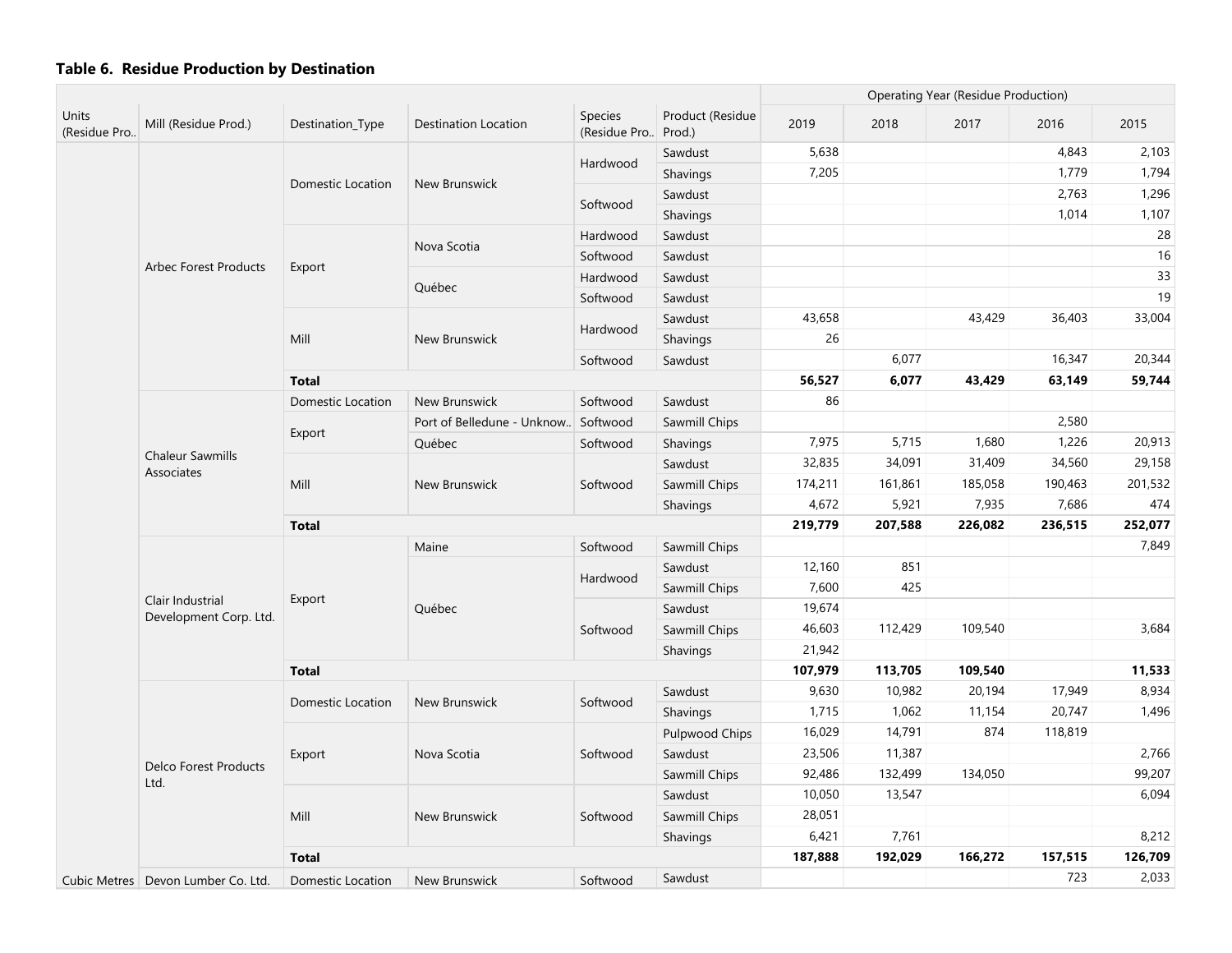|                       |                                          |                          |                                      |                                 |                            |         |         | <b>Operating Year (Residue Production)</b> |         |         |
|-----------------------|------------------------------------------|--------------------------|--------------------------------------|---------------------------------|----------------------------|---------|---------|--------------------------------------------|---------|---------|
| Units<br>(Residue Pro | Mill (Residue Prod.)                     | Destination_Type         | <b>Destination Location</b>          | <b>Species</b><br>(Residue Pro) | Product (Residue<br>Prod.) | 2019    | 2018    | 2017                                       | 2016    | 2015    |
|                       |                                          | Domestic Location        | New Brunswick                        | Softwood                        | Sawmill Chips              | 32,061  |         |                                            |         |         |
|                       |                                          |                          |                                      |                                 | Shavings                   |         |         |                                            | 7,931   | 433     |
|                       | Devon Lumber Co. Ltd.                    | Export                   | Maine                                | Softwood                        | Sawmill Chips              |         |         |                                            |         | 4,463   |
|                       |                                          | Mill                     | New Brunswick                        | Softwood                        | Sawmill Chips              | 25,278  | 30,237  | 26,825                                     | 30,737  | 28,785  |
|                       |                                          |                          |                                      |                                 | Shavings                   | 1,064   | 1,967   | 2,436                                      | 3,133   | 12,509  |
|                       |                                          | <b>Total</b>             |                                      |                                 |                            | 58,403  | 32,204  | 29,261                                     | 42,524  | 48,223  |
|                       |                                          | Domestic Location        | New Brunswick                        | Softwood                        | Sawdust                    | 3,483   | 3,870   | 3,406                                      | 2,993   | 2,477   |
|                       |                                          |                          |                                      |                                 | Shavings                   | 258     | 1,032   | 774                                        | 116     | 697     |
|                       |                                          |                          | Nova Scotia                          |                                 | Sawmill Chips              | 5,330   | 6,037   | 7,018                                      | 2,982   | 4,899   |
|                       |                                          | Export                   |                                      | Softwood                        | Shavings                   | 2,221   |         |                                            |         |         |
|                       | Eric Goguen & Sons Ltd.                  |                          |                                      |                                 | Sawdust                    |         |         | 39                                         | 279     | 160     |
|                       |                                          | Mill                     | New Brunswick                        | Softwood                        | Sawmill Chips              | 7,126   | 5,124   | 5,924                                      | 11,437  | 7,296   |
|                       |                                          |                          |                                      |                                 | Shavings                   | 2,219   | 3,181   | 2,603                                      | 4,407   | 3,253   |
|                       |                                          | <b>Total</b>             |                                      |                                 |                            | 20,637  | 19,244  | 19,764                                     | 22,214  | 18,782  |
|                       |                                          |                          |                                      |                                 | Sawdust                    | 755     | 1,263   | 1,028                                      | 963     | 697     |
|                       |                                          | <b>Domestic Location</b> | New Brunswick                        | Softwood                        | Sawmill Chips              |         | 181     |                                            |         |         |
|                       |                                          |                          |                                      |                                 | Shavings                   | 13,948  | 19,048  | 9,569                                      | 751     | 578     |
|                       |                                          |                          | Nova Scotia                          | Softwood                        | Sawmill Chips              | 1,032   | 12,924  | 4,822                                      |         |         |
|                       |                                          |                          | Port of Belledune - Unknow           | Softwood                        | Sawmill Chips              |         |         |                                            | 58,889  | 65,102  |
|                       |                                          |                          | Port of Dalhousie - Unknow. Softwood |                                 | Sawmill Chips              |         |         |                                            |         | 1,391   |
|                       | Fornebu Lumber<br>Company Inc.- Bathurst | Export                   |                                      |                                 | Sawdust                    | 17,151  | 18,480  | 13,236                                     | 19,825  | 22,856  |
|                       | Sawmill                                  |                          | Québec                               | Softwood                        | Sawmill Chips              | 35,739  | 43,910  | 42,267                                     | 38,750  | 51,113  |
|                       |                                          |                          |                                      |                                 | Shavings                   | 19,923  | 20,666  | 13,886                                     | 16,706  | 11,886  |
|                       |                                          |                          | Turkey                               | Softwood                        | Sawmill Chips              |         | 11,322  |                                            |         |         |
|                       |                                          |                          |                                      |                                 | Sawdust                    | 32,037  | 29,825  | 24,545                                     | 18,353  | 15,318  |
|                       |                                          | Mill                     | New Brunswick                        | Softwood                        | Sawmill Chips              | 126,658 | 92,870  | 124,911                                    | 52,682  | 18,381  |
|                       |                                          |                          |                                      |                                 | Shavings                   | 6,989   | 6,104   |                                            | 4,007   | 8,519   |
|                       |                                          | <b>Total</b>             |                                      |                                 |                            | 254,232 | 256,593 | 234,264                                    | 210,926 | 195,841 |
|                       |                                          |                          | Maine                                | Hardwood                        | Sawdust                    |         |         | 5,650                                      |         |         |
|                       |                                          | Export                   |                                      |                                 | Sawmill Chips              |         |         | 5,650                                      |         |         |
|                       | Garant, Div. of Hanson                   |                          |                                      | Hardwood                        | Sawmill Chips              |         |         |                                            | 6,718   | 2,679   |
|                       | Kidde Canada Inc.                        | Mill                     | New Brunswick                        | Softwood                        | Pulpwood Chips             |         |         |                                            |         | 4,569   |
|                       |                                          |                          |                                      |                                 | Shavings                   |         |         |                                            |         | 13,065  |
|                       |                                          | <b>Total</b>             |                                      |                                 |                            |         |         | 11,300                                     | 6,718   | 20,313  |
|                       |                                          | <b>Domestic Location</b> | New Brunswick                        | Hardwood                        | Pulpwood Chips             |         |         |                                            |         | 19,624  |
|                       | Cubic Metres   Groupe Savoie Inc.        | Export                   | Europe                               | Hardwood                        | Pulpwood Chips             | 6,455   |         |                                            |         |         |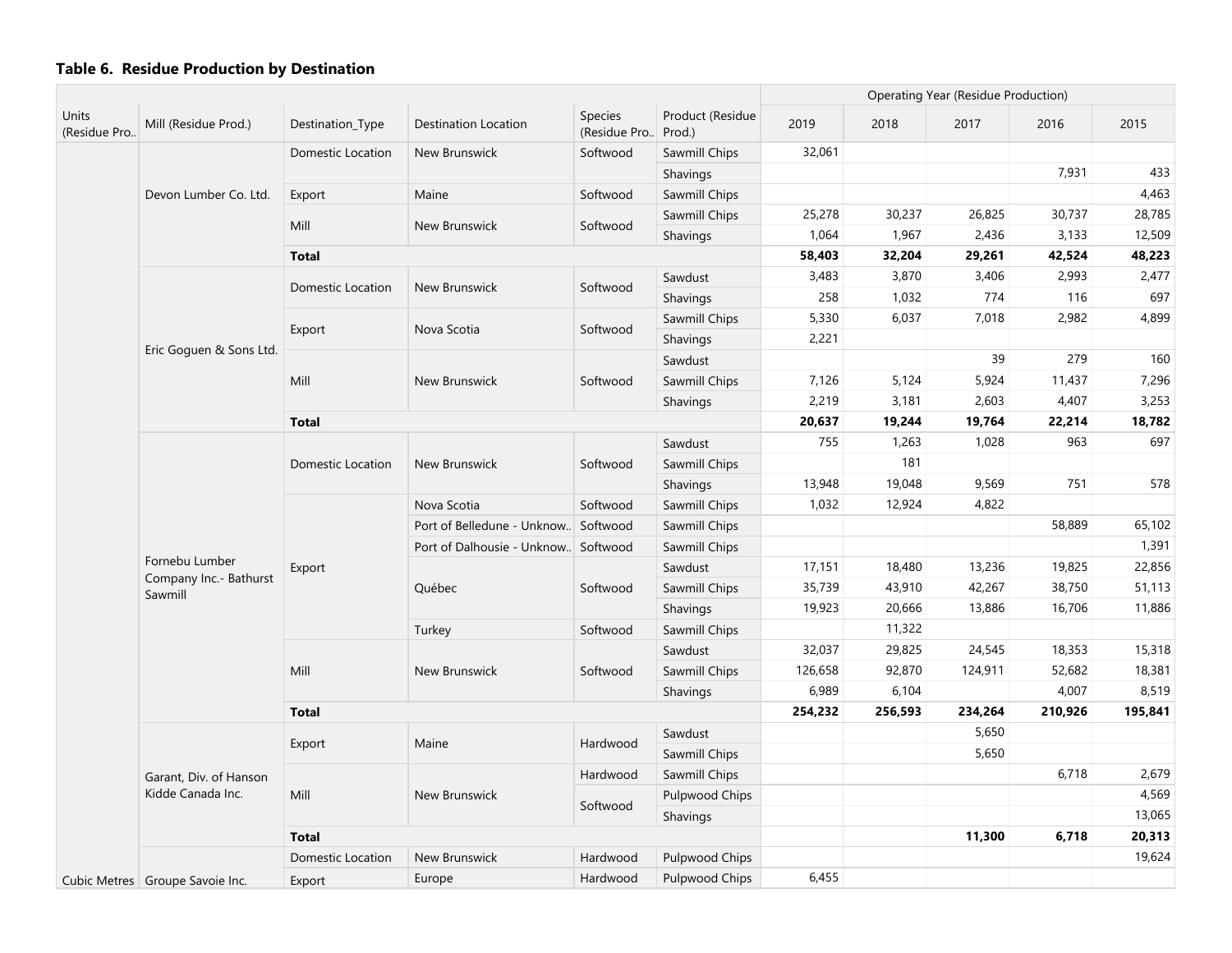|                       |                                       |                          |                      |                          |                            |         | Operating Year (Residue Production) |         |         |         |
|-----------------------|---------------------------------------|--------------------------|----------------------|--------------------------|----------------------------|---------|-------------------------------------|---------|---------|---------|
| Units<br>(Residue Pro | Mill (Residue Prod.)                  | Destination_Type         | Destination Location | Species<br>(Residue Pro) | Product (Residue<br>Prod.) | 2019    | 2018                                | 2017    | 2016    | 2015    |
|                       |                                       | Export                   | Maine                | Hardwood                 | Pulpwood Chips             | 51,051  |                                     |         |         |         |
|                       |                                       |                          | Québec               | Hardwood                 | Pulpwood Chips             | 121,006 | 163,119                             | 163,119 | 165,211 | 153,661 |
|                       | Groupe Savoie Inc.                    |                          |                      |                          | Pulpwood Chips             | 58,705  | 56,896                              | 59,286  | 60,539  | 29,750  |
|                       |                                       |                          |                      | Hardwood                 | Sawdust                    |         | 9,944                               |         | 111,111 |         |
|                       |                                       | Mill                     | New Brunswick        |                          | Shavings                   |         |                                     | 10,486  |         | 85,920  |
|                       |                                       |                          |                      | Softwood                 | Sawmill Chips              |         |                                     |         | 211     |         |
|                       |                                       | <b>Total</b>             |                      |                          |                            | 237,217 | 229,959                             | 232,891 | 337,072 | 288,955 |
|                       |                                       | Export                   | Maine                | Softwood                 | Sawmill Chips              | 39,789  | 21,068                              | 25,634  | 29,185  | 34,107  |
|                       |                                       |                          |                      |                          | Sawdust                    | 17,909  | 16,780                              |         | 36,355  |         |
|                       | H. J. Crabbe & Sons Ltd.              | Mill                     | New Brunswick        | Softwood                 | Sawmill Chips              | 20,536  | 34,600                              | 30,388  | 83,923  | 22,655  |
|                       |                                       |                          |                      |                          | Shavings                   |         |                                     | 17,798  |         | 20,694  |
|                       |                                       | <b>Total</b>             |                      |                          |                            | 78,234  | 72,448                              | 73,820  | 149,463 | 77,456  |
|                       |                                       |                          |                      |                          | Sawdust                    | 147     |                                     | 5       |         |         |
|                       |                                       | Domestic Location        | New Brunswick        | Softwood                 | Sawmill Chips              |         | 866                                 | 65      |         |         |
|                       |                                       |                          |                      |                          | Shavings                   | 656     | 1,284                               | 1,149   | 700     | 133     |
|                       |                                       |                          | Maine                | Softwood                 | Sawmill Chips              | 5,077   | 5,712                               | 59      | 132     | 6,695   |
|                       |                                       |                          |                      |                          | Sawdust                    | 4,144   |                                     |         |         | 1,673   |
|                       | J.D. Irving - Baker Brook             | Export                   | Québec               | Softwood                 | Sawmill Chips              | 12,819  | 11,672                              | 10,245  | 13,055  | 14,304  |
|                       |                                       |                          |                      |                          | Shavings                   | 13,284  | 6,934                               | 1,100   | 704     | 1,697   |
|                       |                                       |                          | New Brunswick        |                          | Sawdust                    |         |                                     |         |         | 530     |
|                       |                                       | Mill                     |                      | Softwood                 | Sawmill Chips              | 168     | 72                                  | 5       |         | 5,689   |
|                       |                                       |                          |                      |                          | Shavings                   | 38      | 234                                 | 290     |         |         |
|                       |                                       | <b>Total</b>             |                      |                          |                            | 36,333  | 26,774                              | 12,918  | 14,591  | 30,721  |
|                       |                                       | <b>Domestic Location</b> | New Brunswick        | Hardwood                 | Sawmill Chips              | 2,428   |                                     |         |         |         |
|                       |                                       |                          |                      |                          | Pulpwood Chips             |         | 43,230                              | 70,507  | 50,138  | 30,125  |
|                       | J.D. Irving - Chip Plant -            |                          |                      | Hardwood                 | Sawmill Chips              | 9,389   |                                     |         |         |         |
|                       | <b>Sussex</b>                         | Mill                     | New Brunswick        |                          | Pulpwood Chips             |         | 424,983                             | 404,851 | 421,342 | 389,312 |
|                       |                                       |                          |                      | Softwood                 | Sawmill Chips              | 512,721 |                                     |         |         |         |
|                       |                                       | <b>Total</b>             |                      |                          |                            | 524,538 | 468,213                             | 475,358 | 471,480 | 419,437 |
|                       |                                       |                          |                      |                          | Sawdust                    | 28,133  | 28,861                              | 31,738  | 880     | 10,405  |
|                       |                                       | Domestic Location        | New Brunswick        | Softwood                 | Sawmill Chips              |         | 10                                  |         |         |         |
|                       |                                       |                          |                      |                          | Shavings                   | 4,734   | 2,387                               | 736     | 717     | 889     |
|                       |                                       |                          |                      |                          | Sawdust                    | 275     |                                     |         |         | 8,282   |
|                       |                                       |                          | Nova Scotia          | Softwood                 | Shavings                   | 962     |                                     |         |         |         |
|                       | Cubic Metres J.D. Irving - Grand Lake | Export                   | Prince Edward Island | Softwood                 | Shavings                   |         |                                     |         | 137     | 40      |
|                       | Timber                                |                          | Québec               | Softwood                 | Sawdust                    | 7,495   |                                     |         |         |         |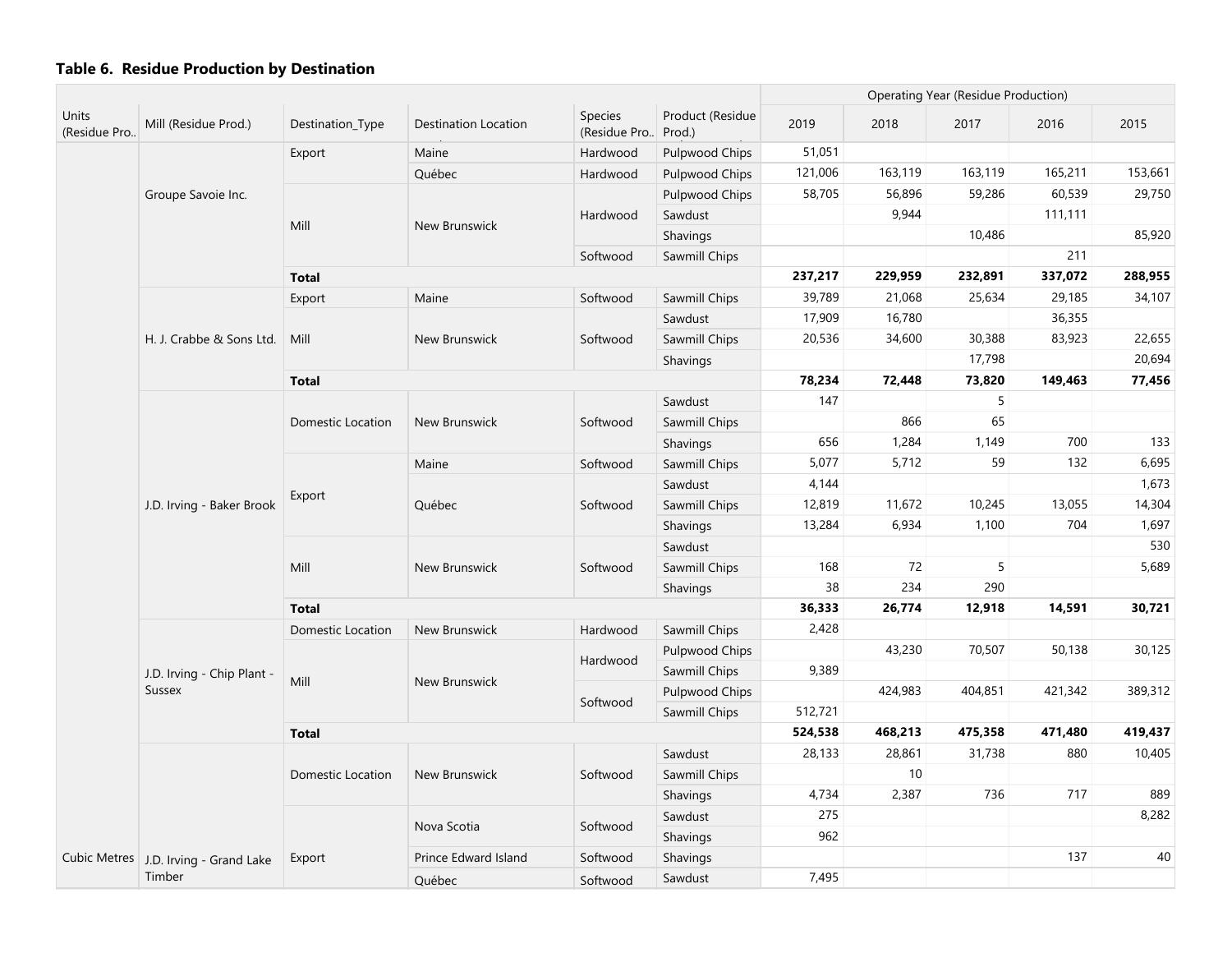|                       |                                         |                          |                             |                          |                            |         |         | Operating Year (Residue Production) |         |         |
|-----------------------|-----------------------------------------|--------------------------|-----------------------------|--------------------------|----------------------------|---------|---------|-------------------------------------|---------|---------|
| Units<br>(Residue Pro | Mill (Residue Prod.)                    | Destination_Type         | <b>Destination Location</b> | Species<br>(Residue Pro) | Product (Residue<br>Prod.) | 2019    | 2018    | 2017                                | 2016    | 2015    |
|                       | Cubic Metres   J.D. Irving - Grand Lake | Export                   | Québec                      | Softwood                 | Shavings                   | 14,644  |         |                                     |         |         |
|                       | Timber                                  |                          |                             |                          | Sawdust                    | 43,662  | 48,419  | 43,022                              | 42,894  | 28,254  |
|                       |                                         | Mill                     | New Brunswick               | Softwood                 | Sawmill Chips              | 408,553 | 400,139 | 423,913                             | 402,158 | 312,340 |
|                       |                                         |                          |                             |                          | Shavings                   | 28,181  | 42,765  | 46,802                              | 46,447  | 45,184  |
|                       |                                         | <b>Total</b>             |                             |                          |                            | 536,639 | 522,581 | 546,211                             | 493,233 | 405,394 |
|                       |                                         |                          | Maine                       | Softwood                 | Sawdust                    |         |         |                                     |         | 3,119   |
|                       |                                         |                          |                             |                          | Sawdust                    |         | 14,885  | 11,490                              | 15,233  | 18,276  |
|                       |                                         | Export                   | Québec                      | Softwood                 | Sawmill Chips              |         |         |                                     | 1,685   |         |
|                       | J.D. Irving - Kedgwick                  |                          |                             |                          | Shavings                   |         | 3,602   | 4,437                               | 4,039   | 4,592   |
|                       |                                         |                          |                             |                          | Sawdust                    |         | 2,147   | 340                                 | 1,205   | 3,178   |
|                       |                                         | Mill                     | New Brunswick               | Softwood                 | Sawmill Chips              |         | 159,075 | 160,391                             | 151,361 | 144,962 |
|                       |                                         | <b>Total</b>             |                             |                          |                            |         | 179,709 | 176,658                             | 173,523 | 174,127 |
|                       |                                         |                          |                             |                          | Pulpwood Chips             | 123     |         |                                     |         |         |
|                       |                                         | Export                   | Québec                      | Softwood                 | Shavings                   | 3,126   |         |                                     |         |         |
|                       |                                         |                          |                             |                          | Pulpwood Chips             | 40,596  |         |                                     |         |         |
|                       | J.D. Irving - Russell &<br>Swim Mill    |                          |                             |                          | Sawdust                    |         | 1,755   |                                     | 1,230   |         |
|                       |                                         | Mill                     | New Brunswick               | Softwood                 | Sawmill Chips              |         | 35,865  | 38,380                              | 38,406  | 39,198  |
|                       |                                         |                          |                             |                          | Shavings                   | 1,471   |         | 1,054                               |         | 563     |
|                       |                                         | <b>Total</b>             |                             |                          |                            |         | 37,620  | 39,434                              | 39,636  | 39,761  |
|                       |                                         |                          |                             | Softwood                 | Sawdust                    | 7,922   | 5,813   | 4,562                               | 4,542   | 6,043   |
|                       |                                         | Domestic Location        | New Brunswick               |                          | Sawmill Chips              | 116,332 |         |                                     |         |         |
|                       |                                         |                          | Nova Scotia                 | Softwood                 | Sawdust                    | 7,386   | 5,375   | 401                                 | 3,680   | 14,712  |
|                       | J.D. Irving - Sawmill -<br>Sussex       | Export                   | Prince Edward Island        | Softwood                 | Sawdust                    |         |         | 141                                 |         |         |
|                       |                                         | Mill                     | New Brunswick               | Softwood                 | Sawdust                    | 3,256   | 5,514   | 6,595                               | 5,236   | 3,868   |
|                       |                                         |                          |                             |                          | Sawmill Chips              | 107,847 | 240,198 | 262,069                             | 268,628 | 279,590 |
|                       |                                         | <b>Total</b>             |                             |                          |                            | 242,743 | 256,900 | 273,768                             | 282,086 | 304,213 |
|                       |                                         |                          |                             |                          | Sawdust                    | 129,182 |         |                                     |         |         |
|                       |                                         | <b>Domestic Location</b> | New Brunswick               | Softwood                 | Sawmill Chips              |         |         | 1,932                               |         |         |
|                       |                                         |                          |                             |                          | Shavings                   | 330     | 281     | 304                                 | 879     | 181     |
|                       |                                         |                          | Maine                       | Softwood                 | Sawdust                    |         | 5,866   | 14,384                              | 5,527   | 8,362   |
|                       |                                         |                          |                             |                          | Sawdust                    | 21,855  | 57,739  | 42,848                              | 43,233  | 65,390  |
|                       | J.D. Irving - St. Leonard               | Export                   | Québec                      | Softwood                 | Sawmill Chips              | 35,371  | 118,819 | 147,860                             | 2,157   | 101,172 |
|                       |                                         |                          |                             |                          | Shavings                   | 19,908  | 40,119  | 36,926                              | 31,806  | 34,958  |
|                       |                                         |                          |                             |                          | Sawdust                    | 9,429   | 28,018  | 28,243                              | 18,711  | 19,820  |
|                       |                                         | Mill<br>New Brunswick    |                             | Softwood                 | Sawmill Chips              | 528,408 | 405,543 | 386,166                             | 416,750 | 406,563 |
|                       |                                         |                          |                             |                          | Shavings                   | 2,439   | 5,139   | 11,889                              | 19,195  | 14,488  |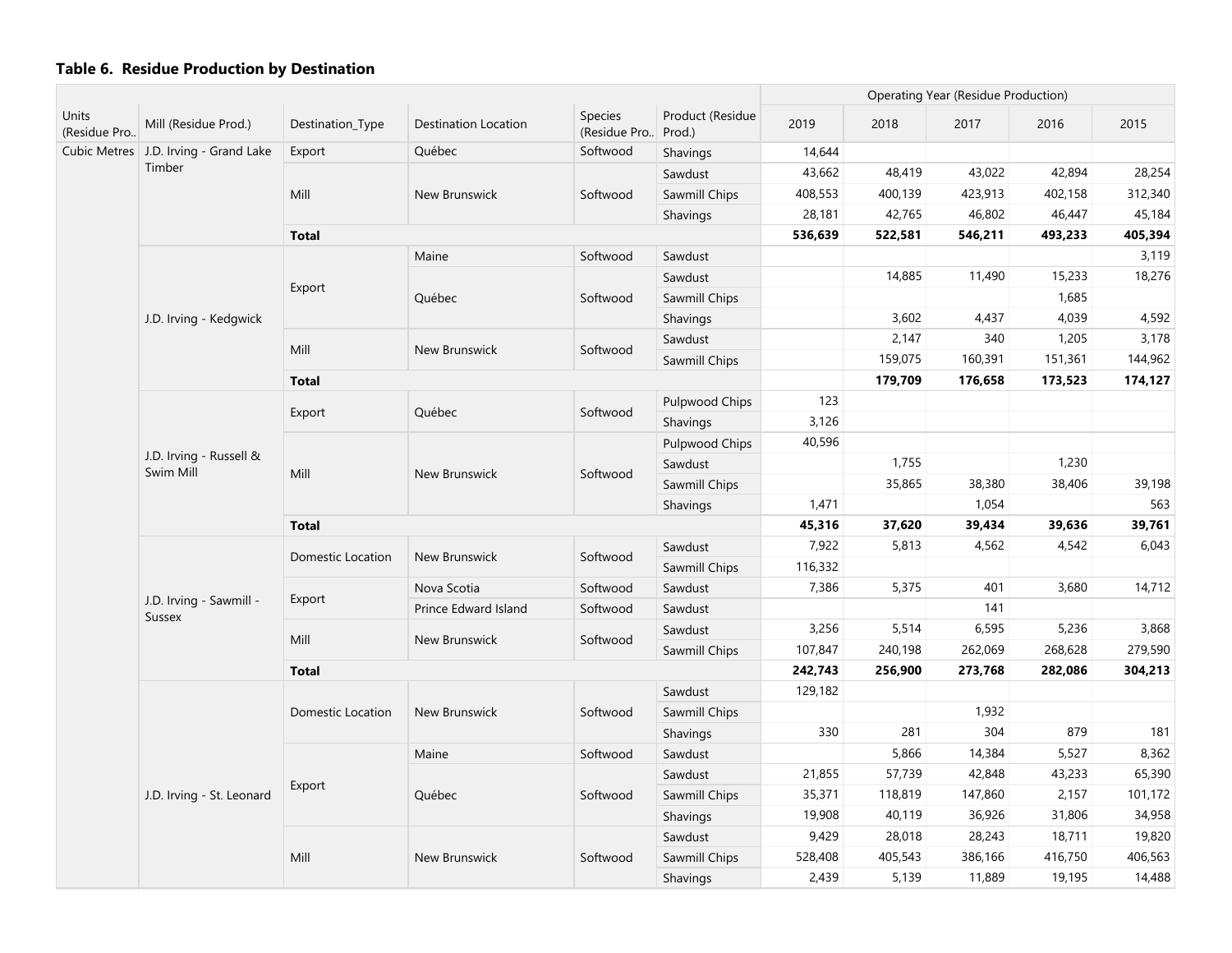|                       |                                          |                   |                      |                                | <b>Operating Year (Residue Production)</b> |         |         |         |         |         |
|-----------------------|------------------------------------------|-------------------|----------------------|--------------------------------|--------------------------------------------|---------|---------|---------|---------|---------|
| Units<br>(Residue Pro | Mill (Residue Prod.)                     | Destination_Type  | Destination Location | Species<br>(Residue Pro Prod.) | Product (Residue                           | 2019    | 2018    | 2017    | 2016    | 2015    |
|                       | Cubic Metres   J.D. Irving - St. Leonard | <b>Total</b>      |                      |                                |                                            | 746,922 | 661,524 | 670,552 | 538,258 | 650,934 |
|                       |                                          | Mill              | New Brunswick        | Hardwood                       | Sawmill Chips                              | 3,957   |         |         |         |         |
|                       | J.D. Irving - Utopia Mill                | <b>Total</b>      |                      |                                |                                            | 3,957   |         |         |         |         |
|                       |                                          | Domestic Location | New Brunswick        | Hardwood                       | Sawdust                                    | 11,395  |         |         |         |         |
|                       |                                          |                   |                      |                                | Sawdust                                    | 8,665   | 27,638  | 21,749  | 21,677  | 20,062  |
|                       |                                          | Export            | Québec               | Hardwood                       | Sawmill Chips                              | 23,846  | 35,791  | 31,702  | 27,481  | 33,282  |
|                       | J.D. Irving - Veneer<br>Siding           |                   |                      |                                | Sawdust                                    | 4,425   | 1,495   | 7,545   | 8,137   | 4,977   |
|                       |                                          | Mill              | New Brunswick        | Hardwood                       | Sawmill Chips                              | 45,322  | 35,927  | 32,793  | 38,339  | 32,099  |
|                       |                                          |                   |                      | Softwood                       | Sawmill Chips                              |         |         | 39      |         |         |
|                       |                                          | <b>Total</b>      |                      |                                |                                            | 93,653  | 100,851 | 93,828  | 95,634  | 90,420  |
|                       |                                          |                   |                      |                                | Sawdust                                    |         |         |         |         | 1,112   |
|                       |                                          | Export            | Maine                | Softwood                       | Sawmill Chips                              |         |         |         |         | 1,149   |
|                       | John W. Jamer Ltd.                       |                   |                      |                                | Sawdust                                    |         | 118     |         |         | 38      |
|                       |                                          | Mill              | New Brunswick        | Softwood                       | Sawmill Chips                              |         | 688     |         |         | 333     |
|                       |                                          | <b>Total</b>      |                      |                                |                                            |         | 806     |         |         | 2,632   |
|                       | Junction Lumber<br>Products Inc.         |                   |                      |                                | Sawdust                                    | 1,387   |         |         |         |         |
|                       |                                          | Domestic Location | New Brunswick        | Softwood                       | Sawmill Chips                              | 7,505   |         |         |         | 4,281   |
|                       |                                          |                   |                      |                                | Shavings                                   |         |         | 14,762  | 17,028  |         |
|                       |                                          |                   | Nova Scotia          | Softwood                       | Sawdust                                    | 964     |         |         |         |         |
|                       |                                          | Export            | Québec               | Softwood                       | Sawmill Chips                              | 543     |         |         |         |         |
|                       |                                          | <b>Total</b>      |                      |                                |                                            | 10,399  |         | 14,762  | 17,028  | 4,281   |
|                       |                                          |                   |                      |                                | Sawdust                                    |         |         |         |         | 781     |
|                       | Lattes Waska Lath Inc.                   | Export            | Québec               | Hardwood                       | Sawmill Chips                              |         |         |         |         | 278     |
|                       |                                          | <b>Total</b>      |                      |                                |                                            |         |         |         |         | 1,059   |
|                       |                                          |                   |                      |                                | Sawdust                                    | 222     | 199     |         | 215     | 111     |
|                       |                                          | Domestic Location | New Brunswick        | Softwood                       | Sawmill Chips                              | 2,664   |         |         | 208     | 603     |
|                       |                                          |                   |                      |                                | Shavings                                   | 289     | 312     |         | 285     | 367     |
|                       | Littles Lumber (Ashmore                  | Export            | Nova Scotia          | Softwood                       | Sawmill Chips                              | 4,647   | 5,444   |         | 8,313   |         |
|                       | - Harvey)                                |                   |                      |                                | Sawdust                                    | 5,166   | 3,641   |         | 4,036   |         |
|                       |                                          | Mill              | New Brunswick        | Softwood                       | Sawmill Chips                              |         | 844     |         |         |         |
|                       |                                          |                   |                      |                                | Shavings                                   | 588     | 1,461   |         | 1,675   |         |
|                       |                                          | <b>Total</b>      |                      |                                |                                            | 13,576  | 11,901  |         | 14,732  | 1,081   |
|                       |                                          | Domestic Location | New Brunswick        | Softwood                       | Sawdust                                    |         |         | 71,000  |         |         |
|                       | Maibec - Balmoral                        | <b>Total</b>      |                      |                                |                                            |         |         | 71,000  |         |         |
|                       |                                          |                   |                      |                                | Sawdust                                    | 41      | 274     |         |         |         |
|                       | Marwood Ltd. - Tracyville                | Domestic Location | New Brunswick        | Softwood                       | Shavings                                   |         |         | 514     |         |         |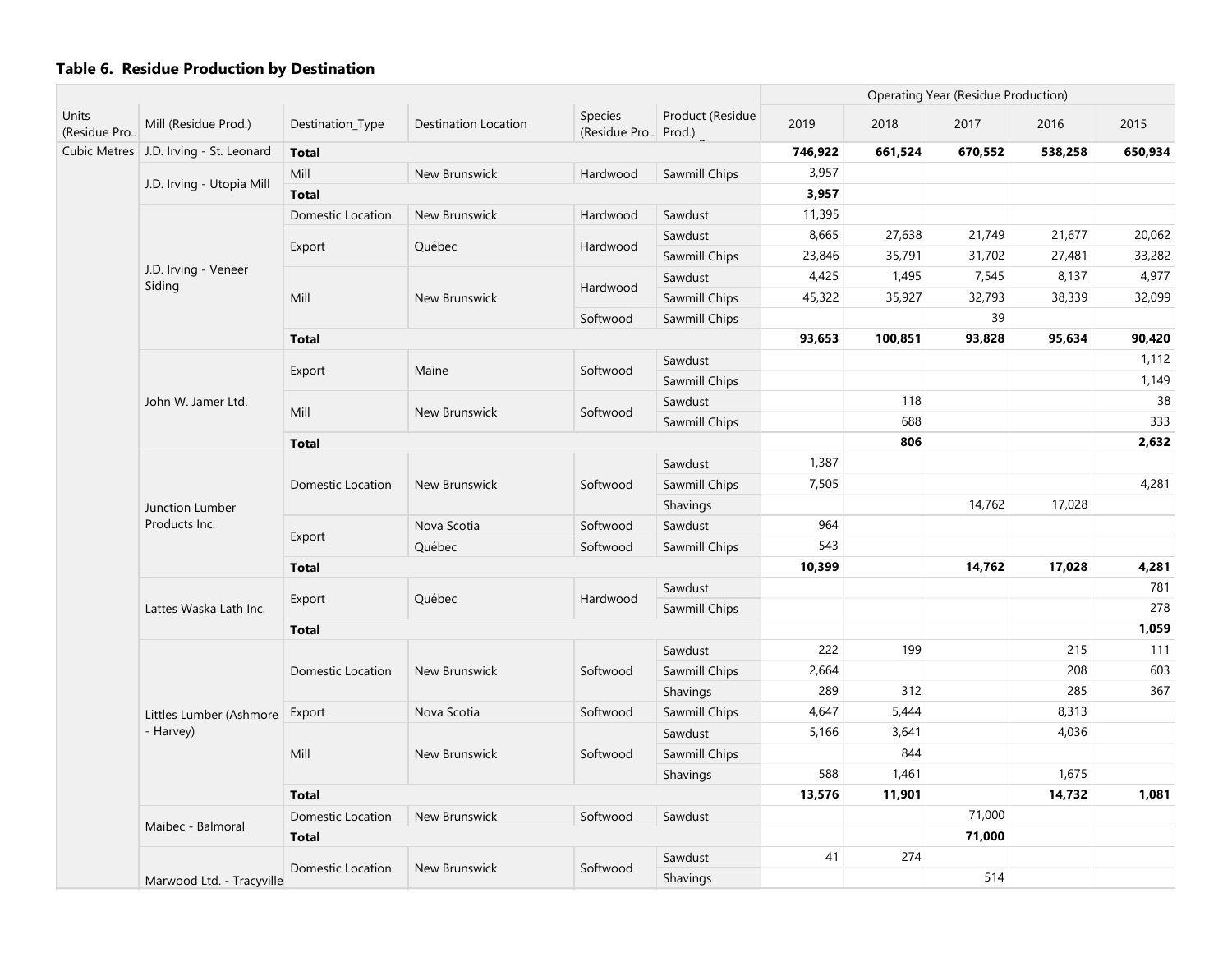|                       |                                          |                          |                      |                                |                            |           |           | Operating Year (Residue Production) |         |         |
|-----------------------|------------------------------------------|--------------------------|----------------------|--------------------------------|----------------------------|-----------|-----------|-------------------------------------|---------|---------|
| Units<br>(Residue Pro | Mill (Residue Prod.)                     | Destination_Type         | Destination Location | <b>Species</b><br>(Residue Pro | Product (Residue<br>Prod.) | 2019      | 2018      | 2017                                | 2016    | 2015    |
|                       | Cubic Metres   Marwood Ltd. - Tracyville |                          |                      |                                | Sawdust                    | 31,631    | 28,064    |                                     |         | 22,174  |
|                       |                                          | Mill                     | New Brunswick        | Softwood                       | Shavings                   |           |           | 25,841                              | 24,996  |         |
|                       |                                          | <b>Total</b>             |                      |                                |                            | 31,672    | 28,338    | 26,355                              | 24,996  | 22,174  |
|                       |                                          | Domestic Location        | New Brunswick        | Softwood                       | Shavings                   |           |           |                                     | 13      |         |
|                       | Miramichi Timber Frames                  | <b>Total</b>             |                      |                                |                            |           |           |                                     | 13      |         |
|                       | <b>Private Fuelwood Sales</b>            | Domestic Location        | New Brunswick        | Softwood                       | Pulpwood Chips             |           |           |                                     |         | 803     |
|                       |                                          | <b>Total</b>             |                      |                                |                            |           |           |                                     |         | 803     |
|                       |                                          |                          |                      |                                | Sawdust                    | 1,016     |           |                                     |         | 607     |
|                       |                                          | Domestic Location        | New Brunswick        | Hardwood                       | Sawmill Chips              | 1,294     | 440       | 4,732                               | 277     |         |
|                       |                                          |                          |                      |                                | Shavings                   |           |           | 1,220                               |         |         |
|                       | R.F. Sadler Ltd.                         | Export                   | Maine                | Hardwood                       | Sawmill Chips              | 2,204     | 5,247     |                                     |         |         |
|                       |                                          |                          |                      |                                | Sawdust                    |           |           |                                     |         | 1,997   |
|                       |                                          | Mill                     | New Brunswick        | Hardwood                       | Sawmill Chips              |           |           |                                     | 638     | 5,238   |
|                       |                                          | <b>Total</b>             |                      |                                |                            | 4,514     | 5,687     | 5,952                               | 915     | 7,842   |
|                       |                                          | <b>Domestic Location</b> | New Brunswick        | Softwood                       | Sawdust                    | 6,439     |           | 914                                 |         |         |
|                       | Twin Rivers Paper                        |                          | Maine                | Softwood                       | Sawdust                    |           |           |                                     | 327     |         |
|                       | Company Inc. -<br><b>Edmundston Mill</b> | Export                   | Québec               | Softwood                       | Sawdust                    | 8,173     |           |                                     |         |         |
|                       |                                          | Mill                     | New Brunswick        | Softwood                       | Sawdust                    | 32,174    |           | 4,616                               | 7,932   |         |
|                       |                                          | <b>Total</b>             |                      | 46,786                         |                            | 5,530     | 8,259     |                                     |         |         |
|                       |                                          |                          | New Brunswick        |                                | Pulpwood Chips             |           |           | 234,906                             | 218,149 |         |
|                       |                                          | Domestic Location        |                      | Softwood                       | Sawdust                    | 11,115    | 2,938     |                                     | 52,574  | 738     |
|                       |                                          |                          |                      |                                | Shavings                   | 15,252    | 10,686    | 40,070                              |         | 3,411   |
|                       | Twin Rivers Paper                        |                          |                      |                                | Sawdust                    | 16,730    | 19,472    |                                     |         | 14,888  |
|                       | Company Inc. - Plaster                   | Export                   | Québec               | Softwood                       | Shavings                   | 4,685     | 2,676     |                                     |         | 2,092   |
|                       | <b>Rock Mill</b>                         |                          |                      |                                | Sawdust                    |           | 79        |                                     |         | 13,255  |
|                       |                                          | Mill                     | New Brunswick        | Softwood                       | Sawmill Chips              | 242,976   | 222,732   |                                     |         | 311,185 |
|                       |                                          |                          |                      |                                | Shavings                   |           | 5,479     |                                     |         | 19,166  |
|                       |                                          | <b>Total</b>             |                      |                                |                            | 290,758   | 264,062   | 274,976                             | 270,723 | 364,735 |
|                       |                                          |                          |                      |                                | Sawdust                    |           |           |                                     | 81      | 203     |
|                       | William F. Tompkins &                    | <b>Domestic Location</b> | New Brunswick        | Hardwood                       | Sawmill Chips              |           | 2,152     | 2,209                               | 3,993   |         |
|                       | Sons                                     | Mill                     | New Brunswick        | Hardwood                       | Sawmill Chips              |           |           |                                     |         | 1,905   |
|                       |                                          | <b>Total</b>             |                      |                                |                            |           | 2,152     | 2,209                               | 4,074   | 2,108   |
|                       | <b>Total</b>                             |                          |                      | 3,848,702                      | 3,696,965                  | 3,836,134 | 3,675,277 | 3,621,355                           |         |         |
|                       |                                          | <b>Domestic Location</b> | New Brunswick        | Softwood                       | Bark / Hogfuel             | 32,357    | 47,344    | 52,583                              | 31,279  | 22,319  |
| Metric                |                                          | Export                   | Nova Scotia          | Softwood                       | Bark / Hogfuel             | 11,629    | 7,675     |                                     |         | 6,423   |
| Tonnes                | <b>Arbec Forest Products</b>             | Mill                     | New Brunswick        | Softwood                       | Bark / Hogfuel             | 64,527    | 21,755    | 95,566                              | 56,153  | 56,803  |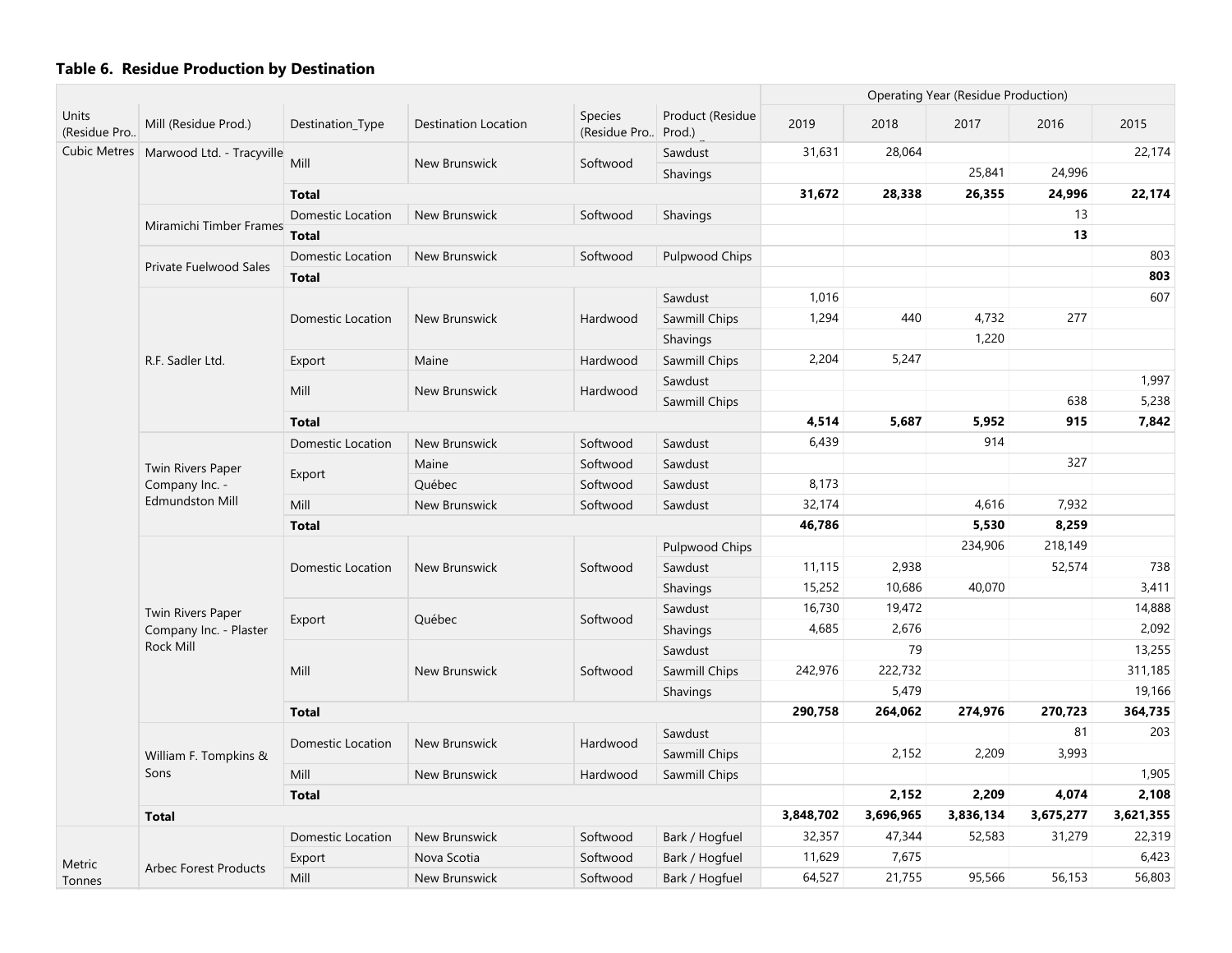|                       |                                    |                          |                      |                                       |                  |         |        | Operating Year (Residue Production) |         |         |
|-----------------------|------------------------------------|--------------------------|----------------------|---------------------------------------|------------------|---------|--------|-------------------------------------|---------|---------|
| Units<br>(Residue Pro | Mill (Residue Prod.)               | Destination_Type         | Destination Location | <b>Species</b><br>(Residue Pro Prod.) | Product (Residue | 2019    | 2018   | 2017                                | 2016    | 2015    |
|                       | <b>Arbec Forest Products</b>       | <b>Total</b>             |                      |                                       |                  | 108,513 | 76,774 | 148,149                             | 87,432  | 85,545  |
|                       |                                    | Mill                     | New Brunswick        | Hardwood                              | Bark / Hogfuel   |         |        | 28,262                              | 32,151  | 33,144  |
|                       | AV Cell Inc.                       | <b>Total</b>             |                      |                                       |                  |         |        | 28,262                              | 32,151  | 33,144  |
|                       | AV Nackawic Inc.                   | Mill                     | New Brunswick        | Hardwood                              | Bark / Hogfuel   |         |        | 149,109                             | 132,066 | 118,380 |
|                       |                                    | <b>Total</b>             |                      |                                       |                  |         |        | 149,109                             | 132,066 | 118,380 |
|                       |                                    | Export                   | Québec               | Softwood                              | Bark / Hogfuel   |         |        |                                     | 5,950   |         |
|                       | Canusa Cedar Inc.                  | Mill                     | New Brunswick        | Softwood                              | Bark / Hogfuel   |         |        |                                     | 2,275   |         |
|                       |                                    | <b>Total</b>             |                      |                                       |                  |         |        |                                     | 8,225   |         |
|                       |                                    | <b>Domestic Location</b> | New Brunswick        | Softwood                              | Bark / Hogfuel   | 28,293  | 29,911 | 31,869                              |         |         |
|                       | <b>Chaleur Sawmills</b>            | Export                   | Nova Scotia          | Softwood                              | Bark / Hogfuel   | 4,620   |        |                                     |         |         |
|                       | Associates                         | Mill                     | New Brunswick        | Softwood                              | Bark / Hogfuel   | 29,372  | 19,038 | 39,948                              | 18,798  | 20,318  |
|                       |                                    | <b>Total</b>             |                      |                                       |                  | 62,285  | 48,949 | 71,817                              | 18,798  | 20,318  |
|                       |                                    | Domestic Location        | New Brunswick        | Hardwood                              | Bark / Hogfuel   |         | 196    |                                     |         |         |
|                       |                                    |                          |                      | Softwood                              | Bark / Hogfuel   | 9,143   |        |                                     |         |         |
|                       | Clair Industrial                   |                          | Maine                | Softwood                              | Bark / Hogfuel   |         |        |                                     | 16,395  | 16,501  |
|                       | Development Corp. Ltd.             | Export                   | Québec               | Hardwood                              | Bark / Hogfuel   | 6,080   |        |                                     |         |         |
|                       |                                    |                          |                      | Softwood                              | Bark / Hogfuel   | 214,243 |        |                                     | 126,512 | 111,471 |
|                       |                                    | <b>Total</b>             |                      |                                       |                  | 229,466 | 196    |                                     | 142,907 | 127,972 |
|                       |                                    | Domestic Location        | New Brunswick        | Softwood                              | Bark / Hogfuel   | 19,471  | 12,615 | 23,422                              | 17,136  | 11,974  |
|                       | <b>Delco Forest Products</b>       | Export                   | Nova Scotia          | Softwood                              | Bark / Hogfuel   | 18,978  | 25,941 | 345                                 |         | 1,934   |
|                       | Ltd.                               | Mill                     | New Brunswick        | Softwood                              | Bark / Hogfuel   | 1,050   |        |                                     |         | 16,254  |
|                       |                                    | <b>Total</b>             |                      |                                       |                  | 39,499  | 38,556 | 23,767                              | 17,136  | 30,162  |
|                       |                                    | Domestic Location        | New Brunswick        | Softwood                              | Bark / Hogfuel   |         | 8,581  | 7,392                               | 5,612   | 9,303   |
|                       | Devon Lumber Co. Ltd.              | Export                   | Maine                | Softwood                              | Bark / Hogfuel   |         |        | 2,394                               | 3,732   | 3,263   |
|                       |                                    | Mill                     | New Brunswick        | Softwood                              | Bark / Hogfuel   |         |        |                                     | 1,744   | 2,004   |
|                       |                                    | <b>Total</b>             |                      |                                       |                  |         | 8,581  | 9,786                               | 11,088  | 14,570  |
|                       |                                    | Domestic Location        | New Brunswick        | Softwood                              | Bark / Hogfuel   | 1,780   | 1,800  | 1,730                               | 1,215   | 850     |
|                       | Eric Goguen & Sons Ltd.            | Mill                     | New Brunswick        | Softwood                              | Bark / Hogfuel   |         |        |                                     | 207     | 878     |
|                       |                                    | <b>Total</b>             |                      |                                       |                  | 1,780   | 1,800  | 1,730                               | 1,422   | 1,728   |
|                       |                                    | Domestic Location        | New Brunswick        | Hardwood                              | Bark / Hogfuel   |         | 9,632  | 12,020                              |         | 14      |
|                       |                                    | Export                   | Maine                | Hardwood                              | Bark / Hogfuel   |         | 139    | 110                                 | 211     | 1,977   |
|                       | Flakeboard - St. Stephen           |                          | Nova Scotia          | Hardwood                              | Bark / Hogfuel   |         | 2,414  | 554                                 | 1,442   | 257     |
|                       |                                    | Mill                     | New Brunswick        | Hardwood                              | Bark / Hogfuel   |         |        | 4,782                               | 3,345   | 8,786   |
|                       |                                    | <b>Total</b>             |                      |                                       |                  |         | 12,185 | 17,466                              | 4,998   | 11,034  |
| Metric                | Fornebu Lumber                     | Domestic Location        | New Brunswick        | Softwood                              | Bark / Hogfuel   | 6,393   | 5,269  | 6,740                               | 14,533  | 11,233  |
| Tonnes                | Company Inc.- Bathurst<br>Countill | Export                   | Nova Scotia          | Softwood                              | Bark / Hogfuel   | 15,428  | 8,835  | 1,280                               |         |         |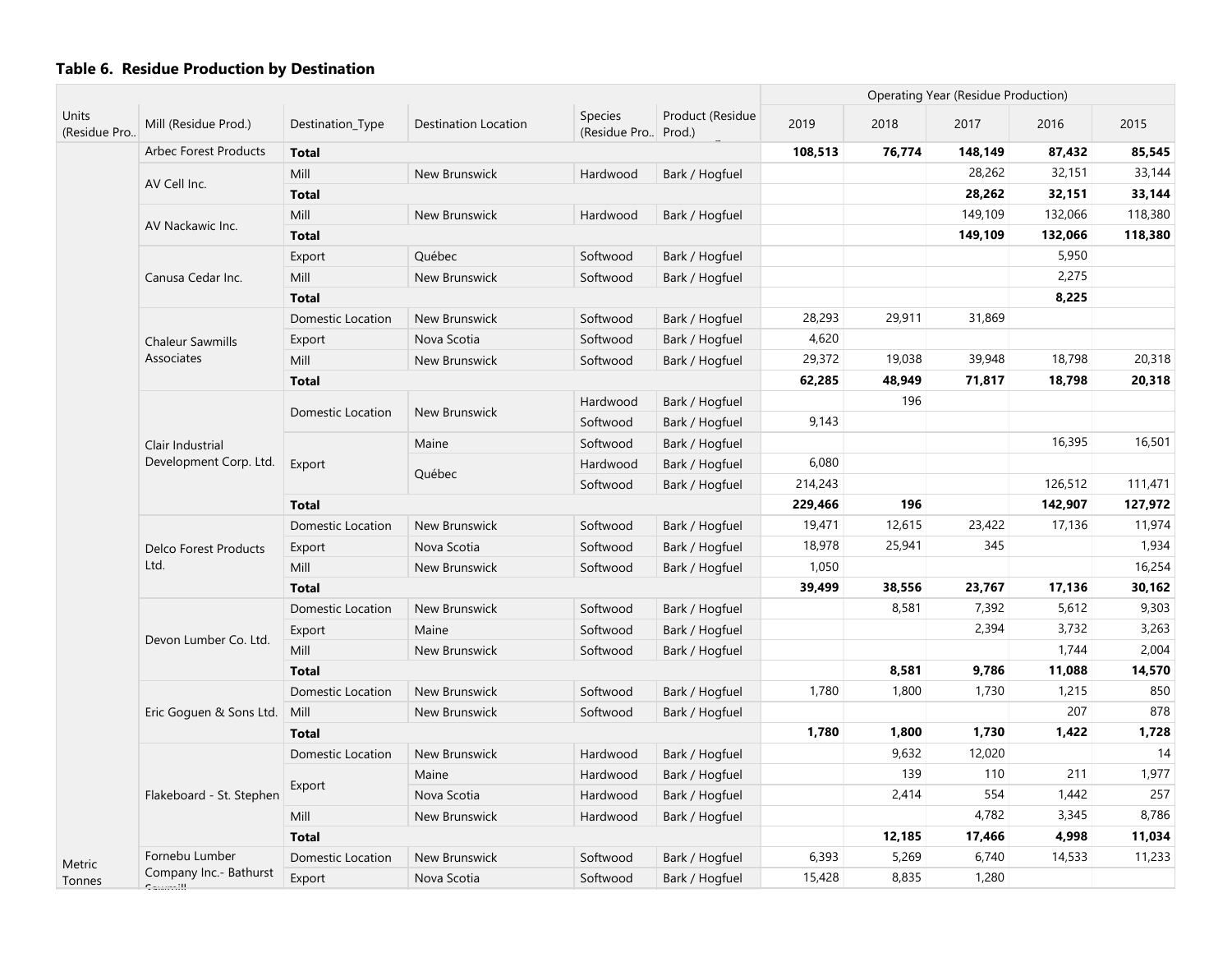|                       |                                          |                          |                      |                                |                            |        |        | <b>Operating Year (Residue Production)</b> |        |        |
|-----------------------|------------------------------------------|--------------------------|----------------------|--------------------------------|----------------------------|--------|--------|--------------------------------------------|--------|--------|
| Units<br>(Residue Pro | Mill (Residue Prod.)                     | Destination_Type         | Destination Location | <b>Species</b><br>(Residue Pro | Product (Residue<br>Prod.) | 2019   | 2018   | 2017                                       | 2016   | 2015   |
|                       | Fornebu Lumber<br>Company Inc.- Bathurst | Mill                     | New Brunswick        | Softwood                       | Bark / Hogfuel             | 40,184 | 40,542 | 37,469                                     | 42,667 | 34,134 |
|                       | Sawmill                                  | <b>Total</b>             |                      |                                |                            | 62,005 | 54,646 | 45,489                                     | 57,200 | 45,367 |
|                       | Garant, Div. of Hanson                   | Mill                     | New Brunswick        | Hardwood                       | Bark / Hogfuel             |        |        |                                            | 612    |        |
|                       | Kidde Canada Inc.                        | <b>Total</b>             |                      |                                |                            |        |        |                                            | 612    |        |
|                       |                                          | Export                   | Québec               | Hardwood                       | Bark / Hogfuel             | 7,032  | 496    | 496                                        | 2,729  |        |
|                       | Groupe Savoie Inc.                       | Mill                     | New Brunswick        | Hardwood                       | Bark / Hogfuel             | 58,912 | 49,550 | 51,210                                     | 73,473 | 62,209 |
|                       |                                          | <b>Total</b>             |                      |                                |                            | 65,944 | 50,046 | 51,706                                     | 76,202 | 62,209 |
|                       |                                          | <b>Domestic Location</b> | New Brunswick        | Softwood                       | Bark / Hogfuel             | 1,556  | 149    | 204                                        | 158    |        |
|                       |                                          | Export                   | Maine                | Softwood                       | Bark / Hogfuel             |        | 2,964  | 3,245                                      | 7,677  | 12,754 |
|                       | H. J. Crabbe & Sons Ltd.                 | Mill                     | New Brunswick        | Softwood                       | Bark / Hogfuel             | 16,296 | 12,285 | 15,256                                     | 11,297 | 5,051  |
|                       |                                          | <b>Total</b>             |                      |                                |                            | 17,852 | 15,398 | 18,705                                     | 19,132 | 17,805 |
|                       |                                          | <b>Domestic Location</b> | New Brunswick        | Softwood                       | Bark / Hogfuel             |        | 45     | 605                                        | 4,463  | 897    |
|                       |                                          |                          | Maine                | Softwood                       | Bark / Hogfuel             | 1,992  | 5,297  | 6,471                                      | 18,686 | 18,258 |
|                       | J.D. Irving - Baker Brook                | Export                   | Québec               | Softwood                       | Bark / Hogfuel             |        |        | 1,163                                      | 1,349  | 623    |
|                       |                                          | Mill                     | New Brunswick        | Softwood                       | Bark / Hogfuel             | 15,200 | 35,511 | 46,528                                     | 24,072 | 10,345 |
|                       |                                          | <b>Total</b>             |                      |                                |                            | 17,192 | 40,853 | 54,767                                     | 48,570 | 30,123 |
|                       |                                          | Domestic Location        | New Brunswick        | Softwood                       | Bark / Hogfuel             | 259    |        |                                            |        |        |
|                       |                                          | Export                   | Nova Scotia          | Softwood                       | Bark / Hogfuel             | 63     | 776    | 2,118                                      |        |        |
|                       | J.D. Irving - Chip Plant -<br>Sussex     | Mill                     | New Brunswick        | Hardwood                       | Bark / Hogfuel             |        |        |                                            |        | 59,173 |
|                       |                                          |                          |                      | Softwood                       | Bark / Hogfuel             | 72,372 | 62,688 | 65,267                                     | 74,883 |        |
|                       |                                          | <b>Total</b>             |                      |                                |                            | 72,694 | 63,464 | 67,385                                     | 74,883 | 59,173 |
| Metric                |                                          | Domestic Location        | New Brunswick        | Softwood                       | Bark / Hogfuel             | 195    | 512    | 8,837                                      | 23,148 | 16,066 |
| Tonnes                |                                          |                          | Maine                | Softwood                       | Bark / Hogfuel             |        |        |                                            | 3,934  | 2,106  |
|                       | J.D. Irving - Grand Lake                 | Export                   | Nova Scotia          | Softwood                       | Bark / Hogfuel             |        | 72     |                                            |        |        |
|                       | Timber                                   |                          | Prince Edward Island | Softwood                       | Bark / Hogfuel             |        |        | 517                                        |        |        |
|                       |                                          | Mill                     | New Brunswick        | Softwood                       | Bark / Hogfuel             | 14,878 | 29,181 | 23,077                                     | 28,199 | 10,238 |
|                       |                                          | <b>Total</b>             |                      |                                |                            | 15,073 | 29,765 | 32,431                                     | 55,281 | 28,410 |
|                       |                                          |                          | Maine                | Softwood                       | Bark / Hogfuel             |        |        |                                            |        | 2,088  |
|                       | J.D. Irving - Kedgwick                   | Export                   | Québec               | Softwood                       | Bark / Hogfuel             |        |        | 447                                        |        |        |
|                       |                                          | Mill                     | New Brunswick        | Softwood                       | Bark / Hogfuel             |        | 52,968 | 44,712                                     | 40,593 | 33,290 |
|                       |                                          | <b>Total</b>             |                      |                                |                            |        | 52,968 | 45,159                                     | 40,593 | 35,378 |
|                       | J.D. Irving - Russell &                  | Mill                     | New Brunswick        | Softwood                       | Bark / Hogfuel             |        | 1,477  |                                            | 33     |        |
|                       | Swim Mill                                | <b>Total</b>             |                      |                                |                            |        | 1,477  |                                            | 33     |        |
|                       |                                          | <b>Domestic Location</b> | New Brunswick        | Softwood                       | Bark / Hogfuel             | 4,422  | 154    | 193                                        | 2,832  | 1,238  |
|                       | J.D. Irving - Sawmill -                  |                          | Maine                | Softwood                       | Bark / Hogfuel             |        |        |                                            |        | 21,920 |
|                       | Sussex                                   | Export                   | Nova Scotia          | Softwood                       | Bark / Hogfuel             | 11,883 | 16,237 | 6,559                                      |        | 59     |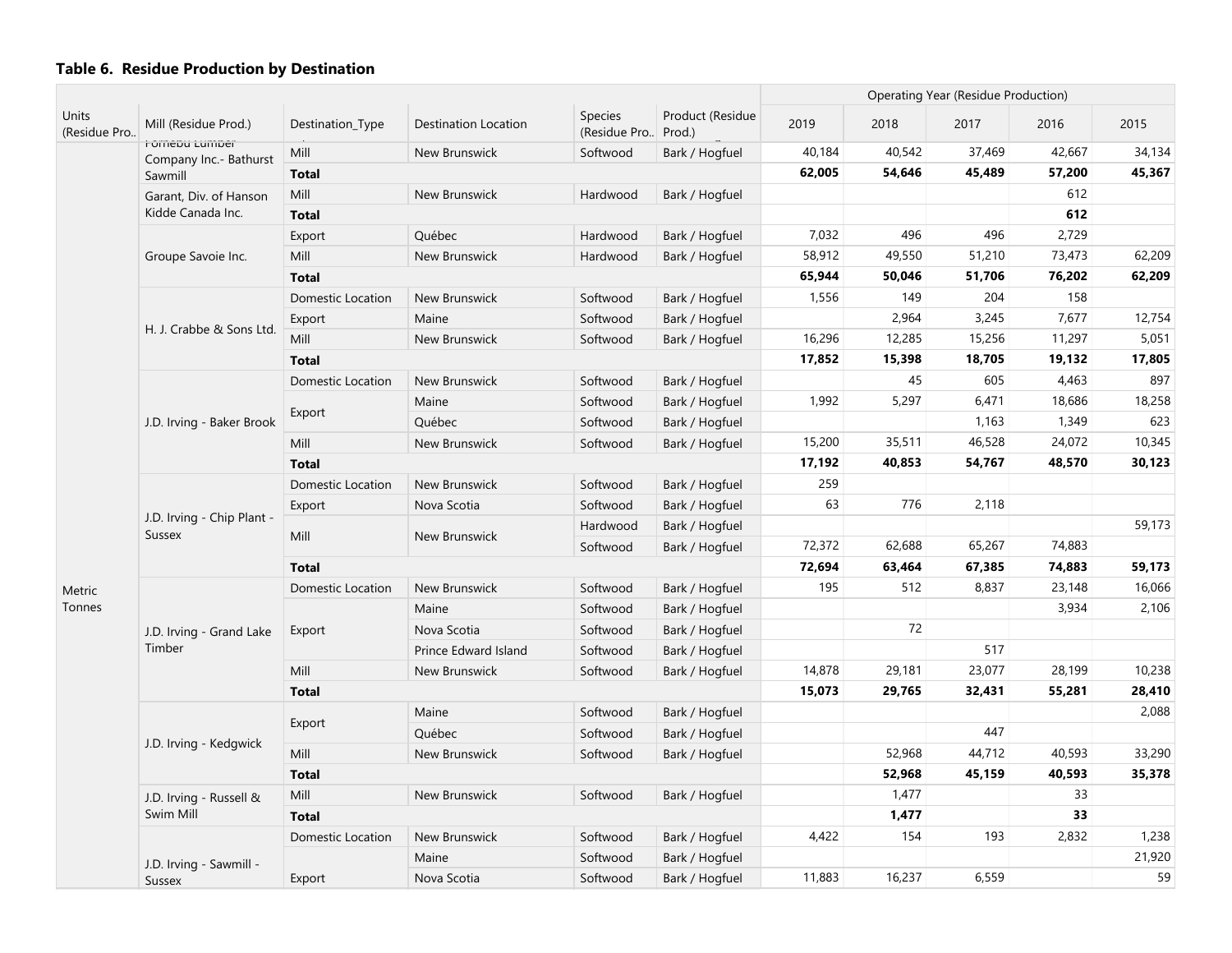|                              |                           |                          |                      | Operating Year (Residue Production) |                            |        |         |         |                |        |
|------------------------------|---------------------------|--------------------------|----------------------|-------------------------------------|----------------------------|--------|---------|---------|----------------|--------|
| <b>Units</b><br>(Residue Pro | Mill (Residue Prod.)      | Destination_Type         | Destination Location | Species<br>(Residue Pro             | Product (Residue<br>Prod.) | 2019   | 2018    | 2017    | 2016           | 2015   |
| Metric                       | J.D. Irving - Sawmill -   | Export                   | Prince Edward Island | Softwood                            | Bark / Hogfuel             |        |         | 739     |                |        |
| Tonnes                       | <b>Sussex</b>             | Mill                     | New Brunswick        | Softwood                            | Bark / Hogfuel             | 62,748 | 64,360  | 63,930  | 68,207         | 45,616 |
|                              |                           | <b>Total</b>             |                      |                                     |                            | 79,053 | 80,751  | 71,421  | 71,039         | 68,833 |
|                              |                           | <b>Domestic Location</b> | New Brunswick        | Softwood                            | Bark / Hogfuel             | 28,364 |         |         | 51             |        |
|                              |                           |                          | Maine                | Softwood                            | Bark / Hogfuel             |        | 11,138  | 49,133  | 96,980         | 31,072 |
|                              | J.D. Irving - St. Leonard | Export                   | Québec               | Softwood                            | Bark / Hogfuel             |        | 255     | 8,819   | 11,144         | 273    |
|                              |                           | Mill                     | New Brunswick        | Softwood                            | Bark / Hogfuel             | 56,293 | 85,337  | 51,215  | 29,539         | 47,344 |
|                              |                           | <b>Total</b>             |                      |                                     |                            | 84,657 | 96,730  | 109,167 | 137,714        | 78,689 |
|                              |                           | Mill                     | New Brunswick        | Hardwood                            | Bark / Hogfuel             | 6,165  |         |         |                |        |
|                              | J.D. Irving - Utopia Mill | <b>Total</b>             |                      |                                     |                            | 6,165  |         |         |                |        |
|                              |                           |                          | Maine                | Hardwood                            | Bark / Hogfuel             |        | 29      | 2,216   | 7,061          | 9,718  |
|                              | J.D. Irving - Veneer      | Export                   | Québec               | Hardwood                            | Bark / Hogfuel             | 1,162  | 72      | 67      |                |        |
|                              | Siding                    | Mill                     | New Brunswick        | Hardwood                            | Bark / Hogfuel             | 21,441 | 25,498  | 22,173  | 15,386         | 8,808  |
|                              |                           | <b>Total</b>             |                      |                                     |                            | 22,603 | 25,599  | 24,456  | 22,447         | 18,526 |
|                              |                           | Export                   | Maine                | Softwood                            | Bark / Hogfuel             |        |         |         |                | 417    |
|                              | John W. Jamer Ltd.        | Mill                     | New Brunswick        | Softwood                            | Bark / Hogfuel             |        | 669     |         |                | 57     |
|                              |                           | <b>Total</b>             |                      |                                     |                            |        | 669     |         |                | 474    |
|                              | Junction Lumber           | <b>Domestic Location</b> | New Brunswick        | Softwood                            | Bark / Hogfuel             | 4,642  | 7,920   |         |                | 1,275  |
|                              | Products Inc.             | <b>Total</b>             |                      |                                     |                            | 4,642  | 7,920   |         |                | 1,275  |
|                              |                           | Export                   | Maine                | Hardwood                            | Bark / Hogfuel             |        |         |         |                | 13     |
|                              | Lattes Waska Lath Inc.    | <b>Total</b>             |                      |                                     |                            |        |         |         |                | 13     |
|                              |                           | <b>Domestic Location</b> | New Brunswick        | Softwood                            | Bark / Hogfuel             | 80     | 167     |         | 193            | 316    |
|                              | Littles Lumber (Ashmore   | Export                   | Maine                | Softwood                            | Bark / Hogfuel             | 2,130  | 3,710   |         | 2,241          |        |
|                              | - Harvey)                 | Mill                     | New Brunswick        | Softwood                            | Bark / Hogfuel             | 806    | 678     |         | 791            |        |
|                              |                           | <b>Total</b>             |                      |                                     |                            | 3,016  | 4,555   |         | 3,225          | 316    |
|                              |                           | Domestic Location        | New Brunswick        | Softwood                            | Bark / Hogfuel             |        | 276,440 |         |                | 8,392  |
|                              | Maibec - Balmoral         | Export                   | Québec               | Softwood                            | Bark / Hogfuel             |        |         |         | 7,561          |        |
|                              |                           | <b>Total</b>             |                      |                                     |                            |        | 276,440 |         | 7,561          | 8,392  |
|                              |                           | Mill                     | New Brunswick        | Softwood                            | Bark / Hogfuel             | 1,522  | 2,696   | 2,470   | 1,710          | 1,170  |
|                              | Marwood Ltd. - Tracyville | Total                    |                      |                                     |                            | 1,522  | 2,696   | 2,470   | 1,710          | 1,170  |
|                              |                           | Domestic Location        | New Brunswick        | Softwood                            | Bark / Hogfuel             |        |         |         | $\overline{7}$ |        |
|                              | Miramichi Timber Frames   | <b>Total</b>             |                      |                                     |                            |        |         |         | $\bf 7$        |        |
|                              |                           |                          |                      | Hardwood                            | Bark / Hogfuel             |        | 150     |         |                |        |
|                              |                           | Domestic Location        | New Brunswick        | Softwood                            | Bark / Hogfuel             | 709    |         |         |                |        |
|                              | R.F. Sadler Ltd.          | Export                   | Maine                | Hardwood                            | Bark / Hogfuel             |        | 630     | 3,245   | 1,911          | 2,186  |
|                              |                           | Mill                     | New Brunswick        | Hardwood                            | Bark / Hogfuel             |        |         |         | 4,651          |        |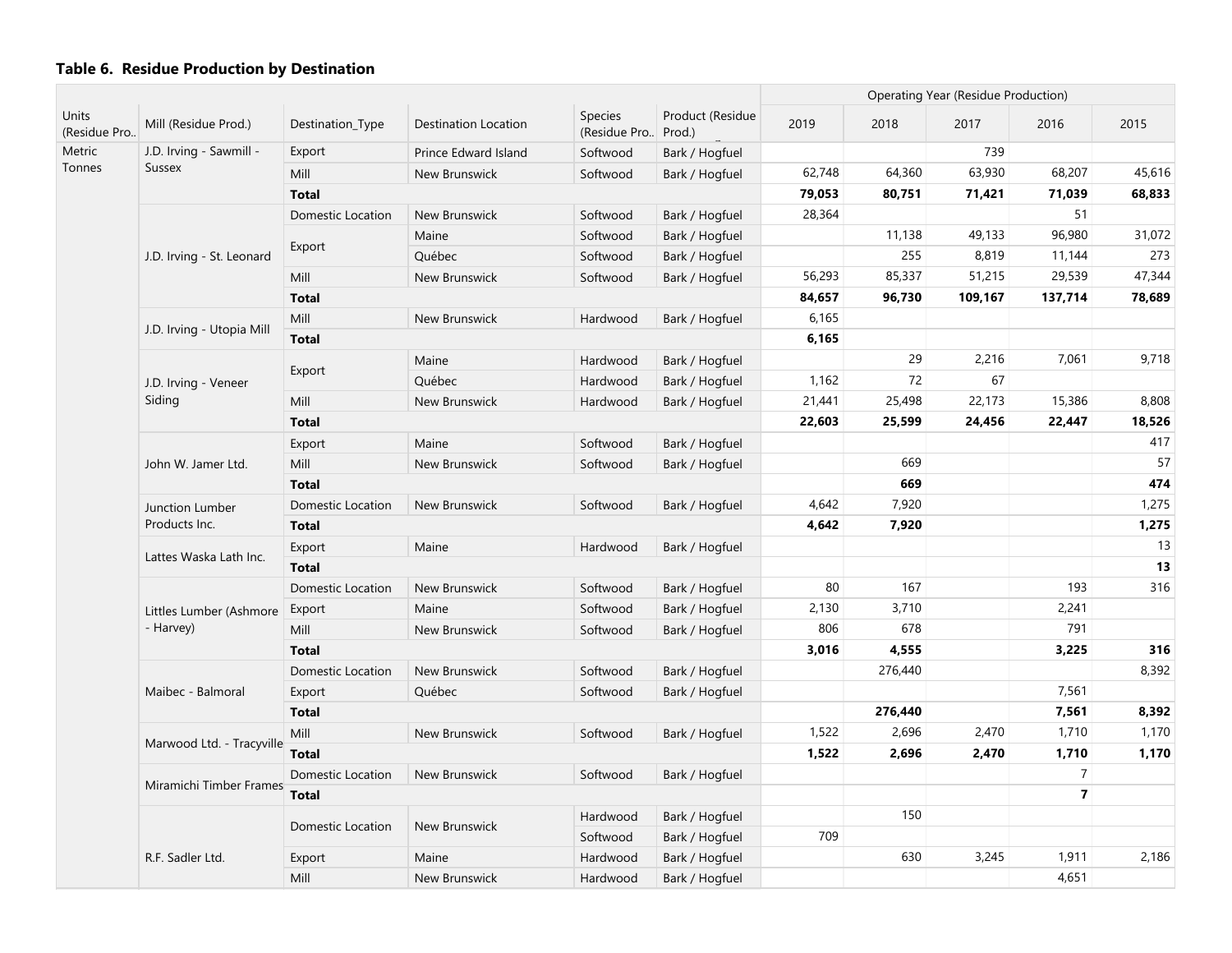|                       |                               |                   |                      |                                  |                  |         |           | Operating Year (Residue Production) |           |         |
|-----------------------|-------------------------------|-------------------|----------------------|----------------------------------|------------------|---------|-----------|-------------------------------------|-----------|---------|
| Units<br>(Residue Pro | Mill (Residue Prod.)          | Destination_Type  | Destination Location | Species<br>(Residue Pro., Prod.) | Product (Residue | 2019    | 2018      | 2017                                | 2016      | 2015    |
| Metric                | R.F. Sadler Ltd.              | <b>Total</b>      |                      |                                  |                  | 709     | 780       | 3,245                               | 6,562     | 2,186   |
| Tonnes                |                               | Domestic Location | New Brunswick        | Softwood                         | Bark / Hogfuel   |         |           |                                     | 30,000    |         |
|                       | SBC Cedar Inc.                | Export            | Québec               | Softwood                         | Bark / Hogfuel   |         |           |                                     | 85,000    |         |
|                       |                               | <b>Total</b>      |                      |                                  |                  |         |           |                                     | 115,000   |         |
|                       | Twin Rivers Paper             | Domestic Location | New Brunswick        | Softwood                         | Bark / Hogfuel   |         |           | 52,778                              | 42,171    |         |
|                       | Company Inc. - Plaster        | Mill              | New Brunswick        | Softwood                         | Bark / Hogfuel   | 64,802  | 48,705    |                                     |           | 68,490  |
|                       | Rock Mill                     | Total             |                      |                                  |                  |         | 48,705    | 52,778                              | 42,171    | 68,490  |
|                       |                               | Domestic Location | New Brunswick        | Hardwood                         | Bark / Hogfuel   |         |           | 1,085                               | 1,365     |         |
|                       | William F. Tompkins &<br>Sons | Export            | Maine                | Hardwood                         | Bark / Hogfuel   |         |           |                                     | 2,176     | 1,686   |
|                       |                               | <b>Total</b>      |                      |                                  |                  |         |           | 1,085                               | 3,541     | 1,686   |
|                       | <b>Total</b>                  |                   |                      |                                  |                  | 959,472 | 1,040,503 | 1,030,350                           | 1,239,706 | 971,368 |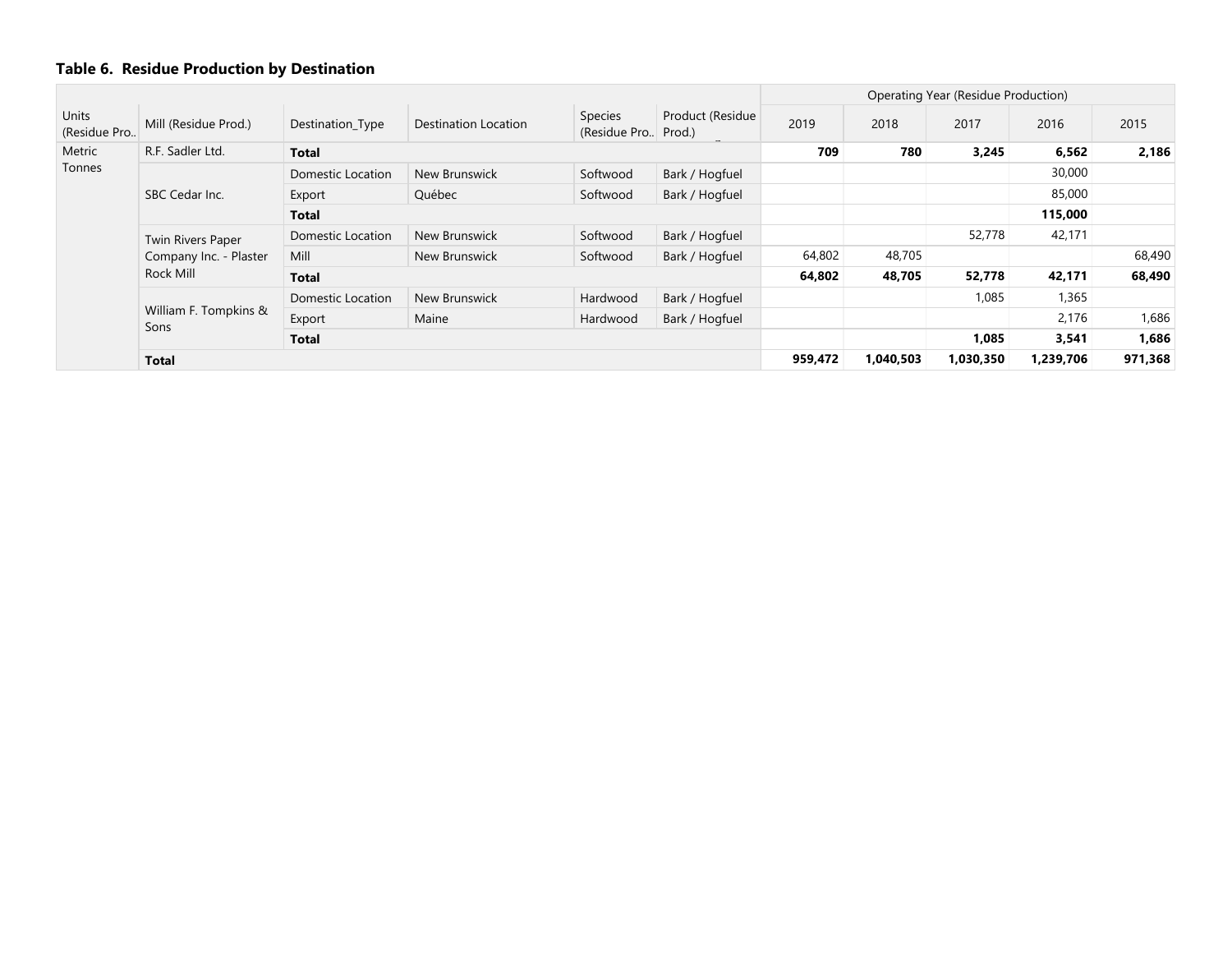|                     |                                                  |                                      |                                     |                  | Operating Year (Residue Delivery) |         |         |         |         |
|---------------------|--------------------------------------------------|--------------------------------------|-------------------------------------|------------------|-----------------------------------|---------|---------|---------|---------|
|                     | Units (ResDel) Mill (Residue Delivery)           | Overall Source<br>(Residue Delivery) | Species<br>Group (Resid., Delivery) | Product (Residue | 2019                              | 2018    | 2017    | 2016    | 2015    |
|                     |                                                  |                                      |                                     | Sawdust          |                                   |         | 319     |         |         |
|                     |                                                  |                                      | Hardwood                            | Sawmill Chips    | 271,451                           | 142,772 | 58,388  | 85,135  | 59,267  |
|                     | AV Cell Inc.                                     | Mill                                 |                                     | Shavings         |                                   |         |         | 1,418   |         |
|                     |                                                  |                                      | Softwood                            | Sawmill Chips    | 20,379                            | 220,467 | 308,021 | 267,802 | 230,190 |
|                     |                                                  | <b>Total</b>                         |                                     |                  | 291,830                           | 363,239 | 366,728 | 354,355 | 289,457 |
|                     |                                                  | Crown Land                           | Hardwood                            | Pulpwood Chips   |                                   |         |         |         | 37,524  |
|                     | AV Nackawic Inc.                                 | Mill                                 | Hardwood                            | Sawmill Chips    | 35,244                            | 56,261  | 65,816  | 53,593  | 37,025  |
|                     |                                                  | <b>Total</b>                         |                                     |                  | 35,244                            | 56,261  | 65,816  | 53,593  | 74,549  |
|                     |                                                  | Domestic Location                    | Softwood                            | Shavings         |                                   | 1,094   | 1,145   |         |         |
|                     |                                                  |                                      |                                     | Pulpwood Chips   |                                   |         |         |         | 4,992   |
|                     |                                                  |                                      |                                     | Sawdust          | 8,823                             | 9,764   |         |         |         |
|                     |                                                  |                                      | Hardwood                            | Sawmill Chips    | 1,580                             | 10,072  | 474     | 1,147   |         |
|                     | Flakeboard - St. Stephen                         | Mill                                 |                                     | Shavings         | 3,296                             |         | 10,163  | 7,239   |         |
|                     |                                                  |                                      |                                     | Pulpwood Chips   |                                   |         |         |         | 4,569   |
|                     |                                                  |                                      | Softwood                            | Sawdust          | 16,872                            | 34,578  | 32,086  | 34,514  | 33,508  |
|                     |                                                  |                                      |                                     | Shavings         | 62,575                            | 153,357 | 113,179 | 129,782 | 135,808 |
|                     |                                                  | <b>Total</b>                         |                                     |                  | 93,146                            | 208,865 | 157,047 | 172,682 | 178,877 |
|                     |                                                  | Mill                                 | Softwood                            | Sawdust          |                                   |         |         | 8,409   |         |
|                     | Fornebu Lumber Company<br>Inc.- Bathurst Sawmill |                                      |                                     | Shavings         |                                   |         |         | 7,998   | 12,126  |
|                     |                                                  | <b>Total</b>                         |                                     |                  |                                   |         |         | 16,407  | 12,126  |
|                     |                                                  |                                      | Hardwood                            | Sawdust          |                                   |         | 1,598   | 1,606   |         |
|                     |                                                  | Mill                                 |                                     | Shavings         |                                   |         | 376     |         |         |
|                     | Groupe Savoie Inc.                               |                                      | Softwood                            | Sawdust          | 43,085                            | 45,281  | 45,281  | 49,090  | 52,227  |
|                     |                                                  |                                      |                                     | Shavings         | 851                               | 9,996   | 8,059   |         |         |
|                     |                                                  | <b>Total</b>                         |                                     |                  | 43,936                            | 55,277  | 55,314  | 50,696  | 52,227  |
|                     |                                                  |                                      |                                     | Sawdust          |                                   | 84      |         |         | 22,768  |
|                     | H. J. Crabbe & Sons Ltd.                         | Mill                                 | Softwood                            | Sawmill Chips    |                                   |         |         |         | 18,085  |
| <b>Cubic Metres</b> |                                                  |                                      |                                     | Shavings         |                                   |         | 152     |         | 2,817   |
|                     |                                                  | <b>Total</b>                         |                                     |                  |                                   | 84      | 152     |         | 43,670  |
|                     |                                                  | Domestic Location                    | Softwood                            | Pulpwood Chips   |                                   |         |         | 370     |         |
|                     | J.D. Irving - IP&P                               | Mill                                 | Hardwood                            | Pulpwood Chips   | 15,268                            | 21,311  | 62,305  | 47,810  | 22,009  |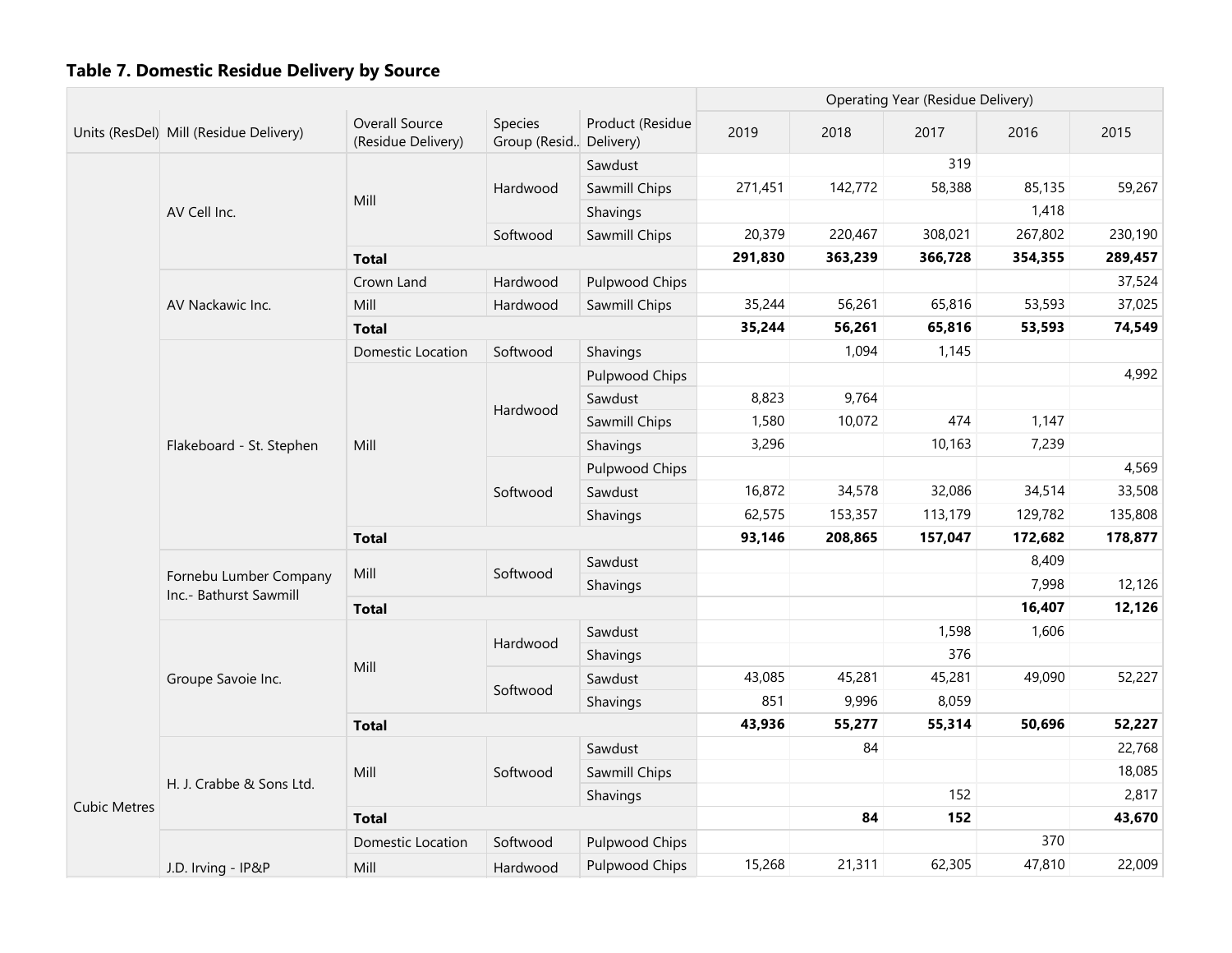|                     |                                                     |                                      |                                   |                       |           |           | Operating Year (Residue Delivery) |           |           |
|---------------------|-----------------------------------------------------|--------------------------------------|-----------------------------------|-----------------------|-----------|-----------|-----------------------------------|-----------|-----------|
|                     | Units (ResDel) Mill (Residue Delivery)              | Overall Source<br>(Residue Delivery) | Species<br>Group (Resid Delivery) | Product (Residue      | 2019      | 2018      | 2017                              | 2016      | 2015      |
| <b>Cubic Metres</b> |                                                     |                                      | Hardwood                          | Sawdust               |           |           | 5,100                             |           |           |
|                     |                                                     |                                      |                                   | Sawmill Chips         | 18,755    |           | 2,327                             | 669       | 4,669     |
|                     | J.D. Irving - IP&P                                  | Mill                                 |                                   | Pulpwood Chips        | 499,934   | 411,370   | 386,838                           | 402,600   | 364,449   |
|                     |                                                     |                                      | Softwood                          | Sawdust               |           |           | 187,874                           |           |           |
|                     |                                                     |                                      |                                   | Sawmill Chips         | 338,645   | 261,156   | 239,206                           | 331,223   | 290,949   |
|                     |                                                     | <b>Total</b>                         |                                   |                       | 872,602   | 693,837   | 883,650                           | 782,672   | 682,076   |
|                     |                                                     |                                      |                                   | Pulpwood Chips        |           |           | 43                                | 40        | 7,584     |
|                     | J.D. Irving - Irving Paper                          | Mill                                 | Softwood                          | Sawmill Chips         | 747,250   | 656,487   | 661,957                           | 602,277   | 519,388   |
|                     |                                                     | <b>Total</b>                         |                                   |                       | 747,250   | 656,487   | 662,000                           | 602,317   | 526,972   |
|                     |                                                     |                                      |                                   | Pulpwood Chips        |           | 20,168    | 4,832                             | 41        | 6,740     |
|                     | J.D. Irving - Utopia Mill                           | Mill                                 | Hardwood                          | Sawmill Chips         |           | 392       |                                   | 612       |           |
|                     |                                                     | <b>Total</b>                         |                                   |                       |           | 20,560    | 4,832                             | 653       | 6,740     |
|                     |                                                     |                                      |                                   | Sawdust               |           |           |                                   |           | 21,105    |
|                     | Marwood Ltd. - Tracyville                           | Mill                                 | Softwood                          | Shavings              |           |           |                                   |           | 1,069     |
|                     |                                                     | <b>Total</b>                         |                                   |                       |           |           |                                   |           | 22,174    |
|                     |                                                     |                                      | Hardwood                          | Pulpwood Chips        |           |           |                                   |           | 2,733     |
|                     |                                                     | Mill                                 |                                   | Sawdust               | 122,577   | 123,751   | 3,706                             |           | 7,652     |
|                     | Shaw Resources                                      |                                      | Softwood                          | Shavings              |           |           | 94,910                            | 88,051    | 60,805    |
|                     |                                                     | <b>Total</b>                         |                                   |                       | 122,577   | 123,751   | 98,616                            | 88,051    | 71,190    |
|                     |                                                     |                                      |                                   | Pulpwood Chips        |           | 72,791    | 42,137                            | 53,531    | 154,008   |
|                     | Twin Rivers Paper Company<br>Inc. - Edmundston Mill | Mill                                 | Softwood                          | Sawmill Chips         | 558,261   | 647,283   | 781,548                           | 758,667   | 763,964   |
|                     |                                                     | <b>Total</b>                         |                                   |                       | 558,261   | 720,074   | 823,685                           | 812,198   | 917,972   |
|                     |                                                     | Domestic Location                    | Hardwood                          | Sawdust               |           | 120       |                                   |           |           |
|                     | William F. Tompkins & Sons                          | <b>Total</b>                         |                                   |                       |           | 120       |                                   |           |           |
|                     | <b>Total</b>                                        |                                      |                                   |                       | 2,764,846 | 2,898,555 | 3,117,840                         | 2,933,624 | 2,878,030 |
|                     |                                                     |                                      | Hardwood                          | Bark / Hogfuel        |           | 6,017     | 36,934                            | 29,006    | 22,669    |
|                     | AV Cell Inc.                                        | Mill                                 | Softwood                          | Bark / Hogfuel        | 2,975     | 5,888     | 3,987                             | 55        | 722       |
|                     |                                                     | <b>Total</b>                         |                                   |                       | 2,975     | 11,905    | 40,921                            | 29,061    | 23,391    |
|                     |                                                     | Crown Land                           | Hardwood                          | <b>Forest Biomass</b> |           |           |                                   |           | 124       |
| Metric              |                                                     |                                      | Hardwood                          | Bark / Hogfuel        | 16,381    | 8,701     |                                   |           | 8,293     |
| Tonnes              | AV Nackawic Inc.                                    | Mill                                 | Softwood                          | Bark / Hogfuel        | 9,496     | 9,483     |                                   |           | 7,547     |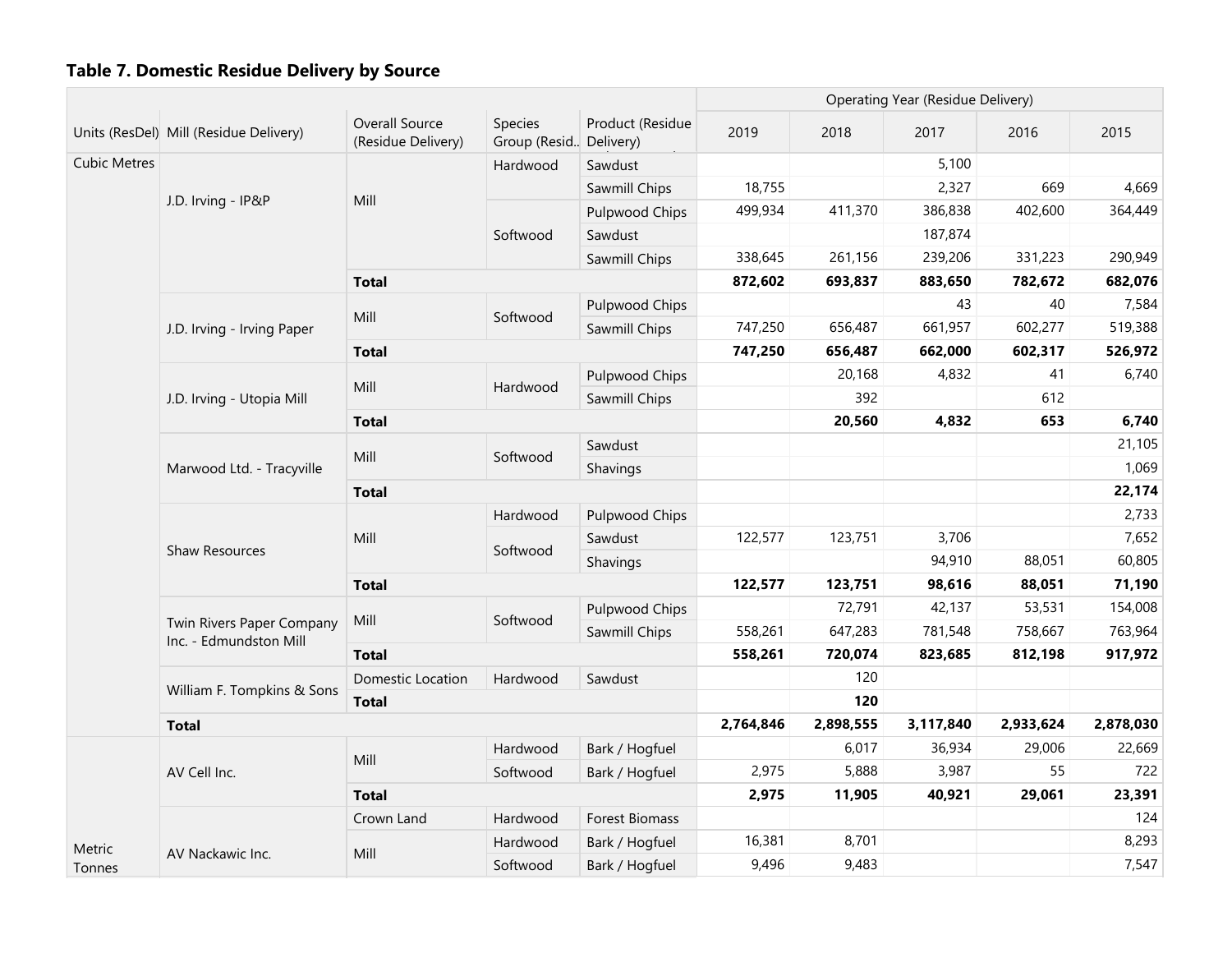|        |                                        |                                      |                                   |                       | Operating Year (Residue Delivery) |         |        |         |         |
|--------|----------------------------------------|--------------------------------------|-----------------------------------|-----------------------|-----------------------------------|---------|--------|---------|---------|
|        | Units (ResDel) Mill (Residue Delivery) | Overall Source<br>(Residue Delivery) | Species<br>Group (Resid Delivery) | Product (Residue      | 2019                              | 2018    | 2017   | 2016    | 2015    |
|        | AV Nackawic Inc.                       | <b>Total</b>                         |                                   |                       | 25,877                            | 18,184  |        |         | 15,964  |
|        | Fornebu Lumber Company                 | Mill                                 | Softwood                          | Bark / Hogfuel        |                                   |         |        |         | 9,300   |
|        | Inc.- Bathurst Sawmill                 | <b>Total</b>                         |                                   |                       |                                   |         |        |         | 9,300   |
|        |                                        | Crown Land                           | Hardwood                          | <b>Forest Biomass</b> | 26,388                            | 8,898   | 15,740 | 24,480  | 41,303  |
|        |                                        | <b>Industrial Freehold</b>           | Hardwood                          | Forest Biomass        | 36,263                            | 8,219   | 1,556  | 3,696   | 3,360   |
|        | Groupe Savoie Inc.                     | Marketing Board                      | Hardwood                          | Forest Biomass        |                                   | 95      | 95     |         | 2,016   |
|        |                                        |                                      | Softwood                          | Forest Biomass        |                                   |         |        | 2,016   |         |
|        |                                        | Mill                                 | Softwood                          | Forest Biomass        |                                   | 108     | 108    | 858     |         |
|        |                                        | <b>Total</b>                         |                                   |                       | 62,651                            | 17,320  | 17,499 | 31,050  | 46,679  |
|        | H. J. Crabbe & Sons Ltd.               | Mill                                 | Softwood                          | Bark / Hogfuel        |                                   |         |        |         | 5,051   |
|        |                                        | <b>Total</b>                         |                                   |                       |                                   |         |        |         | 5,051   |
|        |                                        | Domestic Location                    | Softwood                          | Bark / Hogfuel        |                                   |         |        | 514     | 8,276   |
|        | J.D. Irving - IP&P                     | Mill                                 | Softwood                          | Bark / Hogfuel        | 218,345                           | 197,348 |        | 207,458 | 138,335 |
|        |                                        | <b>Total</b>                         |                                   |                       | 218,345                           | 197,348 |        | 207,972 | 146,611 |
| Metric |                                        | Mill                                 | Hardwood                          | Bark / Hogfuel        |                                   |         | 389    |         | 78      |
| Tonnes | J.D. Irving - Utopia Mill              |                                      | Softwood                          | Bark / Hogfuel        |                                   | 13,543  | 16,895 |         |         |
|        |                                        | <b>Total</b>                         |                                   |                       |                                   | 13,543  | 17,284 |         | 78      |
|        | Marwood Ltd. - Tracyville              | Mill                                 | Softwood                          | Bark / Hogfuel        |                                   |         |        |         | 1,170   |
|        |                                        | <b>Total</b>                         |                                   |                       |                                   |         |        |         | 1,170   |
|        |                                        | <b>Industrial Freehold</b>           | Hardwood                          | <b>Forest Biomass</b> |                                   |         | 40,151 |         | 40,642  |
|        | Shaw Resources                         | Mill                                 | Hardwood                          | Bark / Hogfuel        |                                   |         |        |         | 5,822   |
|        |                                        |                                      | Softwood                          | Bark / Hogfuel        |                                   |         |        | 685     | 10,708  |
|        |                                        | <b>Total</b>                         |                                   |                       |                                   |         | 40,151 | 685     | 57,172  |
|        |                                        | Crown Land                           | Hardwood                          | <b>Forest Biomass</b> |                                   |         | 7,563  | 5,105   | 12,030  |
|        |                                        |                                      | Softwood                          | Forest Biomass        | 9,926                             |         |        | 511     | 42,685  |
|        |                                        |                                      | Hardwood                          | Forest Biomass        |                                   |         | 1,012  |         |         |
|        |                                        | Domestic Location                    | Softwood                          | Bark / Hogfuel        | 320                               |         |        | 6,019   | 44      |
|        |                                        |                                      |                                   | Forest Biomass        | 734                               |         |        |         | 9,404   |
|        | Twin Rivers Paper Company              | <b>Industrial Freehold</b>           | Hardwood                          | <b>Forest Biomass</b> | 15,265                            |         | 11,512 | 4,661   | 9,293   |
|        | Inc. - Edmundston Mill                 |                                      | Softwood                          | Forest Biomass        |                                   |         | 47,570 | 59,121  | 26,158  |
|        |                                        | Marketing Board                      | Softwood                          | Bark / Hogfuel        | 9,423                             |         |        |         |         |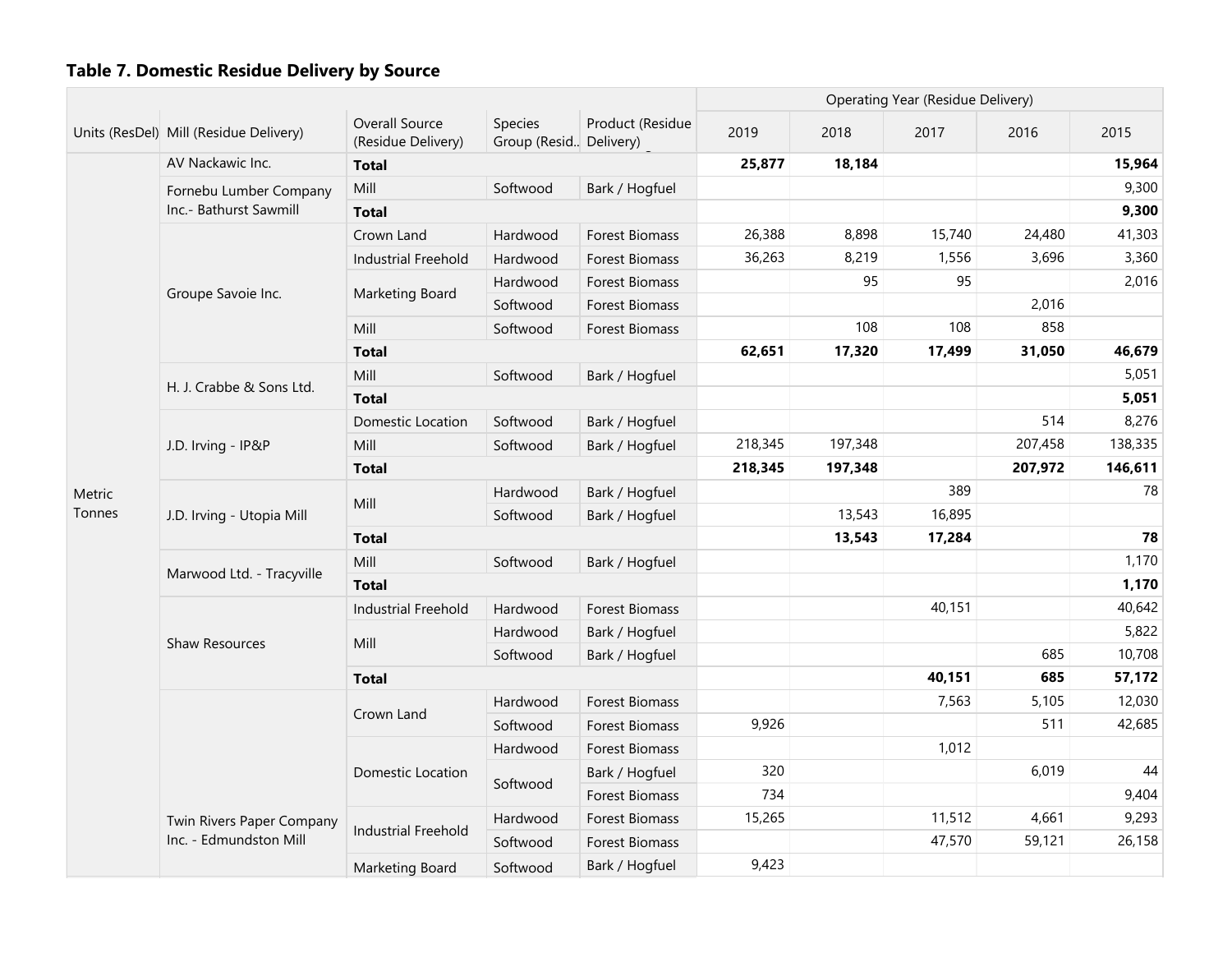|                                  |                                        |                                      |                                            |                  |         |         | Operating Year (Residue Delivery) |         |         |
|----------------------------------|----------------------------------------|--------------------------------------|--------------------------------------------|------------------|---------|---------|-----------------------------------|---------|---------|
|                                  | Units (ResDel) Mill (Residue Delivery) | Overall Source<br>(Residue Delivery) | <b>Species</b><br>Group (Resid., Delivery) | Product (Residue | 2019    | 2018    | 2017                              | 2016    | 2015    |
| Metric                           | Twin Rivers Paper Company              | Marketing Board                      | Softwood                                   | Forest Biomass   | 20,336  |         | 38,087                            | 35,025  | 14,385  |
| Inc. - Edmundston Mill<br>Tonnes |                                        |                                      | Hardwood                                   | Bark / Hogfuel   | 75,836  | 70,472  | 52,041                            | 56,277  | 46,079  |
|                                  |                                        | Mill                                 | Softwood                                   | Bark / Hogfuel   | 251,140 | 351,321 | 325,819                           | 283,021 | 326,253 |
|                                  |                                        | <b>Total</b>                         |                                            |                  | 382,980 | 421,793 | 483,604                           | 449,740 | 486,331 |
|                                  | <b>Total</b>                           |                                      |                                            |                  | 692,828 | 680,093 | 599,459                           | 718,508 | 791,747 |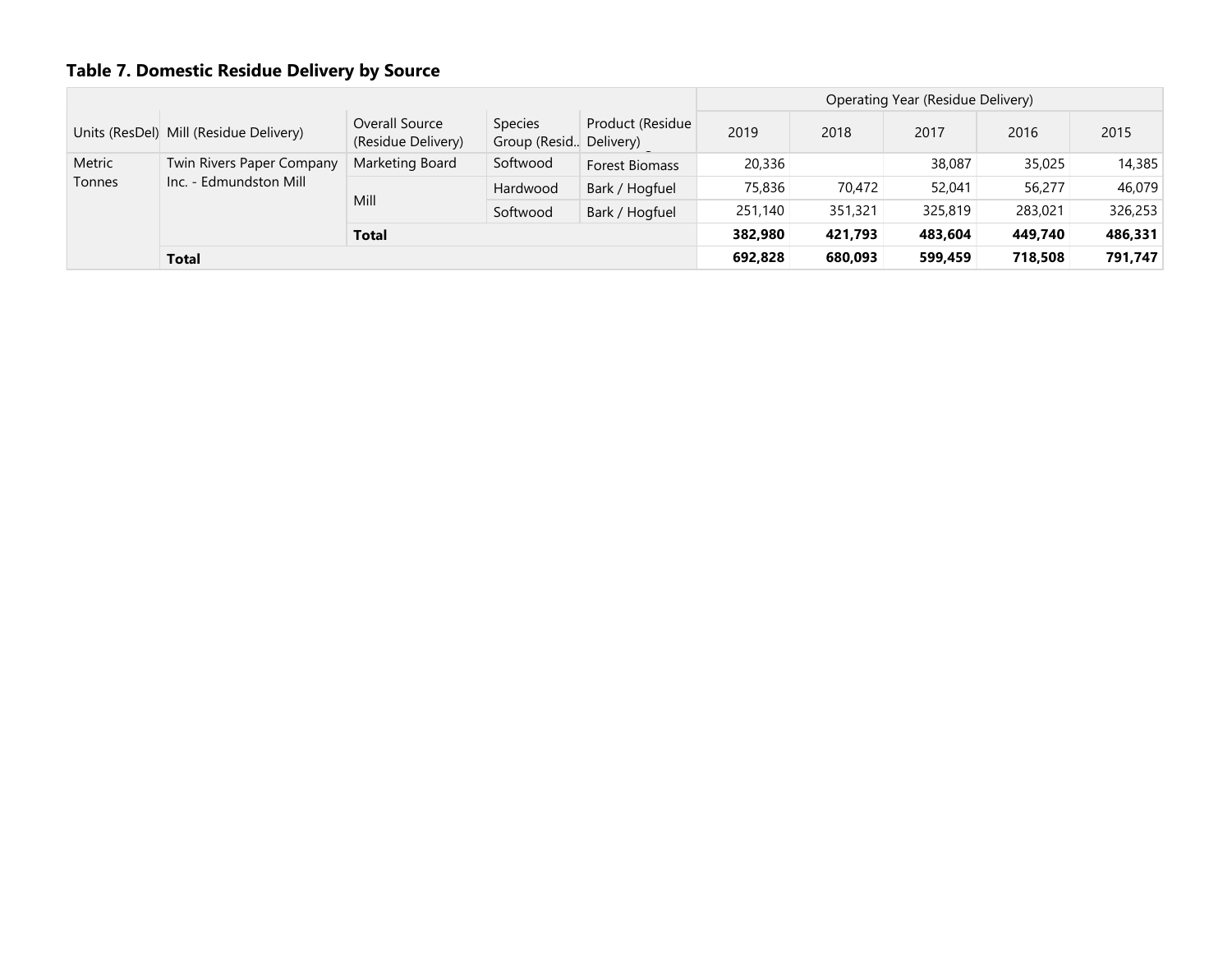|                   |                    |                        |                             |         |         | <b>Operating Year</b> |         |         |
|-------------------|--------------------|------------------------|-----------------------------|---------|---------|-----------------------|---------|---------|
| Overall<br>Source | Species<br>(group) | Product                | Wood Source (grp)           | 2019    | 2018    | 2017                  | 2016    | 2015    |
|                   |                    | <b>Full Tree Chips</b> | Maine                       | 77,635  | 86,378  | 95,834                | 76,309  | 82,172  |
|                   |                    |                        | Nova Scotia                 | 49,139  | 34,311  | 61,985                | 69,315  | 42,876  |
|                   |                    |                        | Maine                       | 68,400  | 74,562  | 103,718               | 103,709 | 96,230  |
|                   |                    | Logs                   | Nova Scotia                 | 621     | 143     |                       | 29      |         |
|                   | Hardwood           |                        | Quebec                      | 27,107  | 34,392  | 31,404                | 18,361  | 27,075  |
|                   |                    |                        | Maine                       | 810     |         |                       | 15,236  | 3,499   |
|                   |                    | Pulpwood               | Nova Scotia                 | 5,388   | 20,057  | 11,269                | 19,336  | 5,959   |
|                   |                    |                        | Prince Edward Island        | 18,597  | 22      | 12,899                | 13,195  | 8,184   |
|                   |                    |                        | Quebec                      | 1,049   | 3,108   | 2,622                 | 27,260  | 7,343   |
|                   |                    | <b>Total</b>           |                             | 248,746 | 252,973 | 319,731               | 342,750 | 273,338 |
|                   |                    |                        | Maine                       | 29,429  | 97,061  | 100,218               | 78,633  | 42,191  |
|                   |                    | Full Tree Chips        | Prince Edward Island        |         |         |                       |         | 1,015   |
|                   |                    |                        | Quebec                      |         | 29,073  | 106,672               |         |         |
|                   |                    | Lathwood               | Maine                       |         |         |                       |         | 29      |
|                   |                    |                        | Maine                       | 187,996 | 209,816 | 169,147               | 167,294 | 182,103 |
|                   |                    |                        | Nova Scotia                 | 182     | 386     | 1,288                 | 1,307   | 1,907   |
| Import            |                    | Logs                   | <b>Prince Edward Island</b> | 3,853   | 128     | 4,018                 | 1,175   | 114     |
|                   |                    |                        | Quebec                      | 17,214  | 16,800  | 9,946                 | 10,593  | 13,585  |
|                   |                    |                        | Connecticut                 | 868     | 319     | 110                   | 978     | 1,230   |
|                   |                    | Poles                  | Maine                       | 606     | 200     | 80                    |         | 1,000   |
|                   | Softwood           |                        | New York                    |         |         | 116                   | 2,158   | 4,920   |
|                   |                    |                        | Maine                       |         | 2,787   |                       |         | 88      |
|                   |                    | Pulpwood               | Nova Scotia                 |         | 44      | 217                   | 35      | 15      |
|                   |                    |                        | Quebec                      | 9,656   |         |                       | 69,141  |         |
|                   |                    | Roundwood Biomass      | Quebec                      |         | 4,170   | 2,156                 | 997     |         |
|                   |                    |                        | Maine                       | 14,584  | 17,365  | 13,853                | 11,611  | 36,036  |
|                   |                    | Shinglewood            | Quebec                      | 190     | 1,498   | 5,774                 | 1,494   |         |
|                   |                    |                        | Maine                       | 76,636  | 60,365  | 49,231                | 53,053  | 45,798  |
|                   |                    | Studwood               | Nova Scotia                 |         | 3,521   | 252                   | 147     |         |
|                   |                    |                        | Prince Edward Island        |         | 1,901   | 197                   |         |         |
|                   |                    |                        | Quebec                      | 124,808 | 121,793 | 87,133                | 151,457 | 150,817 |
|                   |                    | <b>Total</b>           |                             | 466,022 | 567,227 | 550,408               | 550,073 | 480,848 |

## Table 8. Roundwood Imports by Wood Source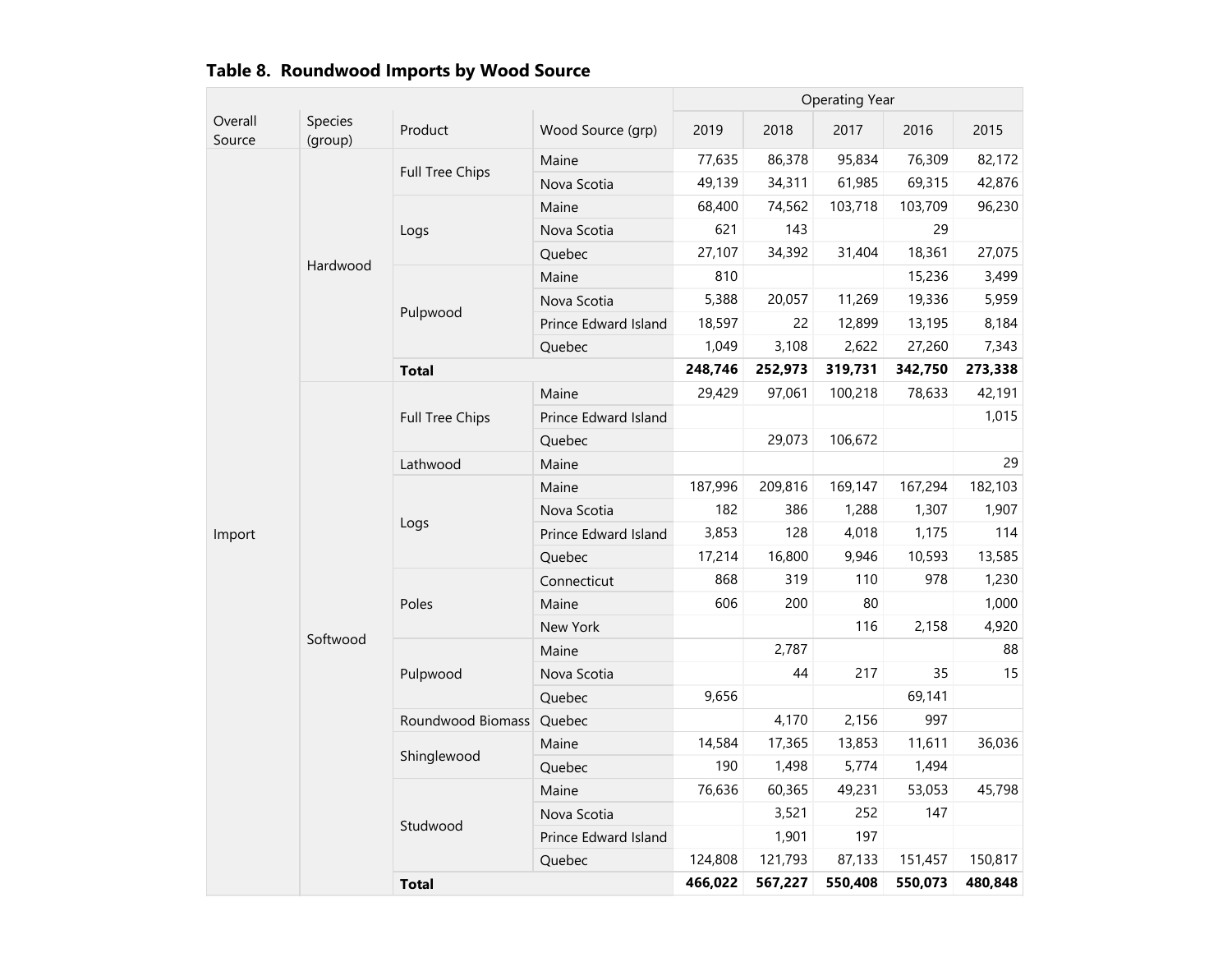|                   |                           |         |                   |         |         | Operating Year |         |         |
|-------------------|---------------------------|---------|-------------------|---------|---------|----------------|---------|---------|
| Overall<br>Source | <b>Species</b><br>(group) | Product | Wood Source (grp) | 2019    | 2018    | 2017           | 2016    | 2015    |
| Import            | <b>Total</b>              |         |                   | 714.768 | 820.200 | 870.139        | 892.823 | 754.186 |

## Table 8. Roundwood Imports by Wood Source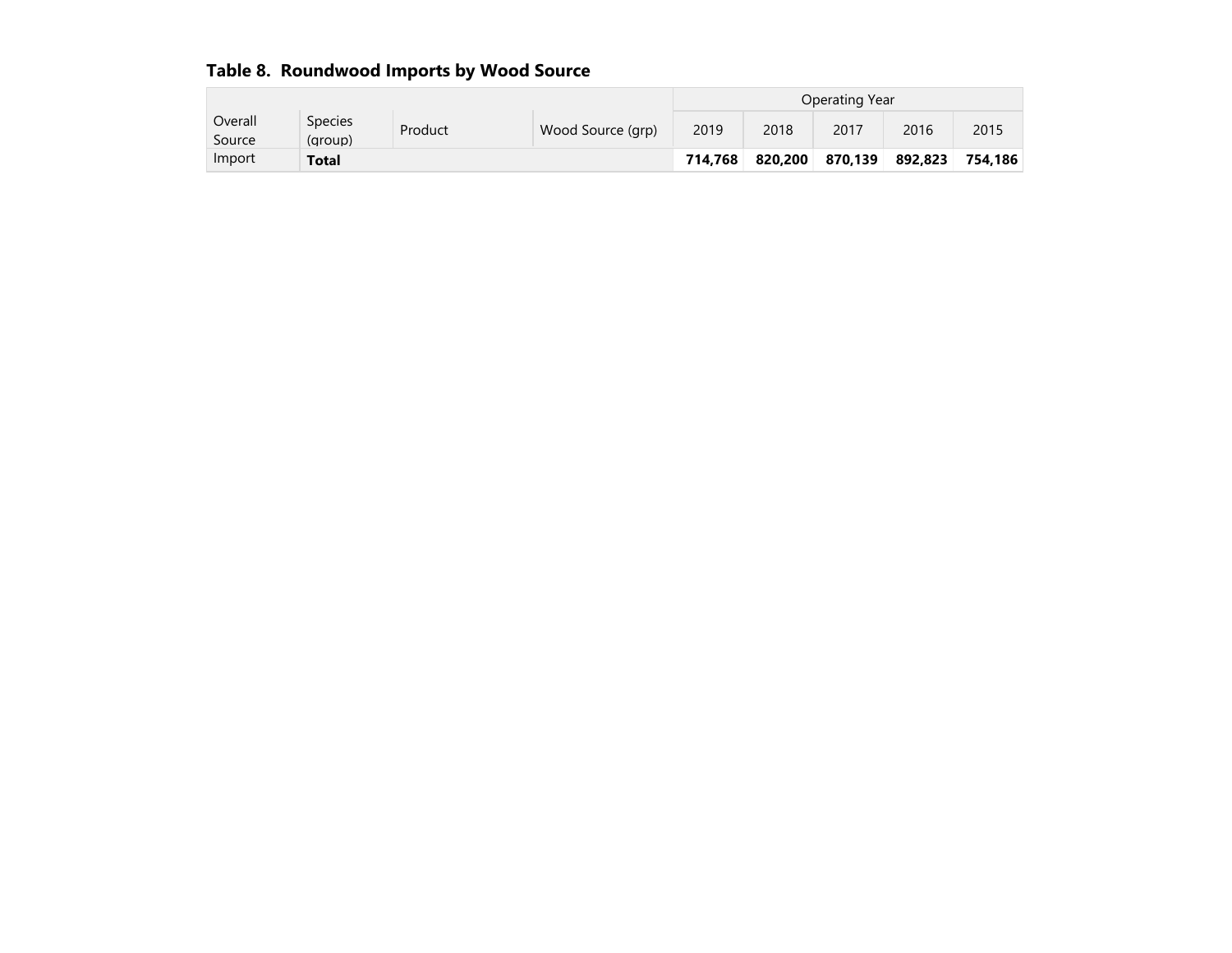| <b>Table 9. Residue Imports by Source</b> |  |  |
|-------------------------------------------|--|--|
|                                           |  |  |

|                     |                                     |                       |                  |         |         | Operating Year (Residue Delivery) |         |         |
|---------------------|-------------------------------------|-----------------------|------------------|---------|---------|-----------------------------------|---------|---------|
| Units (ResDel)      | Species<br>Group (Resid., Delivery) | Product (Residue      | Import<br>Source | 2019    | 2018    | 2017                              | 2016    | 2015    |
|                     |                                     | <b>Pulpwood Chips</b> | Maine            |         |         |                                   |         | 1,400   |
|                     |                                     | Sawdust               | Quebec           |         |         |                                   |         | 345     |
|                     | Hardwood                            | Sawmill Chips         | Maine            | 34,710  |         | 15,014                            |         | 95,975  |
|                     |                                     |                       | Quebec           | 825     | 2,644   |                                   |         | 19,503  |
|                     |                                     | Shavings              | Quebec           |         |         |                                   |         | 894     |
|                     |                                     | <b>Total</b>          |                  | 35,535  | 2,644   | 15,014                            |         | 118,117 |
|                     |                                     | Pulpwood Chips        | Quebec           | 8,800   |         |                                   |         |         |
|                     |                                     | Sawdust               | Maine            | 338     | 3,261   | 1,901                             | 3,189   | 1,901   |
|                     | Softwood                            |                       | Quebec           | 37,834  | 23,013  | 5,007                             | 7,358   | 5,465   |
| <b>Cubic Metres</b> |                                     | Sawmill Chips         | Maine            | 221,415 | 328,855 | 308,770                           | 280,528 | 275,263 |
|                     |                                     |                       | Nova Scotia      | 40,978  |         |                                   |         |         |
|                     |                                     |                       | PEI              |         |         | 260                               | 1,218   | 943     |
|                     |                                     |                       | Quebec           | 579,227 | 523,773 | 524,581                           | 519,885 | 441,692 |
|                     |                                     | Shavings              | Maine            | 14,139  | 28,953  | 28,124                            | 25,075  | 17,776  |
|                     |                                     |                       | Nova Scotia      | 4,443   | 5,808   | 7,993                             | 1,785   | 62      |
|                     |                                     |                       | Quebec           | 2,104   |         |                                   | 4,192   | 20,584  |
|                     |                                     | <b>Total</b>          | 909,278          | 913,663 | 876,636 | 843,230                           | 763,686 |         |
|                     | <b>Total</b>                        |                       |                  | 944,813 | 916,307 | 891,650                           | 843,230 | 881,803 |
|                     |                                     | Bark / Hogfuel        | Maine            | 19,300  |         | 1,160                             |         | 2,208   |
|                     | Hardwood                            |                       | Quebec           | 84,632  | 84,190  | 25,185                            | 27,576  | 10,302  |
|                     |                                     | <b>Forest Biomass</b> | Maine            | 82,446  |         | 49,652                            | 69,122  |         |
|                     |                                     | <b>Total</b>          |                  | 186,378 | 84,190  | 75,997                            | 96,698  | 12,510  |
| Metric<br>Tonnes    |                                     | Bark / Hogfuel        | Maine            | 45,178  | 44,680  | 43,393                            | 48,654  | 22,620  |
|                     | Softwood                            |                       | Quebec           | 498,871 | 277,208 | 180,895                           | 185,381 | 232,596 |
|                     |                                     | Forest Biomass        | Maine            |         |         |                                   |         | 906     |
|                     |                                     | <b>Total</b>          |                  | 544,049 | 321,888 | 224,288                           | 234,035 | 256,122 |
|                     | <b>Total</b>                        | 730,427               | 406,078          | 300,285 | 330,733 | 268,632                           |         |         |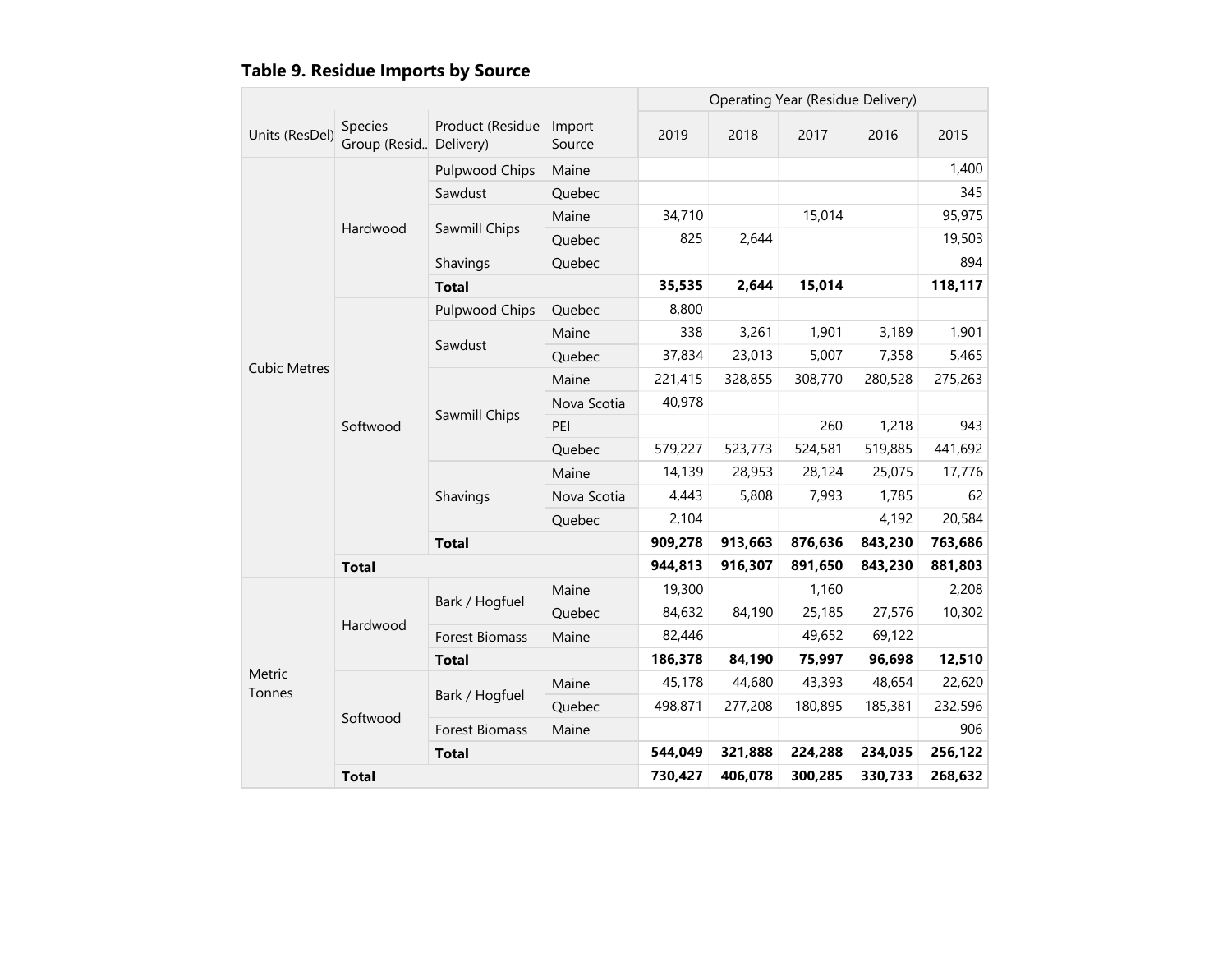|                   |                             |                        |                           |        |                  | <b>Operating Year</b> |        |        |
|-------------------|-----------------------------|------------------------|---------------------------|--------|------------------|-----------------------|--------|--------|
| Overall<br>Source | Species                     | Product                | <b>Export Destination</b> | 2019   | 2018             | 2017                  | 2016   | 2015   |
| White)            |                             | Full Tree Chips        | Quebec                    |        |                  |                       |        | 9,248  |
|                   |                             |                        | Europe                    |        | 15,477           |                       |        |        |
|                   | Birch (Yellow and           | Pulpwood               | Maine                     |        |                  | 4,194                 |        |        |
|                   |                             |                        | Quebec                    |        |                  | 16,933                |        | 175    |
|                   |                             | <b>Total</b>           |                           |        | 15,477           | 21,127                |        | 9,423  |
|                   |                             | Shinglewood            | Quebec                    |        |                  |                       |        | 13,684 |
|                   | Cedar                       | <b>Total</b>           |                           |        |                  |                       |        | 13,684 |
| Crown Land        |                             | <b>Full Tree Chips</b> | Quebec                    |        |                  |                       | 1,847  |        |
|                   |                             |                        | Maine                     |        |                  |                       | 1,489  |        |
|                   | Mixed Hardwood Pulpwood     |                        | Quebec                    | 26,941 |                  | 1,862                 | 4,838  |        |
|                   |                             |                        | Turkey                    | 367    |                  |                       |        |        |
|                   |                             | <b>Total</b>           |                           | 27,308 |                  | 1,862                 | 8,174  |        |
|                   | Poplar                      | Pulpwood               | Maine                     |        |                  |                       | 1,214  |        |
|                   |                             | <b>Total</b>           |                           |        |                  |                       | 1,214  |        |
|                   | <b>Total</b>                |                        |                           |        | 27,308<br>15,477 | 22,989                | 9,388  | 23,107 |
|                   | Birch (Yellow and<br>White) | Pulpwood               | Maine                     |        |                  | 4,855                 |        |        |
|                   |                             | <b>Total</b>           |                           |        |                  | 4,855                 |        |        |
|                   |                             | Fuelwood               | Quebec                    |        |                  |                       |        | 524    |
|                   |                             | Logs                   | Nova Scotia               |        | 192              | 415                   | 258    | 308    |
|                   |                             |                        | Quebec                    |        |                  |                       | 10     |        |
|                   |                             |                        | Maine                     |        |                  |                       | 375    |        |
|                   | Cedar                       | Shinglewood            | Quebec                    | 3,955  | 3,431            | 10,424                | 11,864 | 15,874 |
|                   |                             |                        | Maine                     | 1,883  | 2,339            | 1,739                 | 3,432  | 707    |
|                   |                             | Studwood               | Nova Scotia               |        | 98               |                       |        |        |
|                   |                             |                        | Quebec                    |        |                  |                       |        | 88     |
|                   |                             | Tree Length            | Maine                     |        | 151              |                       | 919    | 64     |
|                   |                             | <b>Total</b>           |                           | 5,838  | 6,211            | 12,578                | 16,858 | 17,565 |
|                   | Hardwood and                | Pulpwood               | Maine                     |        |                  |                       | 39,151 | 43,812 |
|                   | Poplar (mixed)              | <b>Total</b>           |                           |        |                  |                       | 39,151 | 43,812 |
| Industrial        | Hemlock                     | Pulpwood               | Maine                     |        | 737              |                       |        | 1,180  |
| Freehold          |                             | <b>Total</b>           |                           |        | 737              |                       |        | 1,180  |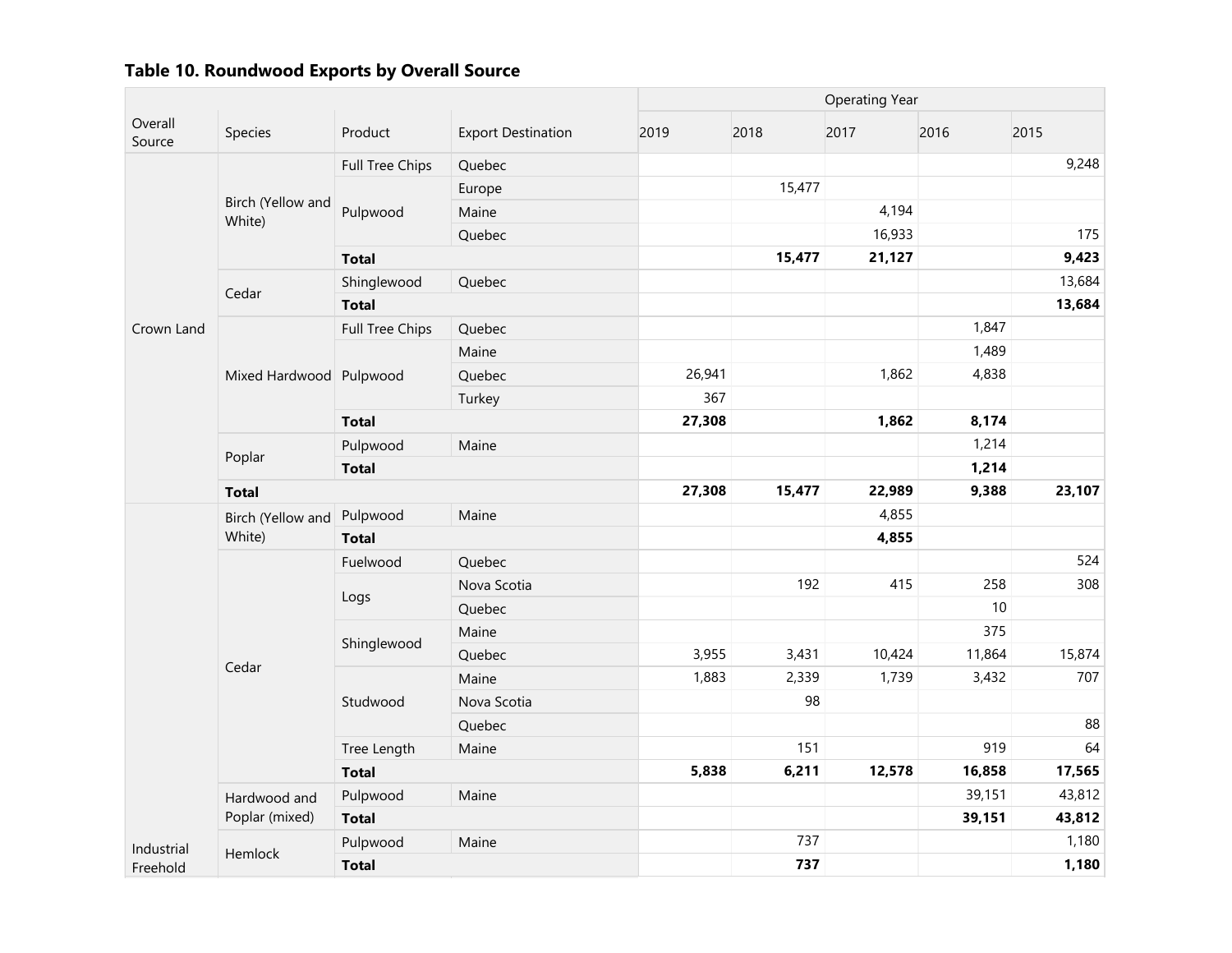|                              |                            |                           |             | <b>Operating Year</b> |         |         |         |         |  |
|------------------------------|----------------------------|---------------------------|-------------|-----------------------|---------|---------|---------|---------|--|
| Overall<br>Species<br>Source | Product                    | <b>Export Destination</b> | 2019        | 2018                  | 2017    | 2016    | 2015    |         |  |
|                              |                            | Full Tree Chips           | Quebec      |                       | 2,960   | 1,475   | 17,594  | 38,832  |  |
|                              |                            |                           | Maine       | 2,770                 | 3,573   | 4,347   | 937     | 678     |  |
|                              |                            | Logs                      | Quebec      | 15,067                | 20,624  | 20,696  | 28,942  | 18,933  |  |
|                              |                            |                           | Maine       | 159,592               | 218,100 | 164,455 | 129,835 | 131,540 |  |
|                              |                            | Pulpwood                  | Quebec      | 43,277                | 42,995  | 74,588  | 68,254  | 98,379  |  |
|                              | Mixed Hardwood Tree Length |                           | Maine       | 4,502                 | 2,439   |         | 685     | 1,386   |  |
|                              |                            |                           | Maine       | 5,981                 | 2,417   | 2,384   | 2,908   | 2,512   |  |
|                              |                            |                           | Michigan    | 32                    | 30      | 64      |         | 12      |  |
|                              |                            | Veneer                    | Ontario     |                       | 2,440   | 2,574   | 2,246   | 5,418   |  |
|                              |                            |                           | Quebec      | 1,192                 | 1,669   | 1,286   | 1,895   | 1,426   |  |
|                              |                            | <b>Total</b>              |             | 232,413               | 297,247 | 271,869 | 253,296 | 299,116 |  |
|                              |                            | Logs                      | Quebec      | 14,651                |         |         | 37,572  | 14,378  |  |
|                              | Mixed Softwood             | Studwood                  | Nova Scotia |                       |         |         | 26,422  |         |  |
| Industrial                   |                            | <b>Total</b>              |             | 14,651                |         |         | 63,994  | 14,378  |  |
| Freehold                     |                            | Logs                      | Quebec      | 3,100                 | 1,863   | 986     | 1,773   | 2,384   |  |
|                              |                            | Pulpwood                  | Maine       | 85,890                | 81,306  | 96,714  | 84,202  | 89,362  |  |
|                              | Poplar                     | Tree Length               | Maine       |                       | 71      |         | 160     |         |  |
|                              |                            | <b>Total</b>              |             | 88,990                | 83,240  | 97,700  | 86,135  | 91,746  |  |
|                              |                            | Logs                      | Quebec      | 224                   | 1,190   | 1,977   | 2,087   | 3,577   |  |
|                              | Red Pine                   | Pulpwood                  | Maine       |                       | 1,614   | 409     |         | 417     |  |
|                              |                            | Studwood                  | Quebec      |                       |         | 573     |         |         |  |
|                              |                            | <b>Total</b>              |             | 224                   | 2,804   | 2,959   | 2,087   | 3,994   |  |
|                              |                            | Studwood                  | Maine       |                       |         |         | 4,635   |         |  |
|                              | Spruce                     | <b>Total</b>              |             |                       |         |         | 4,635   |         |  |
|                              |                            |                           | Maine       |                       |         |         | 10,443  | 757     |  |
|                              |                            | Full Tree Chips           | Quebec      |                       |         |         | 5,114   |         |  |
|                              |                            |                           | Maine       |                       | 3,712   | 5,682   |         |         |  |
|                              |                            | Logs                      | Nova Scotia |                       |         | 111     |         |         |  |
|                              |                            |                           | Quebec      | 3,700                 | 45,140  | 39,913  | 46,093  | 8,158   |  |
|                              | Spruce, Fir, Jack          |                           | Maine       | 565                   | 624     |         |         | 1,825   |  |
|                              | Pine                       | Pulpwood                  | Nova Scotia | 544                   |         | 40      | 38      | 19,704  |  |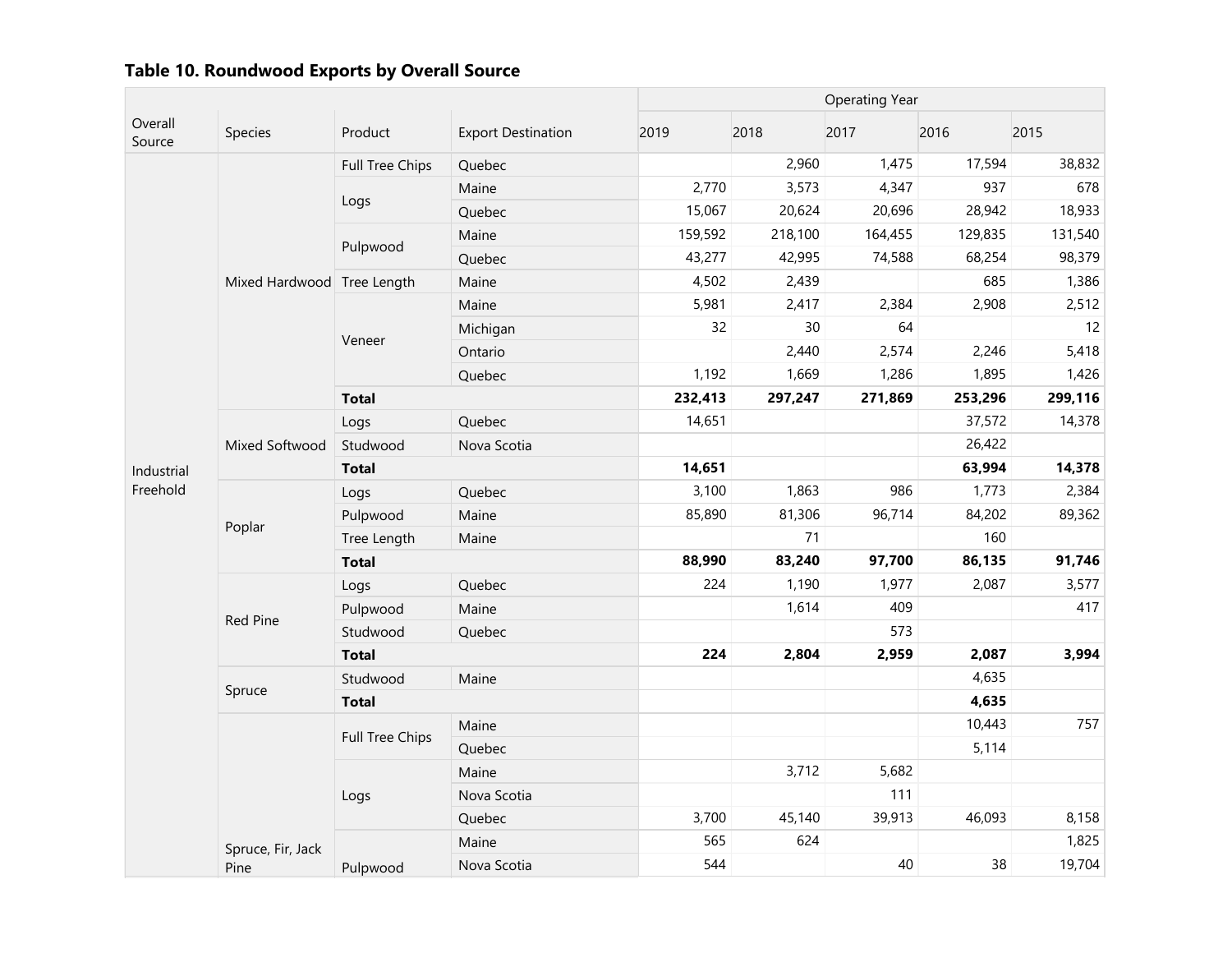|                   |                             |              |                            | <b>Operating Year</b> |         |         |         |                |  |
|-------------------|-----------------------------|--------------|----------------------------|-----------------------|---------|---------|---------|----------------|--|
| Overall<br>Source | Species                     | Product      | <b>Export Destination</b>  | 2019                  | 2018    | 2017    | 2016    | 2015           |  |
| Industrial        | Spruce, Fir, Jack           | Pulpwood     | Port of Belledune - Unknow |                       |         |         | 488     |                |  |
| Freehold          | Pine                        |              | Port of Dalhousie - Unknow |                       |         |         |         | 3,263          |  |
|                   |                             |              | Quebec                     |                       | 50,134  | 61,826  |         | 47,931         |  |
|                   |                             |              | Maine                      |                       |         | 93,241  | 56,885  | 11,896         |  |
|                   |                             | Studwood     | Nova Scotia                | 7,170                 | 12,134  | 54,007  | 39,983  | 74,524         |  |
|                   |                             |              | Quebec                     | 34,918                | 56,322  |         | 45,027  | 15,876         |  |
|                   |                             |              | Maine                      | 5,243                 |         |         |         |                |  |
|                   |                             | Tree Length  | Quebec                     |                       |         |         | 9,417   | 4,633          |  |
|                   |                             | <b>Total</b> |                            | 52,140                | 168,066 | 254,820 | 213,488 | 188,567        |  |
|                   |                             | Logs         | Quebec                     | 1,714                 | 859     | 77      | 600     | 954            |  |
|                   | White Pine                  | Pulpwood     | Maine                      |                       |         |         |         | 391            |  |
|                   |                             | <b>Total</b> |                            | 1,714                 | 859     | 77      | 600     | 1,345          |  |
|                   | <b>Total</b>                |              | 395,970                    | 559,164               | 644,858 | 680,244 | 661,703 |                |  |
|                   | Ash                         | Logs         | Quebec                     |                       |         |         |         | 26             |  |
|                   |                             | <b>Total</b> |                            |                       |         |         |         | 26             |  |
|                   | Birch (Yellow and<br>White) | Logs         | Quebec                     |                       |         |         |         | $\overline{c}$ |  |
|                   |                             | Pulpwood     | Maine                      |                       |         |         | 32      | 1,246          |  |
|                   |                             |              | Quebec                     |                       |         |         | 200     | 35             |  |
|                   |                             | <b>Total</b> |                            |                       |         |         | 232     | 1,283          |  |
|                   |                             |              | Maine                      | 4,844                 | 6,395   | 3,260   | 7,010   | 2,745          |  |
|                   |                             | Logs         | Quebec                     |                       |         |         | 48      |                |  |
|                   |                             | Pulpwood     | Maine                      |                       |         |         | 23      |                |  |
|                   |                             | Shinglewood  | Maine                      | 65                    | 65      | 414     | 295     |                |  |
|                   | Cedar                       |              | Quebec                     |                       |         | 113     | 240     |                |  |
|                   |                             | Studwood     | Maine                      |                       | 509     | 4,064   | 2,034   | 567            |  |
|                   |                             |              | Quebec                     |                       |         |         | 221     | 276            |  |
|                   |                             | Tree Length  | Maine                      | 3,570                 | 2,239   | 4,601   | 7,287   | 3,985          |  |
|                   |                             |              | Quebec                     |                       |         | 1,743   |         |                |  |
|                   |                             | <b>Total</b> |                            | 8,479                 | 9,208   | 14,195  | 17,158  | 7,573          |  |
| Marketing         | Hardwood and                | Pulpwood     | Maine                      |                       |         |         |         | 16,105         |  |
| Board             | Poplar (mixed)              | <b>Total</b> |                            |                       |         |         |         | 16,105         |  |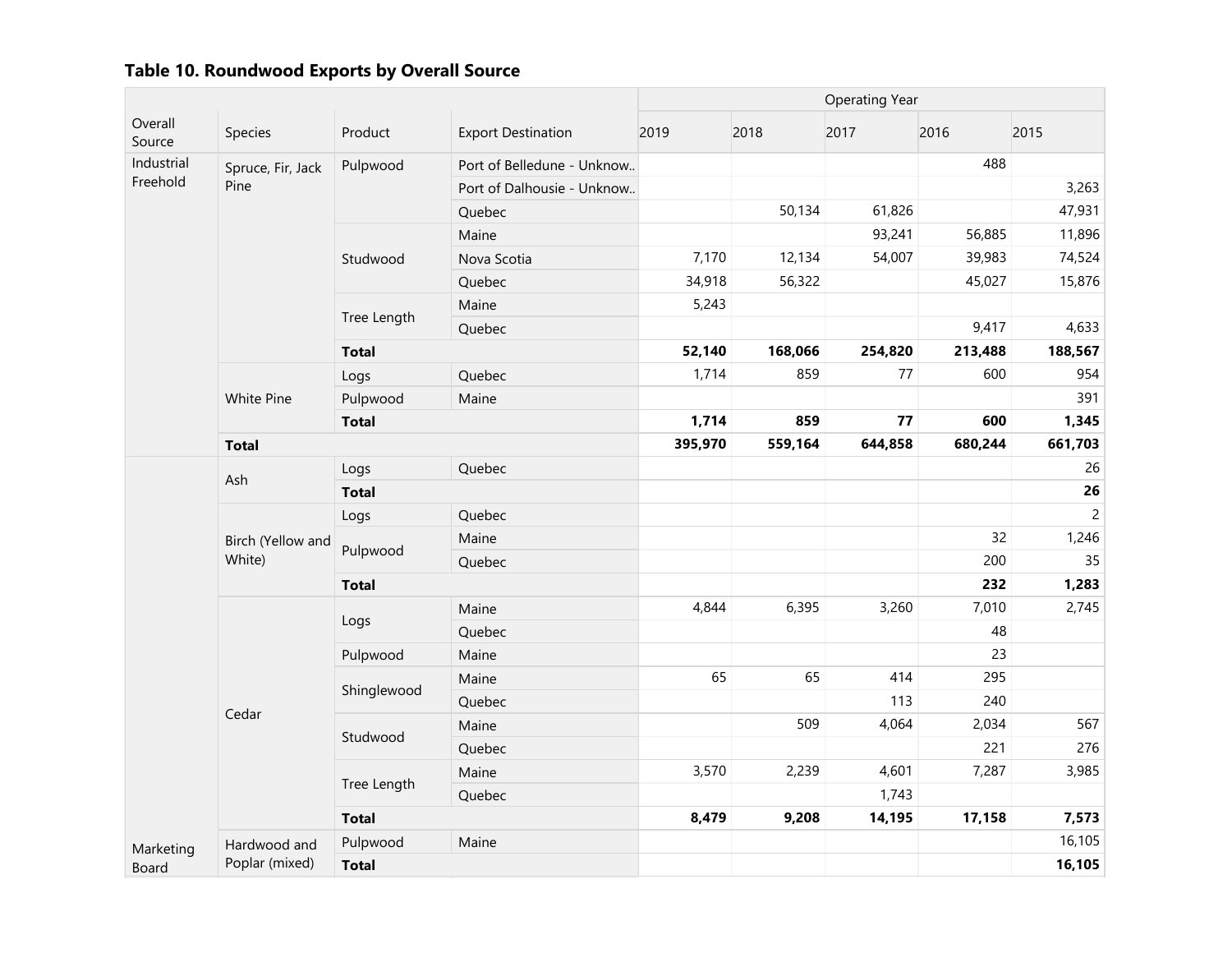|                   |                      |                 |                            | <b>Operating Year</b> |        |         |         |         |  |
|-------------------|----------------------|-----------------|----------------------------|-----------------------|--------|---------|---------|---------|--|
| Overall<br>Source | Species              | Product         | <b>Export Destination</b>  | 2019                  | 2018   | 2017    | 2016    | 2015    |  |
|                   |                      | Logs            | Nova Scotia                |                       | 116    |         |         |         |  |
|                   | Hemlock              | Pulpwood        | Maine                      |                       |        |         |         | 29      |  |
|                   |                      | Studwood        | Maine                      |                       | 33     |         | 34      |         |  |
|                   |                      |                 | Nova Scotia                | 249                   | 347    |         |         |         |  |
|                   |                      | <b>Total</b>    |                            | 249                   | 496    |         | 34      | 29      |  |
|                   |                      | Full Tree Chips | Maine                      |                       |        |         |         | 93      |  |
|                   |                      |                 | Maine                      | 3,580                 | 5,205  | 1,428   | 10,808  | 2,099   |  |
|                   |                      |                 | Nova Scotia                | 430                   | 137    | 1,595   | 1,547   | 62      |  |
|                   |                      | Logs            | Port of Belledune - Unknow |                       | 58     |         |         |         |  |
|                   |                      |                 | Quebec                     | 3,197                 | 4,150  | 971     | 2,751   | 201     |  |
|                   |                      | Poles           | Port of Belledune - Unknow |                       | 193    |         |         |         |  |
|                   | Mixed Hardwood       |                 | Maine                      | 78,918                | 82,704 | 143,972 | 134,306 | 95,169  |  |
|                   |                      | Pulpwood        | New Brunswick              |                       |        | 184     |         |         |  |
|                   |                      |                 | Nova Scotia                | 284                   | 974    | 991     | 283     | 1,040   |  |
|                   |                      |                 | Port of Belledune - Unknow | 26                    | 5,214  |         | 3,529   | 5,326   |  |
|                   |                      |                 | Quebec                     |                       | 15     | 675     | 6,859   | 2,163   |  |
|                   |                      | Studwood        | Quebec                     |                       |        |         | 8,235   | 1,807   |  |
|                   |                      | Tree Length     | Maine                      | 104                   |        |         |         |         |  |
|                   |                      | Veneer          | Maine                      | 258                   | 160    | 144     | 135     | 196     |  |
|                   |                      |                 | New Hampshire              |                       |        |         |         | 16      |  |
|                   |                      | <b>Total</b>    |                            | 86,797                | 98,810 | 149,960 | 168,453 | 108,172 |  |
|                   |                      | Logs            | Nova Scotia                |                       |        |         | 3,793   |         |  |
|                   | Mixed Softwood       | Poles           | Nova Scotia                |                       |        |         |         | 149     |  |
|                   |                      | Pulpwood        | Nova Scotia                |                       |        |         |         | 284     |  |
|                   |                      | <b>Total</b>    |                            |                       |        |         | 3,793   | 433     |  |
|                   |                      | Pulpwood        | Maine                      |                       |        |         |         | 1,340   |  |
|                   | <b>Mixed Species</b> | <b>Total</b>    |                            |                       |        |         |         | 1,340   |  |
|                   |                      | Logs            | Maine                      |                       |        |         | 1,058   |         |  |
|                   | Other Hardwood       | Pulpwood        | Maine                      |                       |        |         | 691     |         |  |
| Marketing         |                      | <b>Total</b>    |                            |                       |        |         | 1,749   |         |  |
| Board             | Poplar               | Logs            | Maine                      | 31                    | 200    | 7,973   |         | 10,030  |  |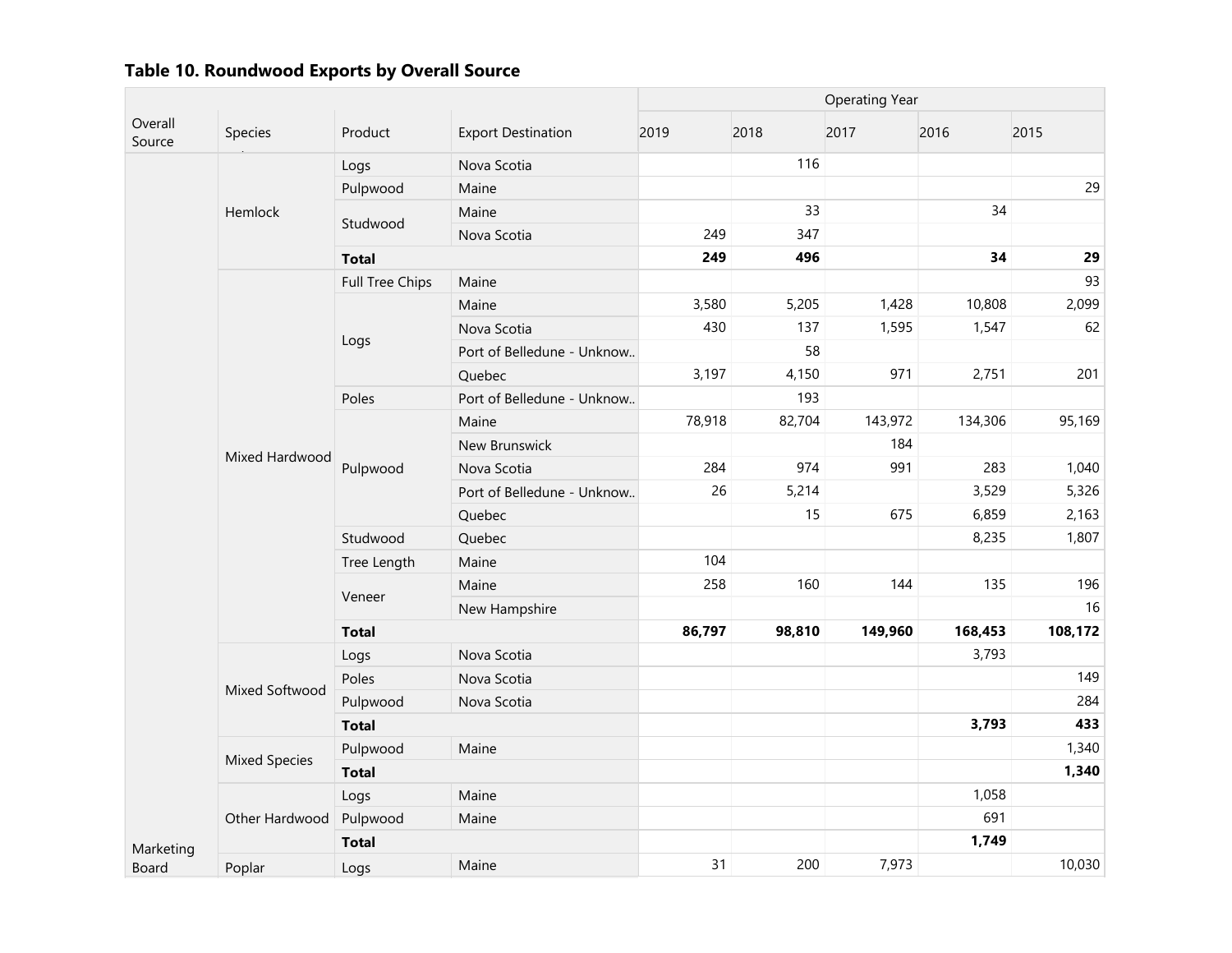|                    |                   |              |                            | <b>Operating Year</b> |        |        |        |         |  |
|--------------------|-------------------|--------------|----------------------------|-----------------------|--------|--------|--------|---------|--|
| Overall<br>Source  | Species           | Product      | <b>Export Destination</b>  | 2019                  | 2018   | 2017   | 2016   | 2015    |  |
|                    |                   | Logs         | New Brunswick              |                       | 368    |        |        |         |  |
| Marketing<br>Board |                   |              | Quebec                     | 8,231                 | 4,598  | 2,688  | 3,380  | 3,954   |  |
|                    |                   |              | Maine                      | 47,033                | 59,714 | 77,816 | 81,055 | 108,253 |  |
|                    |                   |              | New Brunswick              |                       |        | 1,188  |        | 421     |  |
|                    | Poplar            | Pulpwood     | Nova Scotia                | 192                   | 66     | 307    |        |         |  |
|                    |                   |              | Port of Belledune - Unknow |                       | 1,000  |        | 2,672  | 5,075   |  |
|                    |                   |              | Quebec                     | 1,266                 | 558    | 2,165  |        |         |  |
|                    |                   | Studwood     | Quebec                     |                       |        |        | 2,378  |         |  |
|                    |                   | Tree Length  | Maine                      | 9,545                 | 10,279 |        |        |         |  |
|                    |                   | <b>Total</b> |                            | 66,298                | 76,783 | 92,137 | 89,485 | 127,733 |  |
|                    |                   |              | Maine                      |                       | 12     |        |        |         |  |
|                    |                   | Logs         | Quebec                     |                       |        | 724    |        |         |  |
|                    | Red Maple         | Pulpwood     | Quebec                     |                       |        |        |        | 355     |  |
|                    |                   | <b>Total</b> |                            |                       | 12     | 724    |        | 355     |  |
|                    |                   | Logs         | Maine                      |                       | 823    | 783    |        | 3,425   |  |
|                    |                   |              | Quebec                     | 59                    |        |        |        |         |  |
|                    |                   | Poles        | Nova Scotia                |                       |        |        | 33     |         |  |
|                    | Red Pine          | Pulpwood     | Maine                      | 162                   | 591    |        |        |         |  |
|                    |                   | Studwood     | Nova Scotia                | 421                   | 344    | 542    |        |         |  |
|                    |                   |              | Quebec                     | 20                    |        |        |        |         |  |
|                    |                   | <b>Total</b> |                            | 662                   | 1,758  | 1,325  | 33     | 3,425   |  |
|                    |                   | Logs         | Nova Scotia                |                       |        |        | 81     | 922     |  |
|                    |                   | Pulpwood     | Maine                      | 69                    |        |        |        |         |  |
|                    | Spruce            | Studwood     | Maine                      |                       |        |        |        | 922     |  |
|                    |                   |              | Nova Scotia                |                       |        |        | 155    | 76      |  |
|                    |                   | <b>Total</b> |                            | 69                    |        |        | 236    | 1,920   |  |
|                    |                   |              | Maine                      | 4,454                 | 18,807 | 3,123  | 4,072  | 207     |  |
|                    |                   | Logs         | Nova Scotia                | 2,678                 | 123    | 224    | 918    | 2,716   |  |
|                    |                   |              | Quebec                     | 2,957                 | 7,860  | 8,268  | 6,767  | 4,750   |  |
|                    | Spruce, Fir, Jack | Poles        | Nova Scotia                |                       |        |        |        | 6,340   |  |
|                    | Pine              | Pulpwood     | Maine                      | 15,941                | 6,514  | 174    | 883    | 3,916   |  |